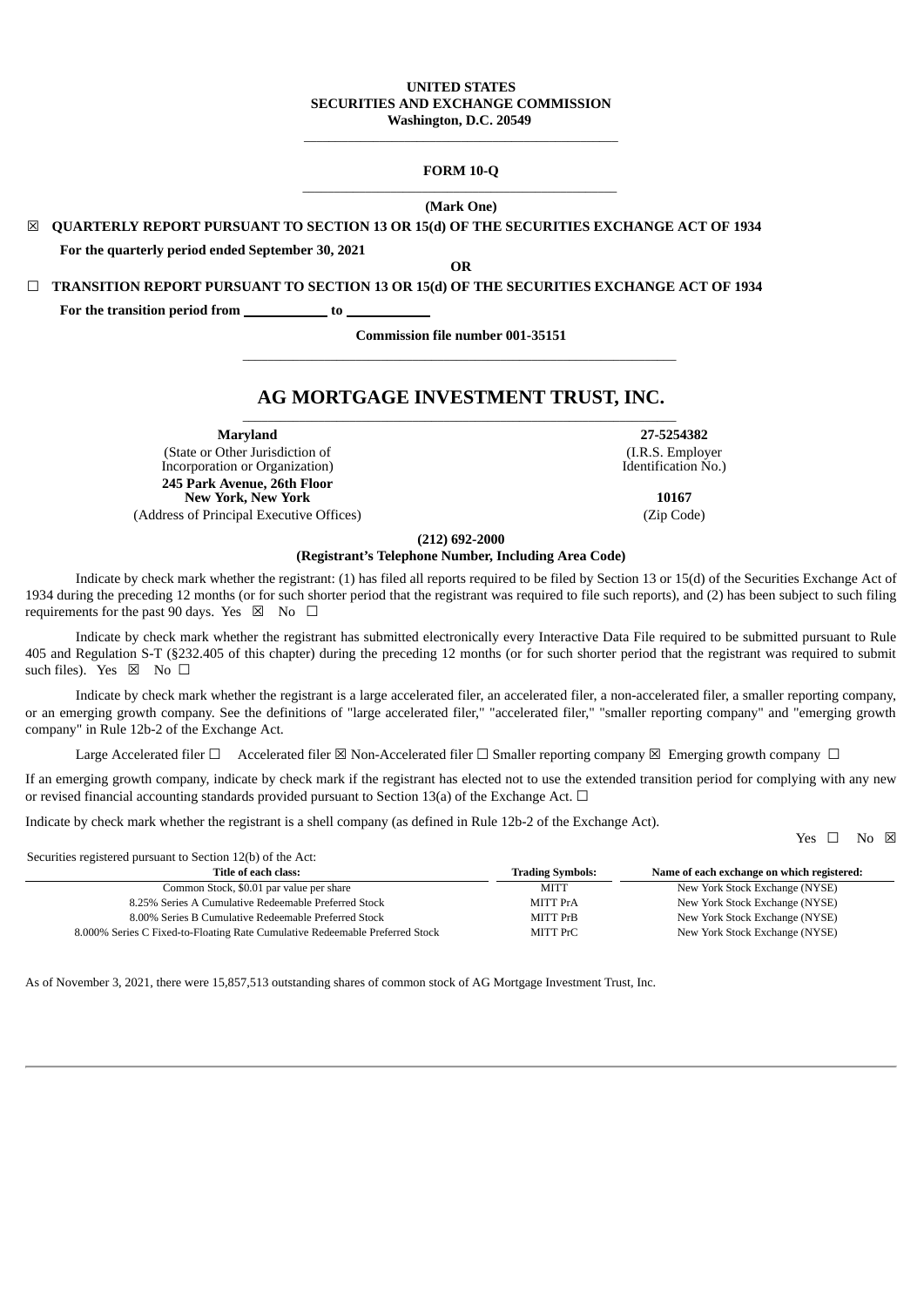# **AG MORTGAGE INVESTMENT TRUST, INC. TABLE OF CONTENTS**

# **PART I. FINANCIAL [INFORMATION](#page-1-0)**

<span id="page-1-0"></span>

| Item 1.         | <b>Financial Statements (unaudited)</b>                                                                                          |                  |
|-----------------|----------------------------------------------------------------------------------------------------------------------------------|------------------|
|                 | Consolidated Balance Sheets as of September 30, 2021 and December 31, 2020                                                       | $\overline{3}$   |
|                 | Consolidated Statements of Operations for the three and nine months ended September 30, 2021 and September 30, 2020              | $\overline{4}$   |
|                 | Consolidated Statements of Stockholders' Equity for the three and nine months ended September 30, 2021 and September 30,<br>2020 | $\overline{5}$   |
|                 | Consolidated Statements of Cash Flows for the nine months ended September 30, 2021 and September 30, 2020                        | $6 \overline{6}$ |
|                 |                                                                                                                                  |                  |
|                 | <b>Notes to Consolidated Financial Statements (unaudited)</b>                                                                    | $\underline{8}$  |
|                 |                                                                                                                                  |                  |
| Item 2.         | <b>Management's Discussion and Analysis of Financial Condition and Results of Operations</b>                                     | 47               |
|                 |                                                                                                                                  |                  |
| <u>Item 3.</u>  | Quantitative and Qualitative Disclosures About Market Risk                                                                       | $\overline{26}$  |
|                 |                                                                                                                                  |                  |
| Item 4.         | <b>Controls and Procedures</b>                                                                                                   | 81               |
|                 |                                                                                                                                  |                  |
| <b>PART II.</b> | <b>OTHER INFORMATION</b>                                                                                                         | 82               |
|                 |                                                                                                                                  |                  |
| Item 1.         | <b>Legal Proceedings</b>                                                                                                         | 82               |
|                 |                                                                                                                                  |                  |
| Item 1A.        | <b>Risk Factors</b>                                                                                                              | 82               |
|                 |                                                                                                                                  |                  |
| Item 2.         | <b>Unregistered Sales of Equity Securities and Use of Proceeds</b>                                                               | 82               |
|                 |                                                                                                                                  |                  |
| Item 3.         | <b>Defaults Upon Senior Securities</b>                                                                                           | 82               |
|                 |                                                                                                                                  |                  |
| Item 4.         | <b>Mine Safety Disclosures</b>                                                                                                   | 82               |
|                 |                                                                                                                                  |                  |
| Item 5.         | <b>Other Information</b>                                                                                                         | 83               |
|                 |                                                                                                                                  |                  |
| Item 6.         | <b>Exhibits</b>                                                                                                                  | 84               |

**Page**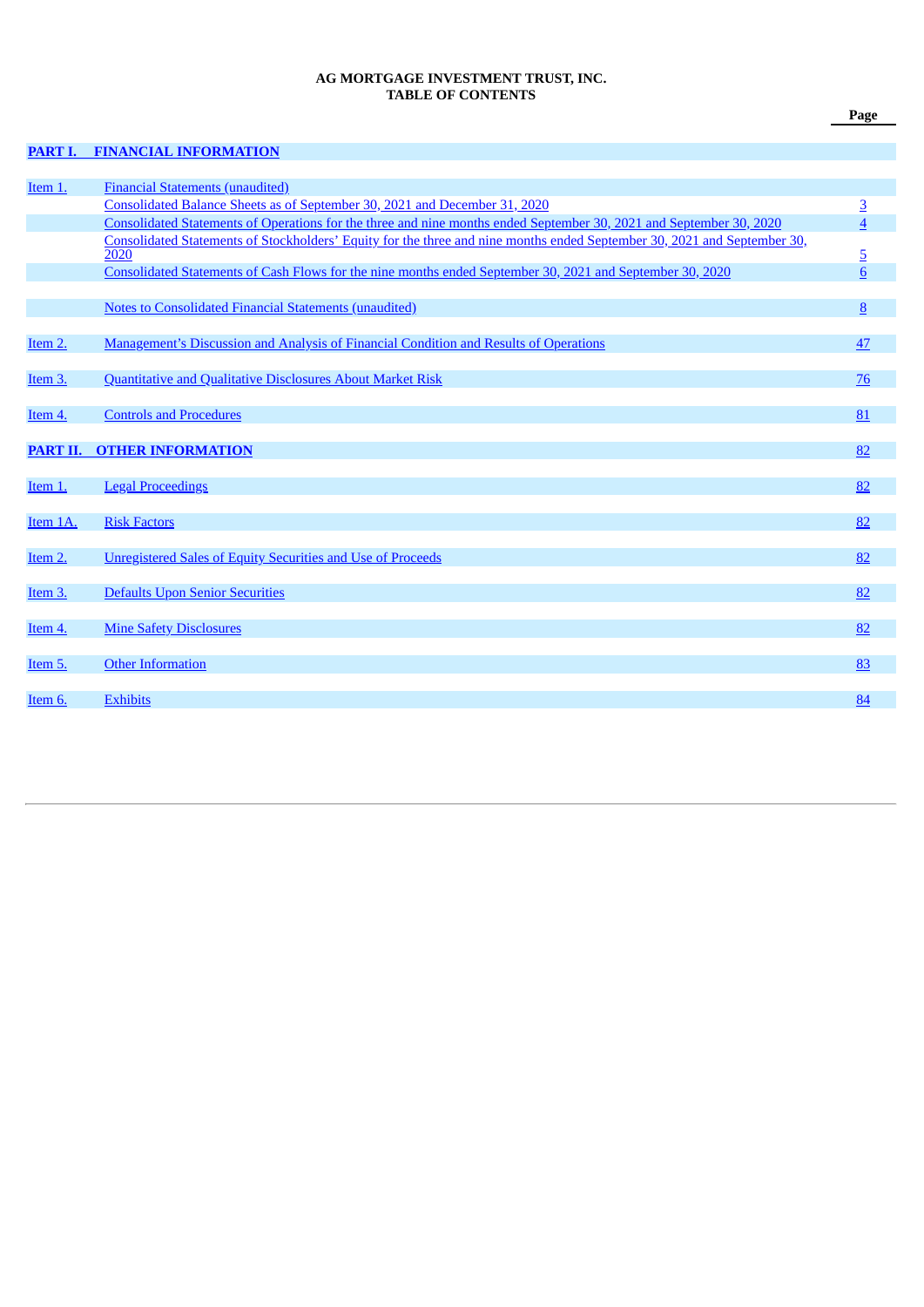# **PART I**

# <span id="page-2-1"></span><span id="page-2-0"></span>**ITEM 1. FINANCIAL STATEMENTS**

# **AG Mortgage Investment Trust, Inc. and Subsidiaries Consolidated Balance Sheets (Unaudited) (in thousands, except per share data)**

|                                                                                                                                                                                                          | September 30, 2021 |      | <b>December 31, 2020</b> |
|----------------------------------------------------------------------------------------------------------------------------------------------------------------------------------------------------------|--------------------|------|--------------------------|
| <b>Assets</b>                                                                                                                                                                                            |                    |      |                          |
| Residential mortgage loans, at fair value - \$854,977 and \$46,571 pledged as collateral, respectively (1)                                                                                               | \$<br>1,607,066    | - \$ | 435,441                  |
| Real estate securities, at fair value - \$467,740 and \$532,271 pledged as collateral, respectively                                                                                                      | 509,980            |      | 613,546                  |
| Commercial loans, at fair value                                                                                                                                                                          |                    |      | 111,549                  |
| Commercial loans held for sale, at fair value                                                                                                                                                            |                    |      | 13,959                   |
| Investments in debt and equity of affiliates                                                                                                                                                             | 109,123            |      | 150,667                  |
| Cash and cash equivalents                                                                                                                                                                                | 101,749            |      | 47,926                   |
| Restricted cash                                                                                                                                                                                          | 27,087             |      | 14,392                   |
| Other assets                                                                                                                                                                                             | 18.074             |      | 12,565                   |
| <b>Total Assets</b>                                                                                                                                                                                      | \$<br>2,373,079    | \$   | 1,400,045                |
|                                                                                                                                                                                                          |                    |      |                          |
| <b>Liabilities</b>                                                                                                                                                                                       |                    |      |                          |
| <b>Financing arrangements</b>                                                                                                                                                                            | \$<br>1,160,519    | - \$ | 564,047                  |
| Securitized debt, at fair value (1)                                                                                                                                                                      | 708,421            |      | 355,159                  |
| Payable on unsettled trades                                                                                                                                                                              |                    |      | 51,136                   |
| Dividend payable                                                                                                                                                                                         | 3,354              |      | 1,243                    |
| Other liabilities                                                                                                                                                                                        | 11,036             |      | 18,755                   |
| <b>Total Liabilities</b>                                                                                                                                                                                 | 1,883,330          |      | 990,340                  |
| <b>Commitments and Contingencies (Note 12)</b>                                                                                                                                                           |                    |      |                          |
| <b>Stockholders' Equity</b>                                                                                                                                                                              |                    |      |                          |
| Preferred stock - \$227,991 and \$246,610 aggregate liquidation preference as of September 30, 2021 and December<br>31, 2020, respectively                                                               | 220,472            |      | 238,478                  |
| Common stock, par value \$0.01 per share; 450,000 shares of common stock authorized and 15,912 and 13,811<br>shares issued and outstanding at September 30, 2021 and December 31, 2020, respectively (2) | 159                |      | 138                      |
| Additional paid-in capital (2)                                                                                                                                                                           | 717,176            |      | 689,147                  |
| Retained earnings/(deficit)                                                                                                                                                                              | (448, 058)         |      | (518,058)                |
| Total Stockholders' Equity                                                                                                                                                                               | 489,749            |      | 409,705                  |
|                                                                                                                                                                                                          |                    |      |                          |
| Total Liabilities & Stockholders' Equity                                                                                                                                                                 | \$<br>2,373,079    | \$   | 1,400,045                |

3

(1) See Note 3 for details related to variable interest entities.

(2) Amounts have been adjusted to reflect the one-for-three reverse stock split effected July 22, 2021. See Note 2 and Note 11 for additional details.

<span id="page-2-2"></span>The accompanying notes are an integral part of these unaudited consolidated financial statements.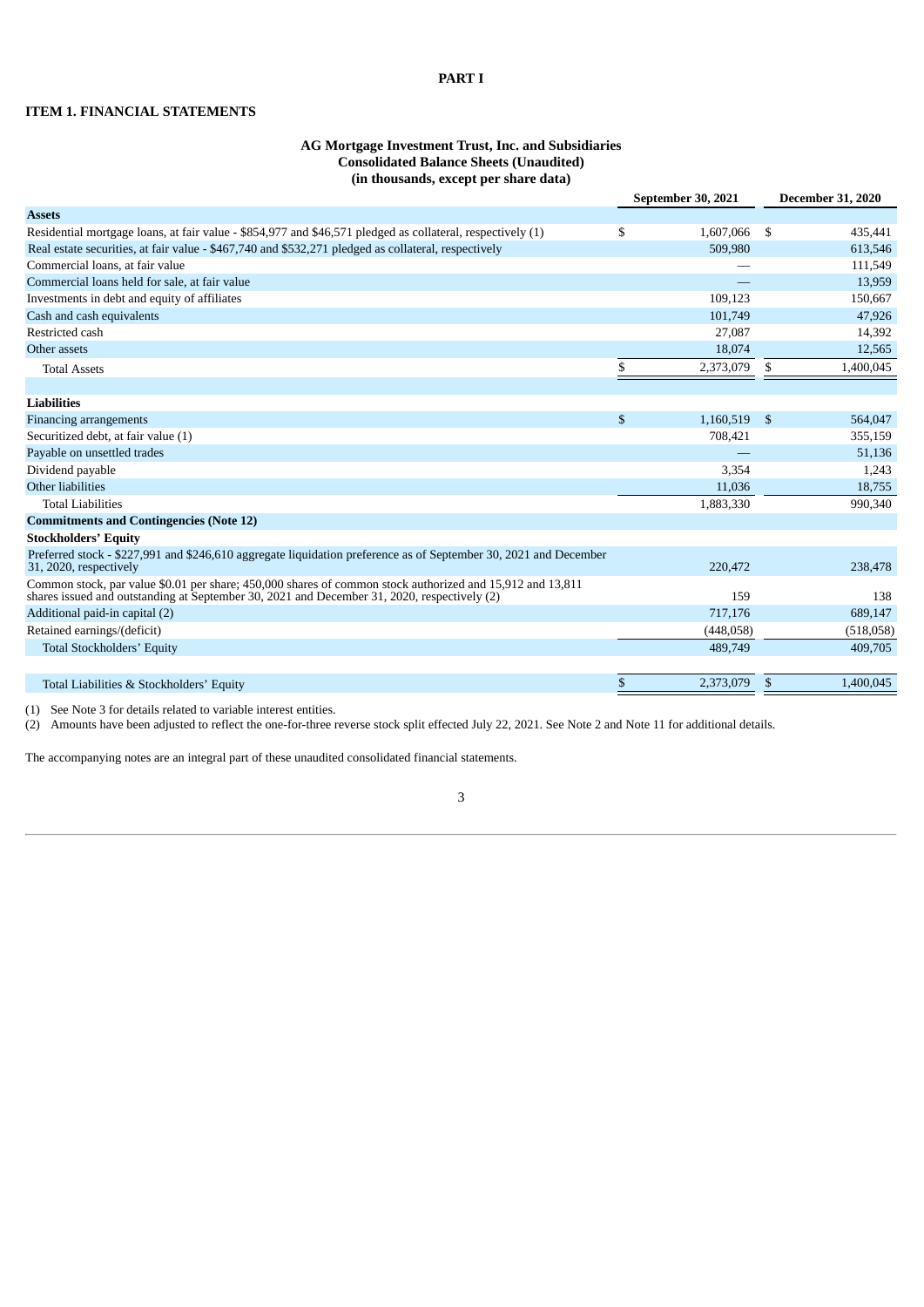# **AG Mortgage Investment Trust, Inc. and Subsidiaries Consolidated Statements of Operations (Unaudited) (in thousands, except per share data)**

|                                                                   |              |                          | <b>Three Months Ended</b> |           |                    | <b>Nine Months Ended</b> |                           |                    |  |
|-------------------------------------------------------------------|--------------|--------------------------|---------------------------|-----------|--------------------|--------------------------|---------------------------|--------------------|--|
|                                                                   |              | September 30, 2021       | September 30, 2020        |           | September 30, 2021 |                          |                           | September 30, 2020 |  |
| <b>Net Interest Income</b>                                        |              |                          |                           |           |                    |                          |                           |                    |  |
| Interest income                                                   | \$           | 19,629                   | \$                        | 9,717     | -\$                | 45,976                   | \$                        | 63,354             |  |
| Interest expense                                                  |              | 7,197                    |                           | 4,357     |                    | 16,552                   |                           | 32,941             |  |
| <b>Total Net Interest Income</b>                                  |              | 12,432                   |                           | 5,360     |                    | 29,424                   |                           | 30,413             |  |
| <b>Other Income/(Loss)</b>                                        |              |                          |                           |           |                    |                          |                           |                    |  |
| Net realized gain/(loss)                                          |              | (5,460)                  |                           | (14, 431) |                    | (5, 124)                 |                           | (257, 183)         |  |
| Net interest component of interest rate swaps                     |              | (1, 184)                 |                           | (13)      |                    | (3, 498)                 |                           | 910                |  |
| Unrealized gain/(loss), net                                       |              | 29,461                   |                           | 21,465    |                    | 58,995                   |                           | (186, 567)         |  |
| Other income/(loss), net                                          |              |                          |                           | (10)      |                    | 37                       |                           | 1,487              |  |
| Total Other Income/(Loss)                                         |              | 22,817                   |                           | 7,011     |                    | 50,410                   |                           | (441, 353)         |  |
| <b>Expenses</b>                                                   |              |                          |                           |           |                    |                          |                           |                    |  |
| Management fee to affiliate                                       |              | 1,693                    |                           | 1,698     |                    | 5,014                    |                           | 5,525              |  |
| Other operating expenses                                          |              | 5,010                    |                           | 5,929     |                    | 13,859                   |                           | 11,416             |  |
| Restructuring related expenses                                    |              | $\overline{\phantom{0}}$ |                           | 1,345     |                    |                          |                           | 9,949              |  |
| Excise tax                                                        |              |                          |                           |           |                    |                          |                           | (815)              |  |
| Servicing fees                                                    |              | 849                      |                           | 540       |                    | 2,136                    |                           | 1,685              |  |
| <b>Total Expenses</b>                                             |              | 7,552                    |                           | 9,512     |                    | 21,009                   |                           | 27,760             |  |
| Income/(loss) before equity in earnings/(loss) from affiliates    |              | 27,697                   |                           | 2,859     |                    | 58,825                   |                           | (438,700)          |  |
| Equity in earnings/(loss) from affiliates                         |              | 6,882                    |                           | 17,187    |                    | 34,496                   |                           | (23, 571)          |  |
| <b>Net Income/(Loss) from Continuing Operations</b>               |              | 34,579                   |                           | 20,046    |                    | 93,321                   |                           | (462, 271)         |  |
| Net Income/(Loss) from Discontinued Operations                    |              |                          |                           |           |                    |                          |                           | 361                |  |
| Net Income/(Loss)                                                 |              | 34,579                   |                           | 20,046    |                    | 93,321                   |                           | (461, 910)         |  |
| Gain on Exchange Offers, net (Note 11)                            |              |                          |                           | 539       |                    | 472                      |                           | 539                |  |
| Dividends on preferred stock (1)                                  |              | (4,586)                  |                           | (5, 563)  |                    | (14, 199)                |                           | (16, 897)          |  |
| <b>Net Income/(Loss) Available to Common Stockholders</b>         | $\mathbb{S}$ | 29,993                   | $\sqrt[6]{3}$             | 15,022    | $\mathbb{S}$       | 79,594                   | $\boldsymbol{\mathsf{S}}$ | (478, 268)         |  |
| Earnings/(Loss) Per Share - Basic (2)                             |              |                          |                           |           |                    |                          |                           |                    |  |
| <b>Continuing Operations</b>                                      | \$           | 1.87                     | \$                        | 1.31      | \$                 | 5.21                     | \$                        | (43.06)            |  |
| <b>Discontinued Operations</b>                                    |              |                          |                           |           |                    |                          |                           | 0.03               |  |
| Total Earnings/(Loss) Per Share of Common Stock (2)               | \$           | 1.87                     | \$                        | 1.31      | \$                 | 5.21                     | \$                        | (43.03)            |  |
| Earnings/(Loss) Per Share - Diluted (2)                           |              |                          |                           |           |                    |                          |                           |                    |  |
| <b>Continuing Operations</b>                                      | \$           | 1.87                     | \$                        | 1.31      | $\mathfrak{s}$     | 5.21                     | $\mathfrak{s}$            | (43.06)            |  |
| <b>Discontinued Operations</b>                                    |              |                          |                           |           |                    |                          |                           | 0.03               |  |
| Total Earnings/(Loss) Per Share of Common Stock (2)               | \$           | 1.87                     | \$                        | 1.31      | $\mathfrak{s}$     | 5.21                     | $\mathfrak{s}$            | (43.03)            |  |
| Weighted Average Number of Shares of Common Stock Outstanding (2) |              |                          |                           |           |                    |                          |                           |                    |  |
| <b>Basic</b>                                                      |              | 16,077                   |                           | 11,474    |                    | 15,270                   |                           | 11,116             |  |
| <b>Diluted</b>                                                    |              | 16,077                   |                           | 11,474    |                    | 15,270                   |                           | 11,116             |  |
|                                                                   |              |                          |                           |           |                    |                          |                           |                    |  |

(1) The three and nine months ended September 30, 2020 include cumulative and undeclared dividends of \$5.6 million and \$11.2 million, respectively, on the Company's Preferred Stock as of September 30, 2020.

(2) Amounts have been adjusted to reflect the one-for-three reverse stock split effected July 22, 2021. See Note 2 and Note 11 for additional details.

<span id="page-3-0"></span>The accompanying notes are an integral part of these unaudited consolidated financial statements.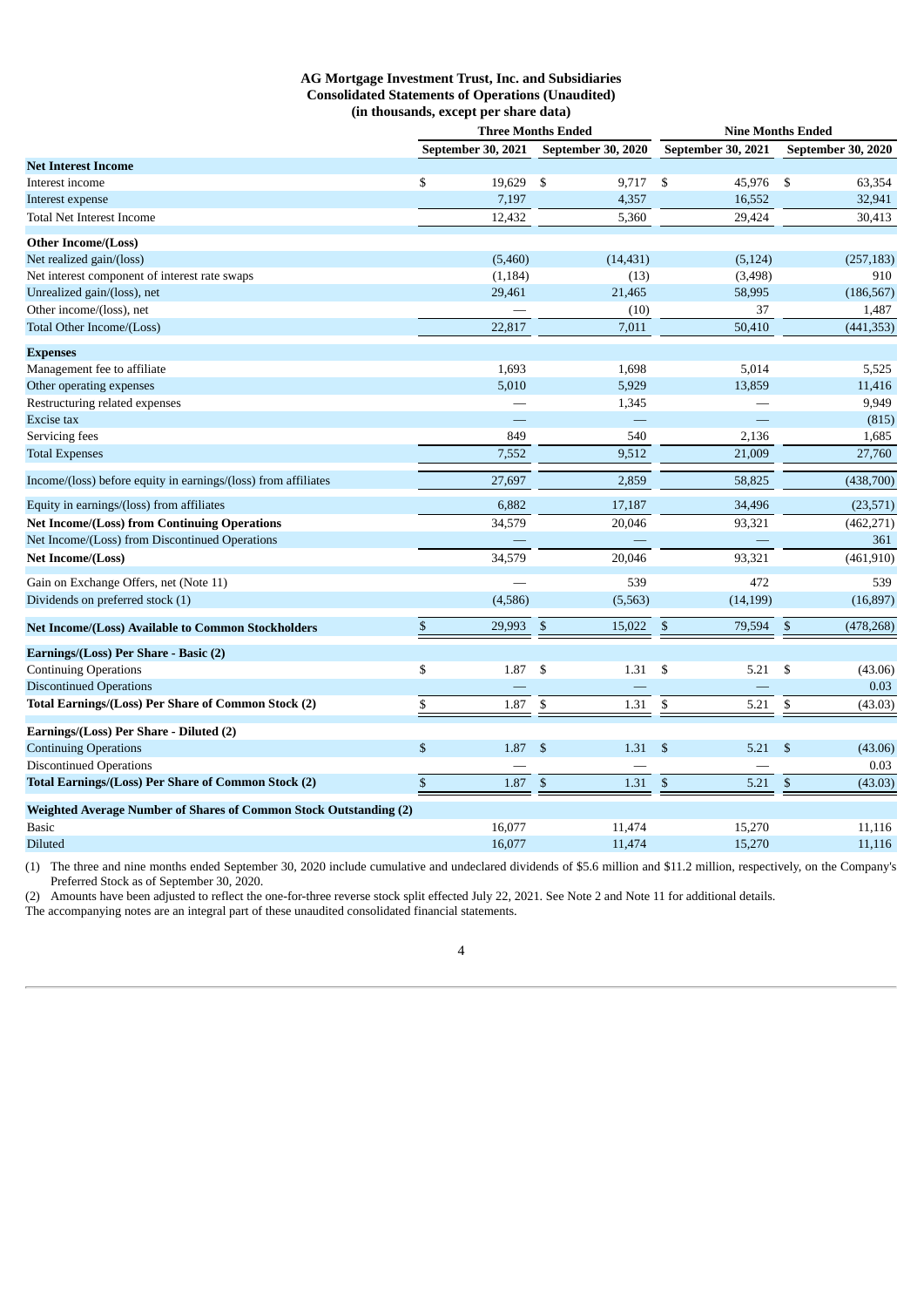# **AG Mortgage Investment Trust, Inc. and Subsidiaries Consolidated Statements of Stockholders' Equity (Unaudited) (in thousands)**

## **For the Three Months Ended September 30, 2021 and September 30, 2020**

|                                      | <b>Common Stock (1)</b> |     |        |      |                          |  | <b>Additional</b>   | <b>Retained</b> |                    |              |
|--------------------------------------|-------------------------|-----|--------|------|--------------------------|--|---------------------|-----------------|--------------------|--------------|
|                                      | <b>Shares</b>           |     | Amount |      | <b>Preferred Stock</b>   |  | Paid-in Capital (1) |                 | Earnings/(Deficit) | <b>Total</b> |
| <b>Balance at July 1, 2021</b>       | 16.164                  | - 5 | 162    | - 56 | 220,472                  |  | 719,940             | Я               | $(474, 697)$ \$    | 465,877      |
| Repurchase of common stock           | (258)                   |     | (3)    |      | $\overline{\phantom{a}}$ |  | (2,844)             |                 |                    | (2, 847)     |
| Grant of restricted stock            | 6                       |     |        |      |                          |  | 80                  |                 |                    | 80           |
| Common dividends declared            |                         |     |        |      |                          |  |                     |                 | (3,354)            | (3, 354)     |
| Preferred dividends declared         |                         |     |        |      |                          |  |                     |                 | (4,586)            | (4,586)      |
| Net Income/(Loss)                    |                         |     |        |      | __                       |  |                     |                 | 34,579             | 34,579       |
| <b>Balance at September 30, 2021</b> | 15,912                  |     | 159    |      | 220,472                  |  | 717,176             |                 | (448,058)          | 489,749      |

|                                                                            |               | Common Stock (1) |        |  |                        |  |                                          | Retained |                    |  |         |
|----------------------------------------------------------------------------|---------------|------------------|--------|--|------------------------|--|------------------------------------------|----------|--------------------|--|---------|
|                                                                            | <b>Shares</b> |                  | Amount |  | <b>Preferred Stock</b> |  | <b>Additional</b><br>Paid-in Capital (1) |          | Earnings/(Deficit) |  | Total   |
| <b>Balance at July 1, 2020</b>                                             | 11,274        |                  | 113    |  | 272,457                |  | 666,352                                  |          | (573,544)          |  | 365,378 |
| Net proceeds from issuance of common stock                                 | 578           |                  |        |  |                        |  | 5,479                                    |          |                    |  | 5,485   |
| Grant of restricted stock and amortization of equity<br>based compensation | 15            |                  |        |  |                        |  | 60                                       |          |                    |  | 60      |
| Exchange Offer (Note 11)                                                   | 172           |                  |        |  | (2, 495)               |  | 1,454                                    |          | 539                |  | (500)   |
| Net Income/(Loss)                                                          |               |                  |        |  |                        |  |                                          |          | 20,046             |  | 20,046  |
| <b>Balance at September 30, 2020</b>                                       | 12,039        |                  | 121    |  | 269,962                |  | 673.345                                  |          | (552, 959)         |  | 390,469 |

### **For the Nine Months Ended September 30, 2021 and September 30, 2020**

|                                            |               | Common Stock (1) |        |  |                        |  | <b>Additional</b>   |                    | Retained   |       |           |
|--------------------------------------------|---------------|------------------|--------|--|------------------------|--|---------------------|--------------------|------------|-------|-----------|
|                                            | <b>Shares</b> |                  | Amount |  | <b>Preferred Stock</b> |  | Paid-in Capital (1) | Earnings/(Deficit) |            | Total |           |
| <b>Balance at January 1, 2021</b>          | 13,811        |                  | 138    |  | 238,478 \$             |  | 689,147             | S                  | (518,058)  | -5    | 409,705   |
| Net proceeds from issuance of common stock | 972           |                  | 10     |  |                        |  | 13,123              |                    |            |       | 13,133    |
| Repurchase of common stock                 | (258)         |                  | (3)    |  |                        |  | (2,844)             |                    |            |       | (2,847)   |
| Grant of restricted stock                  | 19            |                  |        |  |                        |  | 240                 |                    |            |       | 240       |
| Common dividends declared                  |               |                  |        |  |                        |  |                     |                    | (9,539)    |       | (9,539)   |
| Preferred dividends declared               |               |                  |        |  |                        |  |                     |                    | (14,254)   |       | (14, 254) |
| Exchange Offers (Note 11)                  | 1,368         |                  | 14     |  | (18,006)               |  | 17,510              |                    | 472        |       | (10)      |
| Net Income/(Loss)                          |               |                  |        |  |                        |  |                     |                    | 93,321     |       | 93,321    |
| <b>Balance at September 30, 2021</b>       | 15.912        |                  | 159    |  | 220,472                |  | 717,176             |                    | (448, 058) |       | 489,749   |

|                                                                            |               | Common Stock (1) |        |  |                        |  |                                          | <b>Retained</b> |                    |  |            |
|----------------------------------------------------------------------------|---------------|------------------|--------|--|------------------------|--|------------------------------------------|-----------------|--------------------|--|------------|
|                                                                            | <b>Shares</b> |                  | Amount |  | <b>Preferred Stock</b> |  | <b>Additional</b><br>Paid-in Capital (1) |                 | Earnings/(Deficit) |  | Total      |
| <b>Balance at January 1, 2020</b>                                          | 10,913        |                  | 109    |  | 272,457                |  | 662,401                                  |                 | (85, 921)          |  | 849,046    |
| Net proceeds from issuance of common stock                                 | 912           |                  | 10     |  |                        |  | 8,974                                    |                 |                    |  | 8,984      |
| Grant of restricted stock and amortization of equity<br>based compensation | 42            |                  |        |  |                        |  | 516                                      |                 |                    |  | 516        |
| Preferred dividends declared                                               |               |                  |        |  |                        |  |                                          |                 | (5,667)            |  | (5,667)    |
| Exchange Offers (Note 11)                                                  | 172           |                  |        |  | (2, 495)               |  | 1,454                                    |                 | 539                |  | (500)      |
| Net Income/(Loss)                                                          |               |                  |        |  |                        |  |                                          |                 | (461,910)          |  | (461, 910) |
| <b>Balance at September 30, 2020</b>                                       | 12.039        |                  | 121    |  | 269,962                |  | 673,345                                  |                 | (552, 959)         |  | 390,469    |

(1) Amounts have been adjusted to reflect the one-for-three reverse stock split effected July 22, 2021. See Note 2 and Note 11 for additional details.

<span id="page-4-0"></span>The accompanying notes are an integral part of these unaudited consolidated financial statements.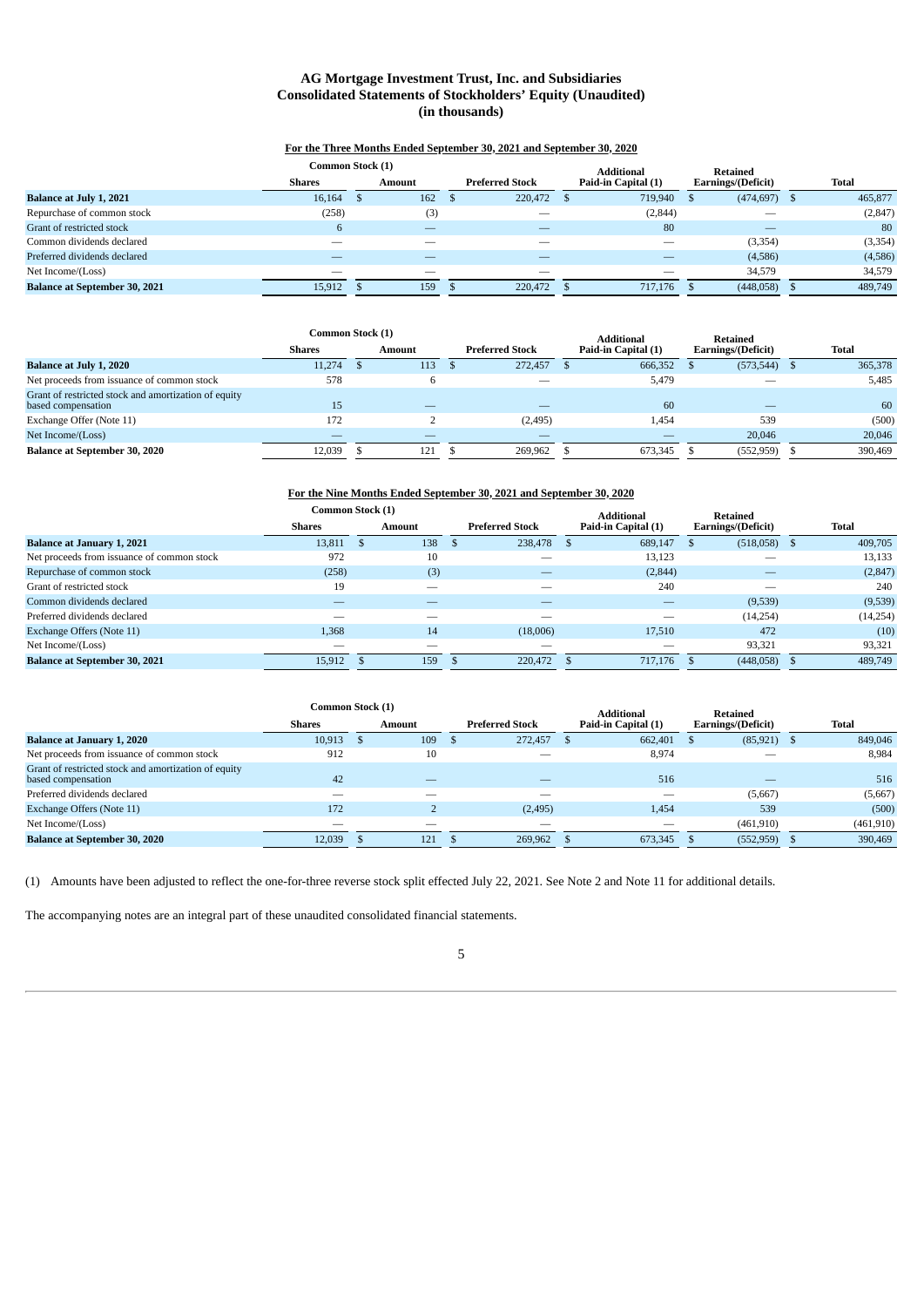### **AG Mortgage Investment Trust, Inc. and Subsidiaries Consolidated Statements of Cash Flows (Unaudited) (in thousands)**

|                                                                                                     |                        | <b>Nine Months Ended</b>     |
|-----------------------------------------------------------------------------------------------------|------------------------|------------------------------|
|                                                                                                     | September 30, 2021     | September 30, 2020           |
| <b>Cash Flows from Operating Activities</b>                                                         |                        |                              |
| Net income/(loss)                                                                                   | $\mathbb{S}$<br>93,321 | $\mathfrak{s}$<br>(461, 910) |
| Net (income)/loss from discontinued operations                                                      |                        | (361)                        |
| Net income/(loss) from continuing operations                                                        | 93.321                 | (462, 271)                   |
| Adjustments to reconcile net income/(loss) to net cash provided by (used in) operating activities:  |                        |                              |
| Net amortization of premium/(discount)                                                              | 2,993                  | (4, 401)                     |
| Net realized (gain)/loss                                                                            | 5,124                  | 257,183                      |
| Unrealized (gain)/loss, net                                                                         | (58, 995)              | 186,567                      |
| Foreign currency (gain)/loss, net                                                                   | (14)                   | (1,483)                      |
| Equity based compensation to affiliate                                                              |                        | 163                          |
| Equity based compensation expense                                                                   | 240                    | 353                          |
| (Income)/Loss from investments in debt and equity of affiliates in excess of distributions received | (17, 337)              | 25,712                       |
| Change in operating assets/liabilities:                                                             |                        |                              |
| Other assets                                                                                        | (4,939)                | 8,644                        |
| Other liabilities                                                                                   | (628)                  | (12,025)                     |
| Net cash provided by (used in) continuing operating activities                                      | 19,765                 | (1,558)                      |
| Net cash provided by (used in) discontinued operating activities                                    |                        | (726)                        |
| Net cash provided by (used in) operating activities                                                 | 19,765                 | (2, 284)                     |
|                                                                                                     |                        |                              |
| <b>Cash Flows from Investing Activities</b>                                                         |                        |                              |
| Purchase of real estate securities                                                                  | (768, 794)             | (174, 845)                   |
| Purchase of residential mortgage loans                                                              | (1,263,835)            | (541, 823)                   |
| Origination of commercial loans                                                                     | (1,881)                | (8,228)                      |
| Purchase of commercial loans                                                                        | (3,219)                | (19,280)                     |
| Investments in debt and equity of affiliates                                                        | (3,806)                | (44, 869)                    |
| Proceeds from sales of excess MSRs                                                                  | 2,230                  | 7,735                        |
| Proceeds from sales of real estate securities                                                       | 761,568                | 2,722,425                    |
| Proceeds from sales of residential mortgage loans                                                   | 47,219                 | 393,633                      |
| Proceeds from sales of commercial loans                                                             | 74,579                 | 36,935                       |
| Principal repayments on real estate securities                                                      | 49,336                 | 104,213                      |
| Principal repayments on excess MSRs                                                                 | 497                    | 2,579                        |
| Principal repayments on commercial loans                                                            | 70,232                 | 5,710                        |
| Principal repayments on residential mortgage loans                                                  | 75,746                 | 50,563                       |
| Distributions received in excess of income from investments in debt and equity of affiliates        | 66,154                 | 26,444                       |
| Net settlement of interest rate swaps and other instruments                                         | 13,090                 | (73, 180)                    |
| Net settlement of TBAs                                                                              | (1,087)                | 4,610                        |
| Cash flows provided by (used in) other investing activities                                         | 3,265                  | (743)                        |
| Net cash provided by (used in) investing activities                                                 | (878, 706)             | 2,491,879                    |
| <b>Cash Flows from Financing Activities</b>                                                         |                        |                              |
| Net proceeds from issuance of common stock                                                          | 13,133                 | 4,669                        |
| Repurchase of common stock                                                                          | (2, 847)               |                              |
| Borrowings under financing arrangements                                                             | 12,367,334             | 13,374,192                   |
| Repayments of financing arrangements                                                                | (11,770,861)           | (16,037,399)                 |
| Deferred financing costs paid                                                                       | (277)                  |                              |
| Borrowing under secured debt                                                                        |                        | 20,000                       |
| Repayments of secured debt                                                                          | (10,000)               | (10,000)                     |
| Proceeds from issuance of securitized debt                                                          | 463,987                | 166,487                      |
| Principal repayments on securitized debt                                                            | (113, 338)             | (16,021)                     |
| Net collateral received from (paid to) repurchase counterparty                                      |                        | (46, 613)                    |
| Dividends paid on common stock                                                                      | (7, 428)               | (14, 734)                    |
|                                                                                                     |                        |                              |

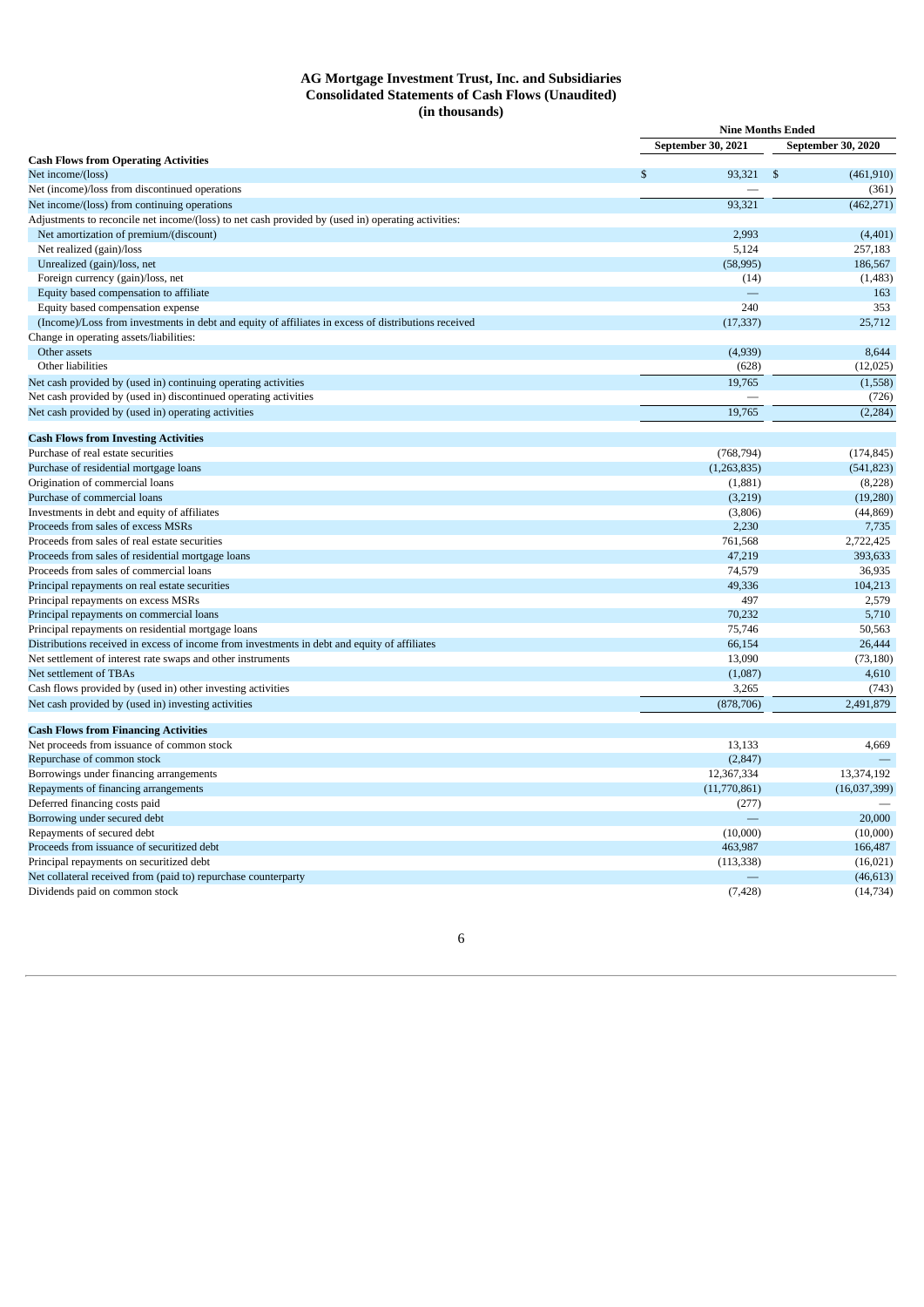| <b>Nine Months Ended</b>  |                                                |  |
|---------------------------|------------------------------------------------|--|
| <b>September 30, 2021</b> | September 30, 2020                             |  |
| (14,254)                  | (5,667)                                        |  |
| 925,449                   | (2,565,086)                                    |  |
|                           |                                                |  |
|                           | (75, 491)                                      |  |
|                           | 125,369                                        |  |
| 10                        | (178)                                          |  |
| 128,836                   | 49,700<br>-S                                   |  |
|                           |                                                |  |
|                           |                                                |  |
| 15,416                    | -\$<br>42,625                                  |  |
| 16                        | -\$<br>1,058                                   |  |
|                           |                                                |  |
| $\overline{\phantom{0}}$  | .S<br>105,016                                  |  |
| 3,354                     | -S                                             |  |
| 18,006                    | 2,495                                          |  |
| 134                       | 725                                            |  |
|                           | 4,315                                          |  |
| $\overline{\phantom{0}}$  | 7,091                                          |  |
| $\overline{\phantom{0}}$  | 345,066                                        |  |
|                           | 344,685                                        |  |
| 1,338                     | 2,100                                          |  |
|                           | 11,769                                         |  |
|                           | 66,508<br>62,318<br>\$<br>\$<br>\$<br>\$<br>\$ |  |

The following table provides a reconciliation of cash and cash equivalents and restricted cash reported within the consolidated balance sheets that sum to the total of the same such amounts shown in the consolidated statements of cash flows:

|                                                                                                        | September 30, 2021 | September 30, 2020 |
|--------------------------------------------------------------------------------------------------------|--------------------|--------------------|
| Cash and cash equivalents                                                                              | 101.749            | 44,592             |
| Restricted cash                                                                                        | 27,087             | 5.108              |
| Total cash and cash equivalents and restricted cash shown in the consolidated statements of cash flows | 128.836            | 49,700             |
|                                                                                                        |                    |                    |

<span id="page-6-0"></span>The accompanying notes are an integral part of these unaudited consolidated financial statements.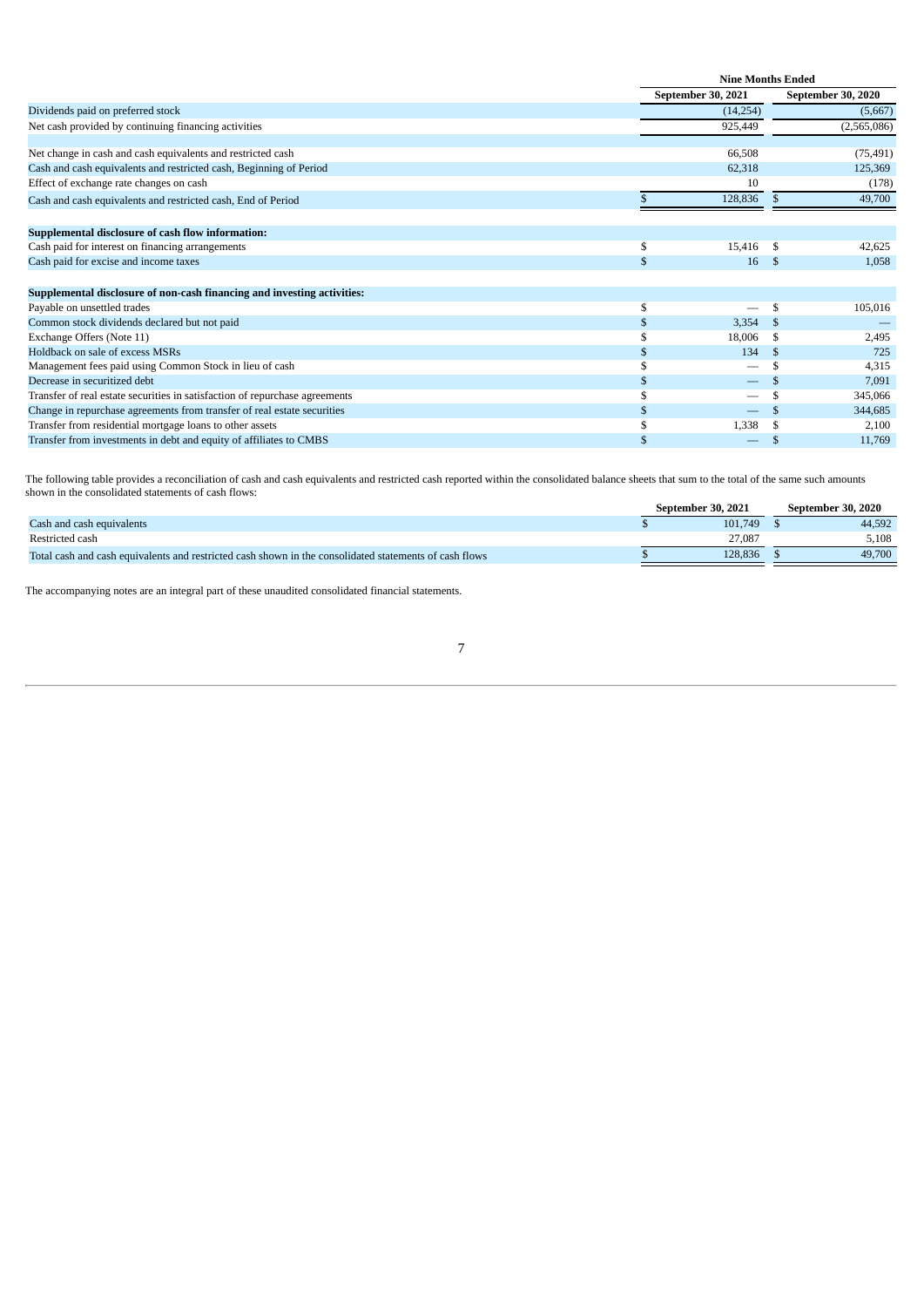### **1. Organization**

AG Mortgage Investment Trust, Inc. (the "Company") was incorporated in the state of Maryland on March 1, 2011. The Company is a mortgage REIT that opportunistically invests in a diversified risk adjusted portfolio of credit investments and agency investments, which contains the asset classes further described below.

The Company's investment groups are primarily comprised of the following:

| <b>Investment Groups</b>                                         | <b>Description</b>                                                                                                                                                                                                                                                                                                                                                                                                                                                                                                                                                                                                                                                                              |
|------------------------------------------------------------------|-------------------------------------------------------------------------------------------------------------------------------------------------------------------------------------------------------------------------------------------------------------------------------------------------------------------------------------------------------------------------------------------------------------------------------------------------------------------------------------------------------------------------------------------------------------------------------------------------------------------------------------------------------------------------------------------------|
| <b>Credit - Residential</b>                                      |                                                                                                                                                                                                                                                                                                                                                                                                                                                                                                                                                                                                                                                                                                 |
| Residential mortgage loans                                       | • Residential mortgage loans represent pools of fixed- and adjustable-rate loans collateralized by Non-QM, GSE<br>Non-Owner Occupied, re-performing, and non-performing mortgages.<br>• Non-QM Loans are residential mortgage loans that are not deemed "qualified mortgage," or "QM," loans<br>under the rules of the Consumer Finance Protection Bureau.<br>• GSE Non-Owner Occupied Loans are loans that are underwritten in accordance with U.S. government-<br>sponsored entity ("GSE") guidelines and are secured by investment properties.<br>• Performing, re-performing, and non-performing loans are residential mortgage loans collateralized by a first<br>lien mortgaged property. |
| Non-Agency Residential<br>Mortgage-Backed Securities<br>("RMBS") | • Non-Agency RMBS represent fixed- and floating-rate RMBS issued by entities other than U.S. GSEs or<br>agencies of the U.S. government. The mortgage loan collateral for Non-Agency RMBS consists of residential<br>mortgage loans that do not generally conform to underwriting guidelines issued by a GSE or agency of the<br>U.S. government.                                                                                                                                                                                                                                                                                                                                               |
| <b>Credit - Commercial</b>                                       |                                                                                                                                                                                                                                                                                                                                                                                                                                                                                                                                                                                                                                                                                                 |
| <b>Commercial Mortgage-Backed</b><br>Securities ("CMBS")         | • CMBS represent investments of fixed- and floating-rate CMBS secured by, or evidencing an ownership<br>interest in, a single commercial mortgage loan or a pool of commercial mortgage loans. Single-Asset/Single-<br>Borrower securities are CMBS which securitize a single loan that is backed by a single asset (usually a large<br>commercial property) or by a pool of cross collateralized mortgage obligations to a single borrower or related<br>borrowers. Conduit CMBS are CMBS that are collateralized by commercial mortgage loans to multiple<br>borrowers. The Company did not hold any CMBS as of September 30, 2021.                                                           |
| Commercial Loans                                                 | Commercial loans are collateralized by an interest in commercial real estate and represent a contractual right to<br>٠<br>receive money on demand or on fixed or determinable dates. The Company did not hold any Commercial<br>Loans as of September 30, 2021.                                                                                                                                                                                                                                                                                                                                                                                                                                 |
| <b>Agency RMBS</b>                                               | • Agency RMBS represent interests in pools of residential mortgage loans guaranteed by a GSE such as Fannie<br>Mae or Freddie Mac, or an agency of the U.S. Government such as Ginnie Mae.                                                                                                                                                                                                                                                                                                                                                                                                                                                                                                      |
| <b>Excess MSRs</b>                                               | • Excess MSRs represent the excess servicing spread related to mortgage servicing rights, whose underlying<br>collateral is securitized in a trust held by a GSE or agency of the U.S. government ("Agency Excess MSR").<br>The Company did not directly hold any Agency Excess MSRs as of September 30, 2021.                                                                                                                                                                                                                                                                                                                                                                                  |

The Company refers to its residential and commercial mortgage loans as "mortgage loans" or "loans."

The Company refers to Agency RMBS, Non-Agency RMBS, and CMBS asset types as "real estate securities" or "securities."

Credit investments include loans, Non-Agency RMBS, and CMBS and agency investments include Agency RMBS and Agency Excess MSRs.

The Company conducts its business through one reportable segment, Securities and Loans, which reflects how the Company manages its business and analyzes and reports its results of operations. On November 15, 2019, the Company sold its portfolio of single-family rental properties ("SFR portfolio") to a third party, which was previously reported as a separate operating segment. The sale of the Company's SFR portfolio met the criteria for discontinued operations.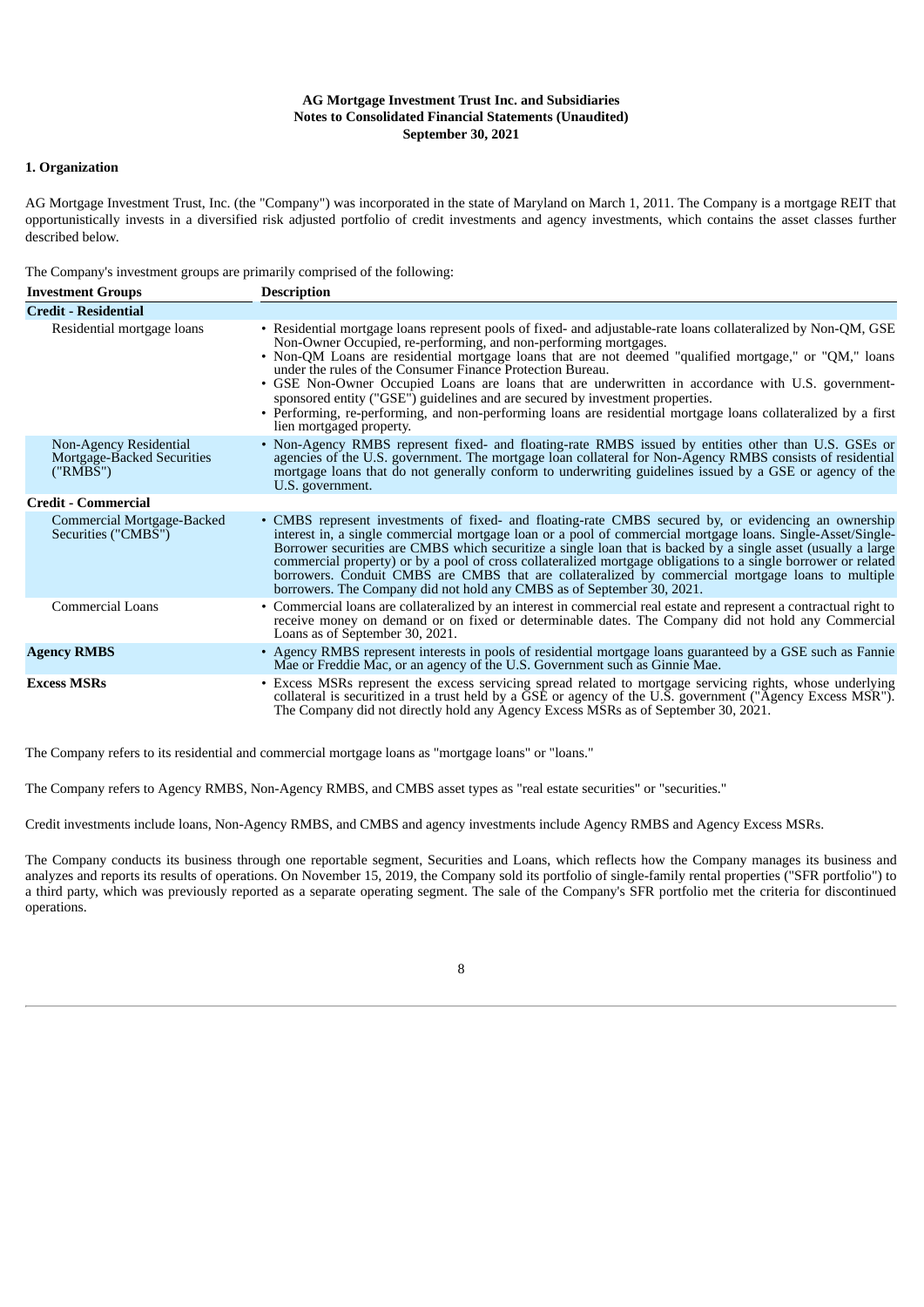The Company is externally managed by AG REIT Management, LLC, a Delaware limited liability company (the "Manager"), a wholly-owned subsidiary of Angelo, Gordon & Co., L.P. ("Angelo Gordon"), a privately-held, SEC-registered investment adviser, pursuant to a management agreement. The Manager has delegated to Angelo Gordon the overall responsibility of its day-to-day duties and obligations arising under the management agreement.

The Company conducts its operations to qualify and be taxed as a real estate investment trust ("REIT") under the Internal Revenue Code of 1986, as amended (the "Code").

The consolidated financial statements include the accounts of the Company and its wholly-owned subsidiaries. All intercompany balances and transactions have been eliminated in consolidation.

### *COVID-19 Impact*

In March 2020, the global novel coronavirus ("COVID-19") pandemic and the related economic conditions caused financial and mortgage-related asset markets to come under extreme duress, resulting in credit spread widening, a sharp decrease in interest rates and unprecedented illiquidity in repurchase agreement financing and mortgage-backed securities ("MBS") markets. The illiquidity was exacerbated by inadequate demand for MBS among primary dealers due to balance sheet constraints. Refer to Note 2 "Financing arrangements" for further details related to the impact to the Company as a result of these economic conditions. Although market conditions have improved during 2021, the COVID-19 pandemic is ongoing with new variants emerging despite growing vaccination rates. As a result, the full impact of COVID-19 on the mortgage REIT industry, credit markets, and, consequently, on the Company's financial condition and results of operations for future periods remains uncertain.

### **2. Summary of significant accounting policies**

The accompanying unaudited consolidated financial statements and related notes have been prepared on the accrual basis of accounting in accordance with accounting principles generally accepted in the United States of America ("GAAP") for interim financial reporting and the instructions to Form 10-Q and Rule 10-01 of Regulation S-X. For all periods presented, all per share amounts and common shares outstanding have been adjusted on a retroactive basis to reflect the Company's one-for-three reverse stock split which was effected following the close of business on July 22, 2021. Certain prior period amounts have been reclassified to conform to the current period's presentation. As of September 30, 2021 and December 31, 2020, the Company reclassified Agency RMBS, Non-Agency RMBS, and CMBS with an aggregate fair value of \$510.0 million and \$613.5 million, respectively, into the "Real estate securities, at fair value" line item on the consolidated balance sheets. See Note 4 for details related to Agency RMBS, Non-Agency RMBS, and CMBS. Excess MSRs with a fair value of \$0.1 million and \$3.2 million as of September 30, 2021 and December 31, 2020, respectively, were reclassified into the "Other Assets" line item on the consolidated balance sheets. In the opinion of management, all adjustments considered necessary for a fair presentation of the Company's financial position, results of operations, and cash flows have been included for the interim period and are of a normal and recurring nature. The operating results presented for interim periods are not necessarily indicative of the results that may be expected for any other interim period or for the entire year.

### *Cash and cash equivalents*

Cash is comprised of cash on deposit with financial institutions. The Company classifies highly liquid investments with original maturities of three months or less from the date of purchase as cash equivalents. Cash equivalents may include cash invested in money market funds. Cash and cash equivalents are carried at cost, which approximates fair value. The Company places its cash with high credit quality institutions to minimize credit risk exposure. Cash pledged to the Company as collateral is unrestricted in use and, accordingly, is included as a component of "Cash and cash equivalents" on the consolidated balance sheets. Any cash held by the Company as collateral is included in the "Other liabilities" line item on the consolidated balance sheets and in cash flows from financing activities on the consolidated statement of cash flows. Any cash due to the Company in the form of principal payments is included in the "Other assets" line item on the consolidated balance sheets and in cash flows from operating activities on the consolidated statement of cash flows.

### *Restricted cash*

Restricted cash includes cash pledged as collateral for clearing and executing trades, derivatives, and financing arrangements, as well as restricted cash deposited into accounts held at certain consolidated trusts. Restricted cash is not available to the Company for general corporate purposes. Restricted cash may be returned to the Company when the related collateral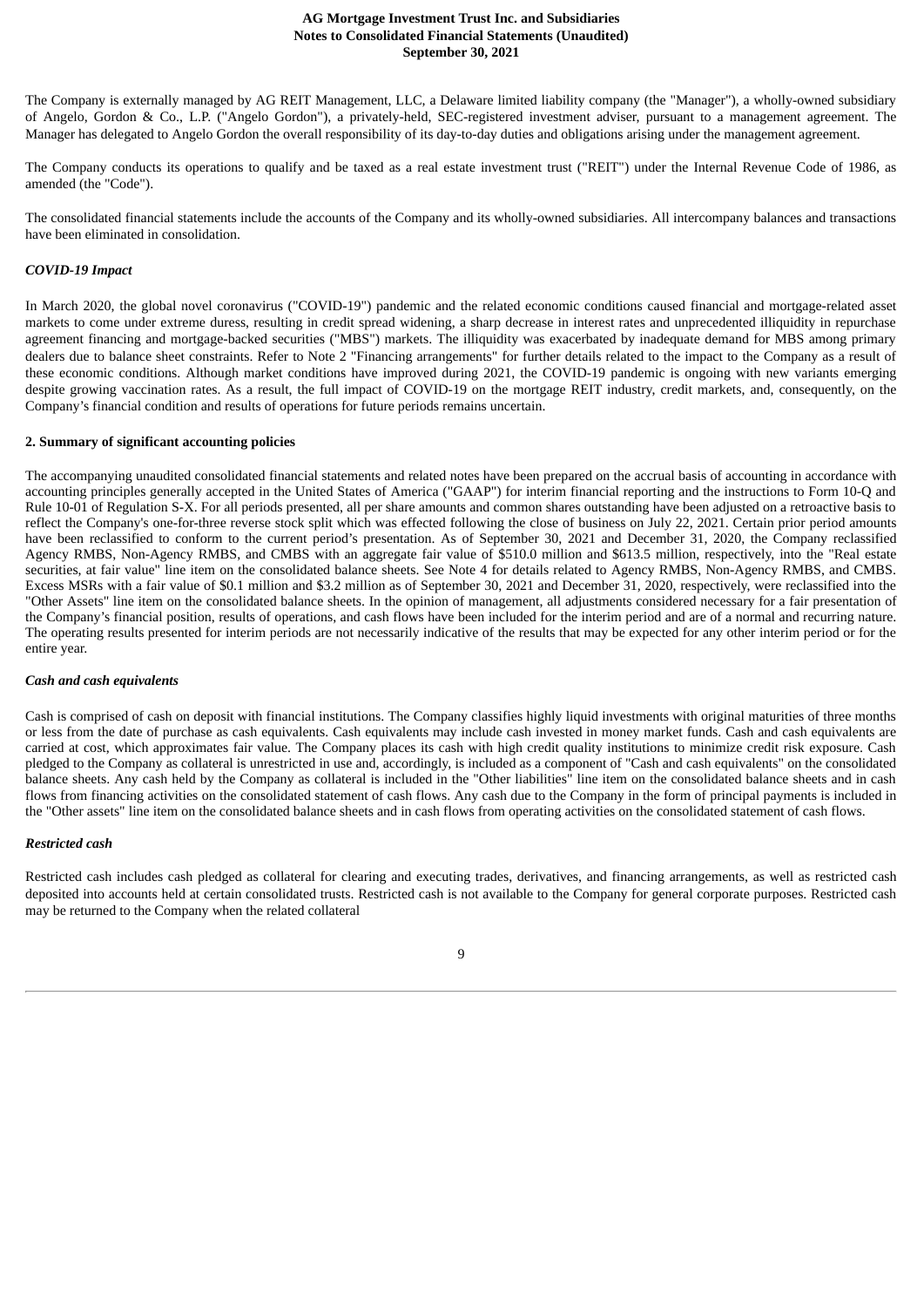requirements are exceeded or at the maturity of the derivative or financing arrangement. Restricted cash is carried at cost, which approximates fair value.

#### *Use of estimates*

The preparation of consolidated financial statements in conformity with GAAP requires management to make estimates and assumptions that affect the amounts reported in the consolidated financial statements and accompanying notes. Actual results may differ from those estimates.

### *Earnings/(Loss) per share*

In accordance with the provisions of Accounting Standards Codification ("ASC") 260, "Earnings per Share," the Company calculates basic income/(loss) per share by dividing net income/(loss) available to common stockholders for the period by weighted average shares of the Company's common stock outstanding for that period. Diluted income per share takes into account the effect of dilutive instruments, such as stock options, warrants, unvested restricted stock, and unvested restricted stock units, using the average share price for the period in determining the number of incremental shares that are to be added to the weighted average number of shares outstanding. Potential dilutive shares are excluded from the calculation if they have an anti-dilutive effect in the period.

### *Reverse stock split*

On July 12, 2021, the Company announced that its board of directors approved a one-for-three reverse stock split of the Company's outstanding shares of common stock. The reverse stock split was effected following the close of business on July 22, 2021 (the "Effective Time"). At the Effective Time, every three issued and outstanding shares of the Company's common stock were combined into one share of the Company's common stock. No fractional shares were issued in connection with the reverse stock split. Instead, each stockholder holding fractional shares was entitled to receive, in lieu of such fractional shares, cash in an amount determined based on the closing price of the Company's common stock on the date of the Effective Time. The reverse stock split applied to all of the Company's outstanding shares of common stock and did not affect any stockholder's ownership percentage of shares of the Company's common stock, except for immaterial changes resulting from the payment of cash for fractional shares. There was no change in the Company's authorized capital stock or par value of each share of common stock as a result of the reverse stock split. All per share amounts and common shares outstanding for all periods presented in the unaudited consolidated financial statements have been adjusted on a retroactive basis to reflect the Company's reverse stock split.

### *Valuation of financial instruments*

The fair value of the financial instruments that the Company records at fair value is determined by the Manager, subject to oversight of the Company's Board of Directors, and in accordance with ASC 820, "Fair Value Measurements and Disclosures." When possible, the Company determines fair value using third-party data sources. ASC 820 establishes a hierarchy that prioritizes the inputs to valuation techniques giving the highest priority to readily available unadjusted quoted prices in active markets for identical assets (Level 1 measurements) and the lowest priority to unobservable inputs (Level 3 measurements) when market prices are not readily available or reliable.

The three levels of the hierarchy under ASC 820 are described below:

- Level 1 Quoted prices in active markets for identical assets or liabilities.
- Level 2 Prices determined using other significant observable inputs. These may include quoted prices for similar securities, interest rates, prepayment speeds, credit risk, and others.
- Level 3 Prices determined using significant unobservable inputs. In situations where quoted prices or observable inputs are unavailable (for example, when there is little or no market activity for an investment at the end of the period), unobservable inputs may be used. Unobservable inputs reflect the Company's assumptions about the factors that market participants would use in pricing an asset or liability, and would be based on the best information available.

Transfers between levels are assumed to occur at the beginning of the reporting period.

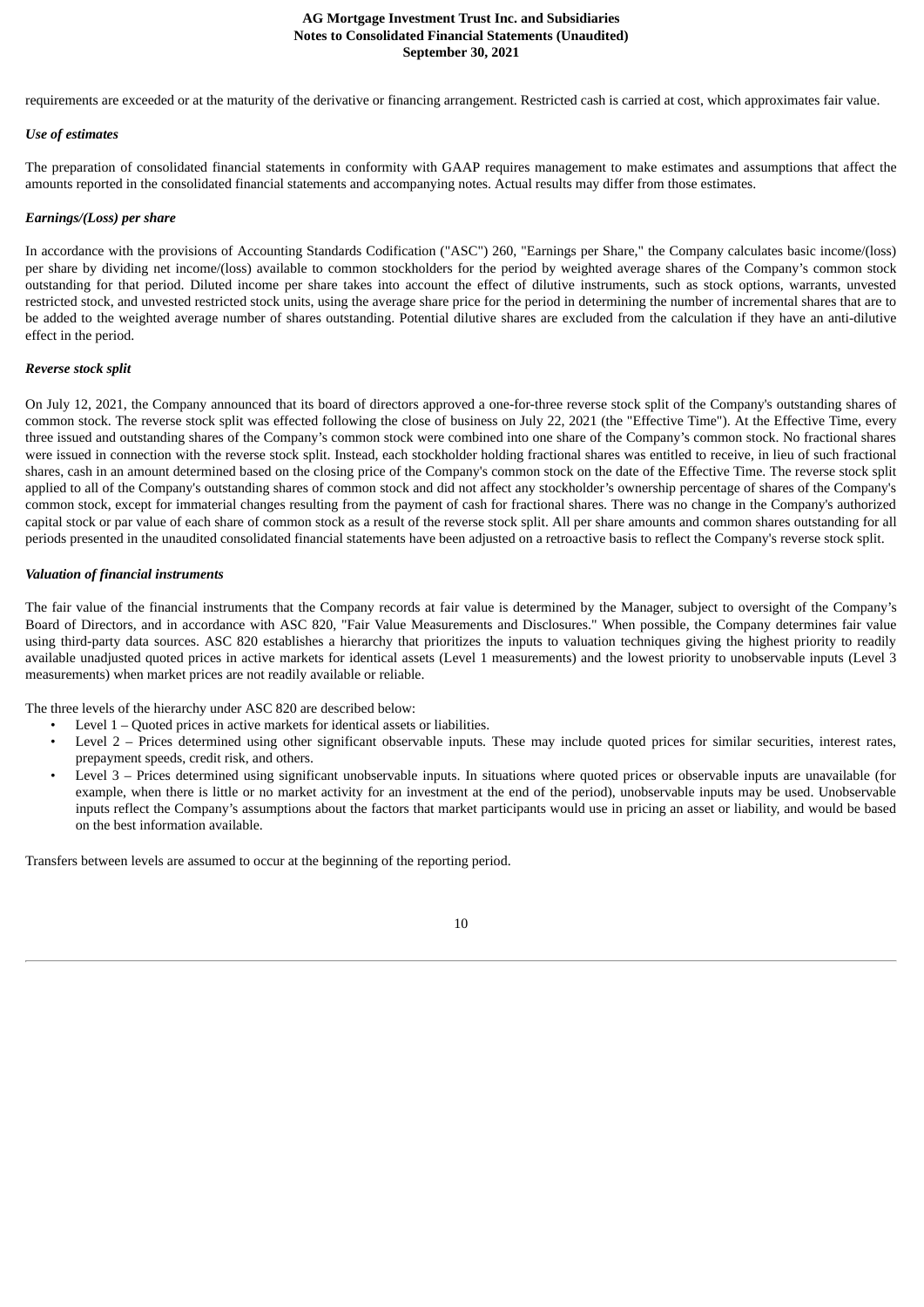#### *Accounting for loans*

Investments in loans are recorded in accordance with ASC 310-10, "Receivables." The Company has chosen to make a fair value election pursuant to ASC 825 for its loan portfolio. Electing the fair value option allows the Company to record changes in fair value in the consolidated statement of operations, which, in management's view, more appropriately reflects the results of operations for a particular reporting period as all loan activities will be recorded in a similar manner. As such, loans are recorded at fair value on the consolidated balance sheets and any periodic change in fair value is recorded in current period earnings on the consolidated statement of operations as a component of "Unrealized gain/(loss), net." The Company recognizes certain upfront costs and fees relating to loans for which the fair value option has been elected in current period earnings as incurred and does not defer those costs, which is in accordance with ASC 825-10-25. Purchases and sales of loans are recorded on the settlement date, concurrent with the completion of due diligence and the removal of any contingencies. Prior to the settlement date, the Company will include commitments to purchase loans within the Commitments and Contingencies footnote to the financial statements.

The Company amortizes or accretes any premium or discount over the life of the loans utilizing the effective interest method. On at least a quarterly basis, the Company evaluates the collectability of both interest and principal on its loans to determine whether they are impaired. A loan or pool of loans is impaired when, based on current information and events, it is probable that the Company will be unable to collect all amounts due according to the existing contractual terms. Income recognition is suspended for loans at the earlier of the date at which payments become 90-days past due or when, in the opinion of the Manager, a full recovery of income and principal becomes doubtful. When the ultimate collectability of the principal of an impaired loan or pool of loans is in doubt, all payments are applied to principal under the cost recovery method. When the ultimate collectability of the principal of an impaired loan is not in doubt, contractual interest is recorded as interest income when received under the cash basis method until an accrual is resumed when the loan becomes contractually current and performance is demonstrated to be resumed. A loan is written off when it is no longer realizable and/or legally discharged.

### *Residential Mortgage Loans*

At purchase, the Company may aggregate its residential mortgage loans into pools based on common risk characteristics. Once a pool of loans is assembled, its composition is maintained. When the Company purchases mortgage loans with evidence of credit deterioration since origination and it determines that it is probable it will not collect all contractual cash flows on those loans, it will apply the guidance found in ASC 310-30. Mortgage loans that are delinquent 60 or more days are considered non-performing.

The Company updates its estimate of the cash flows expected to be collected on at least a quarterly basis for loans accounted for under ASC 310-30. In estimating these cash flows, there are a number of assumptions that will be subject to uncertainties and contingencies including both the rate and timing of principal and interest receipts, and assumptions of prepayments, repurchases, defaults and liquidations. If based on the most current information and events it is probable that there is a significant increase in cash flows previously expected to be collected or if actual cash flows are significantly greater than cash flows previously expected, the Company will recognize these changes prospectively through an adjustment of the loan's yield over its remaining life. The Company will adjust the amount of accretable yield by reclassification from the nonaccretable difference. The adjustment is accounted for as a change in estimate in conformity with ASC 250, "Accounting Changes and Error Corrections" with the amount of periodic accretion adjusted over the remaining life of the loan.

#### *Commercial Loans*

Commercial loans are classified as held for sale upon the Company determining that it intends to sell or liquidate the loan in the short-term and certain criteria have been met. Commercial loans meeting all criteria for reclassification are presented separately on the consolidated balance sheets in the "Commercial loans held for sale" line item. Estimated costs incurred to sell a loan are included within the fair value of the loan.

### *Accounting for real estate securities*

Investments in real estate securities are recorded in accordance with ASC 320-10, "Investments – Debt and Equity Securities," ASC 325-40, "Beneficial Interests in Securitized Financial Assets," or ASC 310-30, "Loans and Debt Securities Acquired with Deteriorated Credit Quality." The Company has chosen to make a fair value election pursuant to ASC 825, "Financial Instruments" for its real estate securities portfolio. Real estate securities are recorded at fair value on the consolidated balance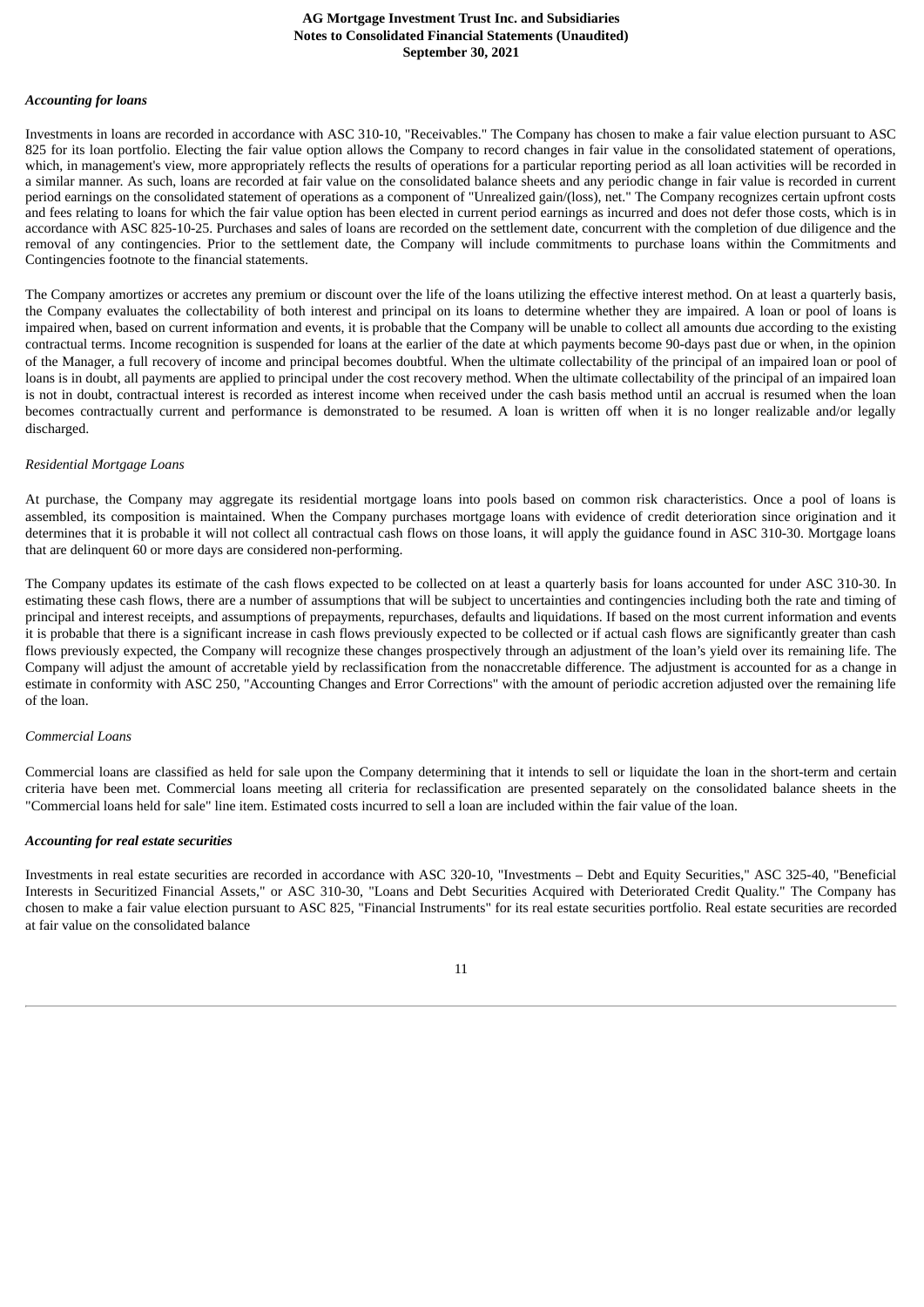sheets and the periodic change in fair value is recorded in current period earnings on the consolidated statement of operations as a component of "Unrealized gain/(loss), net." Purchases and sales of real estate securities are recorded on the trade date.

These investments meet the requirements to be classified as available for sale under ASC 320-10-25 which requires the securities to be carried at fair value on the consolidated balance sheets with changes in fair value recorded to other comprehensive income, a component of stockholders' equity. Electing the fair value option allows the Company to record changes in fair value in the consolidated statement of operations, which, in management's view, more appropriately reflects the results of operations for a particular reporting period as all securities activities will be recorded in a similar manner.

When the Company purchases securities with evidence of credit deterioration since origination, it will analyze the securities to determine if the guidance found in ASC 310-30 is applicable.

On January 1, 2020, the Company adopted ASU 2016-13, "Financial Instruments – Credit Losses" ("ASU 2016-13"). The impact of the guidance on accounting for the Company's debt securities and loans is limited to recognition of effective yield. The Company measures its debt securities and loans at fair value with any changes recognized through net income and it updates its estimate of the cash flows expected to be collected on these asset classes on at least a quarterly basis recognizing changes in cash flows in interest income prospectively through an adjustment of an asset's yield over its remaining life.

Realized gains or losses on sales of securities, loans and derivatives are included in the "Net realized gain/(loss)" line item on the consolidated statement of operations. The cost of positions sold is calculated using a first in, first out ("FIFO") basis. Realized gains and losses are recorded in earnings at the time of disposition.

### *Investments in debt and equity of affiliates*

The Company's unconsolidated ownership interests in affiliates are accounted for using the equity method. Substantially all of the Company's investments held through affiliated entities are comprised of real estate securities, loans, and its interest in AG Arc LLC. These types of investments may also be held directly by the Company. Certain entities have chosen to make a fair value election on their financial instruments and certain financing arrangements pursuant to ASC 825; as such, the Company will treat these financial instruments and financing arrangements consistently with this election.

### *Arc Home*

On December 9, 2015, the Company, alongside private funds managed by Angelo Gordon, through AG Arc LLC, one of the Company's indirect subsidiaries ("AG Arc"), formed Arc Home LLC ("Arc Home"). Arc Home originates residential mortgage loans and retains the mortgage servicing rights associated with the loans it originates. Arc Home is led by an external management team. The Company has chosen to make a fair value election with respect to its investment in AG Arc pursuant to ASC 825. The Company elected to treat its investment in AG Arc as a taxable REIT subsidiary. As a result, income or losses recognized by the Company from its investment in AG Arc are recorded in "Equity in earnings/(loss) from affiliates" line item on the Company's consolidated statement of operations net of income taxes.

From time to time, the Company acquires newly originated non-agency loans from Arc Home with the intent to securitize the assets and obtain nonrecourse financing. In connection with the sale of loans from Arc Home to the Company, gains or losses recorded by Arc Home are consolidated into AG Arc. In accordance with ASC 323-10, for loans acquired from Arc Home that remain on the Company's consolidated balance sheet at period end, the Company eliminates any profits or losses typically recognized through the "Equity in earnings/(loss) from affiliates" line item on the Company's consolidated statement of operations and adjusts the cost basis of the underlying loans accordingly. For the three and nine months ended September 30, 2021, the Company eliminated \$1.6 million and \$3.5 million of intra-entity profits recognized by Arc Home, respectively, and also decreased the cost basis of the underlying loans by the same amount in connection with loan sales to the Company. The Company did not purchase any loans from Arc Home during three and nine months ended September 30, 2020 and, as a result, it did not eliminate any intra-entity profits during the three and nine months ended September 30, 2020.

### *MATH*

On August 29, 2017, the Company, alongside private funds managed by Angelo Gordon, formed Mortgage Acquisition Holding I LLC ("MATH") to conduct a residential mortgage investment strategy. MATH in turn sponsored the formation of an entity called Mortgage Acquisition Trust I LLC ("MATT") to purchase predominantly Non-QM Loans. MATT made an election to be treated as a real estate investment trust beginning with the 2018 tax year. As of September 30, 2021, MATT primarily holds retained tranches from securitizations.

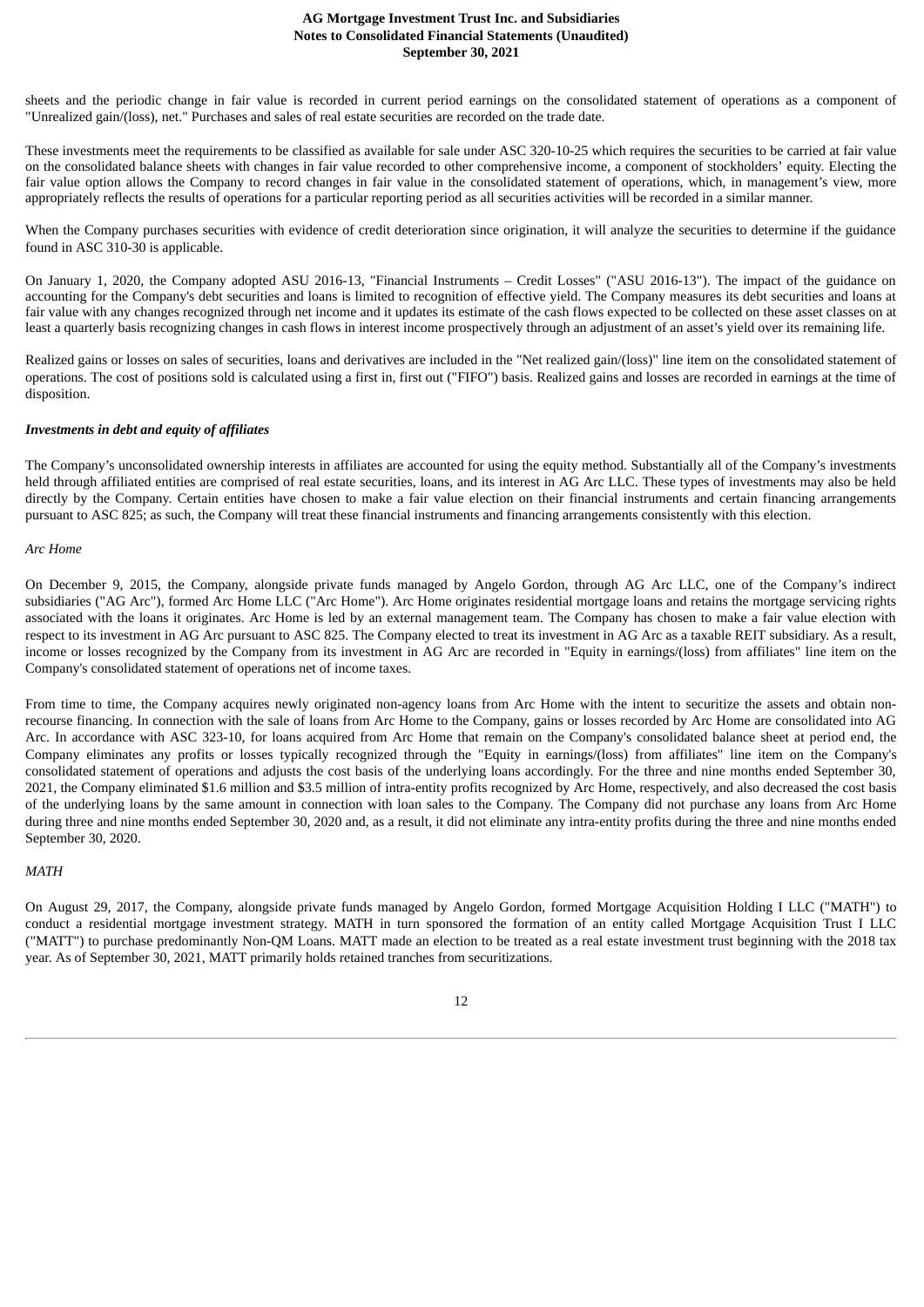#### *LOTS*

On May 15, 2019 and November 14, 2019, the Company, alongside private funds managed by Angelo Gordon, formed LOT SP I LLC and LOT SP II LLC, respectively, (collectively, "LOTS"). LOTS were formed to originate first mortgage loans to third-party land developers and home builders for the acquisition and horizontal development of land ("Land Related Financing").

### *Summary of investments in debt and equity of affiliates*

The below tables reconcile the fair value of investments to the "Investments in debt and equity of affiliates" line item on the Company's consolidated balance sheets (in thousands).

|                                                 |    |         |    | September 30, 2021 |               |    |               |     | <b>December 31, 2020</b> |               |
|-------------------------------------------------|----|---------|----|--------------------|---------------|----|---------------|-----|--------------------------|---------------|
|                                                 |    | Assets  |    | <b>Liabilities</b> | <b>Equity</b> |    | <b>Assets</b> |     | Liabilities              | <b>Equity</b> |
| Non-QM Loans (1)                                | \$ | 73,182  | -S | $(45,686)$ \$      | 27,496        | S  | 153,200       | S   | $(111, 135)$ \$          | 42,065        |
| Land Related Financing                          |    | 17,660  |    |                    | 17,660        |    | 22,824        |     |                          | 22,824        |
| Other $(2)$                                     |    | 12,107  |    | (5, 185)           | 6,922         |    | 41,940        |     | (5,588)                  | 36,352        |
| Real Estate Securities and Loans, at fair value | P  | 102,949 | S  | $(50, 871)$ \$     | 52,078        | S. | 217,964       | S   | $(116, 723)$ \$          | 101,241       |
| AG Arc, at fair value                           |    | 51,949  |    |                    | 51,949        |    | 45,341        |     |                          | 45,341        |
| Cash and Other assets/(liabilities)             |    | 5,899   |    | (803)              | 5,096         |    | 5,279         |     | (1, 194)                 | 4,085         |
| Investments in debt and equity of affiliates    | \$ | 160,797 | \$ | $(51,674)$ \$      | 109.123       |    | 268.584       | \$. | $(117, 917)$ \$          | 150,667       |

- (1) As of September 30, 2021 and December 31, 2020, Non-QM Loans excluded loans with an unpaid principal balance of \$8.2 million and \$17.3 million, respectively, whereby an affiliate of MATT has the right, but not the obligation, to repurchase loans from a trust that are 90 days or more delinquent at its discretion. These loans, which are eligible to be repurchased, would be recorded on the balance sheet of MATT, an unconsolidated equity method investee of the Company, with a corresponding and offsetting liability.
- (2) Certain loans held in securitized form are presented net of non-recourse securitized debt.

The below table reconciles the net income/(loss) to the "Equity in earnings/(loss) from affiliates" line item on the Company's consolidated statements of operations (in thousands).

|                                           | <b>Three Months Ended</b> |                    |                           | <b>Nine Months Ended</b> |           |  |
|-------------------------------------------|---------------------------|--------------------|---------------------------|--------------------------|-----------|--|
|                                           | September 30, 2021        | September 30, 2020 | <b>September 30, 2021</b> | September 30, 2020       |           |  |
| Non-OM Loans                              | (644)                     | 1,828              | 15,277                    |                          | (33,016)  |  |
| AG Arc $(1)$                              | 399                       | 13.407             | 4.033                     |                          | 12,891    |  |
| Land Related Financing                    | 598                       | 728                | 1,848                     |                          | 1,865     |  |
| Other                                     | 6.529                     | 1.224              | 13.338                    |                          | (5,311)   |  |
| Equity in earnings/(loss) from affiliates | 6,882                     | 17,187             | 34,496                    |                          | (23, 571) |  |

(1) The earnings/(loss) at AG Arc during the three and nine months ended September 30, 2021 were primarily the result of \$1.0 million and \$5.4 million of net income related to Arc Home's lending and servicing operations, offset by \$(0.7) million and \$(1.9) million, respectively, related to changes in the fair value of the MSR portfolio held by Arc Home. Earnings/(loss) recognized by AG Arc do not include the Company's portion of gains recorded by Arc Home in connection with the sale of residential mortgage loans to the Company. For the three and nine months ended September 30, 2021, the Company eliminated \$1.6 million and \$3.5 million, respectively, of intra-entity profits recognized by Arc Home and also decreased the cost basis of the underlying loans the Company purchased by the same amount, as described above.

#### *Investment consolidation and transfers of financial assets*

For each investment made, the Company evaluates the underlying entity that issued the securities acquired or to which the Company makes a loan to determine the appropriate accounting. In performing the analysis, the Company refers to guidance in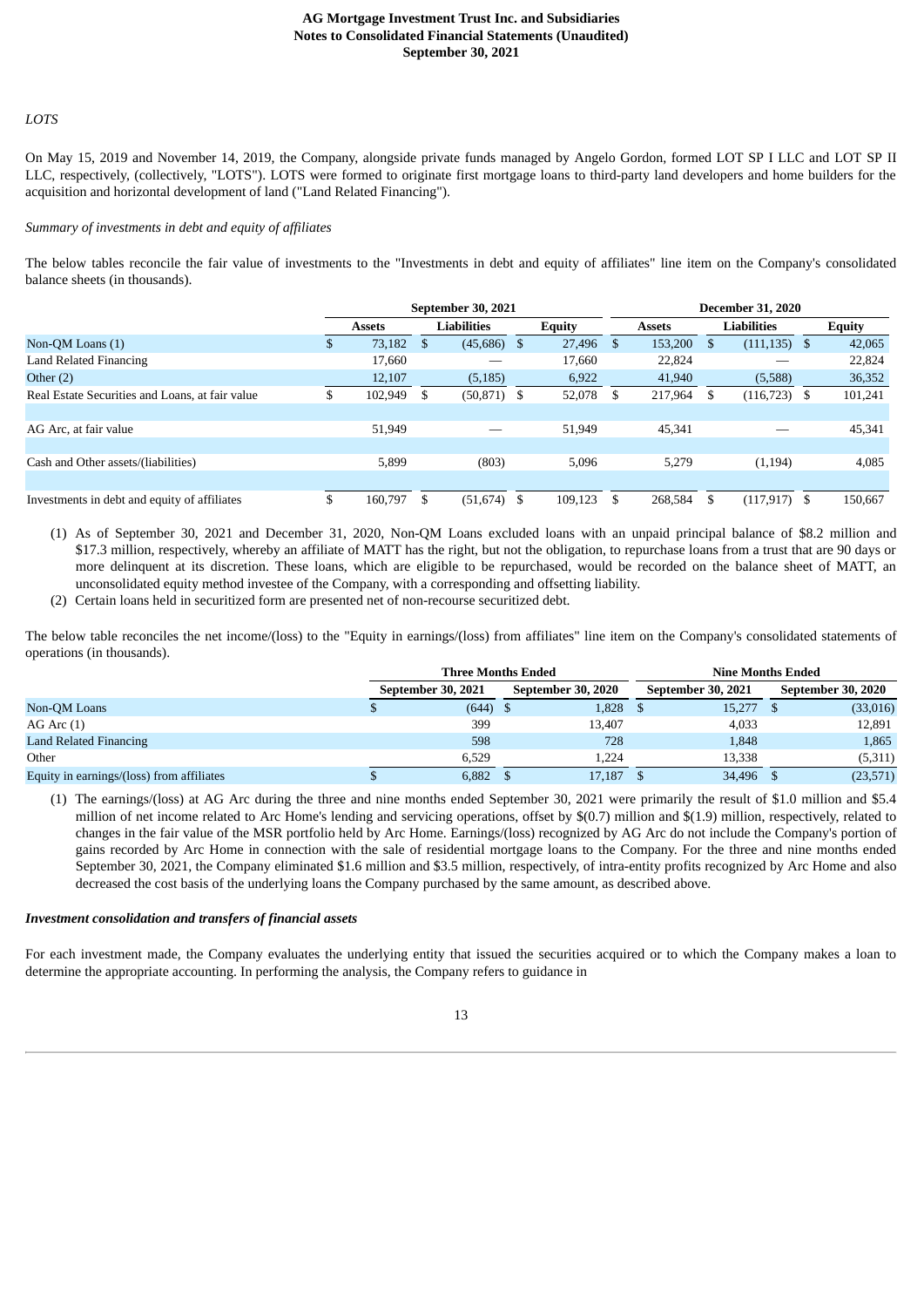ASC 810-10, "Consolidation." In situations where the Company is the transferor of financial assets, the Company refers to the guidance in ASC 860-10 "Transfers and Servicing."

In variable interest entities ("VIEs"), an entity is subject to consolidation under ASC 810-10 if the equity investors (i) do not have sufficient equity at risk for the entity to finance its activities without additional subordinated financial support, (ii) are unable to direct the entity's activities, or (iii) are not exposed to the entity's losses or entitled to its residual returns. VIEs within the scope of ASC 810-10 are required to be consolidated by their primary beneficiary. The primary beneficiary of a VIE is determined to be the party that has both the power to direct the activities of a VIE that most significantly impact the VIE's economic performance and the obligation to absorb losses of the VIE that could potentially be significant to the VIE or the right to receive benefits from the VIE that could potentially be significant to the VIE. This determination can sometimes involve complex and subjective analyses. Further, ASC 810-10 also requires ongoing assessments of whether an enterprise is the primary beneficiary of a VIE. In accordance with ASC 810-10, all transferees, including variable interest entities, must be evaluated for consolidation. If the Company determines that consolidation is not required, it will then assess whether the transfer of the underlying assets would qualify as a sale, should be accounted for as secured financings under GAAP, or should be accounted for as an equity method investment, depending on the circumstances. See Note 3 for more detail.

A Special Purpose Entity ("SPE") is an entity designed to fulfill a specific limited need of the company that organized it. SPEs are often used to facilitate transactions that involve securitizing financial assets or resecuritizing previously securitized financial assets. The objective of such transactions may include obtaining non-recourse financing, obtaining liquidity, or refinancing the underlying securitized financial assets on improved terms. Securitization involves transferring assets to an SPE to convert all or a portion of those assets into cash before they would have been realized in the normal course of business through the SPE's issuance of debt or equity instruments. Investors in an SPE usually have recourse only to the assets in the SPE and depending on the overall structure of the transaction, may benefit from various forms of credit enhancement, such as over-collateralization in the form of excess assets in the SPE, priority with respect to receipt of cash flows relative to holders of other debt or equity instruments issued by the SPE, or a line of credit or other form of liquidity agreement that is designed with the objective of ensuring that investors receive principal and/or interest cash flow on the investment in accordance with the terms of their investment agreement.

The Company enters into securitization transactions of certain of its residential mortgage loans, which results in the Company consolidating the respective VIEs that are created to facilitate these transactions and to which the underlying assets in connection with these securitizations are transferred ("Residential Mortgage Loan VIEs"). The Company has entered into securitization transactions on certain of its Non-QM Loans ("Non-QM VIEs"), as well as certain of its re- and non-performing loans ("RPL/NPL VIEs"). Based on the evaluations of each VIE, the Company concluded that the VIEs should be consolidated and, as a result, transferred assets of these VIEs were determined to be secured borrowings. Upon consolidation, the Company elected the fair value option pursuant to ASC 825 for the assets and liabilities of the Residential Mortgage Loan VIEs. Electing the fair value option allows the Company to record changes in fair value in the consolidated statement of operations, which, in management's view, more appropriately reflects the results of operations for a particular reporting period as all activities will be recorded in a similar manner. The Company applied the guidance under ASU 2014-13, "Measuring the Financial Assets and the Financial Liabilities of a Consolidated Collateralized Financing Entity," whereby the Company determines whether the fair value of the assets or liabilities of the Residential Mortgage Loan VIEs are more observable as a basis for measuring the less observable financial instruments. The Company has determined that the fair value of the liabilities of the Residential Mortgage Loan VIEs are more observable since the prices for these liabilities are more easily determined as similar instruments trade more frequently on a relative basis than the individual assets of the VIEs. See Note 3 for more detail regarding the Residential Mortgage Loan VIEs and Note 5 for more detail related to the Company's determination of fair value for the assets and liabilities included within these VIEs.

From time to time the Company purchases residual positions where it consolidates the securitization and the positions are recorded on the Company's books as residential mortgage loans. There may be limited data available regarding the underlying collateral of such securitizations.

The Company may periodically enter into transactions in which it transfers assets to a third party. Upon a transfer of financial assets, the Company will sometimes retain or acquire senior or subordinated interests in the related assets. Pursuant to ASC 860-10, a determination must be made as to whether a transferor has surrendered control over transferred financial assets. That determination must consider the transferor's continuing involvement in the transferred financial asset, including all arrangements or agreements made contemporaneously with, or in contemplation of, the transfer, even if they were not entered into at the time of the transfer. The financial components approach under ASC 860-10 limits the circumstances in which a financial asset, or portion of a financial asset, should be derecognized when the transferor has not transferred the entire original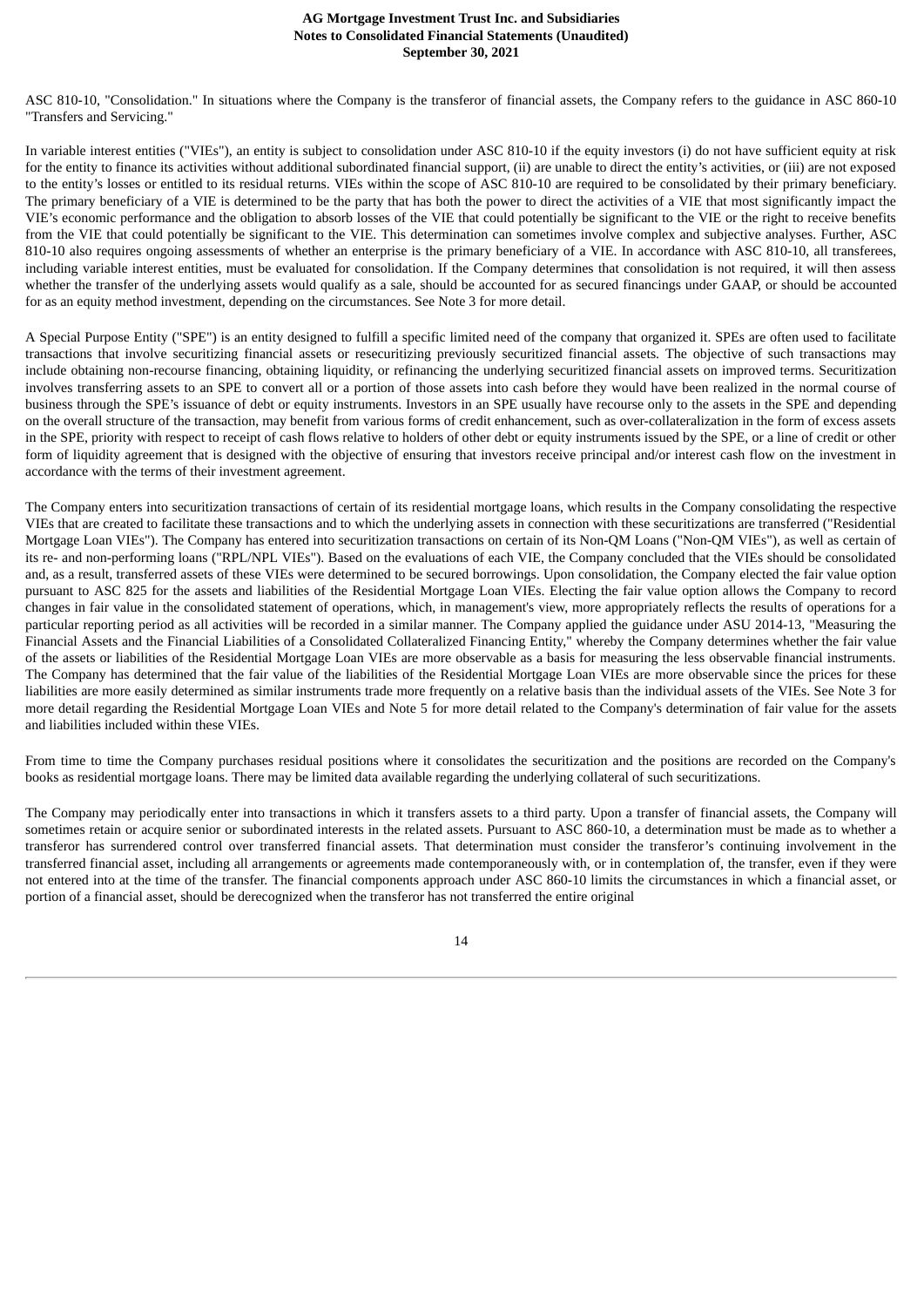financial asset to an entity that is not consolidated with the transferor in the financial statements being presented and/or when the transferor has continuing involvement with the transferred financial asset. It defines the term "participating interest" to establish specific conditions for reporting a transfer of a portion of a financial asset as a sale.

Under ASC 860-10, after a transfer of financial assets that meets the criteria for treatment as a sale—legal isolation, ability of transferee to pledge or exchange the transferred assets without constraint and transferred control—an entity recognizes the financial and servicing assets it acquired or retained and the liabilities it has incurred, derecognizes financial assets it has sold and derecognizes liabilities when extinguished. The transferor would then determine the gain or loss on sale of financial assets by allocating the carrying value of the underlying mortgage between securities or loans sold and the interests retained based on their fair value. The gain or loss on sale is the difference between the cash proceeds from the sale and the amount allocated to the securities or loans sold. When a transfer of financial assets does not qualify for sale accounting, ASC 860-10 requires the transfer to be accounted for as a secured borrowing with a pledge of collateral.

From time to time, the Company may securitize mortgage loans it holds if such financing is available. These transactions will be recorded in accordance with ASC 860-10 and will be accounted for as either a "sale" and the loans will be removed from the consolidated balance sheets or as a "financing" and will be classified as "residential mortgage loans" on the consolidated balance sheets, depending upon the structure of the securitization transaction. ASC 860-10 is a standard that may require the Company to exercise significant judgment in determining whether a transaction should be recorded as a "sale" or a "financing."

#### *Interest income recognition*

Interest income on the Company's real estate securities portfolio and loan portfolio is accrued based on the actual coupon rate and the outstanding principal balance of such securities or loans. The Company has elected to record interest in accordance with ASC 835-30-35-2, "Imputation of Interest," using the effective interest method for all securities and loans accounted for under the fair value option in accordance with ASC 825, "Financial Instruments." As such, premiums and discounts are amortized or accreted into interest income over the lives of the securities or loans in accordance with ASC 310-20, "Nonrefundable Fees and Other Costs," ASC 320-10 or ASC 325-40, as applicable. Total interest income is recorded in the "Interest income" line item on the consolidated statement of operations.

For Agency RMBS, exclusive of interest-only securities, prepayments of the underlying collateral are estimated on a quarterly basis, which directly affect the speed at which the Company amortizes premiums on its securities. If actual and anticipated cash flows differ from previous estimates, the Company records an adjustment in the current period to the amortization of premiums for the impact of the cumulative change in the effective yield retrospectively through the reporting date.

Similarly, the Company also reassesses the cash flows on at least a quarterly basis for securities and loans, including Non-Agency RMBS, CMBS, interestonly securities, Non-QM Loans, GSE Non-Owner Occupied Loans, and Excess MSRs. In estimating these cash flows, there are a number of assumptions made that are uncertain and subject to judgments and assumptions based on subjective and objective factors and contingencies. These include the rate and timing of principal and interest receipts (including assumptions of prepayments, repurchases, defaults, and liquidations), the pass-through or coupon rate and interest rate fluctuations. In addition, interest payment shortfalls due to delinquencies on the underlying mortgage loans have to be estimated. Differences between previously estimated cash flows and current actual and anticipated cash flows are recognized prospectively through an adjustment of the yield over the remaining life of the security based on the current amortized cost of the investment.

For security and loan investments purchased with evidence of deterioration of credit quality for which it is probable, at acquisition, that the Company will be unable to collect all contractually required payments receivable, the Company will apply the provisions of ASC 310-30. For purposes of income recognition, the Company aggregates loans that have common risk characteristics into pools and uses a composite interest rate and expectation of cash flows expected to be collected for the pool. ASC 310-30 addresses accounting for differences between contractual cash flows and cash flows expected to be collected from an investor's initial investment in loans or debt securities (loans) acquired in a transfer if those differences are attributable, at least in part, to credit quality. ASC 310-30 limits the yield that may be accreted (accretable yield) to the excess of the investor's estimate of undiscounted expected principal, interest and other cash flows (cash flows expected at acquisition to be collected) over the investor's initial investment in the loan. ASC 310-30 requires that the excess of contractual cash flows over cash flows expected to be collected (nonaccretable difference) not be recognized as an adjustment of yield, loss accrual or valuation allowance. Subsequent changes in cash flows expected to be collected generally should be recognized prospectively through an adjustment of the loan's yield over its remaining life.

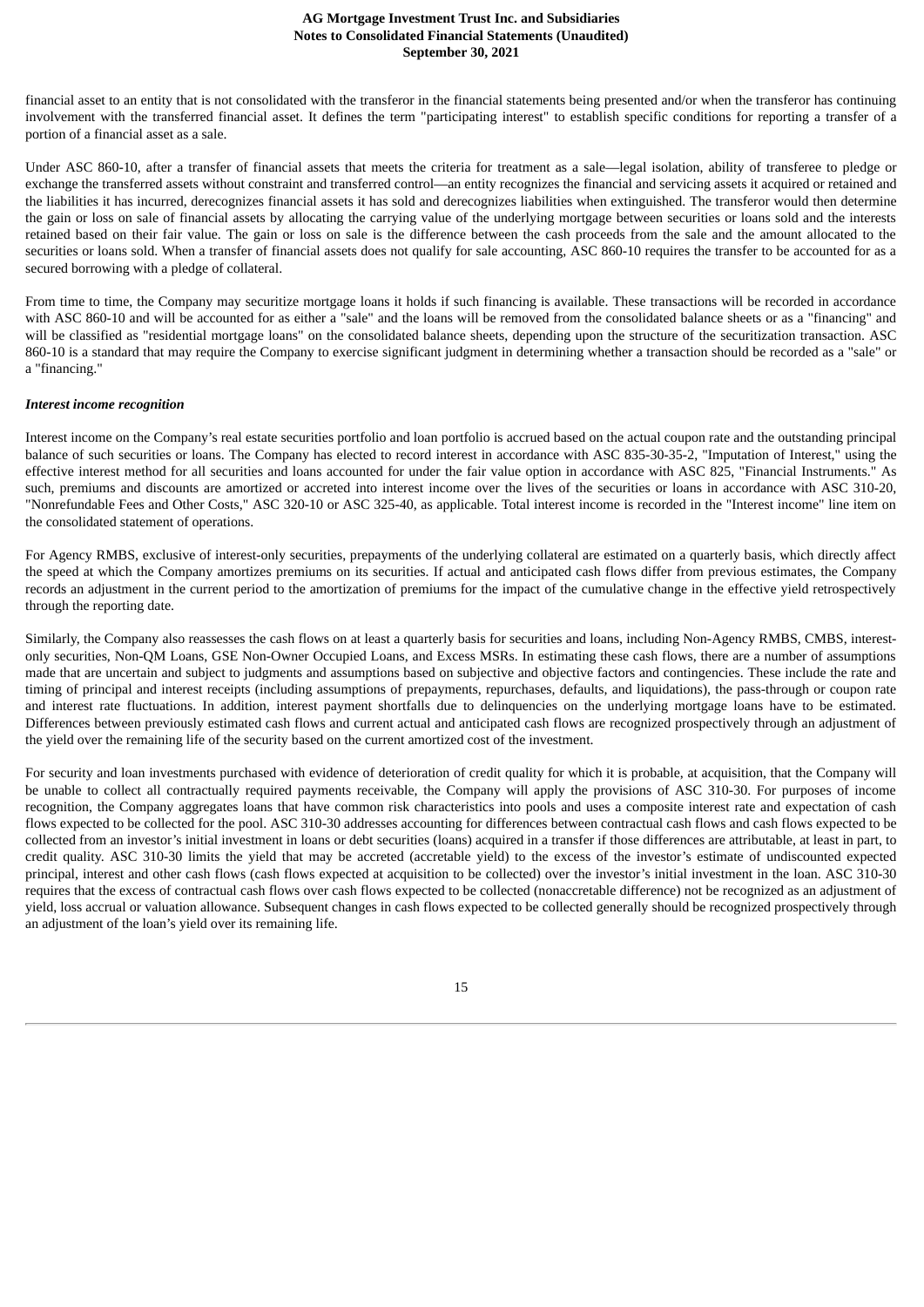#### *Financing arrangements*

The Company finances the acquisition of certain assets within its portfolio through the use of financing arrangements. Financing arrangements include repurchase agreements and revolving facilities. Repurchase agreements and revolving facilities are treated as collateralized financing transactions and carried at their contractual amounts, including accrued interest, as specified in the respective agreements. The carrying amount of the Company's repurchase agreements and revolving facilities approximates fair value.

The Company pledges certain securities, loans, or properties as collateral under financing arrangements with financial institutions, the terms and conditions of which are negotiated on a transaction-by-transaction basis. The amounts available to be borrowed under repurchase agreements and revolving facilities are dependent upon the fair value of the securities or loans pledged as collateral, which can fluctuate with changes in interest rates, type of security and liquidity conditions within the banking, mortgage finance, and real estate industries. If the fair value of pledged assets declines due to changes in market conditions, lenders typically would require the Company to post additional securities as collateral, pay down borrowings or establish cash margin accounts with the counterparties in order to re-establish the agreed-upon collateral requirements, referred to as margin calls. The fair value of financial instruments pledged as collateral on the Company's financing arrangements represents the Company's fair value of such instruments which may differ from the fair value assigned to the collateral by its counterparties. The Company maintains a level of liquidity in order to meet these obligations. If the fair value of pledged assets increases due to changes in market conditions, counterparties may be required to return collateral to us in the form of securities or cash or post additional collateral to us. Financings pursuant to repurchase agreements and revolving facilities are generally recourse to the Company. As of September 30, 2021 and December 31, 2020, the Company had met all margin call requirements.

### *Forbearance and Reinstatement Agreements*

In connection with the market disruption created by the COVID-19 pandemic, in March 2020, the Company received notifications of alleged events of default and deficiency notices from several of its financing counterparties. The Company engaged in discussions with its financing counterparties and, as a result, entered into a series of forbearance agreements (collectively, the "Forbearance Agreement") with certain of its financing counterparties (the "Participating Counterparties") pursuant to which each Participating Counterparty agreed to forbear from exercising its rights and remedies with respect to events of default and any and all other defaults under the applicable financing arrangement (each, a "Bilateral Agreement") for the period ending June 15, 2020.

On June 10, 2020, the Company and the Participating Counterparties entered into a reinstatement agreement (the "Reinstatement Agreement"), pursuant to which the Forbearance Agreement was terminated and each Participating Counterparty permanently waived all existing and prior events of default under the applicable Bilateral Agreements. Pursuant to the Reinstatement Agreement, the Bilateral Agreements were reinstated with certain amendments to reflect current market terms (i.e., increased haircuts and higher coupons), updated financial covenants and various reporting requirements from the Company to the Participating Counterparties, releases, certain netting obligations and cross-default provisions. As a result of the Reinstatement Agreement, default interest on the Company's outstanding borrowings under the Bilateral Agreements ceased to accrue as of June 10, 2020, all cash margin was applied to outstanding balances owed by the Company, and principal and interest payments on the underlying collateral were permitted to flow to and be used by the Company, just as it was prior to the Forbearance Agreements. In addition, pursuant to the terms of the Reinstatement Agreement, the security interests granted to Participating Counterparties as additional collateral under the Forbearance Agreement have been terminated and released. The Company also agreed to pay the reasonable fees and out-of-pocket expenses of counsel and other professional advisors for the Participating Counterparties and the collateral agent.

Concurrently, on June 10, 2020, the Company entered a separate reinstatement agreement with one of its financing counterparties on substantially the same terms as those set forth in the Reinstatement Agreement.

#### *Dividends on Preferred Stock*

Holders of the Company's 8.25% Series A Cumulative Redeemable Preferred Stock ("Series A Preferred Stock"), 8.00% Series B Cumulative Redeemable Preferred Stock ("Series B Preferred Stock"), and 8.000% Series C Fixed-to-Floating Rate Cumulative Redeemable Preferred Stock ("Series C Preferred Stock") are entitled to receive cumulative cash dividends at a rate of 8.25%, 8.00% and 8.000% per annum, respectively, of the \$25.00 per share liquidation preference for each series. On and after September 17, 2024, dividends on the Series C Preferred Stock will accumulate at a percentage of the \$25.00 liquidation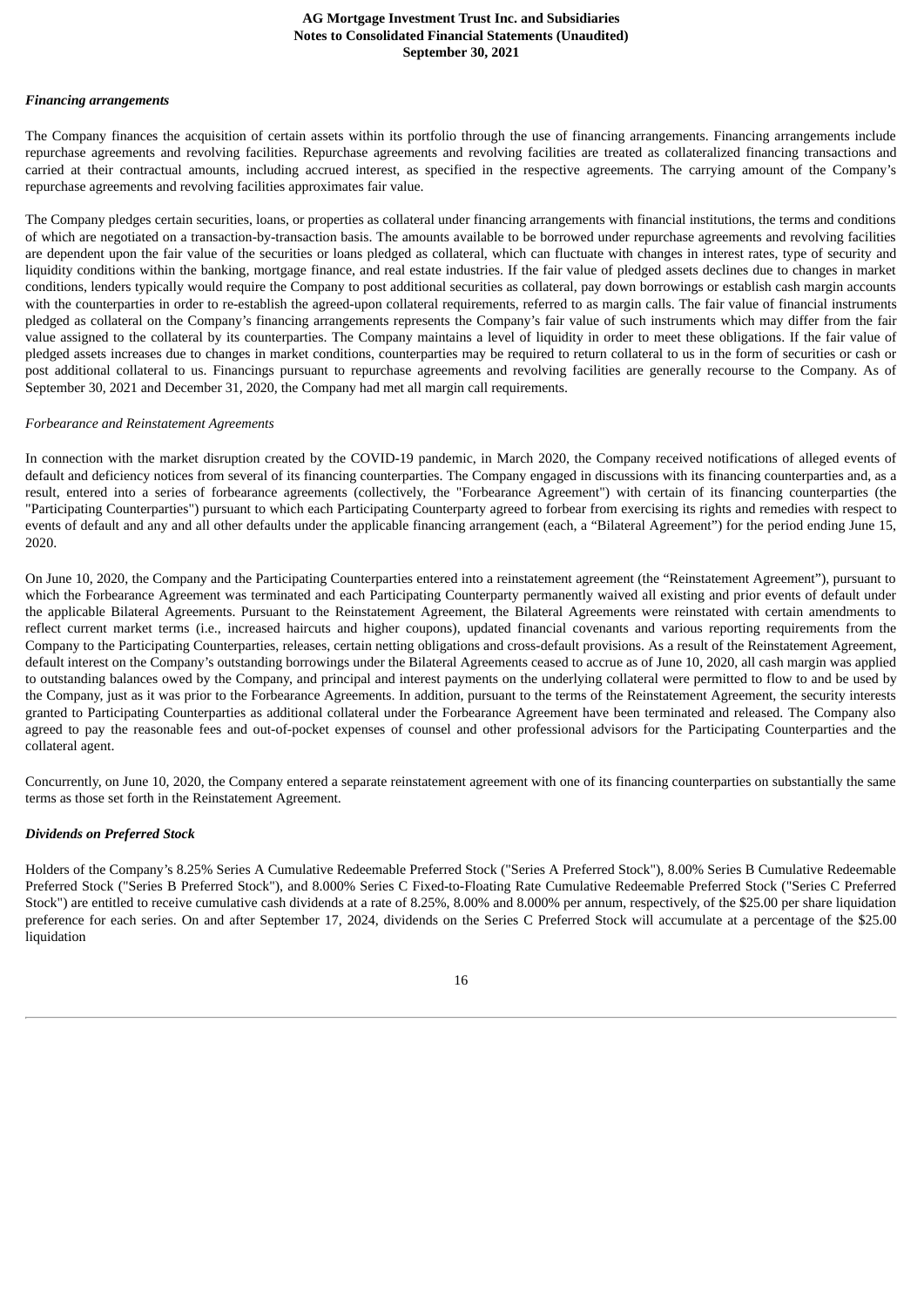preference equal to an annual floating rate of the then three-month LIBOR plus a spread of 6.476% per annum. If the Company's Board of Directors does not declare a dividend in a given period, an accrual is not recorded on the balance sheet. However, undeclared preferred stock dividends are reflected in earnings per share as discussed in ASC 260-10-45-11. Preferred stock dividends that are not declared accumulate and are added to the liquidation preference as of the scheduled payment date for the respective series of the preferred stock. The undeclared and unpaid dividends on the Company's preferred stock accrue without interest, and if dividends on the Company's preferred stock are in arrears, the Company cannot pay cash dividends with respect to its common stock. See Note 11 for further detail on the Company's Preferred Stock.

#### *Accounting for derivative financial instruments*

#### *Derivative contracts*

The Company enters into derivative contracts as a means of mitigating interest rate risk rather than to enhance returns. The Company accounts for derivative financial instruments in accordance with ASC 815-10, "Derivatives and Hedging." ASC 815-10 requires an entity to recognize all derivatives as either assets or liabilities on the balance sheet and to measure those instruments at fair value. Additionally, if or when hedge accounting is elected, the fair value adjustments will affect either other comprehensive income in stockholders' equity until the hedged item is recognized in earnings or net income depending on whether the derivative instrument is designated and qualifies as a hedge for accounting purposes and, if so, the nature of the hedging activity. As of September 30, 2021 and December 31, 2020, the Company did not have any interest rate derivatives designated as hedges. All derivatives have been recorded at fair value with corresponding changes in fair value recognized in the consolidated statement of operations. The Company records derivative asset and liability positions on a gross basis with respect to its counterparties. During the period in which the Company unwinds a derivative, it records a realized gain/(loss) in the "Net realized gain/(loss)" line item in the consolidated statement of operations.

#### *To-be-announced securities*

A to-be-announced security ("TBA") is a forward contract for the purchase or sale of Agency RMBS at a predetermined price, face amount, issuer, coupon and stated maturity on an agreed-upon future date. The specific Agency RMBS delivered into or received from the contract upon the settlement date, published each month by the Securities Industry and Financial Markets Association, are not known at the time of the transaction. The Company may also choose, prior to settlement, to move the settlement of these securities out to a later date by entering into an offsetting short or long position (referred to as a pair off), net settling the paired off positions for cash, simultaneously purchasing or selling a similar TBA contract for a later settlement date. This transaction is commonly referred to as a dollar roll. The Agency RMBS purchased or sold for a forward settlement date are typically priced at a discount to Agency RMBS for settlement in the current month. This difference, or discount, is referred to as the price drop. The price drop is the economic equivalent of net interest carry income on the underlying Agency RMBS over the roll period (interest income less implied financing cost) and is commonly referred to as dollar roll income/(loss). Consequently, forward purchases of Agency RMBS and dollar roll transactions represent a form of off-balance sheet financing. Dollar roll income is recognized in the consolidated statement of operations in the line item "Unrealized gain/(loss), net."

#### *Variation margin*

The Company may exchange cash "variation margin" with the counterparties to its derivative instruments on a daily basis based upon changes in the fair value of such derivative instruments as measured by the Chicago Mercantile Exchange ("CME") and the London Clearing House ("LCH"), the central clearinghouses ("CCPs") through which those derivatives are cleared. In addition, the CCPs require market participants to deposit and maintain an "initial margin" amount which is determined by the CCPs and is generally intended to be set at a level sufficient to protect the CCPs from the maximum estimated single-day price movement in that market participant's contracts.

Receivables recognized for the right to reclaim cash initial margin posted in respect of derivative instruments are included in the "Restricted cash" line item in the consolidated balance sheets. The daily exchange of variation margin associated with a CCP instrument is legally characterized as the daily settlement of the derivative instrument itself, as opposed to a pledge of collateral. Accordingly, the Company accounts for the daily receipt or payment of variation margin associated with its centrally cleared derivative instruments as a direct reduction to the carrying value of the derivative asset or liability, respectively. The carrying amount of centrally cleared derivative instruments reflected in the Company's consolidated balance sheets approximates the unsettled fair value of such instruments. As variation margin is exchanged on a one-day lag, the unsettled fair value of such instruments represents the change in fair value that occurred on the last day of the reporting period.

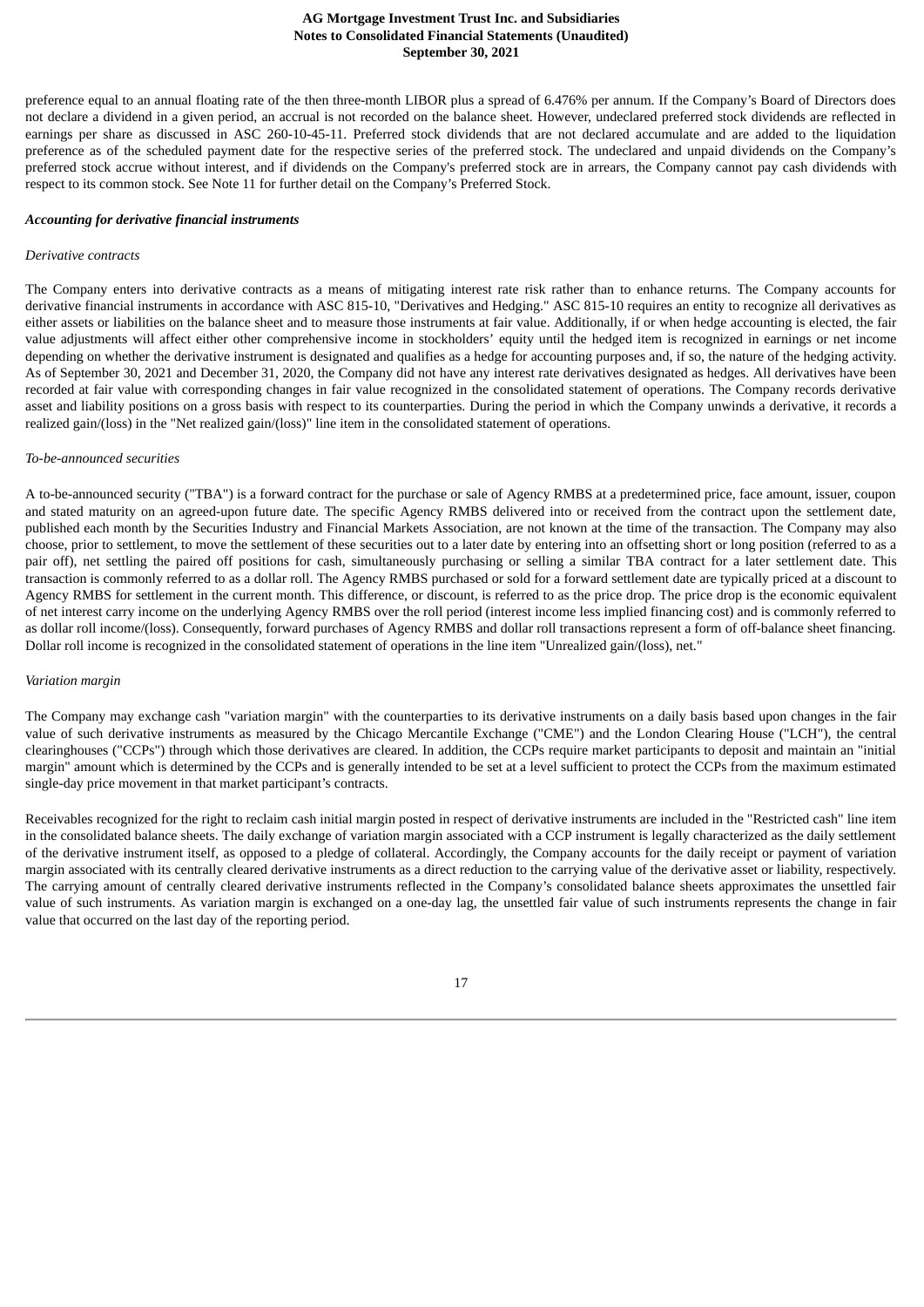### *Forward Purchase Commitments*

The Company may enter into forward purchase commitments with counterparties whereby the Company commits to purchasing residential mortgage loans at a particular price. Actual loan purchases are contingent upon successful loan closings. The counterparties are required to deliver the committed loans on a mandatory basis. These commitments to purchase mortgage loans are classified as derivatives and are therefore recorded at fair value on the consolidated balance sheets, with corresponding changes in fair value recognized in the consolidated statement of operations. Derivatives with positive fair values to the Company are reported as assets and derivatives with negative fair values to the Company are reported as liabilities.

#### *Manager compensation*

The management agreement provides for payment to the Manager of a management fee as well as a reimbursement of certain expenses incurred by the Manager or its affiliates on behalf of the Company. The management fee and reimbursement are accrued and expensed during the period for which they are earned or for which the expenses are incurred, respectively. The management fee and reimbursement are included in the "Management fee" and "Other operating expenses" line items, respectively, on the consolidated statement of operations. For a more detailed discussion on the fees payable under the management agreement, see Note 10.

#### *Income taxes*

The Company conducts its operations to qualify and be taxed as a REIT. Accordingly, the Company will generally not be subject to federal or state corporate income tax to the extent that the Company makes qualifying distributions to its stockholders, and provided that it satisfies on a continuing basis, through actual investment and operating results, the REIT requirements including certain asset, income, distribution and stock ownership tests. If the Company fails to qualify as a REIT, and does not qualify for certain statutory relief provisions, it will be subject to U.S. federal, state and local income taxes and may be precluded from qualifying as a REIT for the four taxable years following the year in which the Company fails to qualify as a REIT.

The dividends paid deduction of a REIT for qualifying dividends to its stockholders is computed using the Company's taxable income/(loss) as opposed to net income/(loss) reported on the Company's GAAP financial statements. Taxable income/(loss), generally, will differ from net income/(loss) reported on the financial statements because the determination of taxable income/(loss) is based on tax principles and not financial accounting principles.

Cash distributions declared by the Company that do not exceed its current or accumulated earnings and profits will be considered ordinary income to stockholders for income tax purposes unless all or a portion of a distribution is designated by the Company as a capital gain dividend. Distributions in excess of the Company's current and accumulated earnings and profits will be characterized as return of capital or capital gains.

The Company elected to treat certain domestic subsidiaries as taxable REIT subsidiaries ("TRSs") and may elect to treat other subsidiaries as TRSs. In general, a TRS may hold assets and engage in activities that the Company cannot hold or engage in directly and generally may engage in any real estate or non-real estate-related business.

A domestic TRS may declare dividends to the Company which will be included in the Company's taxable income/(loss) which may necessitate a distribution to stockholders. Conversely, if the Company retains earnings at the domestic TRS level, no distribution is required and the Company can increase book equity of the consolidated entity. A domestic TRS is subject to U.S. federal, state and local corporate income taxes.

The Company elected to treat one of its foreign subsidiaries as a TRS and, accordingly, taxable income generated by this foreign TRS may not be subject to local income taxation, but generally will be included in the Company's taxable income on a current basis as Subpart F income, whether or not distributed.

The Company's financial results are generally not expected to reflect provisions for current or deferred income taxes, except for any activities conducted through one or more TRSs that are subject to corporate income taxation. The Company believes that it will operate in a manner that will allow it to qualify for taxation as a REIT. As a result of the Company's expected REIT qualification, it does not generally expect to pay federal or state corporate income tax. Many of the REIT requirements, however, are highly technical and complex.

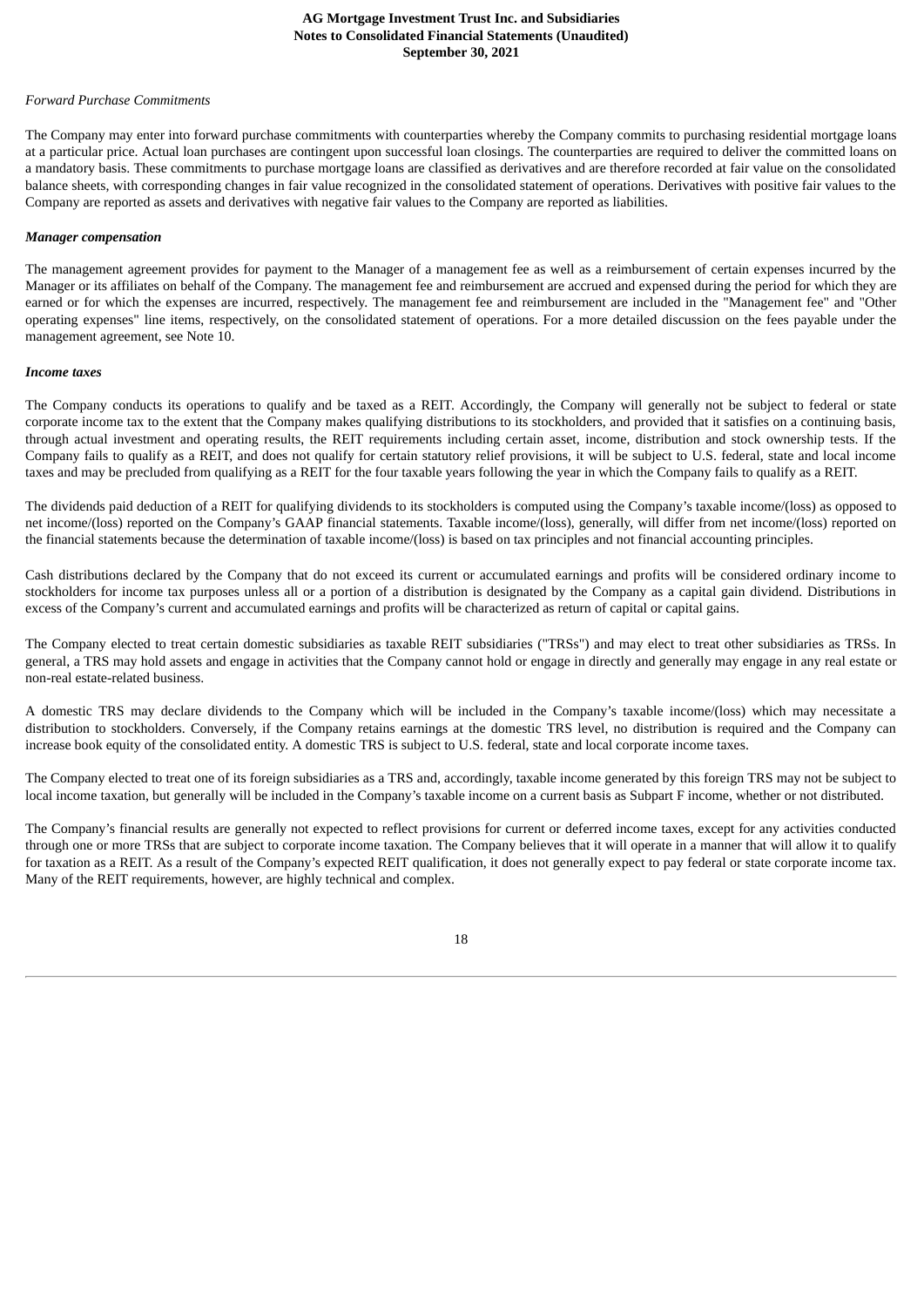As a REIT, if the Company fails to distribute in any calendar year (subject to specific timing rules for certain dividends paid in January) at least the sum of (i) 85% of its ordinary income for such year, (ii) 95% of its capital gain net income for such year, and (iii) any undistributed taxable income from the prior year, the Company would be subject to a non-deductible 4% excise tax on the excess of such required distribution over the sum of (i) the amounts actually distributed and (ii) the amounts of income retained and on which the Company has paid corporate income tax.

The Company evaluates uncertain income tax positions, if any, in accordance with ASC 740, "Income Taxes." The Company classifies interest and penalties, if any, related to unrecognized tax benefits as a component of provision for income taxes. See Note 9 for further details.

#### *Deal related performance fees*

The Company may incur deal related performance fees, payable to Arc Home and third-party operators, on certain of its CMBS and Land Related Financing. The deal related performance fees are based on these investments meeting certain performance hurdles. The fees are accrued and expensed during the period for which they are incurred and are included in the "Other operating expenses" and "Equity in earnings/(loss) from affiliates" line items on the consolidated statement of operations.

### *Offering costs*

The Company has incurred offering costs in connection with common stock offerings, registration statements, preferred stock offerings, and exchanges. Where applicable, the offering costs were paid out of the proceeds of the respective offerings. Offering costs in connection with common stock offerings and costs in connection with registration statements have been accounted for as a reduction of additional paid-in capital. Offering costs in connection with preferred stock offerings have been accounted for as a reduction of their respective gross proceeds. Exchange costs in connection with the Company's preferred stock exchanges have been accounted for as a reduction to the Company's retained earnings.

#### *Recent accounting pronouncements*

In March 2020, FASB issued ASU 2020-04, "Reference Rate Reform (Topic 848): Facilitation of the Effects of Reference Rate Reform on Financial Reporting." This ASU provides temporary optional guidance intended to ease the burden of reference rate reform on financial reporting. This ASU is effective as of March 12, 2020 through December 31, 2022 and may be elected over time as reference rate reform activities occur. The ASU applies to all entities that have contracts, hedging relationships and other transactions that reference LIBOR and certain other reference rates that are expected to be discontinued. However, it cannot be applied to contract modifications that occur after December 31, 2022. With certain exceptions, this ASU also cannot be applied to hedging relationships entered into or evaluated after that date. The guidance provides optional expedients and exceptions for applying existing guidance to contract modifications, hedging relationships and other transactions that are expected to be affected by reference rate reform and meet certain scope guidance. While the Company is currently assessing the impact of this ASU, the Company does not expect the adoption to have a material impact on the Company's consolidated financial statements

#### **3. Loans**

#### *Residential mortgage loans*

For the three months ended September 30, 2021, the Company purchased Non-QM Loans with a gross aggregate unpaid principal balance and a gross acquisition fair value of \$381.0 million and \$396.9 million, respectively. For the nine months ended September 30, 2021, the Company purchased Non-QM Loans with a gross aggregate unpaid principal balance and a gross acquisition fair value of \$1.0 billion and \$1.1 billion, respectively. A portion of these loans were purchased from Arc Home. See Note 10 for more detail.

For the three and nine months ended September 30, 2021, the Company purchased GSE Non-Owner Occupied Loans with a gross aggregate unpaid principal balance and a gross acquisition fair value of \$208.2 million and \$213.4 million, respectively. A portion of these loans were purchased from Arc Home. See Note 10 for more detail.

The Company did not sell any residential mortgage loans during the three months ended September 30, 2021. For the nine months ended September 30, 2021, the Company sold 367 loans for total proceeds of \$45.6 million and one residual position

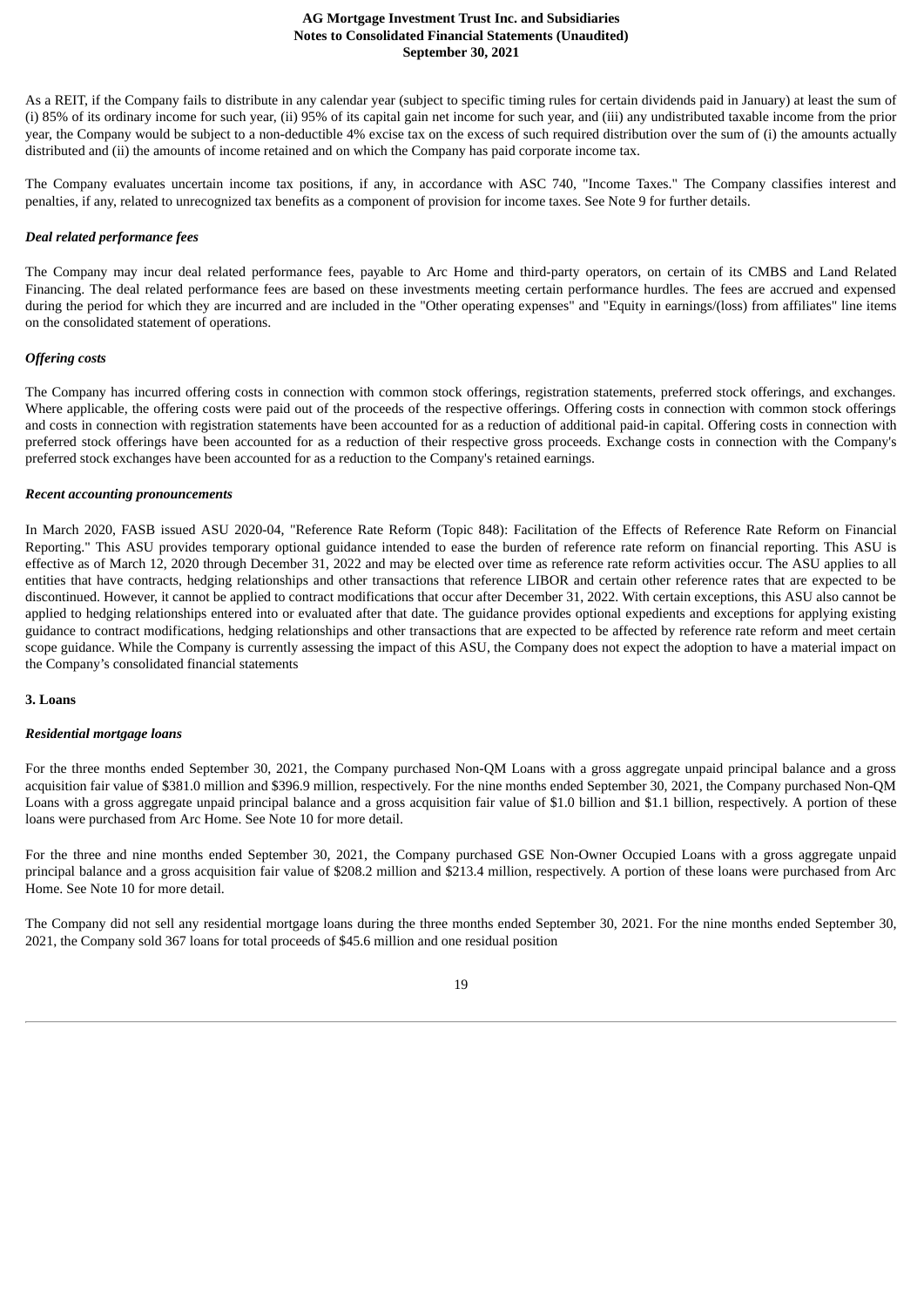where the Company previously consolidated the securitization for total proceeds of \$1.6 million, recording realized gains of \$8.1 million and realized losses of \$0.4 million.

For the three months ended September 30, 2020, the Company sold 52 loans for total proceeds of \$6.2 million, recording realized gains of \$0.3 million and realized losses of \$0.6 million. For the nine months ended September 30, 2020, the Company sold 2,410 loans for total proceeds of \$389.0 million, recording realized gains of \$1.8 million and realized losses of \$59.3 million.

The table below details information regarding the Company's residential mortgage loan portfolio as of September 30, 2021 and December 31, 2020 (\$ in thousands). The gross unrealized gains/(losses) in the table below represent inception to date gains/(losses).

|                                                          |    | Unpaid                      |                       |   |                | Gross Unrealized |           |                |        | <b>Weighted Average</b> |                     |
|----------------------------------------------------------|----|-----------------------------|-----------------------|---|----------------|------------------|-----------|----------------|--------|-------------------------|---------------------|
|                                                          |    | Principal<br><b>Balance</b> | Premium<br>(Discount) |   | Amortized Cost | Gains            | Losses    | Fair Value (1) | Coupon | Yield                   | Life<br>(Years) (2) |
| Non-OM Loans                                             | ۰D | 975.501                     | 38,730                |   | 1,014,231      | 16,016           | (248)     | 1,029,999      | 5.02%  | 3.64%                   | 4.10                |
| GSE Non-Owner Occupied Loans                             |    | 207,801                     | 4,644                 |   | 212,445        | 2,188            |           | 214,633        | 3.63 % | 3.11 %                  | 6.15                |
| Re- and Non-Performing Loans                             |    | 399,728                     | (51, 164)             |   | 348,564        | 18,532           | (4,662)   | 362,434        | 3.56 % | 6.21 %                  | 7.06                |
| Total at September 30, 2021 (3)                          |    | .583,030                    | (7,790)               | £ | 1,575,240      | 36,736           | (4,910)   | .607.066       | 4.47 % | 4.15 %                  | 5.11                |
| Re- and Non-Performing Loans at<br>December 31, 2020 (4) |    | 500.980                     | (69,007)              |   | 431.973        | 13.640           | (10, 172) | 435.441        | 3.58 % | 5.69 %                  | 6.67                |

(1) As of September 30, 2021, the fair value of the Company's residential mortgage loan portfolio includes \$484.4 million and \$356.7 million of Non-QM Loans and Re- and Non-Performing Loans included within Residential Mortgage Loan VIEs, respectively. As of December 31, 2020, the fair value of the Company's residential mortgage loan portfolio includes \$426.6 million of Re- and Non-Performing Loans included within Residential Mortgage Loan VIEs. Refer to the "Variable interest entities" section below for additional details.

(2) This is based on projected life. Typically, actual maturities are shorter than stated contractual maturities. Maturities are affected by the lives of the underlying mortgages, periodic payments of principal, and prepayments of principal.

(3) As of September 30, 2021, the Company's residential mortgage loan portfolio was comprised of 5,099 loans with original loan balances between \$5.6 thousand and \$3.7 million. Additionally, the Company had residential mortgage loans that were in the process of foreclosure with a fair value of \$30.8 million.

(4) As of December 31, 2020, the Company's residential mortgage loan portfolio was comprised of 3,273 conventional loans with original loan balances between \$5.6 thousand and \$3.4 million. Additionally, the Company had residential mortgage loans that were in the process of foreclosure with a fair value of \$37.1 million.

The table below details information regarding the Company's residential mortgage loans as of September 30, 2021 and December 31, 2020 (in thousands):

|                              | September 30, 2021 |                                 | <b>December 31, 2020</b> |                                 |
|------------------------------|--------------------|---------------------------------|--------------------------|---------------------------------|
|                              | <b>Fair Value</b>  | <b>Unpaid Principal Balance</b> | <b>Fair Value</b>        | <b>Unpaid Principal Balance</b> |
| Non-OM Loans                 | 1,029,999          | 975,501 \$                      | $\hspace{0.05cm}$        |                                 |
| GSE Non-Owner Occupied Loans | 214,633            | 207,801                         |                          |                                 |
| Re-Performing Loans          | 259,682            | 279,330                         | 312,733                  | 347,359                         |
| Non-Performing Loans         | 96,975             | 113.223                         | 113.976                  | 134,129                         |
| Other $(1)$                  | 5,777              | 7,175                           | 8,732                    | 19,492                          |
|                              | 1,607,066          | 1,583,030                       | 435,441 \$               | 500,980                         |

(1) Represents residual positions where the Company consolidates a securitization and the positions are recorded in the Company's consolidated balance sheets as residential mortgage loans. There may be limited data available regarding the underlying collateral of such securitizations.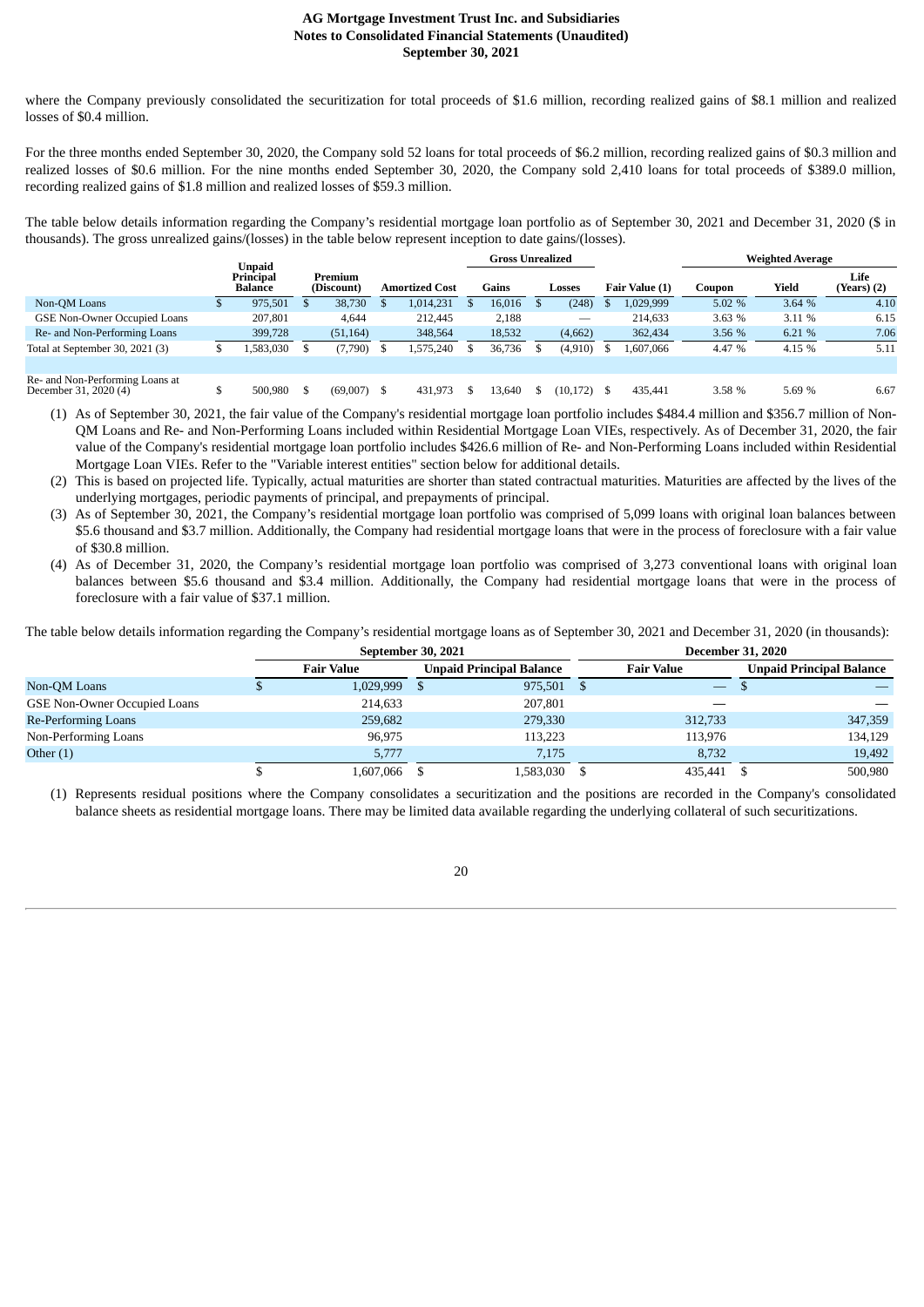The Company's residential mortgage loan portfolio consisted of mortgage loans on residential real estate located throughout the United States. The following is a summary of the geographic concentration of credit risk within the Company's residential mortgage loan portfolio as of September 30, 2021 and December 31, 2020, excluding any loans classified as Other above:

| <b>Geographic Concentration of Credit Risk</b>                                                                                     | <b>September 30, 2021</b> | <b>December 31, 2020</b> |
|------------------------------------------------------------------------------------------------------------------------------------|---------------------------|--------------------------|
| Percentage of fair value of mortgage loans secured by properties in the following states<br>representing 5% or more of fair value: |                           |                          |
| California                                                                                                                         | $35\%$                    | 17 %                     |
| New York                                                                                                                           | 14 %                      | 10 %                     |
| Florida                                                                                                                            | 12 %                      | 11 %                     |
| New Jersey                                                                                                                         | 7%                        | 6 %                      |

The following is a summary of the changes in the accretable portion of the discount for the Company's re-performing and non-performing loan portfolios for the three and nine months ended September 30, 2021 and 2020, which is determined by the excess of the Company's estimate of undiscounted principal expected to be collected in excess of the amortized cost of the mortgage loan (in thousands). The table excludes residual positions where the Company consolidates a securitization and the positions are recorded in the Company's consolidated balance sheets as residential mortgage loans.

|                                                       | <b>Three Months Ended</b> |                    |                    | <b>Nine Months Ended</b> |                    |  |
|-------------------------------------------------------|---------------------------|--------------------|--------------------|--------------------------|--------------------|--|
|                                                       | September 30, 2021        | September 30, 2020 | September 30, 2021 |                          | September 30, 2020 |  |
| <b>Beginning Balance</b>                              | 51,672                    | 37,287             | 56,907             |                          | 41,472             |  |
| <b>Additions</b>                                      |                           | 12.860             |                    |                          | 28,110             |  |
| Accretion                                             | (1,318)                   | (767)              | (3,669)            |                          | (4,057)            |  |
| Reclassifications from/(to) non-accretable difference | (3,548)                   | 642                | (871)              |                          | (1,208)            |  |
| <b>Disposals</b>                                      | (42)                      | (56)               | (5,603)            |                          | (14, 351)          |  |
| <b>Ending Balance</b>                                 | 46.764                    | 49.966             | 46,764             |                          | 49,966             |  |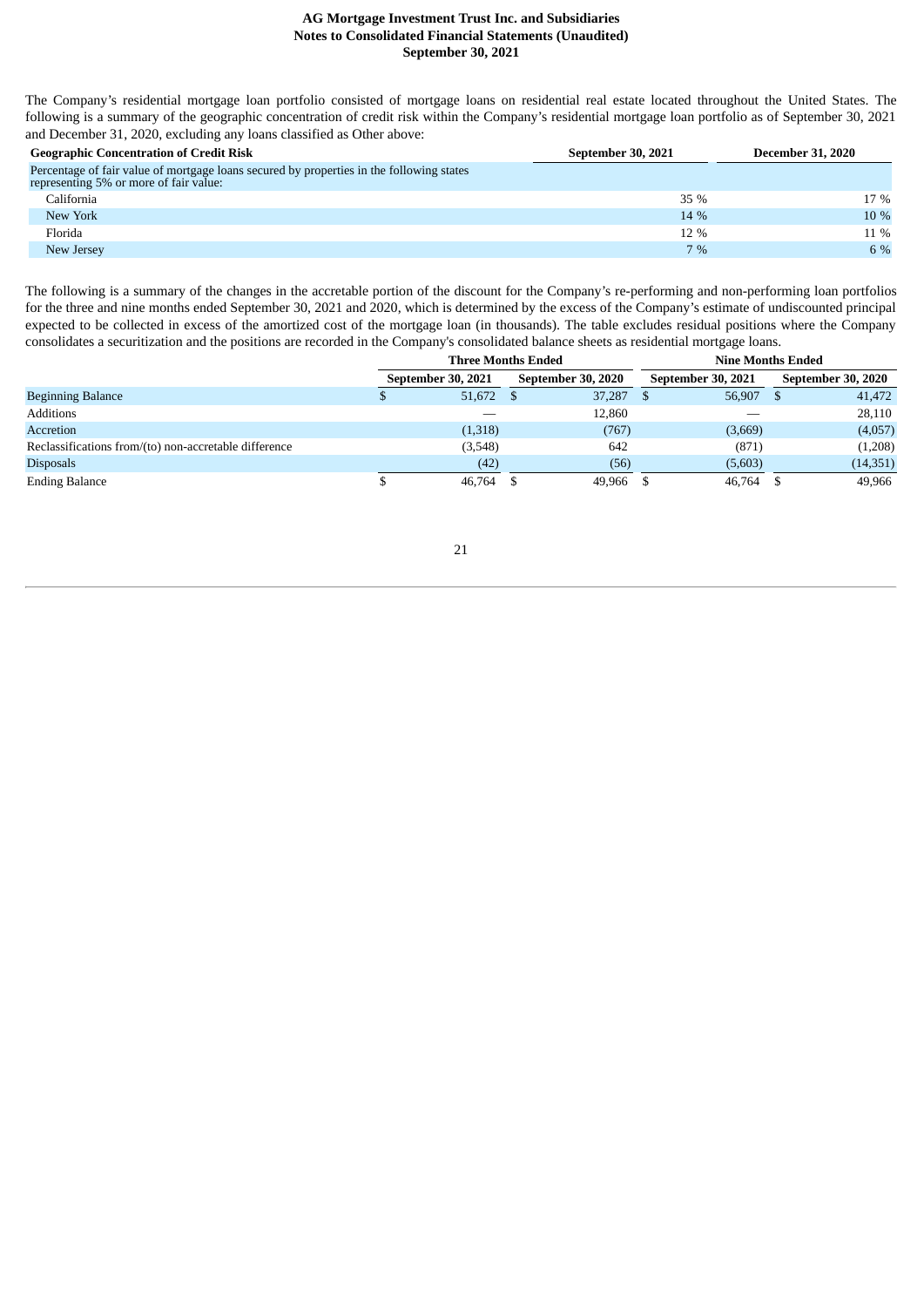### *Variable interest entities*

The following table details certain information related to the assets and liabilities of the Residential Mortgage Loan VIEs as of September 30, 2021 and December 31, 2020 (\$ in thousands):

|                                           |              |                       | September 30, 2021 |                         |                       | <b>December 31, 2020</b><br><b>Weighted Average</b> |                                  |  |  |  |  |  |
|-------------------------------------------|--------------|-----------------------|--------------------|-------------------------|-----------------------|-----------------------------------------------------|----------------------------------|--|--|--|--|--|
|                                           |              |                       |                    | <b>Weighted Average</b> |                       |                                                     |                                  |  |  |  |  |  |
|                                           |              | <b>Carrying Value</b> | Yield              | Life (Years)<br>(1)     | <b>Carrying Value</b> | Yield                                               | Life (Years)<br>$\left(1\right)$ |  |  |  |  |  |
| <b>Assets</b>                             |              |                       |                    |                         |                       |                                                     |                                  |  |  |  |  |  |
| Non-QM Loan VIEs                          | \$           | 484,427               | 3.60%              | 4.01                    | \$                    | $-$ %                                               |                                  |  |  |  |  |  |
| <b>RPL/NPL VIES</b>                       |              | 356,657               | 5.81%              | 7.14                    | 426,604               | 5.61%                                               | 6.78                             |  |  |  |  |  |
| Residential mortgage loans, at fair value | \$           | 841,084               |                    |                         | \$<br>426,604         |                                                     |                                  |  |  |  |  |  |
| Restricted cash                           |              | 1,503                 |                    |                         | 2,110                 |                                                     |                                  |  |  |  |  |  |
| Other assets                              |              | 3,591                 |                    |                         | 3,705                 |                                                     |                                  |  |  |  |  |  |
| <b>Total Assets</b>                       | \$           | 846,178               |                    |                         | \$<br>432,419         |                                                     |                                  |  |  |  |  |  |
|                                           |              |                       |                    |                         |                       |                                                     |                                  |  |  |  |  |  |
| <b>Liabilities</b>                        |              |                       |                    |                         |                       |                                                     |                                  |  |  |  |  |  |
| Non-QM Loan VIEs - Securitized debt       | \$           | 442,883               | 1.27%              | 2.20                    | \$                    | $-$ %                                               |                                  |  |  |  |  |  |
| RPL/NPL VIEs - Securitized debt           |              | 265,538               | 3.05%              | 3.90                    | 355,159               | 3.00%                                               | 3.85                             |  |  |  |  |  |
| Securitized debt, at fair value           | \$           | 708,421               |                    |                         | \$<br>355,159         |                                                     |                                  |  |  |  |  |  |
| Financing arrangements                    |              | 57,007                |                    |                         | 25,590                |                                                     |                                  |  |  |  |  |  |
| Other liabilities                         |              | 481                   |                    |                         | 519                   |                                                     |                                  |  |  |  |  |  |
| <b>Total Liabilities</b>                  | $\mathbb{S}$ | 765,909               |                    |                         | \$<br>381,268         |                                                     |                                  |  |  |  |  |  |
|                                           |              |                       |                    |                         |                       |                                                     |                                  |  |  |  |  |  |
| <b>Total Equity</b>                       | \$           | 80,269                |                    |                         | \$<br>51,151          |                                                     |                                  |  |  |  |  |  |
|                                           |              |                       |                    |                         |                       |                                                     |                                  |  |  |  |  |  |

(1) This is based on projected life. Typically, actual maturities are shorter than stated contractual maturities. Maturities are affected by the contractual lives of the underlying mortgages, periodic payments of principal, and prepayments of principal.

The holders of the securitized debt have no recourse to the general credit of the Company. The Company has no obligation to provide any other explicit or implicit support to the Residential Mortgage Loan VIEs.

#### *Commercial loans*

During the three months ended September 30, 2021, Loan K and Loan L were repaid in full for total proceeds of \$74.1 million, recording realized gains of \$0.4 million. In connection with the repayment of Loan L, the Company received \$3.0 million of deferred interest for the 12-month period following a loan modification entered into with the borrower during the fourth quarter of 2020. In addition, the proceeds received from the repayment of Loan L were used to pay down the \$26.0 million commercial loan revolving facility. In addition to these payoffs, the Company sold Loan G and Loan I for total proceeds of \$74.3 million, recording realized losses of \$2.9 million during the nine months ended September 30, 2021. As of September 30, 2021, the Company did not hold any commercial loans.

For the three months ended September 30, 2020, the Company sold one commercial loan, for total proceeds of \$2.7 million, recording realized losses of \$4.7 million. For the nine months ended September 30, 2020, the Company sold two commercial loans for total proceeds of \$36.9 million, recording realized losses of \$6.5 million.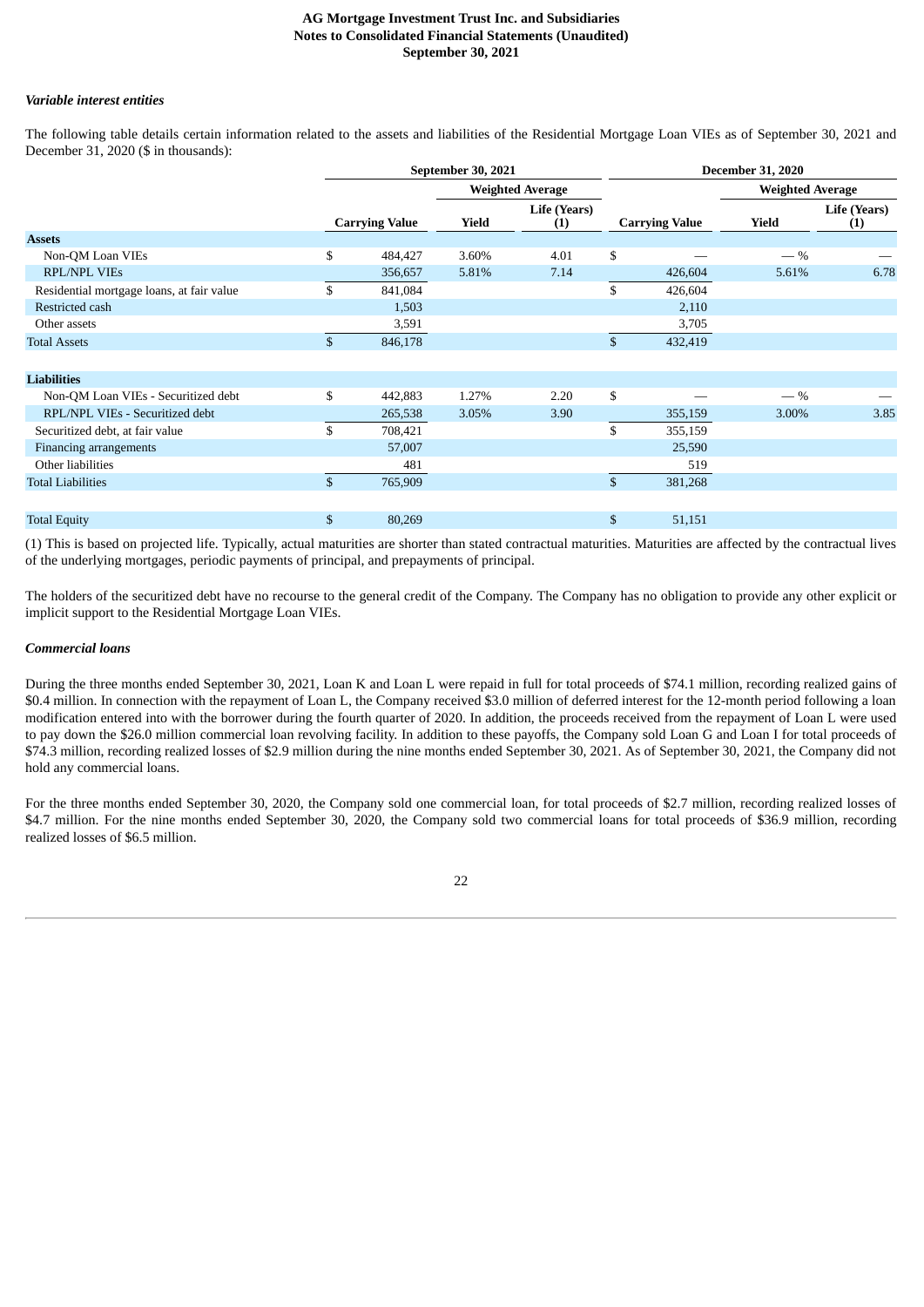The following table presents detail on the Company's commercial loan portfolio as of December 31, 2020 (\$ in thousands). The gross unrealized losses in the table below represents inception to date unrealized losses.

|                                               |                     |                                           |    | Gross                 |  |                      |     |                   |         | <b>Weighted Average</b> |                 | <b>Extended</b>   |           |                         |
|-----------------------------------------------|---------------------|-------------------------------------------|----|-----------------------|--|----------------------|-----|-------------------|---------|-------------------------|-----------------|-------------------|-----------|-------------------------|
| Loan                                          | <b>Current Face</b> | Premium<br>(Discount)                     |    | <b>Amortized Cost</b> |  | Unrealized<br>Losses |     | <b>Fair Value</b> | Coupon  | Yield                   | Life<br>(Years) | Maturity<br>Date  | Location  | <b>Collateral Type</b>  |
| Commercial Loans, at fair value               |                     |                                           |    |                       |  |                      |     |                   |         |                         |                 |                   |           |                         |
| Loan G                                        | 59.451              | $\qquad \qquad \overline{\qquad \qquad }$ | -S | 59,451                |  | (3,940)              | - S | 55,511            | 5.27 %  | 5.27 %                  | 1.54            | July 9, 2022      | CA        | Condo, Retail,<br>Hotel |
| Loan K                                        | 15,787              |                                           |    | 15,787                |  | (1,100)              |     | 14,687            | 10.00 % | 10.83 %                 | 1.27            | February 22, 2024 | <b>NY</b> | Hotel, Retail           |
| Loan L                                        | 51,000              | (337)                                     |    | 50,663                |  | (9,312)              |     | 41,351            | N/A     | N/A                     | 3.61            | July 22, 2024     | IL        | Hotel, Retail           |
|                                               | 126,238             | (337)                                     |    | 125,901               |  | (14, 352)            |     | 111,549           | 3.73 %  | 4.05 %                  | 2.34            |                   |           |                         |
| Commercial Loans Held for Sale, at fair value |                     |                                           |    |                       |  |                      |     |                   |         |                         |                 |                   |           |                         |
| Loan I                                        | 15,929              | (175)                                     |    | 15,754                |  | (1,795)              |     | 13.959            | 11.50 % | 12.23 %                 | 2.22            | February 9, 2023  | MN        | Office, Retail          |
| Total                                         | 142.167             | (512)                                     |    | 141.655               |  | (16, 147)            |     | 125.508           | 4.60 %  | 4.96 %                  | 2.33            |                   |           |                         |

### **4. Real Estate Securities**

The following tables detail the Company's real estate securities portfolio as of September 30, 2021 and December 31, 2020 (\$ in thousands). The gross unrealized gains/(losses) in the tables below represent inception to date unrealized gains/(losses).

| September 30, 2021                      |   | Premium/            |  |            | <b>Amortized</b> |         | <b>Gross Unrealized</b> |       |   |                          |                   | <b>Weighted Average</b> |            |         |
|-----------------------------------------|---|---------------------|--|------------|------------------|---------|-------------------------|-------|---|--------------------------|-------------------|-------------------------|------------|---------|
|                                         |   | <b>Current Face</b> |  | (Discount) |                  | Cost    |                         | Gains |   | Losses                   | <b>Fair Value</b> |                         | Coupon (1) | Yield   |
| <b>Agency RMBS:</b>                     |   |                     |  |            |                  |         |                         |       |   |                          |                   |                         |            |         |
| 30 Year Fixed Rate                      | S | 497,214             |  | 12,797     | -S               | 510,011 |                         | 695   | ъ | (4, 180)                 | -S                | 506,526                 | 2.19 %     | 1.77 %  |
|                                         |   |                     |  |            |                  |         |                         |       |   |                          |                   |                         |            |         |
| Credit - Residential Investments:       |   |                     |  |            |                  |         |                         |       |   |                          |                   |                         |            |         |
| Prime                                   |   | 6,966               |  | (4,694)    |                  | 2,272   |                         | 421   |   | —                        |                   | 2,693                   | 3.50 %     | 15.06 % |
| Re/Non-Performing Securities            |   | 709                 |  | (55)       |                  | 654     |                         | 107   |   |                          |                   | 761                     | 5.25 %     | 32.50 % |
| Total Credit - Residential Investments: |   | 7,675               |  | (4,749)    |                  | 2,926   |                         | 528   |   | $\overline{\phantom{m}}$ |                   | 3,454                   | 3.78 %     | 18.90 % |
|                                         |   |                     |  |            |                  |         |                         |       |   |                          |                   |                         |            |         |
| <b>Total</b>                            |   | 504,889             |  | 8,048      |                  | 512,937 |                         | 1,223 |   | (4, 180)                 | \$                | 509,980                 | 2.20%      | 1.88 %  |

| <b>December 31, 2020</b>              |                     | Premium /    |      | Amortized |   | <b>Gross Unrealized</b> |    |           |                   | <b>Weighted Average</b> |           |
|---------------------------------------|---------------------|--------------|------|-----------|---|-------------------------|----|-----------|-------------------|-------------------------|-----------|
|                                       | <b>Current Face</b> | (Discount)   |      | Cost      |   | Gains                   |    | Losses    | <b>Fair Value</b> | Coupon (1)              | Yield     |
| <b>Agency RMBS:</b>                   |                     |              |      |           |   |                         |    |           |                   |                         |           |
| 30 Year Fixed Rate                    | \$<br>494,307       | \$<br>22,368 | \$   | 516,675   | S | 1,794                   | \$ | (117)     | \$<br>518,352     | 2.10 %                  | 1.17 %    |
|                                       |                     |              |      |           |   |                         |    |           |                   |                         |           |
| Credit Investments:                   |                     |              |      |           |   |                         |    |           |                   |                         |           |
| <b>Residential Investments</b>        |                     |              |      |           |   |                         |    |           |                   |                         |           |
| Prime                                 | 15,093              | (7,081)      |      | 8,012     |   | 663                     |    | (10)      | 8,665             | 3.68 %                  | 8.97 %    |
| Alt-A/Subprime                        | 16,287              | (9,377)      |      | 6,910     |   | 4,586                   |    |           | 11,496            | 4.25 %                  | 12.52 %   |
| Credit Risk Transfer                  | 13,880              |              |      | 13,880    |   | 15                      |    | (587)     | 13,308            | 4.71 %                  | 4.70 %    |
| Non-U.S. RMBS                         | 2,435               | 706          |      | 3,141     |   | 51                      |    | (92)      | 3,100             | 6.45 %                  | 6.41 %    |
| Non-Agency RMBS Interest Only (2)     | 157,590             | (157, 513)   |      | 77        |   | 207                     |    | (48)      | 236               | 0.53%                   | <b>NM</b> |
| Re/Non-Performing Securities          | 1,690               | (238)        |      | 1,452     |   | 149                     |    |           | 1,601             | 5.25 %                  | 14.05 %   |
| <b>Total Residential Investments:</b> | 206,975             | (173,503)    |      | 33,472    |   | 5,671                   |    | (737)     | 38,406            | 2.01 %                  | 8.50 %    |
| Commercial Investments                |                     |              |      |           |   |                         |    |           |                   |                         |           |
| Conduit                               | 4,925               | (1,024)      |      | 3,901     |   |                         |    | (606)     | 3,295             | 4.62 %                  | 11.89 %   |
| Single-Asset/Single-Borrower          | 50,480              | (1,494)      |      | 48,986    |   | 668                     |    | (9,464)   | 40,190            | 4.15 %                  | 4.81 %    |
| Freddie Mac K-Series CMBS             | 22,572              | (12,062)     |      | 10,510    |   | 47                      |    | (1,557)   | 9,000             | 3.83 %                  | 9.00 %    |
| CMBS Interest Only (3)                | 687,077             | (682, 961)   |      | 4,116     |   | 256                     |    | (69)      | 4,303             | 0.10 %                  | 6.93 %    |
| Total Commercial Investments:         | 765,054             | (697, 541)   |      | 67,513    |   | 971                     |    | (11,696)  | 56,788            | 0.44%                   | 6.04 %    |
| <b>Total Credit Investments:</b>      | 972,029             | (871, 044)   |      | 100,985   |   | 6,642                   |    | (12, 433) | 95,194            | 0.65%                   | 7.04 %    |
| <b>Total</b>                          | \$<br>1,466,336     | (848, 676)   | - \$ | 617,660   | S | 8,436                   | S  | (12,550)  | \$<br>613,546     | 1.18 %                  | 2.08 %    |

(1) Equity residual investments and principal only securities with a zero coupon rate are excluded from this calculation.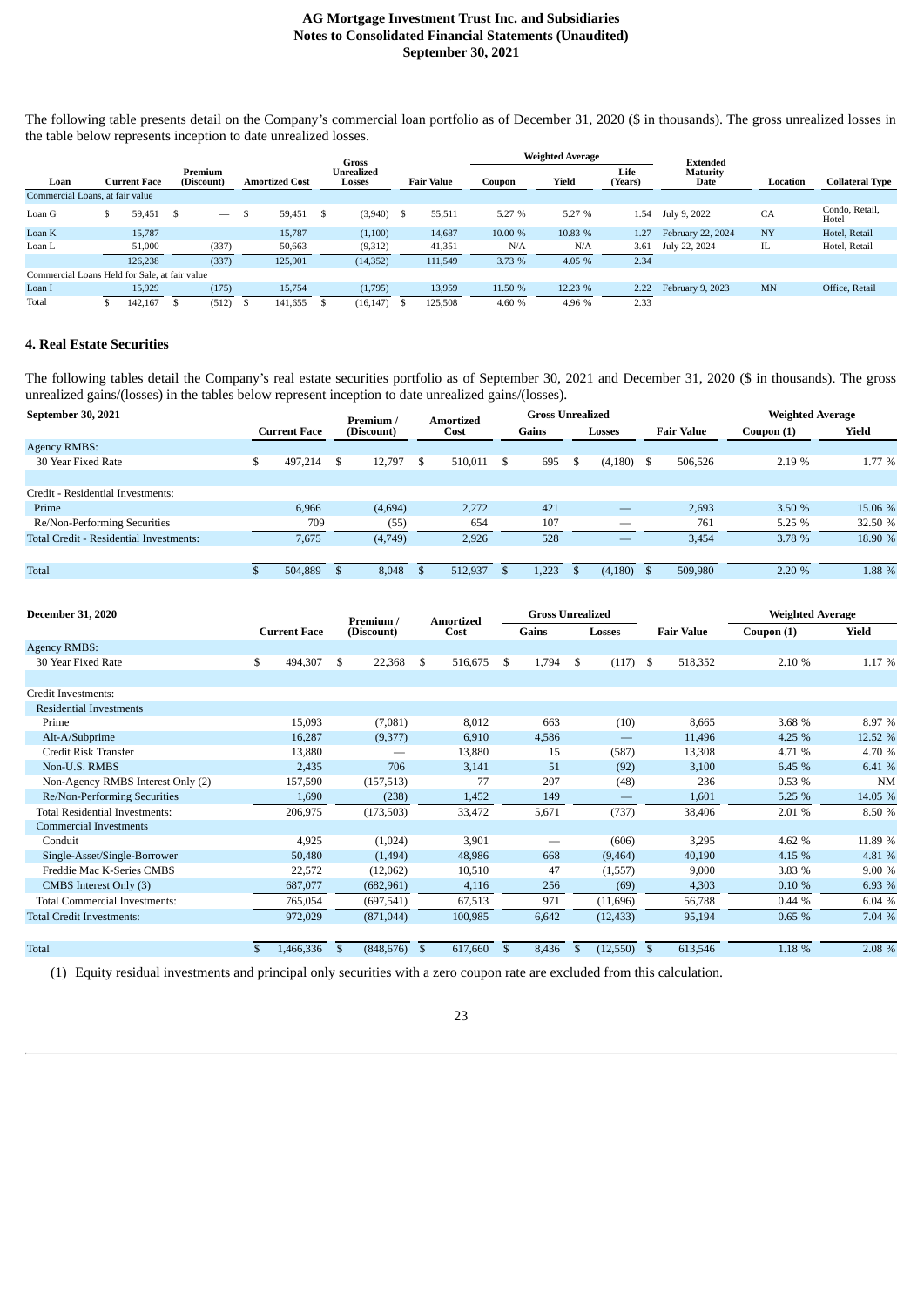- (2) Non-Agency RMBS Interest Only includes only two investments as of December 31, 2020. The overall impact of the investments' yields on the Company's portfolio is not meaningful.
- (3) Comprised of Freddie Mac K-Series interest-only bonds.

The following tables detail the weighted average life of our real estate securities as of September 30, 2021 and December 31, 2020 (\$ in thousands): **September 30, 2021 Agency RMBS Credit - Residential Investments**

| Weighted Average Life (1)                                   | <b>Fair Value</b> | <b>Amortized Cost</b> | Weighted<br>Average Coupon | <b>Fair Value</b> | <b>Amortized Cost</b> | <b>Weighted Average</b><br>Coupon (2) |
|-------------------------------------------------------------|-------------------|-----------------------|----------------------------|-------------------|-----------------------|---------------------------------------|
| Less than or equal to 1 year                                | $\hspace{0.05cm}$ |                       | $-$ % \$                   | 553               | 516                   | 5.25%                                 |
| Greater than one year and less than or equal to five years  |                   |                       | __                         | 208               | 138                   | $-$ %                                 |
| Greater than five years and less than or equal to ten years | 479.158           | 482,099               | 2.20 %                     | 2,284             | 2,107                 | 3.50 %                                |
| Greater than ten years                                      | 27.368            | 27,912                | 2.00 %                     | 409               | 165                   | $-$ %                                 |
| <b>Total</b>                                                | 506,526           | 510.011               | 2.19%                      | 3,454             | 2,926                 | 3.78 %                                |

| <b>December 31, 2020</b>                                    |                   | <b>Agency RMBS</b>    |                                   |                   | Credit Investments    |                                       |
|-------------------------------------------------------------|-------------------|-----------------------|-----------------------------------|-------------------|-----------------------|---------------------------------------|
| <b>Weighted Average Life (1)</b>                            | <b>Fair Value</b> | <b>Amortized Cost</b> | <b>Weighted Average</b><br>Coupon | <b>Fair Value</b> | <b>Amortized Cost</b> | <b>Weighted Average</b><br>Coupon (2) |
| Less than or equal to 1 year                                | $\frac{1}{2}$     | __                    | $-$ % \$                          | 31.166            | 39,588                | 1.81 %                                |
| Greater than one year and less than or equal to five years  | 181.947           | 181.209               | 2.29 %                            | 20.131            | 21.634                | $0.33\%$                              |
| Greater than five years and less than or equal to ten years | 336,405           | 335,466               | 2.00%                             | 20,310            | 20,808                | 0.36%                                 |
| Greater than ten years                                      |                   |                       |                                   | 23.587            | 18.955                | 4.18 %                                |
| <b>Total</b>                                                | 518,352           | 516,675               | 2.10 %                            | 95.194            | 100.985               | 0.65%                                 |

(1) This is based on projected life. Typically, actual maturities are shorter than stated contractual maturities. Maturities are affected by the contractual lives of the underlying mortgages, periodic payments of principal, and prepayments of principal.

(2) Equity residual investments and principal only securities with a zero coupon rate are excluded from this calculation.

For the three months ended September 30, 2021, the Company sold four real estate securities for total proceeds of \$202.8 million, recording realized losses of \$4.8 million. For the nine months ended September 30, 2021, the Company sold 73 real estate securities for total proceeds of \$760.7 million, recording realized gains of \$12.4 million and realized losses \$22.1 million.

For the three months ended September 30, 2020, the Company sold 13 securities for total proceeds of \$38.8 million, recording realized gains of \$0.7 million and realized losses of \$4.5 million. For the nine months ended September 30, 2020, the Company sold, directly or as a result of financing counterparty seizures, 341 securities for total proceeds of \$2.7 billion, recording realized gains of \$54.0 million and losses of \$180.4 million.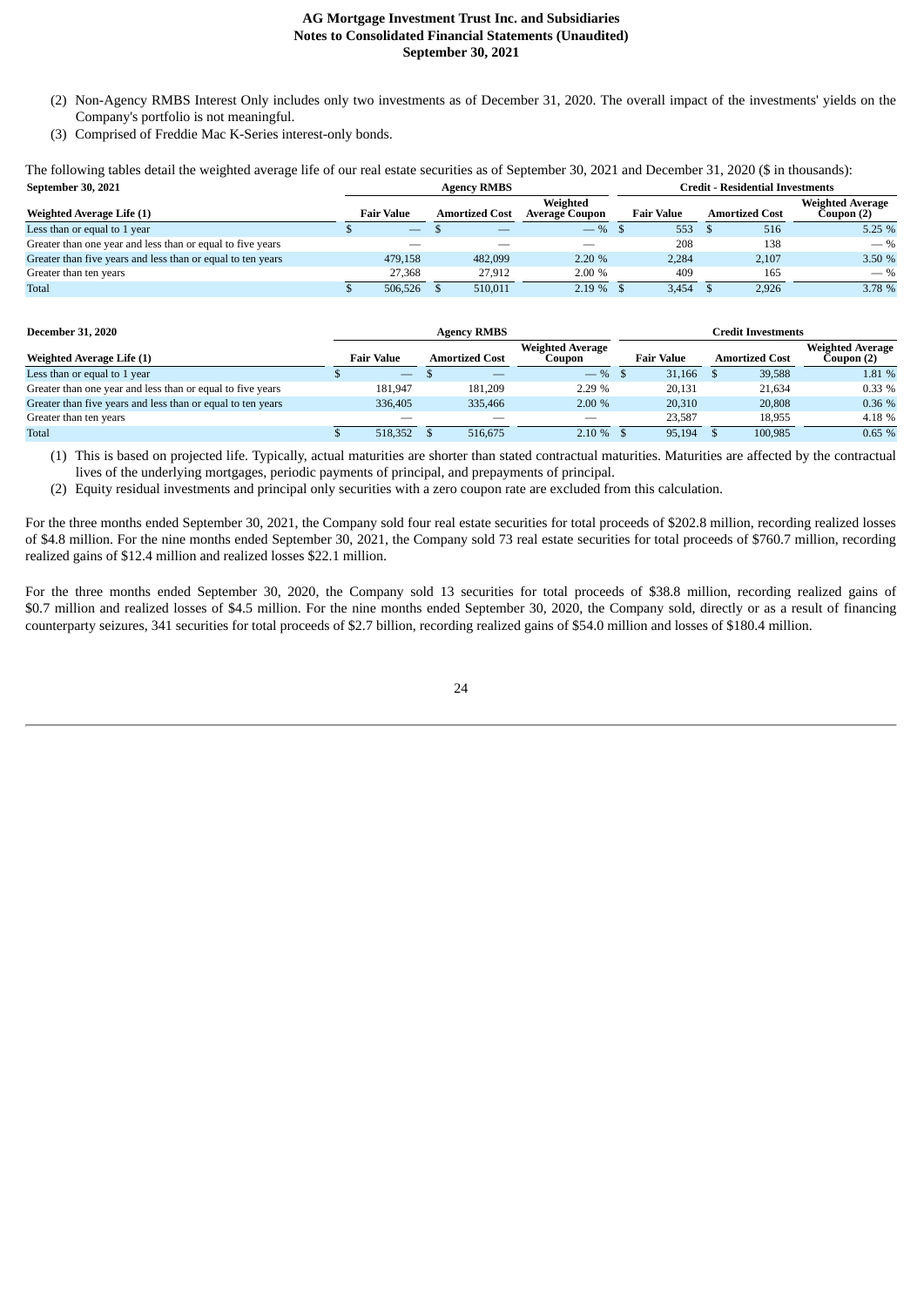### **5. Fair value measurements**

The following tables present the Company's financial instruments measured at fair value on a recurring basis as of September 30, 2021 and December 31, 2020 (in thousands):

|                                          | Fair Value at September 30, 2021      |              |                |    |                 |    |              |  |  |  |
|------------------------------------------|---------------------------------------|--------------|----------------|----|-----------------|----|--------------|--|--|--|
|                                          | Level 1                               |              | <b>Level 2</b> |    | <b>Level 3</b>  |    | <b>Total</b> |  |  |  |
| Assets:                                  |                                       |              |                |    |                 |    |              |  |  |  |
| Residential mortgage loans               | \$<br>$\hspace{0.1mm}-\hspace{0.1mm}$ | $\mathbf{s}$ | 875            | \$ | 1,606,191       | \$ | 1,607,066    |  |  |  |
| 30 Year Fixed Rate Agency RMBS           |                                       |              | 506,526        |    |                 |    | 506,526      |  |  |  |
| Non-Agency RMBS (1)                      |                                       |              | 2,694          |    | 760             |    | 3,454        |  |  |  |
| Excess mortgage servicing rights (2)     |                                       |              | _              |    | 70              |    | 70           |  |  |  |
| Derivative assets (3)                    |                                       |              | 14,800         |    | 841             |    | 15,641       |  |  |  |
| AG Arc $(4)$                             |                                       |              |                |    | 51,949          |    | 51,949       |  |  |  |
| Total Assets Measured at Fair Value      |                                       |              | 524,895        | S  | 1,659,811       |    | 2,184,706    |  |  |  |
| Liabilities:                             |                                       |              |                |    |                 |    |              |  |  |  |
| Securitized debt                         | \$                                    | \$           |                | \$ | $(708, 421)$ \$ |    | (708, 421)   |  |  |  |
| Derivative liabilities (3)               |                                       |              | (676)          |    | (46)            |    | (722)        |  |  |  |
| Total Liabilities Measured at Fair Value |                                       |              | (676)          | S  | (708, 467)      |    | (709, 143)   |  |  |  |

(1) Non-Agency RMBS is comprised of Prime and Re/Non-Performing Securities.

(2) Excess mortgage servicing rights are included in the "Other assets" line item on the consolidated balance sheets.

(3) As of September 30, 2021, the Company applied a reduction in fair value of \$13.4 million and \$0.6 million to its interest rate swap assets and liabilities, respectively, related to variation margin with a corresponding increase or decrease in restricted cash, respectively. Derivative assets and liabilities are included in the "Other assets" and "Other liabilities" line items on the consolidated balance sheets, respectively. Refer to Note 2 and Note 7 for more information on the Company's accounting policies with regard to derivatives.

(4) Refer to Note 2 for more information on the Company's accounting policies with regard to cash equivalents, if applicable, and AG Arc. The table above includes the Company's investment in AG Arc, which is included in its "Investments in debt and equity of affiliates" line item on the consolidated balance sheets, as the Company has chosen to elect the fair value option with respect to its investment pursuant to ASC 825.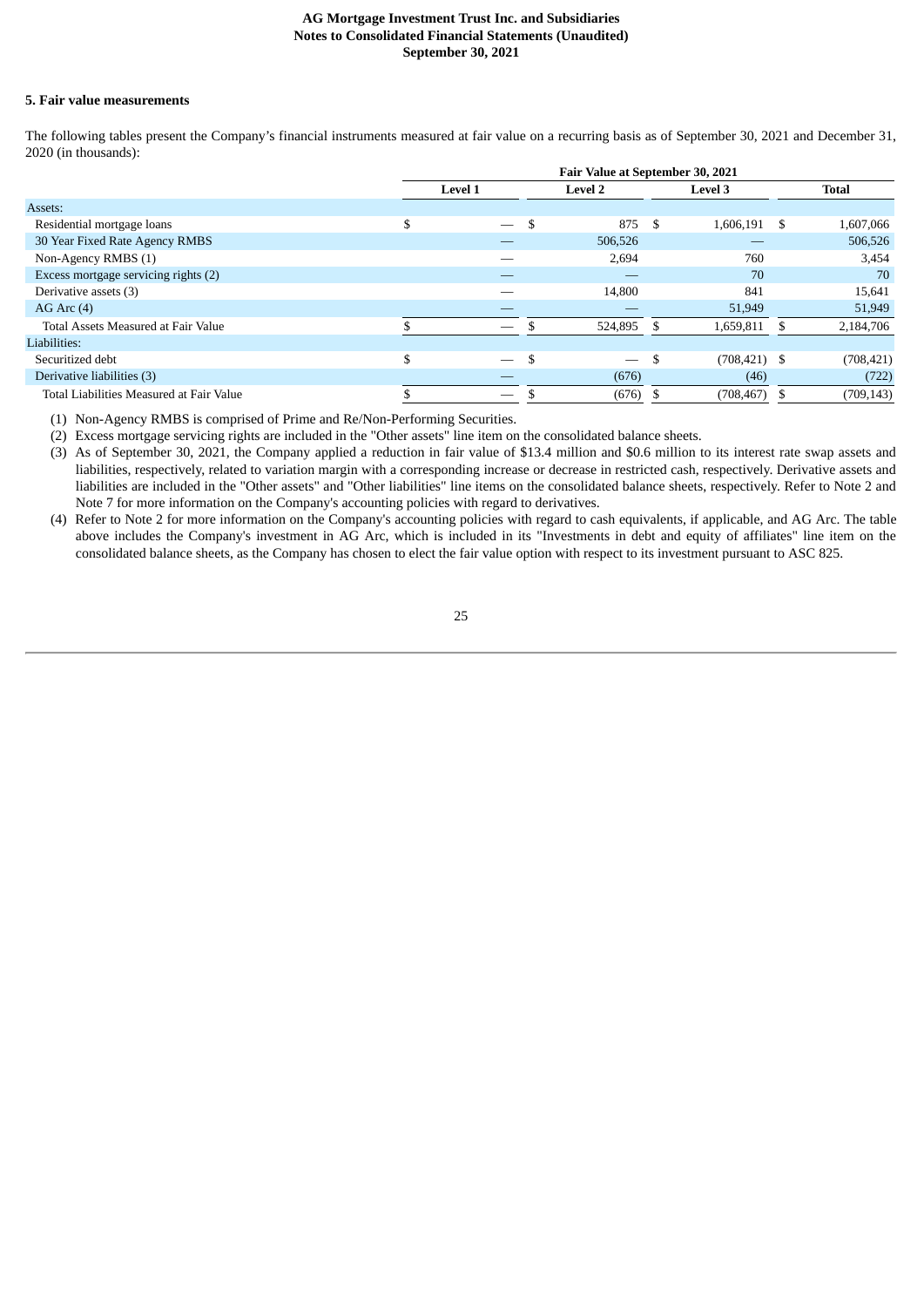|                                          | Fair value at December 31, 2020 |                                    |                          |                         |    |              |  |  |  |
|------------------------------------------|---------------------------------|------------------------------------|--------------------------|-------------------------|----|--------------|--|--|--|
|                                          |                                 | <b>Level 1</b>                     | <b>Level 2</b>           | <b>Level 3</b>          |    | <b>Total</b> |  |  |  |
| Assets:                                  |                                 |                                    |                          |                         |    |              |  |  |  |
| Residential mortgage loans               | \$                              | \$                                 | $2,134$ \$               | 433,307                 | \$ | 435,441      |  |  |  |
| <b>Agency RMBS:</b>                      |                                 |                                    |                          |                         |    |              |  |  |  |
| 30 Year Fixed Rate                       |                                 |                                    | 518,352                  |                         |    | 518,352      |  |  |  |
| Credit Investments:                      |                                 |                                    |                          |                         |    |              |  |  |  |
| Non-Agency RMBS (1)                      |                                 |                                    | 35,070                   | 3,100                   |    | 38,170       |  |  |  |
| Non-Agency RMBS Interest Only            |                                 |                                    | 236                      |                         |    | 236          |  |  |  |
| CMBS(2)                                  |                                 |                                    | 52,485                   |                         |    | 52,485       |  |  |  |
| <b>CMBS</b> Interest Only                |                                 |                                    | 4,303                    |                         |    | 4,303        |  |  |  |
| Commercial loans                         |                                 |                                    |                          | 125,508                 |    | 125,508      |  |  |  |
| Excess mortgage servicing rights (3)     |                                 |                                    |                          | 3,158                   |    | 3,158        |  |  |  |
| Derivative assets (4)                    |                                 |                                    | 1,356                    |                         |    | 1,356        |  |  |  |
| $AG$ Arc $(5)$                           |                                 |                                    |                          | 45,341                  |    | 45,341       |  |  |  |
| Total Assets Measured at Fair Value      | \$                              | S<br>$\overbrace{\phantom{aaaaa}}$ | 613,936                  | 610,414<br>- \$         | \$ | 1,224,350    |  |  |  |
| Liabilities:                             |                                 |                                    |                          |                         |    |              |  |  |  |
| Securitized debt                         | \$                              | \$                                 | $\overline{\phantom{m}}$ | \$<br>$(355, 159)$ \$   |    | (355, 159)   |  |  |  |
| Derivative liabilities (4)               |                                 |                                    | (294)                    |                         |    | (294)        |  |  |  |
| Total Liabilities Measured at Fair Value | \$                              | \$                                 | (294)                    | $(355, 159)$ \$<br>- \$ |    | (355, 453)   |  |  |  |

(1) Non-Agency RMBS is comprised of Prime, Alt-A/Subprime, Credit Risk Transfer, Non-US RMBS, and Re/Non-Performing Securities.

(2) CMBS is comprised of Conduit, Single-Asset/Single-Borrower, and Freddie Mac K-Series CMBS.

(3) Excess mortgage servicing rights are included in the "Other assets" line item on the consolidated balance sheets.

(4) As of December 31, 2020, the Company applied a reduction in fair value of \$1.4 million and \$0.2 million to its interest rate swap assets and liabilities, respectively, related to variation margin with a corresponding increase or decrease in restricted cash, respectively. Derivative assets and liabilities are included in the "Other assets" and "Other liabilities" line items on the consolidated balance sheets, respectively. Refer to Note 2 and Note 7 for more information on the Company's accounting policies with regard to derivatives.

(5) Refer to Note 2 for more information on the Company's accounting policies with regard to cash equivalents, if applicable, and AG Arc. The table above includes the Company's investment in AG Arc, which is included in its "Investments in debt and equity of affiliates" line item on the consolidated balance sheets, as the Company has chosen to elect the fair value option with respect to its investment pursuant to ASC 825.

Values for the Company's securities, Excess MSRs, and derivatives are based upon prices obtained from third-party pricing services, which are indicative of market activity. The evaluation methodology of the Company's third-party pricing services incorporates commonly used market pricing methods, including a spread measurement to various indices such as the one-year constant maturity treasury and LIBOR, which are observable inputs. The evaluation also considers the underlying characteristics of each investment, which are also observable inputs, including: coupon; maturity date; loan age; reset date; collateral type; periodic and life cap; geography; and prepayment speeds. The Company collects and considers current market intelligence on all major markets, including benchmark security evaluations and bid-lists from various sources, when available. As part of the Company's risk management process, the Company reviews and analyzes all prices obtained by comparing prices to recently completed transactions involving the same or similar investments on or near the reporting date. If, in the opinion of the Manager, one or more prices reported to the Company are not reliable or unavailable, the Manager reviews the fair value based on characteristics of the investment it receives from the issuer and available market information.

In determining the fair value of the Company's mortgage loans and securitized debt relating to the Residential Mortgage Loan VIEs, the Company considers data such as loan origination information, additional updated borrower information, loan servicing data, as available, forward interest rates, general economic conditions, home price index forecasts, and valuations of the underlying properties. The variables considered most significant to the determination of the fair value of the Company's mortgage loans include market-implied discount rates, projections of default rates, delinquency rates, prepayment rates, loss severity, loan-to-value ratios, and recovery rates. Projections of default and prepayment rates are impacted by other variables such as reperformance rates and timeline to liquidation. The Company uses loan level data and macro-economic inputs to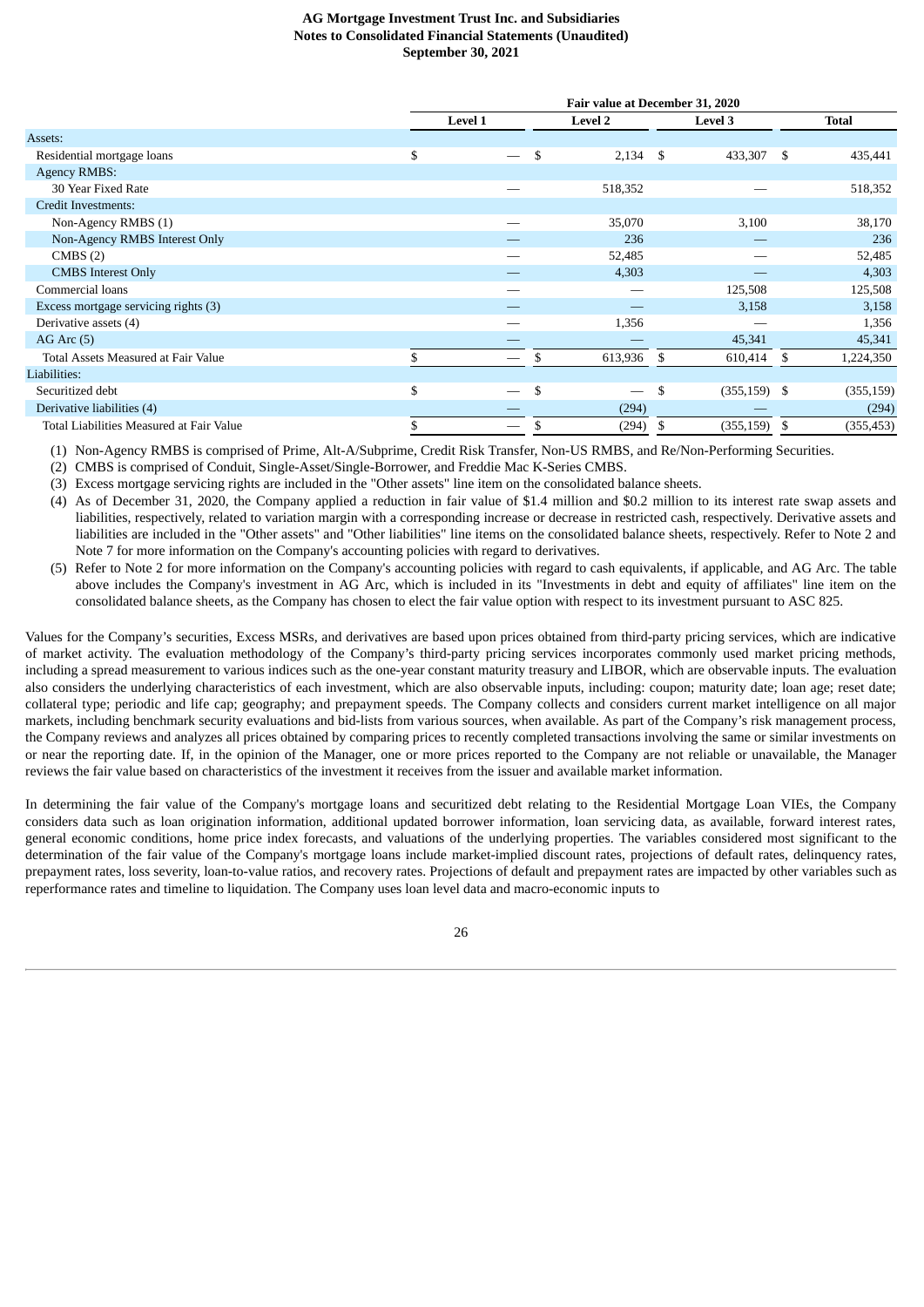generate loss adjusted cash flows and other information in determining the fair value of its mortgage loans. Because of the inherent uncertainty of such valuation, the fair value established for mortgage loans held by the Company may differ from the fair value that would have been established if a ready market existed for these mortgage loans.

Management may also base its valuation on prices obtained from a third-party pricing service provider to assess and corroborate the valuation of a selection of investments in the Company's loan and securitized debt portfolio and the Company's investment in Arc Home on a periodic basis. These third-party pricing service providers conduct independent valuation analyses based on a review of source documents, available market data, and comparable investments. The analyses provided by valuation service providers are reviewed and considered by the Manager.

The Company did not have any transfers of assets or liabilities between Levels 1 and 2 of the fair value hierarchy during the three and nine months ended September 30, 2021 and 2020.

Refer to the tables below for details on transfers between the Level 3 and Level 2 categories under ASC 820. Transfers into the Level 3 category of the fair value hierarchy occur due to instruments exhibiting indications of reduced levels of market transparency. Transfers out of the Level 3 category of the fair value hierarchy occur due to instruments exhibiting indications of increased levels of market transparency and updates to the Company's leveling policy, which are detailed in Note 2. Indications of increases or decreases in levels of market transparency include a change in observable transactions or executable quotes involving these instruments or similar instruments. Changes in these indications could impact price transparency, and thereby cause a change in level designations in future periods.

The following tables present additional information about the Company's assets and liabilities which are measured at fair value on a recurring basis for which the Company has utilized Level 3 inputs to determine fair value:

**Excess**

| Three Months Ended September 30, 2021 (in thousands) |                                  |     |
|------------------------------------------------------|----------------------------------|-----|
| Residential<br><b>Mortgage Loans</b>                 | <b>Non-Agency</b><br><b>RMBS</b> | Con |

|                                                                                                                     |     | <b>Residential</b><br><b>Mortgage Loans</b> | <b>Non-Agency</b><br><b>RMBS</b> |              | Commercial<br>Loans                       |              | Mortgage<br><b>Servicing Rights</b> |              | <b>Derivative</b><br><b>Assets</b> |                | AG Arc                         |       | Securitized<br>debt | <b>Derivative</b><br><b>Liabilities</b> |
|---------------------------------------------------------------------------------------------------------------------|-----|---------------------------------------------|----------------------------------|--------------|-------------------------------------------|--------------|-------------------------------------|--------------|------------------------------------|----------------|--------------------------------|-------|---------------------|-----------------------------------------|
| Beginning balance                                                                                                   | \$. | 1,028,378                                   | \$<br>1,183                      | $\mathbb{S}$ | 62,279                                    | \$           | 2,608                               | \$           | $\overline{\phantom{m}}$           | $\mathfrak{s}$ | 50,862                         | S.    | $(482,533)$ \$      |                                         |
| Purchases/Transfers                                                                                                 |     | 608,771                                     | –                                |              | --                                        |              | $\sim$                              |              |                                    |                | $\overline{\phantom{a}}$       |       |                     |                                         |
| <b>Issuances of Securitized Debt</b>                                                                                |     |                                             | -                                |              | $\overline{\phantom{0}}$                  |              | $\overline{\phantom{a}}$            |              |                                    |                | $\qquad \qquad \longleftarrow$ |       | (260,086)           |                                         |
| Capital distributions                                                                                               |     | $\overline{\phantom{0}}$                    | –                                |              | --                                        |              | $\overline{\phantom{a}}$            |              |                                    |                | (893)                          |       |                     |                                         |
| Proceeds from sales of assets                                                                                       |     |                                             | --                               |              |                                           |              | (2,364)                             |              |                                    |                |                                |       |                     |                                         |
| Proceeds from settlement                                                                                            |     | (42,095)                                    | (396)                            |              | (70, 195)                                 |              |                                     |              |                                    |                |                                |       | 34,407              |                                         |
| Total net gains/(losses) (1)                                                                                        |     |                                             |                                  |              |                                           |              |                                     |              |                                    |                |                                |       |                     |                                         |
| Included in net income                                                                                              |     | 11,137                                      | (27)                             |              | 7,916                                     |              | (174)                               |              | 841                                |                | 1,980                          |       | (209)               | (46)                                    |
| <b>Ending Balance</b>                                                                                               | \$  | 1,606,191 \$                                | 760                              | $\mathbb{S}$ | $\qquad \qquad \overline{\qquad \qquad }$ | $\mathbf{s}$ | 70                                  | $\mathbf{s}$ | 841                                | $\mathbf{s}$   | 51,949                         | S.    | $(708, 421)$ \$     | (46)                                    |
|                                                                                                                     |     |                                             |                                  |              |                                           |              |                                     |              |                                    |                |                                |       |                     |                                         |
| Change in unrealized<br>appreciation/(depreciation) for level 3<br>assets/liabilities still held as of              |     |                                             |                                  |              |                                           |              |                                     |              |                                    |                |                                |       |                     |                                         |
| September 30, 2021 (2)                                                                                              | \$  | 10,880 \$                                   | (27)                             | $\mathbb{S}$ |                                           | $\mathbf{s}$ | 523                                 | - \$         | 841                                | - \$           | $1,980$ \$                     |       | $(209)$ \$          | (46)                                    |
| (1) Gains/(losses) are recorded in the following line items in the consolidated statement of operations:            |     |                                             |                                  |              |                                           |              |                                     |              |                                    |                |                                |       |                     |                                         |
| Unrealized gain/(loss), net                                                                                         |     |                                             |                                  |              |                                           |              |                                     |              | \$                                 |                | 20,389                         |       |                     |                                         |
| Net realized gain/(loss)                                                                                            |     |                                             |                                  |              |                                           |              |                                     |              |                                    |                |                                | (951) |                     |                                         |
| Equity in earnings/(loss) from affiliates                                                                           |     |                                             |                                  |              |                                           |              |                                     |              |                                    |                | 1,980                          |       |                     |                                         |
| Total                                                                                                               |     |                                             |                                  |              |                                           |              |                                     |              | \$                                 |                | 21,418                         |       |                     |                                         |
| (2) Unrealized gains/(losses) are recorded in the following line items in the consolidated statement of operations: |     |                                             |                                  |              |                                           |              |                                     |              |                                    |                |                                |       |                     |                                         |
| Unrealized gain/(loss), net                                                                                         |     |                                             |                                  |              |                                           |              |                                     |              | $\mathbb{S}$                       |                | 11,962                         |       |                     |                                         |
| Equity in earnings/(loss) from affiliates                                                                           |     |                                             |                                  |              |                                           |              |                                     |              |                                    |                | 1,980                          |       |                     |                                         |
| Total                                                                                                               |     |                                             |                                  |              |                                           |              |                                     |              | $\mathbb{S}$                       |                | 13,942                         |       |                     |                                         |
|                                                                                                                     |     |                                             |                                  |              |                                           |              |                                     |              |                                    |                |                                |       |                     |                                         |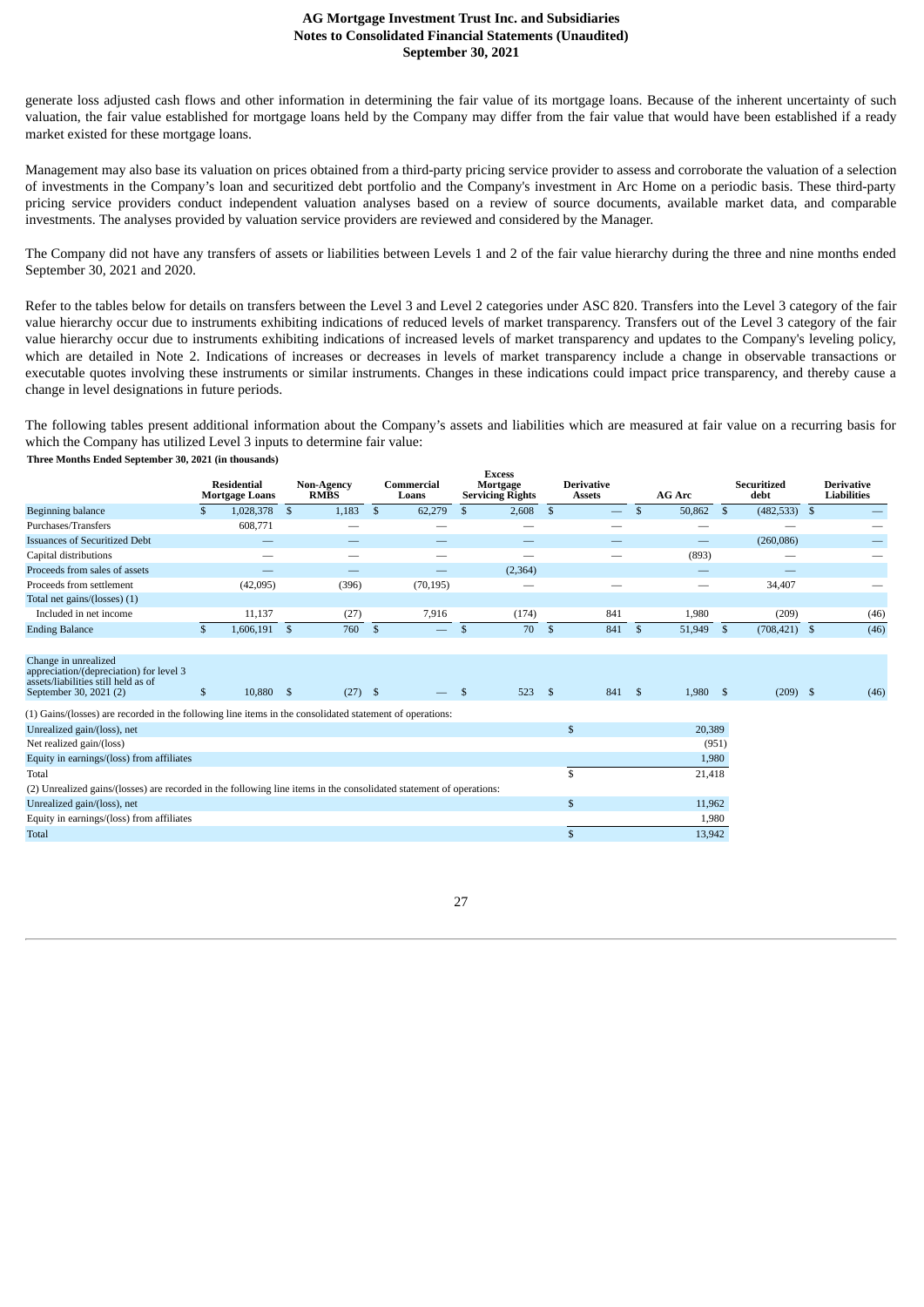| Three Months Ended September 30, 2020 (in thousands)                                                                         |               |                                             |    |                                  |      |                     |      |                                                   |      |        |    |                     |
|------------------------------------------------------------------------------------------------------------------------------|---------------|---------------------------------------------|----|----------------------------------|------|---------------------|------|---------------------------------------------------|------|--------|----|---------------------|
|                                                                                                                              |               | <b>Residential</b><br><b>Mortgage Loans</b> |    | <b>Non-Agency</b><br><b>RMBS</b> |      | Commercial<br>Loans |      | <b>Excess Mortgage</b><br><b>Servicing Rights</b> |      | AG Arc |    | Securitized<br>debt |
| Beginning balance                                                                                                            | $\mathcal{L}$ | 379,822                                     | \$ | 4,496                            | -S   | 127,685             | - \$ | 12,294                                            | - \$ | 28,030 | -S | (198, 974)          |
| Transfers (1):                                                                                                               |               |                                             |    |                                  |      |                     |      |                                                   |      |        |    |                     |
| Transfers out of level 3                                                                                                     |               | (2,225)                                     |    |                                  |      |                     |      |                                                   |      |        |    |                     |
| Purchases/Transfers                                                                                                          |               | 60,100                                      |    |                                  |      | 8,308               |      |                                                   |      |        |    |                     |
| Issuances of Securitized Debt                                                                                                |               | —                                           |    |                                  |      |                     |      |                                                   |      |        |    | (163, 487)          |
| Proceeds from sales of assets                                                                                                |               | (6, 151)                                    |    |                                  |      | (2,724)             |      | (8,460)                                           |      |        |    |                     |
| Proceeds from settlement                                                                                                     |               | (11, 436)                                   |    | (954)                            |      | (5,710)             |      | $\overline{\phantom{a}}$                          |      |        |    | 6,798               |
| Total net gains/(losses) (2)                                                                                                 |               |                                             |    |                                  |      |                     |      |                                                   |      |        |    |                     |
| Included in net income                                                                                                       |               | 7,263                                       |    | 148                              |      | (4,679)             |      | (308)                                             |      | 13,406 |    | (3,323)             |
| <b>Ending Balance</b>                                                                                                        |               | 427,373                                     | .S | 3,690                            | - \$ | 122,880             | - \$ | 3,526                                             | £.   | 41,436 | -S | (358, 986)          |
|                                                                                                                              |               |                                             |    |                                  |      |                     |      |                                                   |      |        |    |                     |
| Change in unrealized appreciation/(depreciation) for<br>level 3 assets/liabilities still held as of September 30,<br>2020(2) |               | 9.778                                       | -S | 221                              | -S   |                     | £.   | 3,298                                             | -S   | 13,406 | -S | (3,323)             |

(1) Transfers are assumed to occur at the beginning of the period. During the three months ended September 30, 2020, the Company transferred two Residential Mortgage Loan investments into the Level 2 category from the Level 3 category under the fair value hierarchy of ASC 820.

| (2) Gains/(losses) are recorded in the following line items in the consolidated statement of operations:            |          |
|---------------------------------------------------------------------------------------------------------------------|----------|
| Unrealized gain/(loss), net                                                                                         | 9,575    |
| Net realized gain/(loss)                                                                                            | (8, 377) |
| Equity in earnings/(loss) from affiliates                                                                           | 13,406   |
| Total                                                                                                               | 14.604   |
| (2) Unrealized gains/(losses) are recorded in the following line items in the consolidated statement of operations: |          |
| Unrealized gain/(loss), net                                                                                         | 9.974    |
| Equity in earnings/(loss) from affiliates                                                                           | 13,406   |
| Total                                                                                                               | 23.380   |

#### **Nine months ended September 30, 2021 (in thousands)**

|                               |     | <b>Residential</b><br><b>Mortgage Loans</b> |               | <b>Non-Agency</b><br><b>RMBS</b> |     | Commercial<br>Loans      |          | <b>Excess</b><br>Mortgage<br><b>Servicing Rights</b> |    | <b>Derivative</b><br><b>Assets</b> |      | AG Arc                   | Securitized<br>debt   | <b>Derivative</b><br><b>Liabilities</b> |
|-------------------------------|-----|---------------------------------------------|---------------|----------------------------------|-----|--------------------------|----------|------------------------------------------------------|----|------------------------------------|------|--------------------------|-----------------------|-----------------------------------------|
| Beginning balance             | S.  | 433,307                                     |               | 3,100                            | \$. | 125,508                  |          | 3,158                                                | \$ | $\hspace{0.1mm}-\hspace{0.1mm}$    |      | 45,341                   | \$<br>$(355, 159)$ \$ |                                         |
| Transfers (1):                |     |                                             |               |                                  |     |                          |          |                                                      |    |                                    |      |                          |                       |                                         |
| Transfers out of level 3      |     |                                             |               | (1,499)                          |     |                          |          |                                                      |    |                                    |      |                          |                       |                                         |
| Purchases/Transfers           |     | 1,261,568                                   |               | $\overline{\phantom{a}}$         |     | 5,100                    |          | $\overline{\phantom{a}}$                             |    |                                    |      |                          |                       |                                         |
| Issuances of Securitized Debt |     |                                             |               |                                  |     |                          |          |                                                      |    |                                    |      | $\overline{\phantom{a}}$ | (463, 478)            |                                         |
| Capital distributions         |     | __                                          |               |                                  |     | $\overline{\phantom{a}}$ |          |                                                      |    | $-$                                |      | (893)                    |                       |                                         |
| Proceeds from sales of assets |     | (45, 615)                                   |               | $\qquad \qquad -$                |     | (74, 342)                |          | (2,364)                                              |    |                                    |      | $\overline{\phantom{m}}$ |                       |                                         |
| Proceeds from settlement      |     | (75, 746)                                   |               | (897)                            |     | (70, 232)                |          |                                                      |    |                                    |      | —                        | 113,338               |                                         |
| Total net gains/(losses) (2)  |     |                                             |               |                                  |     |                          |          |                                                      |    |                                    |      |                          |                       |                                         |
| Included in net income        |     | 32,677                                      |               | 56                               |     | 13,966                   |          | (724)                                                |    | 841                                |      | 7,501                    | (3, 122)              | (46)                                    |
| <b>Ending Balance</b>         | \$. | 1,606,191                                   | $\mathcal{F}$ | 760                              | \$. | $\overline{\phantom{m}}$ | <b>D</b> | 70                                                   | ъ  | 841                                | - \$ | 51,949                   | $(708, 421)$ \$       | (46)                                    |
|                               |     |                                             |               |                                  |     |                          |          |                                                      |    |                                    |      |                          |                       |                                         |

| Change in unrealized<br>appreciation/(depreciation) for level 3<br>assets/liabilities still held as of September<br>30, 2021(3) | 25,481 | 56S |  | (27) | 841 | 7,501 | (3, 122) | (46) |
|---------------------------------------------------------------------------------------------------------------------------------|--------|-----|--|------|-----|-------|----------|------|
|                                                                                                                                 |        |     |  |      |     |       |          |      |

(1) Transfers are assumed to occur at the beginning of the period. During the nine months ended September 30, 2021, the Company transferred one Non-Agency RMBS into the Level 2 category from the Level 3 category under the fair value hierarchy of ASC 820.

(2) Gains/(losses) are recorded in the following line items in the consolidated statement of operations:

| Unrealized gain/(loss), net                                                                                         | 40,472 |
|---------------------------------------------------------------------------------------------------------------------|--------|
| Net realized gain/(loss)                                                                                            | 3,176  |
| Equity in earnings/(loss) from affiliates                                                                           | 7,501  |
| Total                                                                                                               | 51,149 |
| (3) Unrealized gains/(losses) are recorded in the following line items in the consolidated statement of operations: |        |
| Unrealized gain/(loss), net                                                                                         | 23,183 |
| Equity in earnings/(loss) from affiliates                                                                           | 7.501  |
| Total                                                                                                               | 30,684 |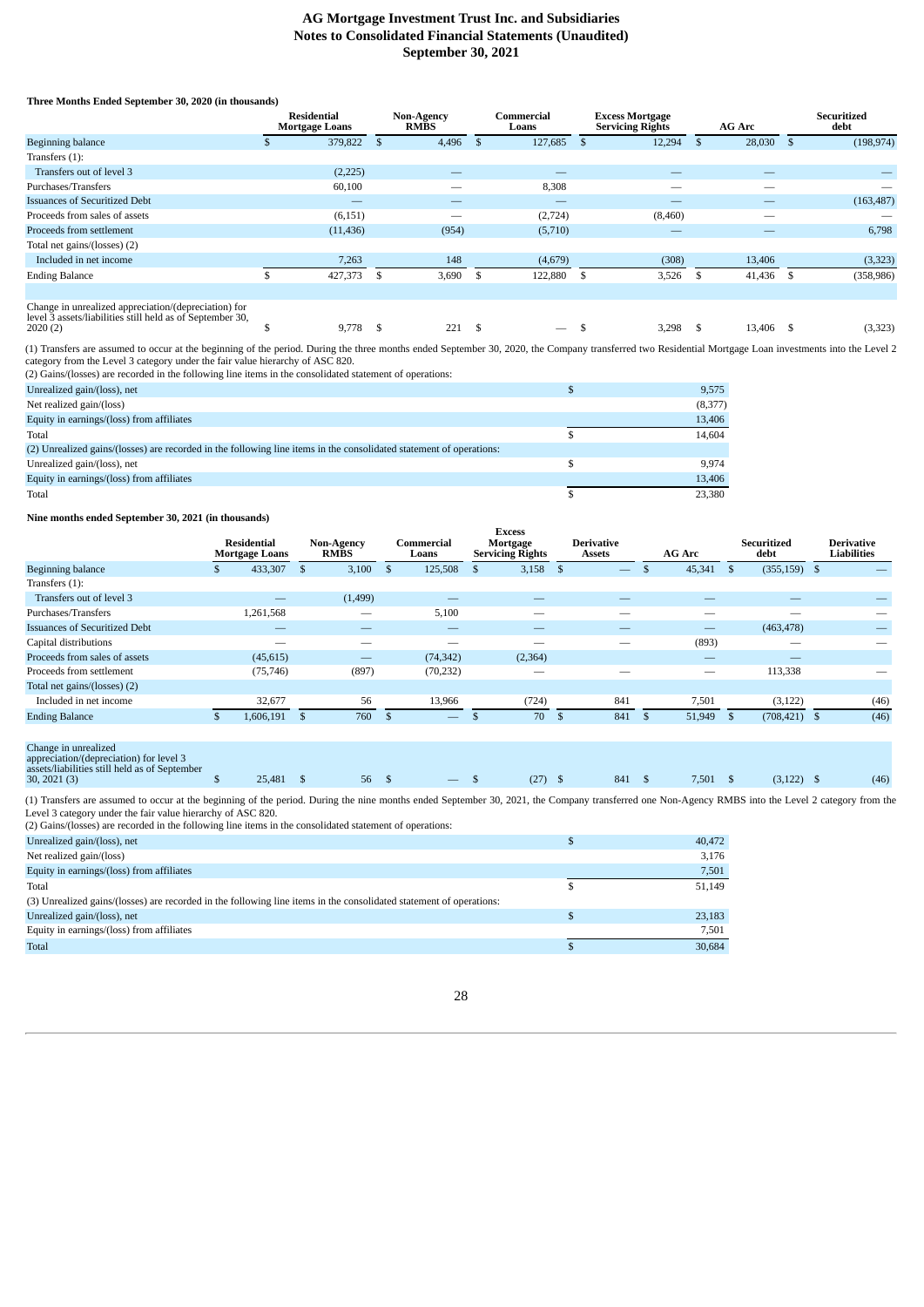**Nine months ended September 30, 2020**

|                                                                                                                                  |     | <b>Residential</b><br>Mortgage<br>Loans |              | <b>Non-Agency</b><br><b>RMBS</b> |                | <b>Non-Agency</b><br><b>RMBS</b> Interest<br>Only | <b>CMBS</b> | <b>CMBS</b><br><b>Interest</b><br>Only |      | Commercial<br>Loans |    | <b>Excess</b><br>Mortgage<br><b>Servicing</b><br><b>Rights</b> |     | AG Arc |     | Securitized<br>debt |
|----------------------------------------------------------------------------------------------------------------------------------|-----|-----------------------------------------|--------------|----------------------------------|----------------|---------------------------------------------------|-------------|----------------------------------------|------|---------------------|----|----------------------------------------------------------------|-----|--------|-----|---------------------|
| Beginning balance                                                                                                                |     | 417,785                                 | $\mathbf{s}$ | 630,115                          | $\mathfrak{F}$ | 1,074                                             | 366,566     | \$<br>47,992                           | -\$  | 158,686             | \$ | 17,775                                                         | \$  | 28,546 | S.  | (72, 415)           |
| Transfers (1):                                                                                                                   |     |                                         |              |                                  |                |                                                   |             |                                        |      |                     |    |                                                                |     |        |     |                     |
| Transfers into level 3                                                                                                           |     |                                         |              | --                               |                |                                                   |             |                                        |      |                     |    |                                                                |     |        |     | (151, 933)          |
| Transfers out of level 3                                                                                                         |     |                                         |              | (210,709)                        |                | (1,074)                                           | (170, 816)  | (22,055)                               |      |                     |    |                                                                |     | —      |     | 7,230               |
| Purchases/Transfers                                                                                                              |     | 536,710                                 |              | 1,559                            |                |                                                   | 3,540       | $\overline{\phantom{a}}$               |      | 27,508              |    | $\overline{\phantom{a}}$                                       |     |        |     |                     |
| Issuances of Securitized Debt                                                                                                    |     |                                         |              | –                                |                |                                                   |             |                                        |      | —                   |    | __                                                             |     |        |     | (166, 487)          |
| Proceeds from sales of assets and<br>seizures of assets                                                                          |     | (393, 559)                              |              | (362, 199)                       |                |                                                   | (148, 111)  | (21,995)                               |      | (36, 924)           |    | (8,460)                                                        |     |        |     |                     |
| Proceeds from settlement                                                                                                         |     | (50, 563)                               |              | (11, 823)                        |                |                                                   | (9,367)     |                                        |      | (5,710)             |    |                                                                |     | $-$    |     | 16,021              |
| Total net gains/(losses) (2)                                                                                                     |     |                                         |              |                                  |                |                                                   |             |                                        |      |                     |    |                                                                |     |        |     |                     |
| Included in net income                                                                                                           |     | (83,000)                                |              | (43,253)                         |                |                                                   | (41, 812)   | (3,942)                                |      | (20, 680)           |    | (5,789)                                                        |     | 12,890 |     | 8,598               |
| <b>Ending Balance</b>                                                                                                            | \$. | 427,373                                 | \$           | 3,690                            | $\mathbf{s}$   | —                                                 |             | $\overline{\phantom{0}}$               | \$.  | 122,880             | S  | 3,526                                                          | \$  | 41,436 | \$. | (358, 986)          |
|                                                                                                                                  |     |                                         |              |                                  |                |                                                   |             |                                        |      |                     |    |                                                                |     |        |     |                     |
| Change in unrealized<br>appreciation/(depreciation) for level 3<br>assets/liabilities still held as of<br>September 30, 2020 (3) | \$  | (25, 443)                               | - \$         | (329)                            | -\$            | $\qquad \qquad \overline{\qquad \qquad }$         |             | $\overline{\phantom{a}}$               | - 55 | $(14,210)$ \$       |    | (2, 183)                                                       | - 5 | 12,890 | S.  | 8,598               |
|                                                                                                                                  |     |                                         |              |                                  |                |                                                   |             |                                        |      |                     |    |                                                                |     |        |     |                     |

(1) Transfers are assumed to occur at the beginning of the period. During the nine months ended September 30, 2020, the Company transferred 50 Non-Agency RMBS securities, two Non-Agency RMBS Interest Only securities, 32 CMBS securities, 15 CMBS Interest Only securities, and one securitized debt security into the Level 2 category from the Level 3 category under the fair value hierarchy of ASC 820. During the nine months ended September 30, 2020, the Company transferred one securitized debt security into the Level 3 category from the Level 2 category under the fair value hierarchy of ASC 820. 820. During the nin (2) Gains/(losses) are recorded in the following line items in the consolidated statement of operations:

| Unrealized gain/(loss), net                                                                                         | (71,500)   |
|---------------------------------------------------------------------------------------------------------------------|------------|
| Net realized gain/(loss)                                                                                            | (118, 378) |
| Equity in earnings/(loss) from affiliates                                                                           | 12,890     |
| Total                                                                                                               | (176, 988) |
| (3) Unrealized gains/(losses) are recorded in the following line items in the consolidated statement of operations: |            |
| Unrealized gain/(loss), net                                                                                         | (33, 567)  |
| Equity in earnings/(loss) from affiliates                                                                           | 12,890     |
| Total                                                                                                               | (20, 677)  |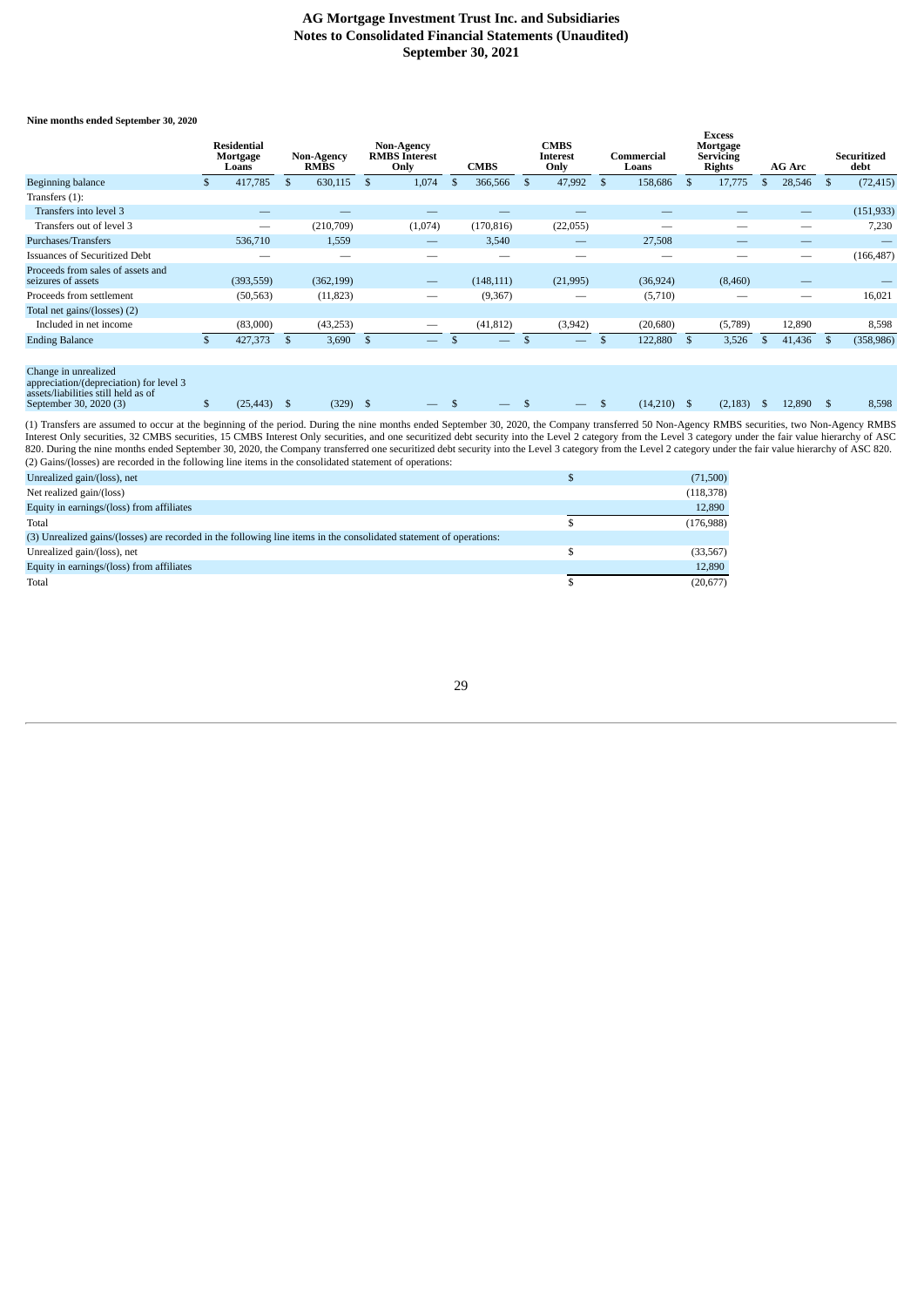The following tables present a summary of quantitative information about the significant unobservable inputs used in the fair value measurement of investments for which the Company has utilized Level 3 inputs to determine investments for which the Company has utilized Level 3 inputs to determine fair value.

| <b>Asset Class</b>                         |              | <b>Fair Value at September 30,</b><br>2021 (in thousands) | <b>Valuation Technique</b> | Unobservable Input                     | Range<br>(Weighted Average) (1)     |
|--------------------------------------------|--------------|-----------------------------------------------------------|----------------------------|----------------------------------------|-------------------------------------|
|                                            |              |                                                           |                            | Yield                                  | $1.69\% - 15.00\%$ (3.01%)          |
|                                            | $\mathbf{s}$ | 1,565,296                                                 | Discounted Cash Flow       | Projected Collateral Prepayments       | 3.32% - 33.71% (13.72%)             |
| Residential Mortgage Loans                 |              |                                                           |                            | <b>Projected Collateral Losses</b>     | $0.02\% - 4.03\%$ (0.60%)           |
|                                            |              |                                                           |                            | <b>Projected Collateral Severities</b> | $-16.78\% - 27.52\%$ (10.90%)       |
|                                            |              | 4,902                                                     | <b>Consensus Pricing</b>   | <b>Offered Quotes</b>                  | 87.48 - 114.43 (102.44)             |
|                                            |              | 35,993                                                    | <b>Recent Transaction</b>  | Cost                                   | N/A                                 |
|                                            |              |                                                           |                            | Yield                                  | 15.00% - 15.00% (15.00%)            |
| Non-Agency RMBS                            | \$           | 760                                                       | Discounted Cash Flow       | Projected Collateral Prepayments       | $6.06\% - 6.06\%$ (6.06%)           |
|                                            |              |                                                           |                            | <b>Projected Collateral Losses</b>     | $2.46\% - 2.46\%$ (2.46%)           |
|                                            |              |                                                           |                            | <b>Projected Collateral Severities</b> | $-41.91\% - 41.91\%$ ( $-41.91\%$ ) |
| <b>Excess Mortgage Servicing</b><br>Rights | \$           | 70                                                        | <b>Consensus Pricing</b>   | <b>Offered Quotes</b>                  | $0.26 - 0.26(0.26)$                 |
|                                            |              |                                                           |                            | Yield                                  | 2.82% - 2.97% (2.86%)               |
| Derivative assets                          | \$           | 841                                                       | Discounted Cash Flow       | Projected Collateral Prepayments       | 12.37% - 15.66% (13.71%)            |
|                                            |              |                                                           |                            | Projected Collateral Losses            | $0.16\% - 0.25\%$ (0.21%)           |
|                                            |              |                                                           |                            | <b>Projected Collateral Severities</b> | 10.00% - 10.00% (10.00%)            |
|                                            |              |                                                           |                            | Pull Through %                         | 90.00% - 95.00% (91.34%)            |
| AG Arc                                     | \$           | 51,949                                                    | Comparable Multiple        | <b>Book Value Multiple</b>             | $1.06x - 1.06x(1.06x)$              |
|                                            |              |                                                           |                            |                                        |                                     |

| Liability Class        | <b>Fair Value at September 30,</b><br>2021 (in thousands) | <b>Valuation Technique</b> | Unobservable Input                     | Range<br>(Weighted Average) |
|------------------------|-----------------------------------------------------------|----------------------------|----------------------------------------|-----------------------------|
|                        |                                                           |                            | Yield                                  | $1.10\%$ - 4.38% $(1.80\%)$ |
| Securitized debt       | (708, 421)                                                | Discounted Cash Flow       | Projected Collateral Prepayments       | $5.81\% - 11.02\%$ (9.51%)  |
|                        |                                                           |                            | <b>Projected Collateral Losses</b>     | $0.35\% - 3.06\%$ (1.01%)   |
|                        |                                                           |                            | <b>Projected Collateral Severities</b> | 8.42% - 16.50% (11.38%)     |
|                        |                                                           |                            | Yield                                  | $3.04\% - 3.04\%$ (3.04%)   |
| Derivative liabilities | (46)                                                      | Discounted Cash Flow       | Projected Collateral Prepayments       | 15.03% - 15.03% (15.03%)    |
|                        |                                                           |                            | Projected Collateral Losses            | $0.22\% - 0.22\% (0.22\%)$  |
|                        |                                                           |                            | Projected Collateral Severities        | 10.00% - 10.00% (10.00%)    |
|                        |                                                           |                            | Pull Through %                         | 100.00% - 100.00% (100.00%) |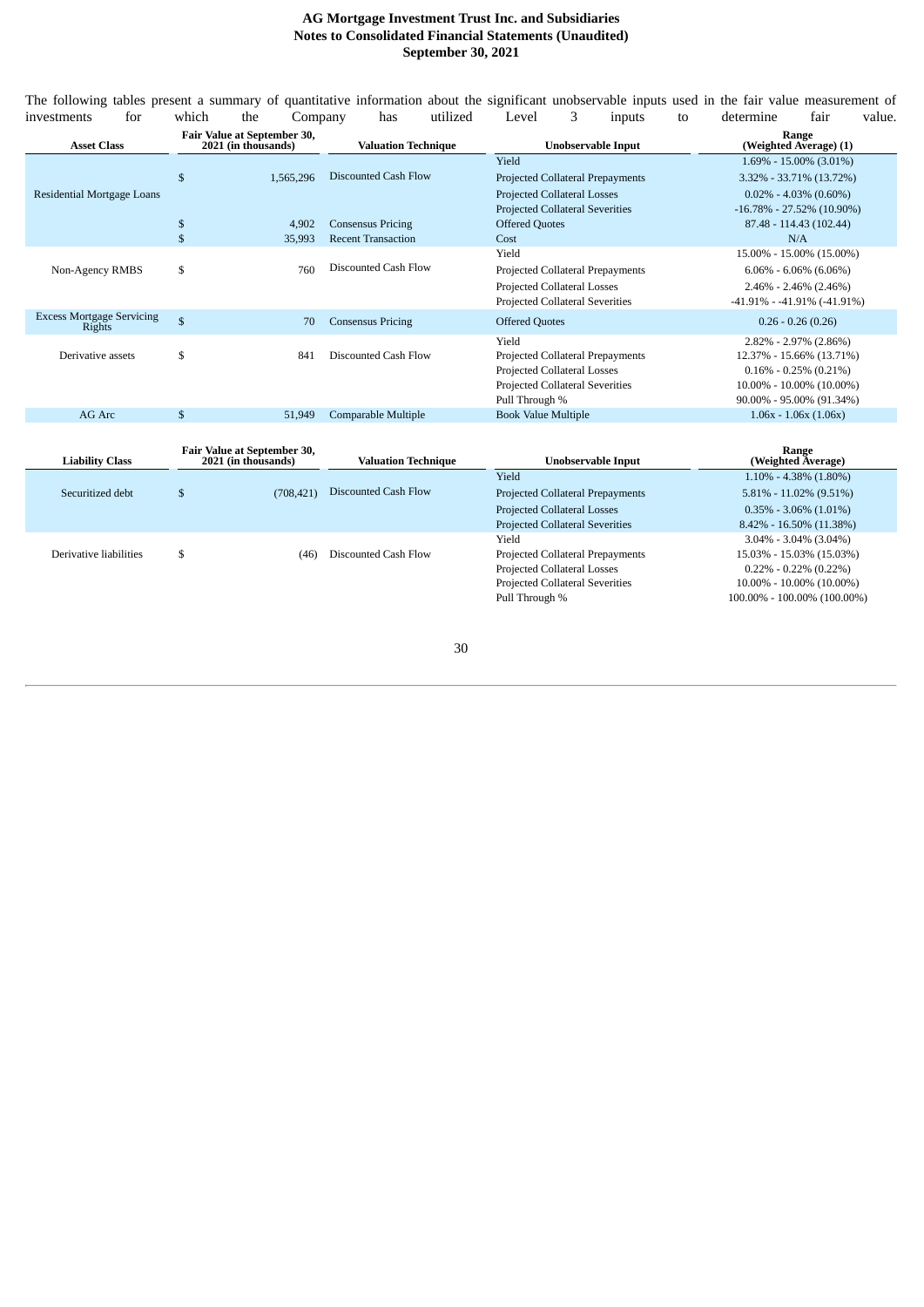| <b>Asset Class</b>               | <b>Fair Value at December 31,</b><br>2020 (in thousands) | <b>Valuation Technique</b>  | Unobservable Input                      | Range<br>(Weighted Average) (1)       |
|----------------------------------|----------------------------------------------------------|-----------------------------|-----------------------------------------|---------------------------------------|
|                                  |                                                          |                             | Yield                                   | 4.50% - 10.00% (5.01%)                |
|                                  | \$<br>426,709                                            | Discounted Cash Flow        | <b>Projected Collateral Prepayments</b> | 4.30% - 9.31% (7.28%)                 |
| Residential Mortgage Loans       |                                                          |                             | <b>Projected Collateral Losses</b>      | $1.66\% - 5.75\%$ (2.58%)             |
|                                  |                                                          |                             | <b>Projected Collateral Severities</b>  | $-9.29\% - 49.43\%$ (15.68%)          |
|                                  | \$<br>6,598                                              | <b>Consensus Pricing</b>    | <b>Offered Quotes</b>                   | 82.03 - 106.29 (99.96)                |
|                                  |                                                          |                             | Yield                                   | $8.05\% - 8.05\%$ (8.05%)             |
| Non-Agency RMBS                  | \$<br>1,601                                              | Discounted Cash Flow        | <b>Projected Collateral Prepayments</b> | $5.46\% - 5.46\%$ (5.46%)             |
|                                  |                                                          |                             | <b>Projected Collateral Losses</b>      | 5.37% - 5.37% (5.37%)                 |
|                                  |                                                          |                             | <b>Projected Collateral Severities</b>  | $-20.89\% - 20.89\%$ ( $-20.89\%$ )   |
|                                  | \$<br>1,499                                              | <b>Consensus Pricing</b>    | <b>Offered Quotes</b>                   | $91.59 - 91.59(91.59)$                |
|                                  |                                                          |                             | Yield                                   | 10.95% - 39.54% (14.09%)              |
| <b>Commercial Loans</b>          | \$<br>125,508                                            | <b>Discounted Cash Flow</b> | <b>Credit Spread</b>                    | $1,001$ bps - 3,304 bps $(1,279$ bps) |
|                                  |                                                          |                             | Recovery Percentage (2)                 | 100.00% - 100.00% (100.00%)           |
|                                  |                                                          |                             | Loan-to-Value                           | 43.60% - 97.50% (62.04%)              |
|                                  |                                                          |                             | Yield                                   | $9.00\% - 9.70\%$ (9.08%)             |
| <b>Excess Mortgage Servicing</b> | \$<br>3,073                                              | Discounted Cash Flow        | <b>Projected Collateral Prepayments</b> | 11.11% - 15.51% (12.49%)              |
| Rights                           | \$<br>85                                                 | <b>Consensus Pricing</b>    | <b>Offered Quotes</b>                   | $0.25 - 0.25(0.25)$                   |
| AG Arc                           | \$<br>45,341                                             | Comparable Multiple         | <b>Book Value Multiple</b>              | $1.05x - 1.05x(1.05x)$                |
|                                  |                                                          |                             |                                         |                                       |
| <b>Liability Class</b>           | <b>Fair Value at December 31.</b><br>2020 (in thousands) | <b>Valuation Technique</b>  | Unobservable Input                      | Range<br>(Weighted Average)           |
|                                  |                                                          |                             | Yield                                   | $2.45\% - 5.50\%$ (2.98%)             |
| Securitized debt                 | \$<br>(355, 159)                                         | Discounted Cash Flow        | <b>Projected Collateral Prepayments</b> | $5.90\% - 8.20\%$ (7.17%)             |
|                                  |                                                          |                             | <b>Projected Collateral Losses</b>      | $1.94\% - 3.46\%$ (2.62%)             |
|                                  |                                                          |                             | <b>Projected Collateral Severities</b>  | 12.70% - 20.03% (16.75%)              |

(1) Amounts are weighted based on fair value.

(2) Represents the proportion of the principal expected to be collected relative to the loan balances as of December 31, 2020.

As further described above, fair value for the Company's securities portfolio are based upon prices obtained from third-party pricing services. Broker quotations may also be used. The significant unobservable inputs used in the fair value measurement of the Company's securities are yields, prepayment rates, probability of default, and loss severity in the event of default. Significant increases (decreases) in any of those inputs in isolation would result in a significantly lower (higher) fair value measurement. Generally, a change in the assumption used for the probability of default is accompanied by a directionally similar change in the assumption used for the loss severity and a directionally opposite change in the assumption used for prepayment rates.

Also, as described above, valuation of the Company's loan portfolio is determined by the Manager using third-party pricing services where available, valuation analyses from third-party pricing service providers, or model-based pricing. The evaluation considers the underlying characteristics of each loan, which are observable inputs, including: coupon, maturity date, loan age, reset date, collateral type, periodic and life cap, geography, and prepayment speeds. The valuations of commercial loans also require significant judgments, which include assumptions regarding capitalization rates, re-performance rates, leasing, creditworthiness of major tenants, occupancy rates, availability of financing, exit plan, loan sponsorship, actions of other lenders, and other factors deemed necessary by management. Changes in the market environment and other events that may occur over the life of our investments may cause the gains or losses ultimately realized on these investments to be different than the valuations currently estimated. If applicable, analyses provided by valuation service providers are reviewed and considered by the Manager.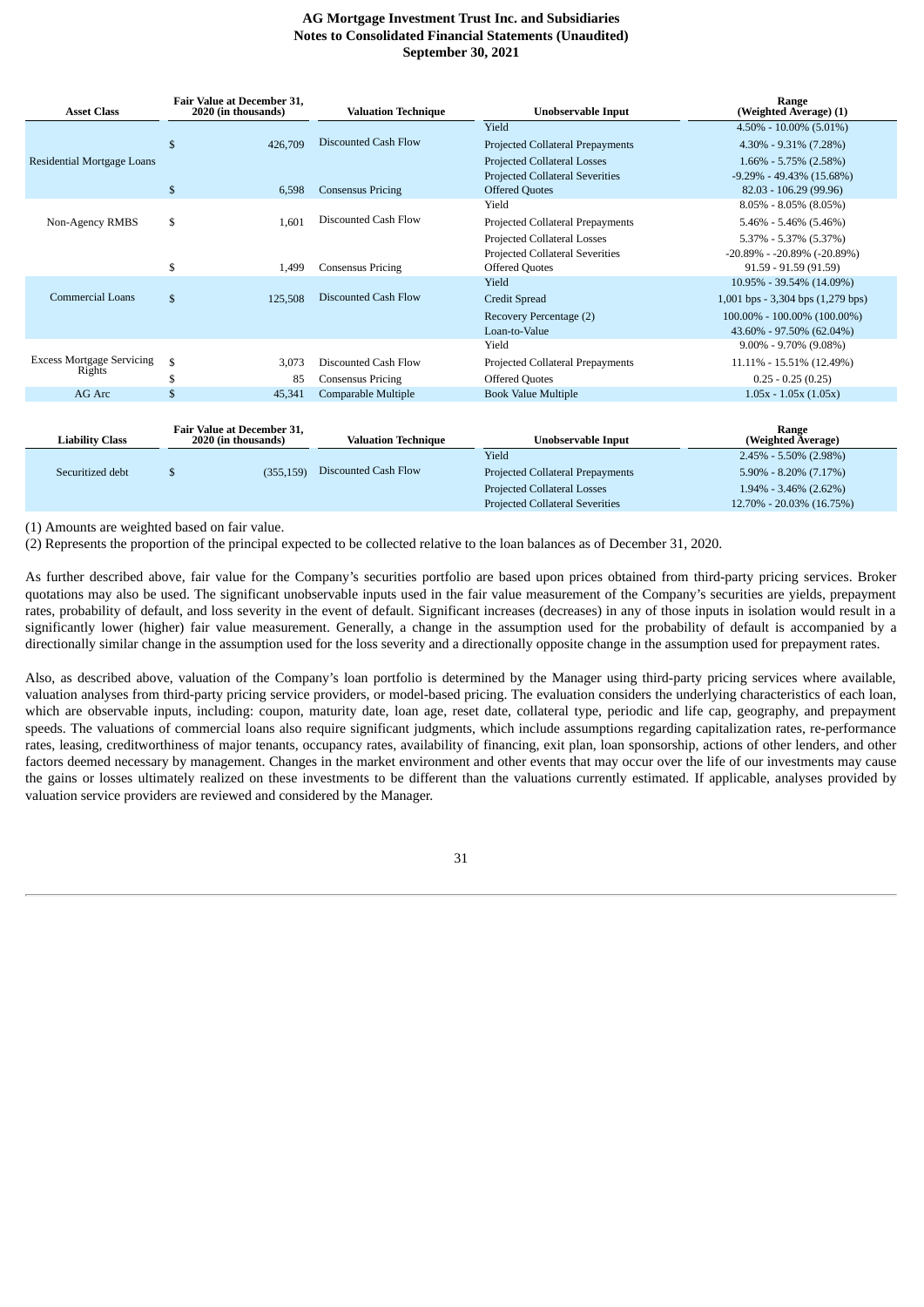## **6. Financing arrangements**

| The following table presents a summary of the Company's financing arrangements as of September 30, 2021 and December 31, 2020 (\$ in thousands). |    |                   |                        |                          |                          |                                |                          |                   |           |     |                       |
|--------------------------------------------------------------------------------------------------------------------------------------------------|----|-------------------|------------------------|--------------------------|--------------------------|--------------------------------|--------------------------|-------------------|-----------|-----|-----------------------|
|                                                                                                                                                  |    |                   |                        | <b>December 31, 2020</b> |                          |                                |                          |                   |           |     |                       |
|                                                                                                                                                  |    |                   |                        | <b>Weighted Average</b>  |                          |                                | Collateral $(1)(2)(3)$   |                   |           |     |                       |
|                                                                                                                                                  |    | Carrying<br>Value | <b>Stated Maturity</b> | <b>Funding Cost</b>      | Life (Years)             | <b>Amortized Cost</b><br>Basis |                          | <b>Fair Value</b> |           |     | <b>Carrying Value</b> |
| <b>Repurchase Agreements</b>                                                                                                                     |    |                   |                        |                          |                          |                                |                          |                   |           |     |                       |
| Residential Mortgage Loans (4)(5)                                                                                                                | \$ | 713,049           | Oct 2021 - Sept 2022   | 2.44%                    | 0.50 <sup>5</sup>        |                                | 829,450                  | \$                | 854,977   | -\$ | 25,590                |
| <b>Agency RMBS</b>                                                                                                                               |    | 445,836           | <b>Oct 2021</b>        | 0.11%                    | 0.04                     |                                | 467,323                  |                   | 464,696   |     | 435,893               |
| Non-Agency RMBS                                                                                                                                  |    | 1,634             | <b>Oct 2021</b>        | 1.60%                    | 0.04                     |                                | 2,761                    |                   | 3,044     |     | 14,550                |
| <b>CMBS</b>                                                                                                                                      |    |                   | N/A                    | $-$ %                    |                          |                                |                          |                   |           |     | 24,881                |
| <b>Total Repurchase Agreements</b>                                                                                                               |    | 1,160,519         |                        | 1.54 %                   | 0.32                     |                                | 1,299,534                | Эħ                | 1,322,717 |     | 500,914               |
|                                                                                                                                                  |    |                   |                        |                          |                          |                                |                          |                   |           |     |                       |
| <b>Revolving Facilities</b>                                                                                                                      |    |                   |                        |                          |                          |                                |                          |                   |           |     |                       |
| <b>Commercial Loans</b>                                                                                                                          |    |                   | N/A                    | $-$ %                    | $\overline{\phantom{m}}$ |                                | $\overline{\phantom{m}}$ |                   |           |     | 63,133                |
| <b>Total Financing Arrangements</b>                                                                                                              |    | 1,160,519         |                        | 1.54 %                   | 0.32                     |                                | 1,299,534                | ъ.                | 1,322,717 |     | 564,047               |

(1) The Company also had \$4.6 million of cash pledged under repurchase agreements as of September 30, 2021.

(2) Under the terms of the Company's financing agreements, the Company's financing counterparties may, in certain cases, sell or re-hypothecate the pledged collateral.

(3) Amounts pledged as collateral under Residential Mortgage Loans include certain of the Company's retained interests in securitizations. Refer to Note 3 for more information on the Residential Mortgage Loan VIEs.

(4) The Company's Residential Mortgage Loan financing arrangements include a maximum uncommitted borrowing capacity of \$1.1 billion on facilities used to finance Non-QM Loans and \$500 million on facilities used to finance GSE Non-Owner Occupied Loans.

(5) The funding cost includes deferred financing costs. The weighted average stated rate on the Residential Mortgage Loans repurchase agreements was 2.22% as of September 30, 2021.

The following table presents contractual maturity information about the Company's borrowings under repurchase agreements and revolving facilities as of September 30, 2021 (\$ in thousands).

|                                    | Within 30 Days | <b>Over 30 Days to 3 Months</b> | Over 3 Months to 12<br>Months | <b>Total</b> |
|------------------------------------|----------------|---------------------------------|-------------------------------|--------------|
| <b>Repurchase Agreements</b>       |                |                                 |                               |              |
| Residential Mortgage Loans         | 12,599         | 44,408                          | 656.042                       | 713.049      |
| Agency RMBS                        | 445,836        | __                              |                               | 445,836      |
| Non-Agency RMBS                    | 1,634          |                                 |                               | 1,634        |
| <b>Total Repurchase Agreements</b> | 460,069        | 44,408                          | 656,042                       | 1,160,519    |

### *Counterparties*

The Company had exposure to five counterparties as of September 30, 2021 and December 31, 2020.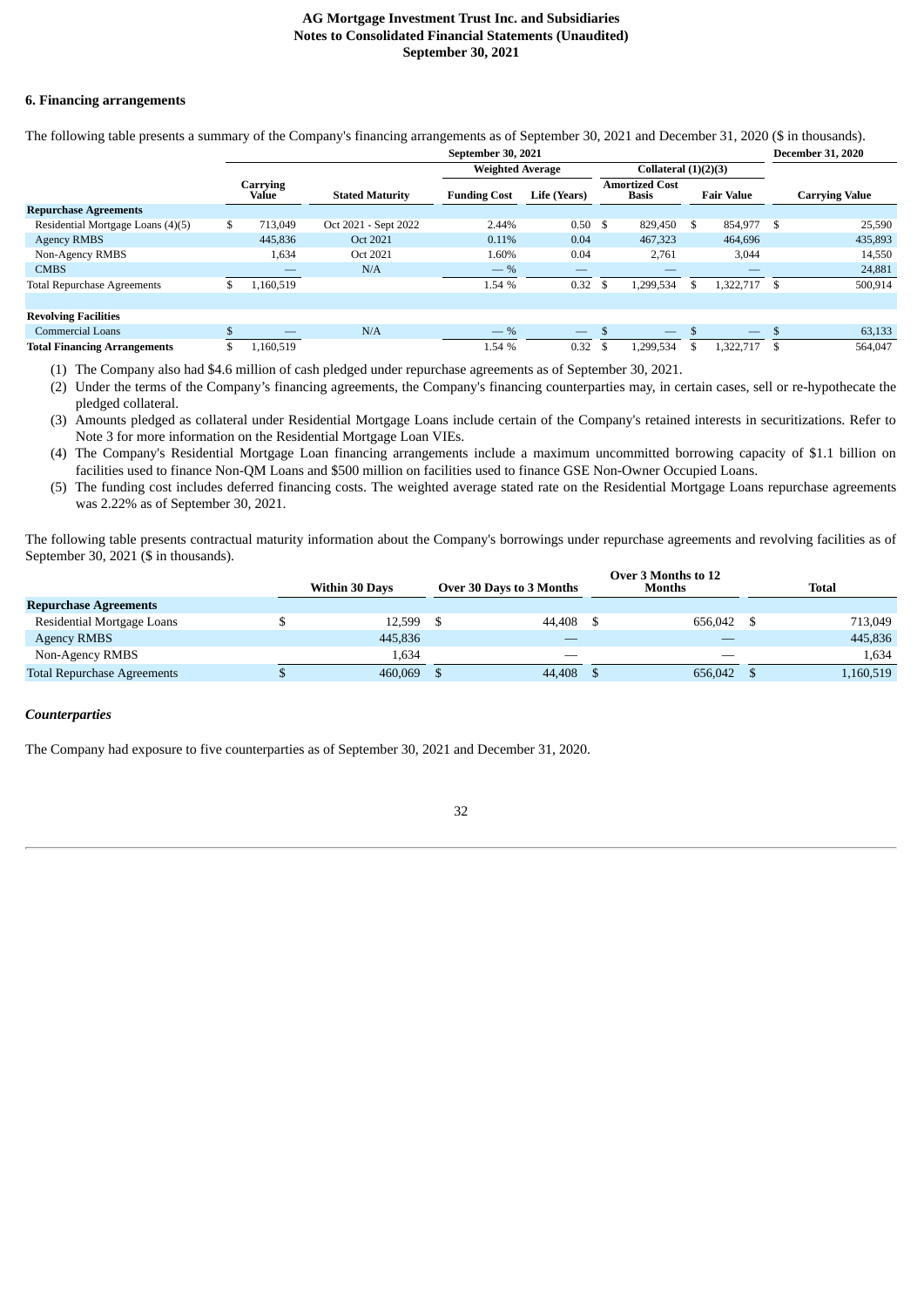The following tables present information as of September 30, 2021 and December 31, 2020 with respect to each counterparty that provides the Company with financing for which the Company had greater than 5% of its stockholders' equity at risk, excluding stockholders' equity at risk under financing through affiliated entities (\$ in thousands). **September 30, 2021**

| Counterparty                            | <b>Stockholders' Equity</b><br>at Risk | <b>Weighted Average</b><br><b>Maturity (days)</b> | Percentage of<br>Stockholders <sup>3</sup> Equity |
|-----------------------------------------|----------------------------------------|---------------------------------------------------|---------------------------------------------------|
| Barclays Capital Inc.                   | 84,947                                 |                                                   | 17.3 %                                            |
| Credit Suisse AG, Cayman Islands Branch | 56,517                                 | 169                                               | 11.5 %                                            |
| <b>December 31, 2020</b>                |                                        |                                                   |                                                   |
| Counterparty                            | <b>Stockholders' Equity</b><br>at Risk | <b>Weighted Average</b><br><b>Maturity (days)</b> | Percentage of<br><b>Stockholders' Equity</b>      |
| BofA Securities, Inc.                   | 28.091                                 | 19                                                | 6.9 %                                             |
| Credit Suisse AG, Cayman Islands Branch | 26.305                                 | 35                                                | 6.4%                                              |
| Barclays Capital Inc.                   | 24.890                                 | 15                                                | 6.1 %                                             |

### *Financial Covenants*

The Company's financing arrangements generally include customary representations, warranties, and covenants, but may also contain more restrictive supplemental terms and conditions. Although specific to each financing arrangement, typical supplemental terms include requirements of minimum equity and liquidity, leverage ratios, and performance triggers. In addition, some of the financing arrangements contain cross default features, whereby default under an agreement with one lender simultaneously causes default under agreements with other lenders. To the extent that the Company fails to comply with the covenants contained in these financing arrangements or is otherwise found to be in default under the terms of such agreements, the counterparty has the right to accelerate amounts due under the associated agreement. Financings pursuant to repurchase agreements and revolving facilities are generally recourse to the Company. As of September 30, 2021, the Company is in compliance with all of its financial covenants.

### **7. Other assets and liabilities**

The following table details certain information related to the Company's "Other assets" and "Other liabilities" line items on its consolidated balance sheet as of September 30, 2021 and December 31, 2020 (in thousands):

|                                                            | September 30, 2021 |        |      |        |
|------------------------------------------------------------|--------------------|--------|------|--------|
| Other assets                                               |                    |        |      |        |
| Interest receivable                                        | \$                 | 8,483  | \$   | 2,962  |
| Derivative assets, at fair value                           |                    | 2,199  |      |        |
| Other assets                                               |                    | 4,105  |      | 5,538  |
| Due from broker                                            |                    | 3,217  |      | 907    |
| Excess mortgage servicing rights, at fair value            |                    | 70     |      | 3,158  |
| <b>Total Other assets</b>                                  | \$                 | 18,074 | -\$  | 12,565 |
|                                                            |                    |        |      |        |
| Other liabilities                                          |                    |        |      |        |
| Interest payable                                           | \$                 | 1,178  | - \$ | 853    |
| Derivative liabilities, at fair value                      |                    | 110    |      | 68     |
| Due to affiliates $(1)$                                    |                    | 3,411  |      | 14,041 |
| Purchase Price Payable on GSE Non-Owner Occupied Loans (2) |                    | 3,084  |      |        |
| Accrued expenses                                           |                    | 2,264  |      | 2,521  |
| Due to broker                                              |                    | 989    |      | 1,272  |
| Total Other liabilities                                    | \$                 | 11,036 | \$.  | 18,755 |

(1) Refer to Note 10 for more information.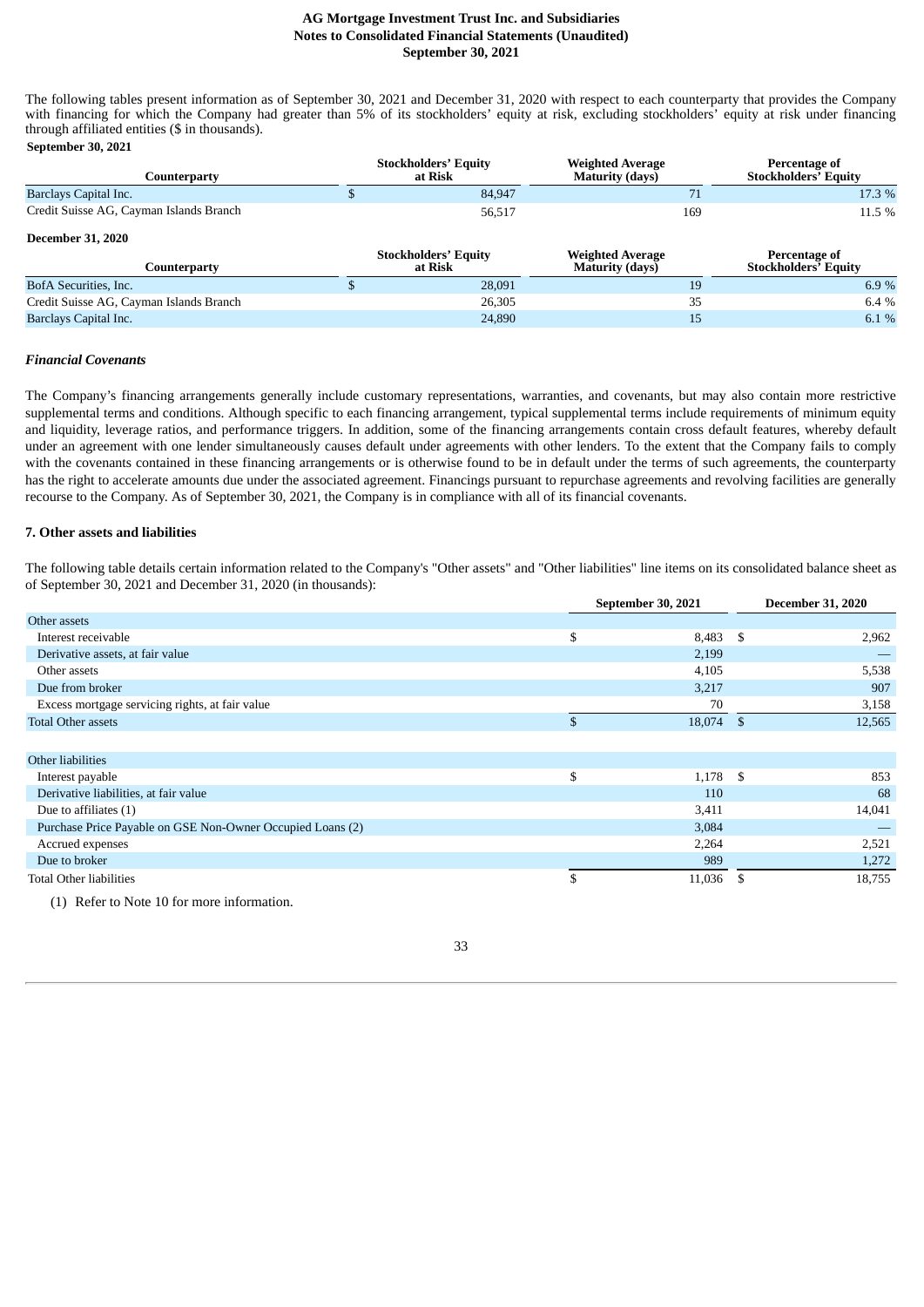(2) Represents the portion of the purchase price on GSE Non-Owner Occupied Loans that has not yet settled as of September 30, 2021.

# *Derivatives*

The following table presents the fair value of the Company's derivatives and other instruments and their balance sheet location as of September 30, 2021 and December 31, 2020 (in thousands).

| Derivatives and Other Instruments (1)(2)                | <b>Balance Sheet</b><br>Location | September 30, 2021 | <b>December 31, 2020</b> |  |  |
|---------------------------------------------------------|----------------------------------|--------------------|--------------------------|--|--|
| Pay Fix/Receive Float Interest Rate Swap Agreements (1) | Other liabilities                | (64)               | (68)                     |  |  |
| <b>TBAs</b>                                             | Other assets                     | 1,358              |                          |  |  |
| <b>Forward Purchase Commitments</b>                     | Other assets                     | 841                |                          |  |  |
| <b>Forward Purchase Commitments</b>                     | Other liabilities                | (46)               |                          |  |  |

- (1) As of September 30, 2021, the Company applied a reduction in fair value of \$13.4 million and \$0.6 million to its interest rate swap assets and liabilities, respectively, related to variation margin with a corresponding increase or decrease in restricted cash, respectively. As of December 31, 2020, the Company applied a reduction in fair value of \$1.4 million and \$0.2 million to its interest rate swap assets and liabilities, respectively, related to variation margin with a corresponding increase or decrease in restricted cash, respectively.
- (2) As of September 30, 2021 and December 31, 2020, all derivatives held by the Company are not designated as hedges.

The following table summarizes information related to derivatives and other instruments (in thousands):

| Notional amount of non-hedge derivatives and other instruments: | Notional<br>Currencv | September 30, 2021 | <b>December 31, 2020</b> |         |  |
|-----------------------------------------------------------------|----------------------|--------------------|--------------------------|---------|--|
| Pay Fix/Receive Float Interest Rate Swap Agreements (1)         | USD                  | 720,000            |                          | 417,000 |  |
| Short TBAs                                                      | USD                  | (307,500)          |                          |         |  |
| <b>Forward Purchase Commitments</b>                             | USD                  | 120.455            |                          |         |  |
| Short positions on British Pound Futures (2)                    | GBP                  |                    |                          | 3.313   |  |

(1) As of September 30, 2021, the Company's pay fix/receive float interest rate swaps had a weighted average pay-fixed rate of 0.73%, a weighted average receive-variable rate of 0.13%, and a weighted average years to maturity of 5.87 years. As of December 31, 2020, the Company's pay fix/receive float interest rate swaps had a weighted average pay-fixed rate of 0.49%, a weighted average receive-variable rate of 0.23%, and a weighted average years to maturity of 5.99 years.

(2) Each British Pound Future contract embodies £62,500 of notional value.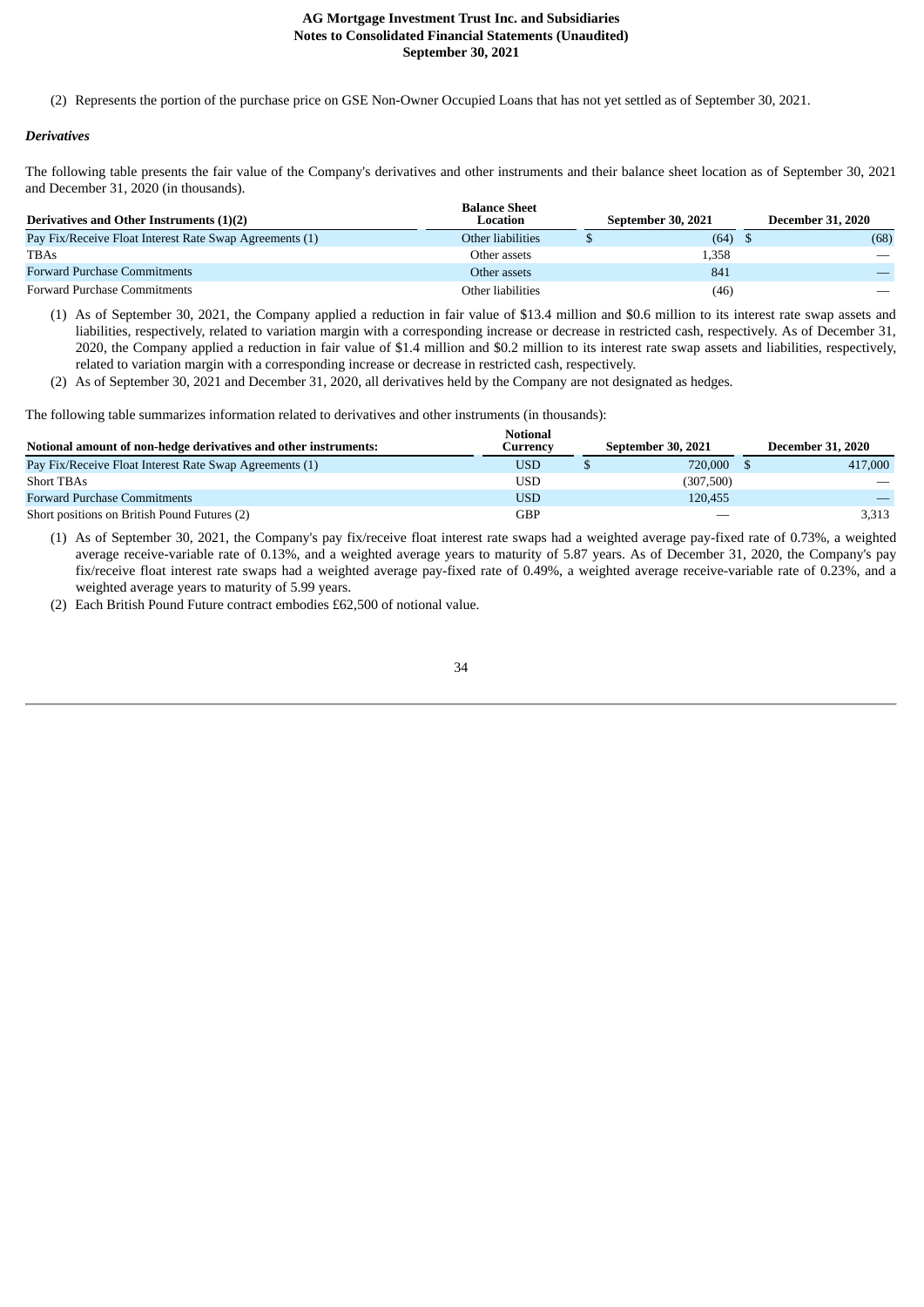The following table summarizes gains/(losses) related to derivatives and other instruments (in thousands):

|                                             | <b>Three Months Ended</b> |              |                    | <b>Nine Months Ended</b> |    |                    |  |
|---------------------------------------------|---------------------------|--------------|--------------------|--------------------------|----|--------------------|--|
|                                             | September 30, 2021        |              | September 30, 2020 | September 30, 2021       |    | September 30, 2020 |  |
| Included within Unrealized gain/(loss), net |                           |              |                    |                          |    |                    |  |
| <b>Interest Rate Swaps</b>                  | 10<br>\$                  | \$           | 170                | - \$<br>12,565           | \$ | (11, 418)          |  |
| <b>Swaptions</b>                            |                           |              | 1,051              |                          |    | 354                |  |
| <b>British Pound Futures</b>                |                           |              | (57)               | 64                       |    | 129                |  |
| <b>Euro Futures</b>                         |                           |              |                    |                          |    | 20                 |  |
| <b>TBAs</b>                                 | 1,290                     |              |                    | 1,357                    |    |                    |  |
| <b>Forward Purchase Commitments</b>         | 795                       |              |                    | 795                      |    |                    |  |
|                                             | 2,095                     |              | 1,164              | 14,781                   |    | (10, 915)          |  |
|                                             |                           |              |                    |                          |    |                    |  |
| Included within Net realized gain/(loss)    |                           |              |                    |                          |    |                    |  |
| <b>Interest Rate Swaps</b>                  | 1,657                     |              |                    | 2,554                    |    | (65, 368)          |  |
| Swaptions                                   |                           |              | (1,051)            |                          |    | (2,437)            |  |
| <b>British Pound Futures</b>                |                           |              | (108)              | (165)                    |    | 406                |  |
| Euro Futures                                |                           |              |                    |                          |    | 68                 |  |
| <b>TBAs</b>                                 | (1,087)                   |              |                    | (1,087)                  |    | 4,610              |  |
|                                             | 570                       |              | (1, 159)           | 1,302                    |    | (62, 721)          |  |
| Total income/(loss)                         | 2,665<br>\$               | $\mathbb{S}$ | 5                  | 16,083<br>\$             | \$ | (73, 636)          |  |

Derivative and other instruments eligible for offset are presented gross on the consolidated balance sheets as of September 30, 2021 and December 31, 2020, if applicable. The Company has not offset or netted any derivatives or other instruments with any financial instruments or cash collateral posted or received.

The Company must post cash or securities as collateral on its derivative instruments when their fair value declines. This typically occurs when prevailing market rates change adversely, with the severity of the change also dependent on the term of the derivatives involved. The posting of collateral is generally bilateral, meaning that if the fair value of the Company's derivatives increases, its counterparty will post collateral to it. As of September 30, 2021, the Company's restricted cash balance included \$21.0 million of collateral related to certain derivatives, of which \$8.2 million represents cash collateral posted by the Company and \$12.8 million represents amounts related to variation margin. As of December 31, 2020, the Company's restricted cash balance included \$10.8 million of collateral related to certain derivatives, of which \$9.7 million represents cash collateral posted by the Company and \$1.1 million represents amounts related to variation margin.

### *TBAs*

The following tables present information about the Company's TBAs for the three months ended September 30, 2021 and the nine months ended September 30, 2021 and September 30, 2020 (in thousands). The Company did not hold any TBA positions during the three months ended September 30, 2020.

| <b>For the Three Months Ended:</b> |              |  |                                               |  |                       |                        |           |                                                |           |                                                     |                |                                               |         |                            |                            |  |
|------------------------------------|--------------|--|-----------------------------------------------|--|-----------------------|------------------------|-----------|------------------------------------------------|-----------|-----------------------------------------------------|----------------|-----------------------------------------------|---------|----------------------------|----------------------------|--|
|                                    |              |  | <b>Beginning</b><br><b>Notional</b><br>Amount |  | <b>Buys or Covers</b> | <b>Sales or Shorts</b> |           | <b>Ending Net</b><br><b>Notional</b><br>Amount |           | Net Fair Value as<br>0t<br><b>Period End</b>        |                | Net<br>Receivable/(Pavable)<br>from/to Broker |         |                            | <b>Derivative</b><br>Asset |  |
| September 30, 2021                 | TBAs - Short |  | (130,000)                                     |  | 338,000               |                        | (515,500) |                                                | (307,500) |                                                     | $(316,937)$ \$ |                                               | 318,295 |                            | 1,358                      |  |
| For the Nine Months Ended:         |              |  |                                               |  |                       |                        |           |                                                |           |                                                     |                |                                               |         |                            |                            |  |
|                                    |              |  | <b>Beginning</b><br>Notional<br>Amount        |  | <b>Buys or Covers</b> | <b>Sales or Shorts</b> |           | <b>Ending Net</b><br><b>Notional</b><br>Amount |           | <b>Net Fair Value as</b><br>0Ī<br><b>Period End</b> |                | Net<br>Receivable/(Payable)<br>from/to Broker |         | <b>Derivative</b><br>Asset |                            |  |
| September 30, 2021                 | TBAs - Short |  | $\overline{\phantom{0}}$                      |  | 338,000               |                        | (645,500) |                                                | (307,500) |                                                     | $(316,937)$ \$ |                                               | 318,295 |                            | 1,358                      |  |
| September 30, 2020                 | TBAs - Long  |  |                                               |  | 728,000               |                        | (728,000) |                                                |           |                                                     |                |                                               |         |                            |                            |  |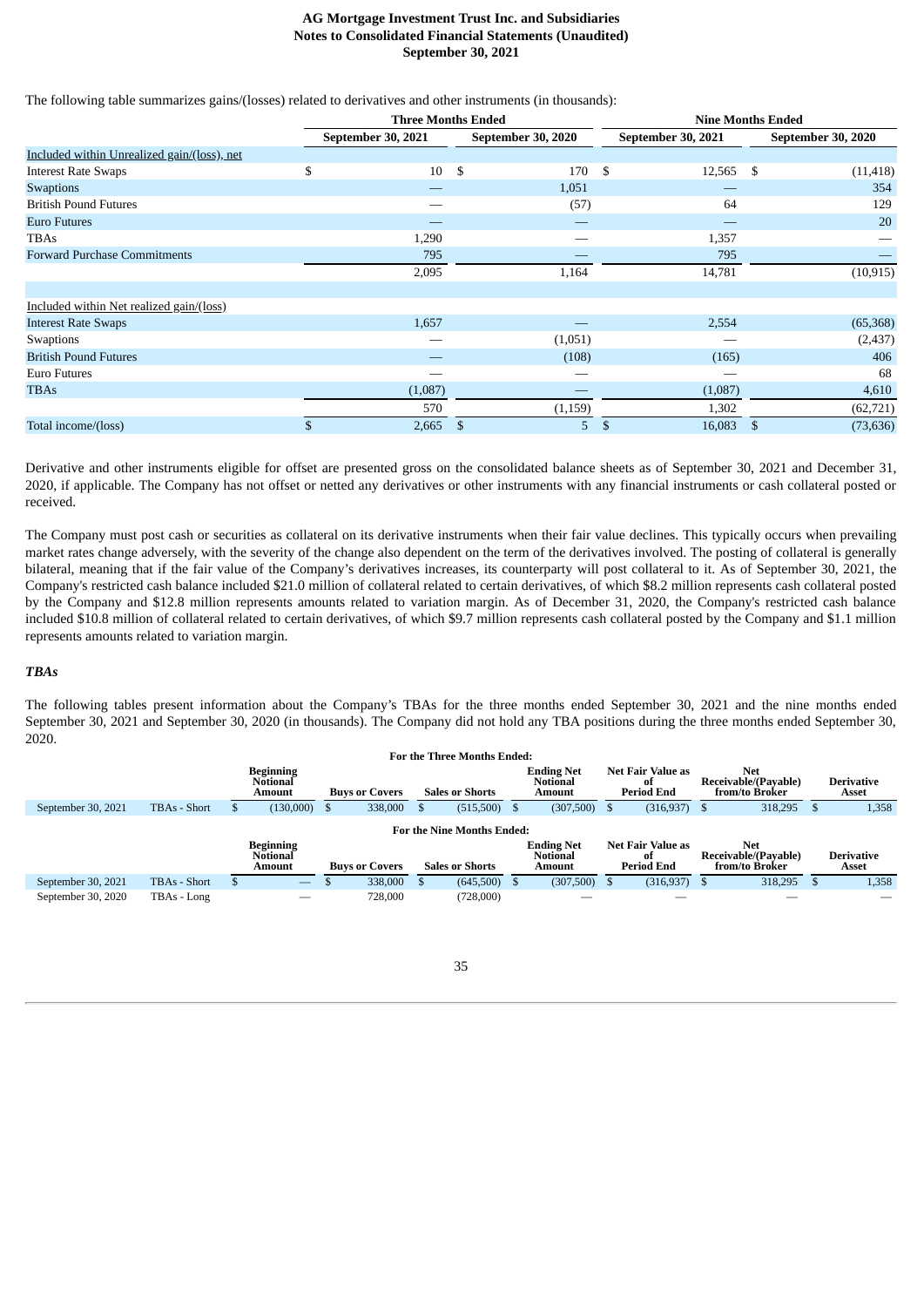#### **8. Earnings per share**

Following the close of business on July 22, 2021, the Company effected a one-for-three reverse stock split of its outstanding shares of common stock. All per share amounts and common shares outstanding for all periods presented in the unaudited consolidated financial statements have been adjusted on a retroactive basis to reflect the Company's one-for-three reverse stock split. Refer to Note 2 and Note 11 for additional information.

The following table presents a reconciliation of the earnings and shares used in calculating basic and diluted earnings per share for the three and nine months ended September 30, 2021 and 2020 (in thousands, except per share data).

|                                                                                  | <b>Three Months Ended</b> |                    |      |                    |                                       | <b>Nine Months Ended</b> |            |            |  |  |
|----------------------------------------------------------------------------------|---------------------------|--------------------|------|--------------------|---------------------------------------|--------------------------|------------|------------|--|--|
|                                                                                  |                           | September 30, 2021 |      | September 30, 2020 | September 30, 2021 September 30, 2020 |                          |            |            |  |  |
| Numerator:                                                                       |                           |                    |      |                    |                                       |                          |            |            |  |  |
| Net Income/(Loss) from Continuing Operations                                     | \$                        | 34,579             | - \$ | $20,046$ \$        |                                       | 93,321 \$                |            | (462, 271) |  |  |
| Gain on Exchange Offers, net (Note 11)                                           |                           |                    |      | 539                |                                       | 472                      |            | 539        |  |  |
| Dividends on preferred stock                                                     |                           | (4,586)            |      | (5,563)            |                                       | (14, 199)                |            | (16, 897)  |  |  |
| Net income/(loss) from continuing operations available to common<br>stockholders | \$                        | 29,993             | - \$ | 15,022             | -S                                    | 79,594                   | - \$       | (478, 629) |  |  |
| Net Income/(Loss) from Discontinued Operations                                   |                           |                    |      |                    |                                       |                          |            | 361        |  |  |
| Net income/(loss) available to common stockholders                               | \$                        | 29,993             | -\$  | 15,022             | - \$                                  | 79,594                   | - \$       | (478, 268) |  |  |
| Denominator:                                                                     |                           |                    |      |                    |                                       |                          |            |            |  |  |
| Basic weighted average common shares outstanding                                 |                           | 16,077             |      | 11,474             |                                       | 15,270                   |            | 11,116     |  |  |
| Diluted weighted average common shares outstanding                               |                           | 16,077             |      | 11,474             |                                       | 15,270                   |            | 11,116     |  |  |
| Earnings/(Loss) Per Share - Basic                                                |                           |                    |      |                    |                                       |                          |            |            |  |  |
| <b>Continuing Operations</b>                                                     | \$                        | 1.87               | -\$  | $1.31 \quad $$     |                                       | $5.21 \quad $$           |            | (43.06)    |  |  |
| <b>Discontinued Operations</b>                                                   |                           |                    |      |                    |                                       |                          |            | 0.03       |  |  |
| <b>Total Earnings/(Loss) Per Share of Common Stock</b>                           | \$                        | 1.87               | \$   | 1.31               | $\mathbf{s}$                          | 5.21                     | $^{\circ}$ | (43.03)    |  |  |
| Earnings/(Loss) Per Share - Diluted                                              |                           |                    |      |                    |                                       |                          |            |            |  |  |
| <b>Continuing Operations</b>                                                     | \$                        | 1.87               | \$   | 1.31               | -\$                                   | 5.21                     | - \$       | (43.06)    |  |  |
| <b>Discontinued Operations</b>                                                   |                           |                    |      |                    |                                       |                          |            | 0.03       |  |  |
| <b>Total Earnings/(Loss) Per Share of Common Stock</b>                           | \$                        | 1.87               | \$.  | 1.31               | - \$                                  | 5.21                     | - \$       | (43.03)    |  |  |

Restricted stock units issued to the Manager do not entitle the participant the rights of a shareholder of the Company's common stock, such as dividend and voting rights, until shares are issued in settlement of the vested units. The restricted stock units are not considered to be participating shares. The dilutive effects of the restricted stock units are only included in diluted weighted average common shares outstanding. The Company had no unvested restricted stock units as of September 30, 2021 and December 31, 2020.

#### *Dividends*

On March 27, 2020, the Company announced that its Board of Directors approved a suspension of the Company's quarterly dividends on its Series A Preferred Stock, Series B Preferred Stock, and Series C Preferred Stock, beginning with the preferred dividend that would have been declared in May 2020, as well as a suspension of the quarterly dividend on the Company's common stock, beginning with the dividend that normally would have been declared in March 2020, in order to conserve capital and improve its liquidity position during the market volatility due to the COVID-19 pandemic. Under the terms of the Company's charter governing its series of preferred stock, the Company cannot pay cash dividends with respect to its common stock if dividends on its preferred stock are in arrears.

On December 17, 2020, the Company paid its Series A Preferred Stock, Series B Preferred Stock, and Series C Preferred Stock dividends that were in arrears as well as the full dividends payable on the preferred stock for the fourth quarter of 2020 in the amount of \$1.54689, \$1.50, and \$1.50 per share, respectively. On December 22, 2020, the Company's Board of Directors declared a dividend of \$0.09 per common share for the fourth quarter 2020 which was paid on January 29, 2021 to shareholders

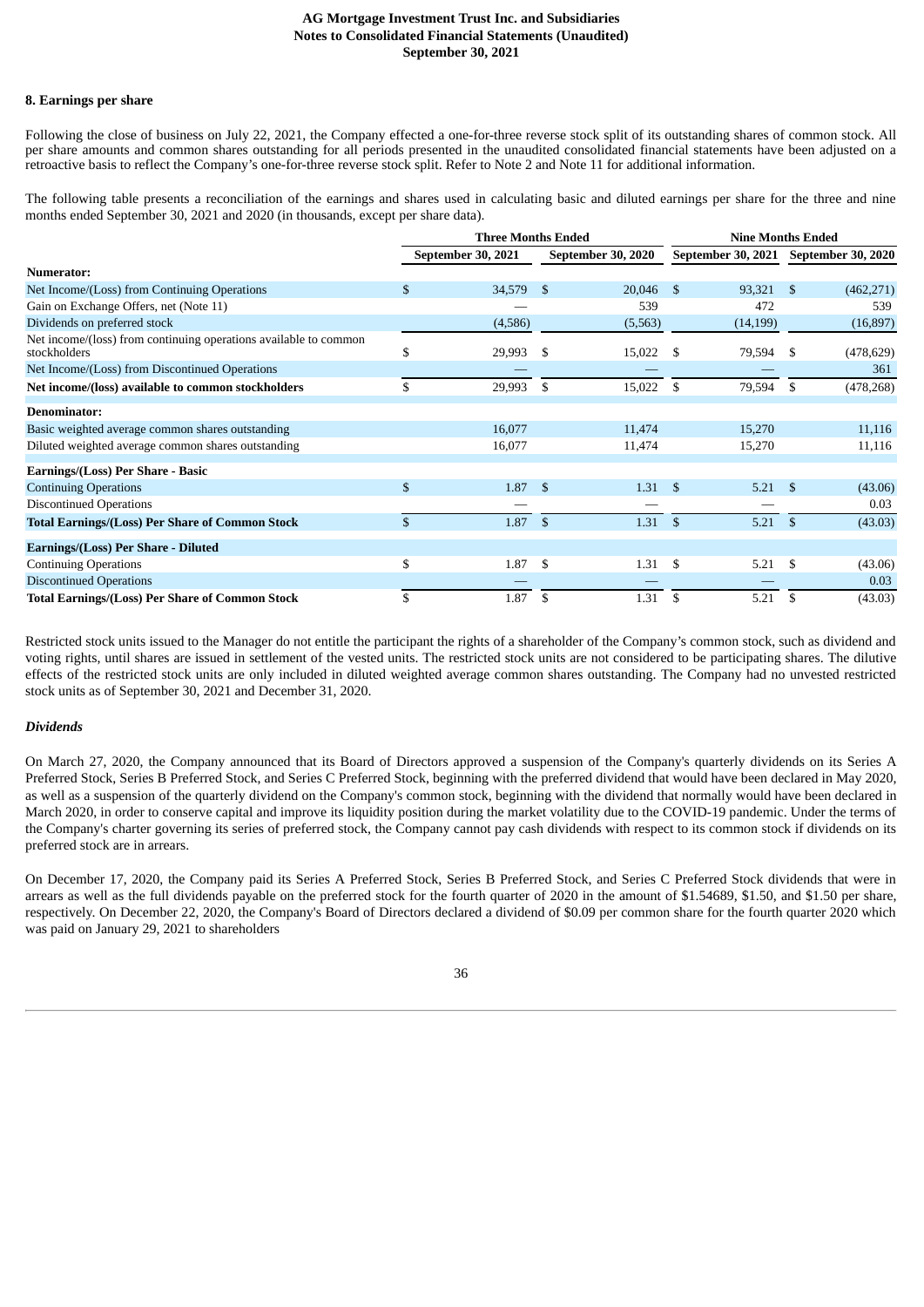of record at the close of business on December 31, 2020. During the first through third quarters of 2021, the Company declared its preferred and common dividends in ordinary course.

The following table details the Company's common stock dividends declared during the nine months ended September 30, 2021:

| <b>Declaration Date</b> | <b>Record Date</b> | <b>Payment Date</b> | Cash Dividend Per Share |
|-------------------------|--------------------|---------------------|-------------------------|
| 3/22/2021               | 4/1/2021           | 4/30/2021           | 0.18                    |
| 6/15/2021               | 6/30/2021          | 7/30/2021           | 0.21                    |
| 9/15/2021               | 9/30/2021          | 10/29/2021          | 0.21                    |
| <b>Total</b>            |                    |                     | 0.60                    |

The Company did not declare any common stock dividends during the nine months ended September 30, 2020.

The following tables detail the Company's preferred stock dividends declared and paid during the nine months ended September 30, 2021 and 2020:

| 2021                    |                    |                     | <b>Cash Dividend Per Share</b> |    |                                |    |                 |  |  |
|-------------------------|--------------------|---------------------|--------------------------------|----|--------------------------------|----|-----------------|--|--|
| <b>Declaration Date</b> | <b>Record Date</b> | <b>Payment Date</b> | 8.25% Series A                 |    | 8.00% Series B                 |    | 8.000% Series C |  |  |
| 2/16/2021               | 2/26/2021          | $3/17/2021$ \$      | 0.51563                        | S. | 0.50                           | -5 | 0.50            |  |  |
| 5/17/2021               | 5/28/2021          | 6/17/2021           | 0.51563                        |    | 0.50                           |    | 0.50            |  |  |
| 7/30/2021               | 8/31/2021          | 9/17/2021           | 0.51563                        |    | 0.50                           |    | 0.50            |  |  |
| <b>Total</b>            |                    |                     | 1.54689                        |    | 1.50                           |    | 1.50            |  |  |
| 2020                    |                    |                     |                                |    | <b>Cash Dividend Per Share</b> |    |                 |  |  |
| <b>Declaration Date</b> | <b>Record Date</b> | <b>Payment Date</b> | 8.25% Series A                 |    | 8.00% Series B                 |    | 8.000% Series C |  |  |
| 2/14/2020               | 2/28/2020          | 3/17/2020           | 0.51563                        |    | 0.50                           |    | 0.50            |  |  |

# **9. Income taxes**

As a REIT, the Company is not subject to federal income tax to the extent that it makes qualifying distributions to its stockholders, and provided it satisfies on a continuing basis, through actual investment and operating results, the REIT requirements including certain asset, income, distribution and stock ownership tests. Most states follow U.S. federal income tax treatment of REITs.

Excise tax represents a four percent tax on the required amount of the Company's ordinary income and net capital gains not distributed during the year. The expense is calculated in accordance with applicable tax regulations. For the three and nine months ended September 30, 2021, as well as the three months ended September 30, 2020, the Company did not record any excise tax expense. For the nine months ended September 30, 2020, the Company recorded excise tax expense of \$(0.8) million. The reversal of the previously accrued excise tax expense during the nine months ended September 30, 2020 was a result of losses resulting from market conditions associated with the COVID-19 pandemic.

The Company files tax returns in several U.S jurisdictions. There are no ongoing U.S. federal, state or local tax examinations related to the Company.

Based on its analysis of any potential uncertain income tax positions, the Company concluded it did not have any uncertain tax positions that meet the recognition or measurement criteria of ASC 740 as of September 30, 2021. The Company's federal income tax returns for the last three tax years are open to examination by the Internal Revenue Service. In the event that the Company incurs income tax related interest and penalties, its policy is to classify them as a component of provision for income taxes.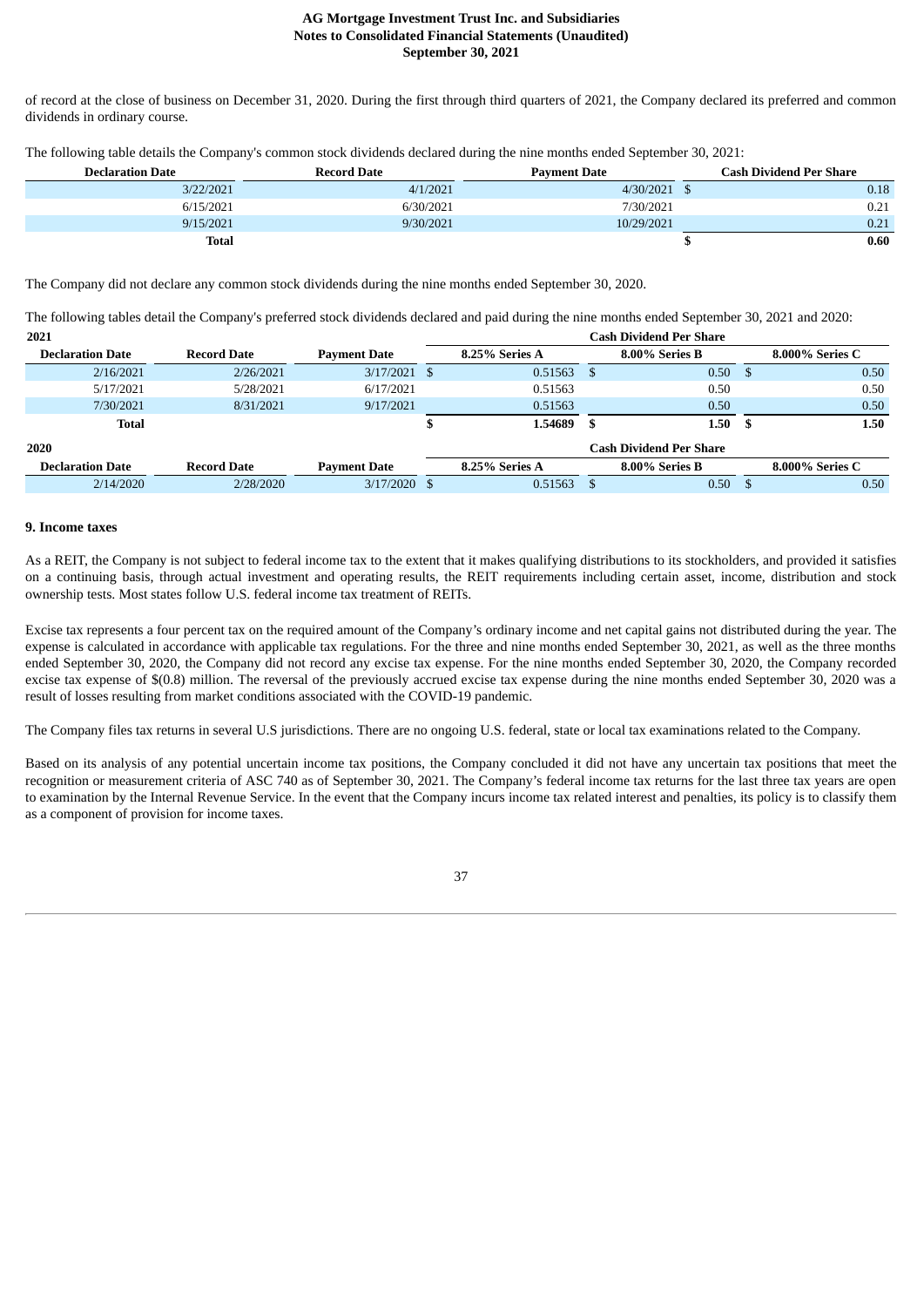#### **10. Related party transactions**

#### *Manager*

The Company has entered into a management agreement with the Manager, which provided for an initial term and will be deemed renewed automatically each year for an additional one-year period, subject to certain termination rights. The Company is externally managed and advised by the Manager. Pursuant to the terms of the management agreement, which became effective July 6, 2011 (upon the consummation of the Company's initial public offering (the "IPO")), the Manager provides the Company with its management team, including its officers, along with appropriate support personnel. Each of the Company's officers is an employee of Angelo Gordon. The Company does not have any employees. The Manager, pursuant to a delegation agreement dated as of June 29, 2011, has delegated to Angelo Gordon the overall responsibility of its day-to-day duties and obligations arising under the Company's management agreement. Below is a description of the fees and reimbursements provided in the management agreements.

### *Management fee*

The Manager is entitled to a management fee equal to 1.50% per annum, calculated and paid quarterly, of the Company's Stockholders' Equity. For purposes of calculating the management fee, "Stockholders' Equity" means the sum of the net proceeds from any issuances of equity securities (including preferred securities) since inception (allocated on a pro rata daily basis for such issuances during the fiscal quarter of any such issuance, and excluding any future equity issuance to the Manager), plus the Company's retained earnings at the end of such quarter (without taking into account any non-cash equity compensation expense or other non-cash items described below incurred in current or prior periods), less any amount that the Company pays for repurchases of its common stock, excluding any unrealized gains, losses or other non-cash items that have impacted stockholders' equity as reported in the Company's financial statements prepared in accordance with GAAP, regardless of whether such items are included in other comprehensive income or loss, or in net income, and excluding one-time events pursuant to changes in GAAP, and certain other non-cash charges after discussions between the Manager and the Company's independent directors and after approval by a majority of the Company's independent directors. Stockholders' Equity, for purposes of calculating the management fee, could be greater or less than the amount of stockholders' equity shown on the Company's financial statements.

For the three and nine months ended September 30, 2021, the Company incurred management fees of approximately \$1.7 million and \$5.0 million, respectively. For the three and nine months ended September 30, 2020, the Company incurred management fees of approximately \$1.7 million and \$5.5 million, respectively. As of September 30, 2021 and December 31, 2020, the Company recorded management fees payable of \$1.7 million and \$1.7 million, respectively.

On April 6, 2020, the Company and the Manager executed an amendment to the management agreement pursuant to which the Manager agreed to defer the Company's payment of the management fee effective the first quarter of 2020 through September 30, 2020.

On September 24, 2020, the Company and the Manager executed another amendment (the "Second Management Agreement Amendment") to the management agreement, pursuant to which the Manager agreed to receive a portion of the deferred base management fee in shares of common stock. Pursuant to the Second Management Agreement Amendment, the Manager agreed to purchase (i) 405,123 shares of common stock in full satisfaction of the deferred base management fee of \$3.8 million payable by the Company in respect to the first and second quarters of 2020 and (ii) 51,500 shares of common stock in satisfaction of \$0.5 million of the base management fee payable by the Company in respect to the third quarter of 2020. The shares of common stock issued to the Manager were valued at \$9.45 per share based on the midpoint of the estimated range of the Company's book value per share as of August 31, 2020. The remaining third quarter 2020 management fee was paid in the normal course of business.

# *Termination fee*

Upon the occurrence of (i) the Company's termination of the management agreement without cause or (ii) the Manager's termination of the management agreement upon a breach by the Company of any material term of the management agreement, the Manager will be entitled to a termination fee equal to three times the average annual management fee during the 24-month period prior to such termination, calculated as of the end of the most recently completed fiscal quarter. As of September 30, 2021 and December 31, 2020, no event of termination of the management agreement had occurred.

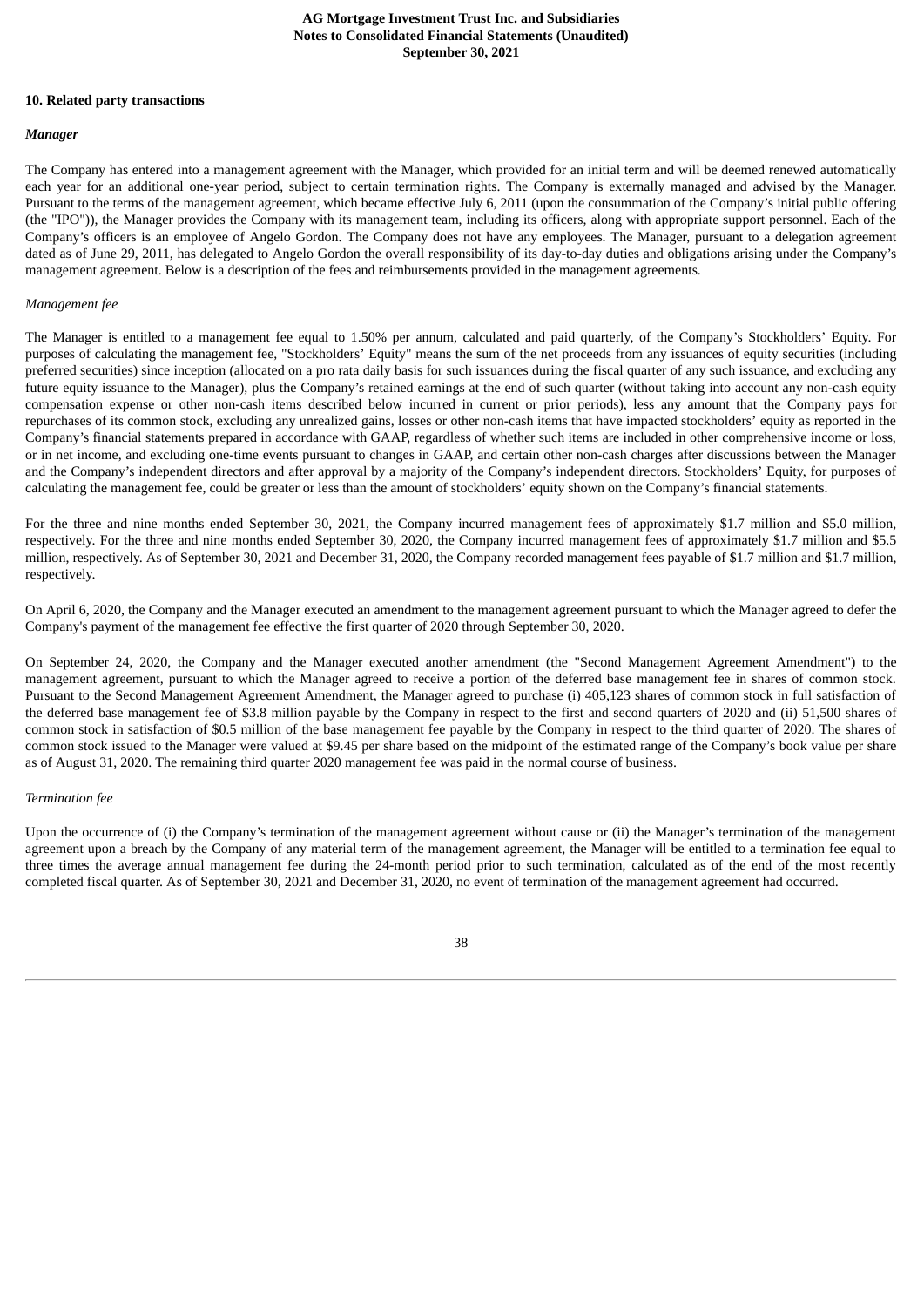#### *Expense reimbursement*

The Company is required to reimburse the Manager or its affiliates for operating expenses which are incurred by the Manager or its affiliates on behalf of the Company, including expenses relating to legal, accounting, due diligence and other services. The Company's reimbursement obligation is not subject to any dollar limitation; however, the reimbursement is subject to an annual budget process which combines guidelines from the Management Agreement with oversight by the Company's Board of Directors.

The Company reimburses the Manager or its affiliates for the Company's allocable share of the compensation, including, without limitation, annual base salary, bonus, any related withholding taxes and employee benefits paid to (i) the Company's chief financial officer based on the percentage of time spent on Company affairs, (ii) the Company's general counsel based on the percentage of time spent on the Company's affairs, and (iii) other corporate finance, tax, accounting, internal audit, legal, risk management, operations, compliance and other non-investment personnel of the Manager and its affiliates who spend all or a portion of their time managing the Company's affairs based upon the percentage of time devoted by such personnel to the Company's affairs. In their capacities as officers or personnel of the Manager or its affiliates, they devote such portion of their time to the Company's affairs as is necessary to enable the Company to operate its business.

Of the \$5.0 million and \$13.9 million of Other operating expenses for the three and nine months ended September 30, 2021, respectively, the Company has incurred \$1.6 million and \$4.2 million, respectively, representing a reimbursement of expenses. Of the \$5.9 million and \$11.4 million of Other operating expenses for the three and nine months ended September 30, 2020, respectively, the Company has incurred \$2.3 million and \$6.2 million, respectively, representing a reimbursement of expenses.

As of September 30, 2021 and December 31, 2020, the Company recorded a reimbursement payable to the Manager of \$1.6 million and \$1.8 million, respectively. For the year ended December 31, 2021, the Manager agreed to waive its right to receive expense reimbursements of \$0.8 million.

On April 6, 2020, the Company executed an amendment to the management agreement pursuant to which the Manager agreed to defer the reimbursement of expenses, effective the first quarter of 2020 through September 30, 2020. All deferred expense reimbursements were paid as of September 30, 2020.

### *Secured debt*

On April 10, 2020, in connection with the first Forbearance Agreement, the Company issued a secured promissory note (the "Note") to the Manager evidencing a \$10 million loan made by the Manager to the Company. Additionally, on April 27, 2020, in connection with the second Forbearance Agreement, the Company and the Manager entered into an amendment to the Note to reflect an additional \$10 million loan by the Manager to the Company. The \$10 million loan made by the Manager on April 10, 2020 was repaid in full with interest when it matured on March 31, 2021 and the \$10 million loan made on April 27, 2020 was repaid in full with interest when it matured on July 27, 2020. The unpaid balance of the Note accrued interest at a rate of 6.0% per annum. Interest on the Note was payable monthly in kind through the addition of such accrued monthly interest to the outstanding principal balance of the Note. The Note and accrued interest on the Note, when outstanding, were included within the due to affiliates amount, which is included within the "Other Liabilities" line item in the consolidated balance sheets. See Note 7 for a breakout of the "Other liabilities" line item.

#### *Restricted stock grants*

#### *Equity Incentive Plans*

Effective on April 15, 2020 upon the approval of the Company's stockholders at its 2020 annual meeting of stockholders, the 2020 Equity Incentive Plan provides for a maximum of 666,666 shares of common stock to be issued. The maximum number of shares of common stock granted during a single fiscal year to any non-employee director, taken together with any cash fees paid to such non-employee director during any fiscal year, shall not exceed \$300,000 in total value (calculating the value of any such awards based on the grant date fair value). As of September 30, 2021, 606,372 shares of common stock were available to be awarded under the 2020 Equity Incentive Plan.

Since its IPO, the Company has granted an aggregate of 35,264 and 60,294 shares of restricted common stock to its independent directors under its equity incentive plan dated July 6, 2011 and its 2020 Equity Incentive Plan, respectively. As of September 30, 2021, all shares of restricted common stock granted to its independent directors have vested.

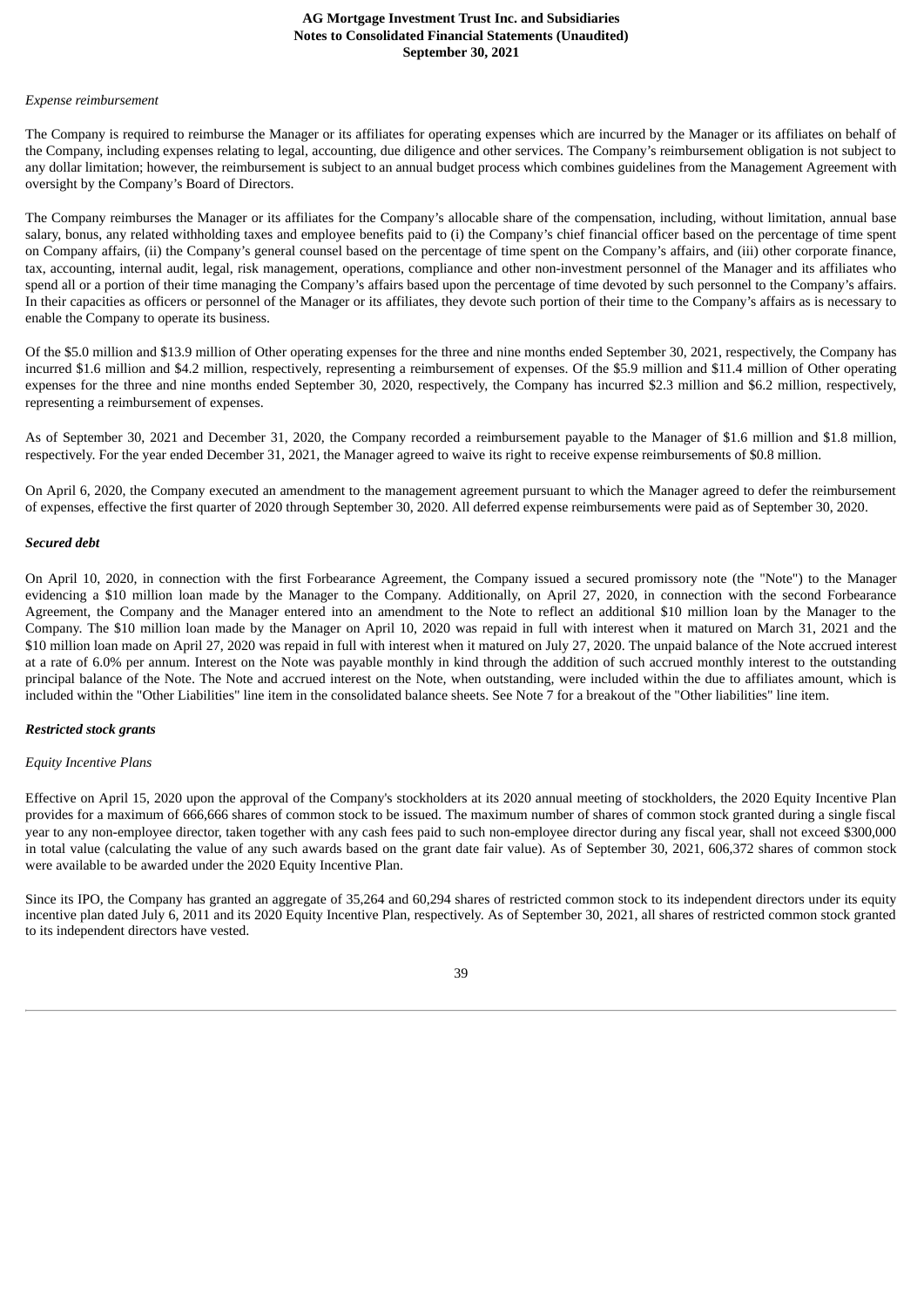### *Manager Equity Incentive Plans*

Following approval of the Company's stockholders at its 2021 annual meeting of stockholders, the AG Mortgage Investment Trust, Inc. 2021 Manager Equity Incentive Plan (the "2021 Manager Plan") became effective on April 7, 2021 and provides for a maximum of 573,425 shares of common stock to be issued to the Manager. As of September 30, 2021, there were no shares or awards issued under the 2021 Manager Plan.

The AG Mortgage Investment Trust, Inc. Manager Equity Incentive Plan became effective on July 6, 2011 (the "2011 Manager Plan"). Since its IPO, the Company has issued 13,416 shares of restricted common stock and 40,000 restricted stock units to its Manager under the 2011 Manager Plan. Upon the adoption of the 2020 Equity Incentive Plan on April 15, 2020, the Company was no longer permitted to issue any shares of our common stock under the 2011 Manager Plan. As of July 1, 2020, all shares of restricted common stock and restricted stock units granted to its Manager under the 2011 Manager Plan fully vested.

## *Director compensation*

Beginning January 1, 2021, the annual base director's fee for each independent director decreased from \$160,000 to \$150,000, \$70,000 of which is payable on a quarterly basis in cash and \$80,000 of which is payable on a quarterly basis in shares of restricted common stock. The number of shares of restricted common stock to be issued each quarter to each independent director is determined based on the average of the high and low prices of the Company's common stock on the New York Stock Exchange on the last trading day of each fiscal quarter. To the extent that any fractional shares would otherwise be issuable and payable to each independent director, a cash payment is made to each independent director in lieu of any fractional shares. All directors' fees are paid pro rata (and restricted stock grants determined) on a quarterly basis in arrears, and shares issued are fully vested and non-forfeitable. These shares may not be sold or transferred by such director during the time of their service as an independent member of the Company's board. As of September 30, 2021, the Company's Board of Directors consisted of four independent directors.

Pursuant to the Forbearance Agreement previously discussed, the Company, among other things, agreed to compensate its independent directors solely with common stock for the quarter ended March 31, 2020.

### *Investments in debt and equity of affiliates*

The Company invests in credit sensitive residential assets through affiliated entities which hold an ownership interest in the assets. The Company is one investor, amongst other investors managed by affiliates of Angelo Gordon, in such entities and has applied the equity method of accounting for such investments. See Note 2 for the gross fair value of the Company's share of these investments as of September 30, 2021 and December 31, 2020 and the net income/(loss) generated by these investments for the three and nine months ended September 30, 2021 and 2020.

The Company's investment in AG Arc is reflected within the "Investments in debt and equity of affiliates" line item on its consolidated balance sheets. The Company has an approximate 44.6% interest in AG Arc. See Note 2 for the fair value of AG Arc as of September 30, 2021 and December 31, 2020.

Arc Home may sell loans to the Company, to third parties, or to affiliates of the Manager. Arc Home may also enter into agreements with us, third parties, or affiliates of the Manager to sell rights to receive the excess servicing spread related to MSRs that it either purchases from third parties or originates. The Company, directly or through its subsidiaries, previously entered into agreements with Arc Home to purchase rights to receive the excess servicing spread related to certain of Arc Home's MSRs. As of September 30, 2021, the Company did not hold any of these Excess MSRs. These Excess MSRs had a fair value of approximately \$3.5 million as of December 31, 2020. See below "Transactions with affiliates" for details regarding the sale of the Company's Excess MSRs during the third quarters of 2020 and 2021.

On April 3, 2020, the Company, alongside private funds under the management of Angelo Gordon, restructured its financing arrangements in MATT ("Restructured Financing Arrangement"). The Restructured Financing Arrangement required all principal and interest on the underlying assets in MATT to be used to pay down principal and interest on the outstanding financing arrangement. As of April 3, 2020, the Restructured Financing Arrangement did not have mark-to-market margin calls and was non-recourse to the Company. The Restructured Financing Arrangement provided for a termination date of October 1, 2021. At the earlier of the termination date or the securitization or sale by the Company of the remaining assets subject to the Restructured Financing Arrangement, the financing counterparty (which is a non-affiliate) was entitled to 35% of the remaining equity in the assets. The Company evaluated this restructuring and concluded it was an extinguishment of debt. MATT chose to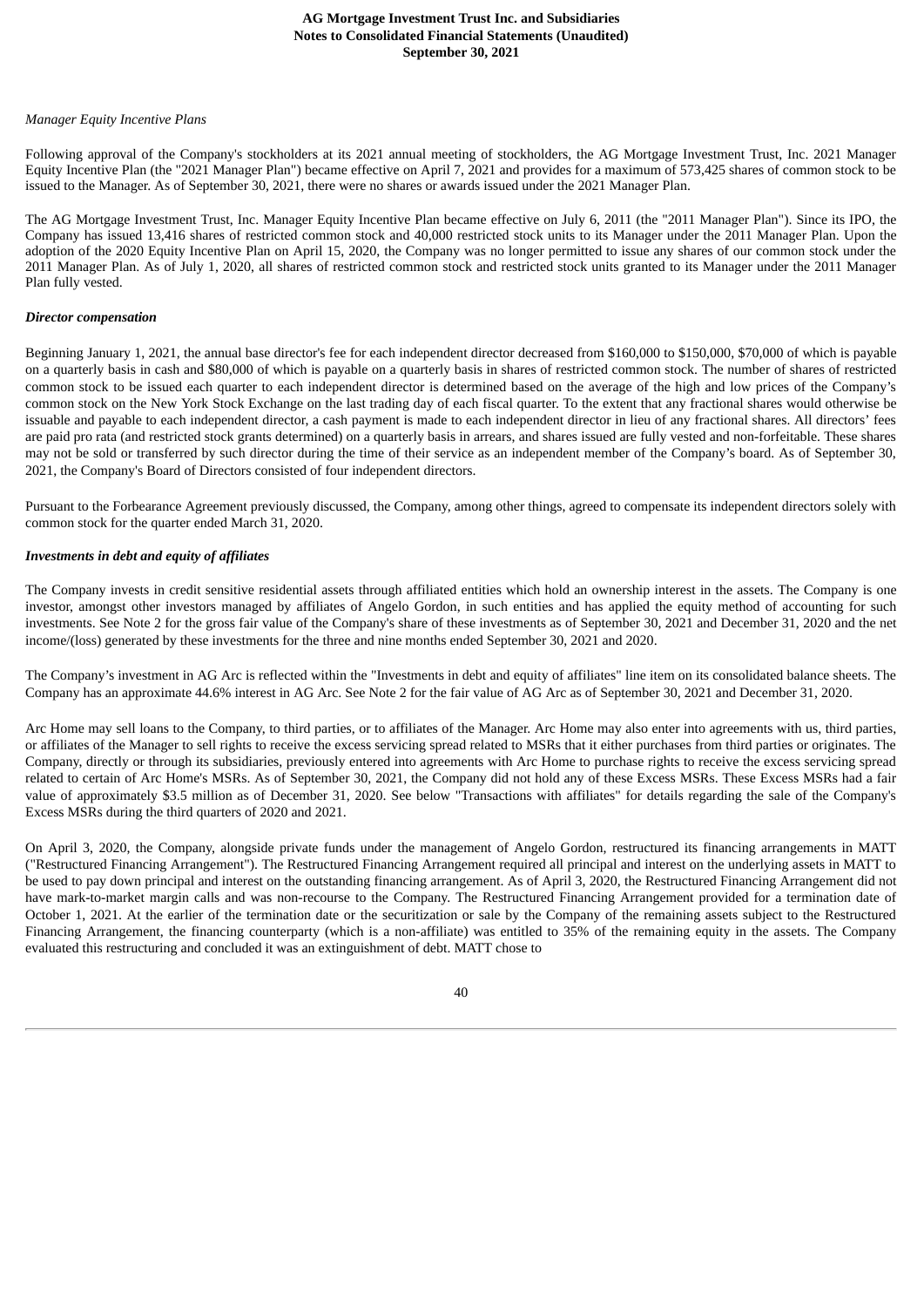make a fair value election on this financing arrangement and the Company treated this arrangement consistently with this election.

On January 29, 2021, the Company, alongside private funds under the management of Angelo Gordon, entered into an amendment with respect to its Restructured Financing Arrangement in MATT. The amendment serves to convert the existing financing to a mark-to-market facility that is recourse to the Company and the private funds managed by Angelo Gordon that invest in MATT up to the below mentioned commitment from MATH to MATT. Upon amending the agreement, the Company settled the premium recapture fee with the financing counterparty.

On January 29, 2021, the Company alongside private funds under the management of Angelo Gordon, entered into an amendment to the MATH LLC Agreement, which requires MATH to fund a capital commitment of \$50.0 million to MATT. The Company, through its investment in MATH, is responsible for its pro-rata share of the capital commitment. Refer to Note 12 for additional information.

The Company's investment in LOTS require it to fund various commitments in connection with the origination of Land Related Financing. Refer to Note 12 for additional information. The Company has an approximate 47.5% and 50% interest in LOTS I and LOTS II, respectively.

## *Transactions with affiliates*

In connection with the Company's investments in residential mortgage loans, the Company engages asset managers to provide advisory, consultation, asset management, and other services. The Company engaged Red Creek Asset Management LLC ("Asset Manager"), a related party of the Manager and direct subsidiary of Angelo Gordon, as the asset manager for certain of its residential mortgage loans. The Company pays the Asset Manager separate arm'slength asset management fees as assessed and confirmed periodically by a third-party valuation firm. In the third quarter of 2019, the third-party assessment of asset management fees resulted in the Company updating the fee amount for its Re- and Non-Performing Loans and establishing the fee level for its Non-QM Loans. The fees paid by the Company to the Asset Manager totaled \$0.5 million and \$1.7 million for the three and nine months ended September 30, 2021, respectively. The fees paid by the Company to the Asset Manager totaled \$0.6 million and \$2.1 million for the three and nine months ended September 30, 2020, respectively.

During 2020, Arc Home began selling Non-QM Loans to a private fund under the management of Angelo Gordon. Arc Home sold Non-QM Loans with an unpaid principal balance of \$172.0 million and \$440.6 million to this affiliate of the Manager during the three and nine months ended September 30, 2021, respectively. For the three and nine months ended September 30, 2020, Arc Home sold Non-QM Loans with an unpaid principal balance of \$4.6 million to this affiliate of the Manager.

For the three and nine months ended September 30, 2021, Arc Home sold Non-QM Loans with an unpaid principal balance of \$172.1 million and \$422.5 million to the Company, respectively. For the three and nine months ended September 30, 2021, Arc Home sold GSE Non-Owner Occupied Loans with an unpaid principal balance of \$64.6 million to the Company.

In February 2020, the Company, alongside private funds under the management of Angelo Gordon, participated through its unconsolidated ownership interest in MATT in a rated Non-QM Loan securitization, in which Non-QM Loans with a fair value of \$348.2 million were securitized. Certain senior tranches in the securitization were sold to third parties with the Company and private funds under the management of Angelo Gordon retaining the subordinate tranches, which had a fair value of \$26.6 million as of March 31, 2020. The Company has a 44.6% interest in the retained subordinate tranches.

In July 2020, in accordance with the Company's Affiliated Transactions Policy, the Company sold certain real estate securities to an affiliate of the Manager. As of the date of the transaction, these real estate securities had a total fair value of \$1.9 million. The purchase occurred by the affiliate submitting an offer to purchase the securities to the Company in a competitive bidding process. This allowed the Company to confirm third-party market pricing and best execution.

In August 2020, the Company, alongside private funds under the management of Angelo Gordon, participated through its unconsolidated ownership interest in MATT in a rated Non-QM Loan securitization, in which Non-QM Loans with a fair value of \$226.0 million were securitized. Certain senior tranches in the securitization were sold to third parties with the Company and private funds under the management of Angelo Gordon retaining the subordinate tranches, which had a fair value of \$24.3 million as of September 30, 2020. The Company has a 44.6% interest in the retained subordinate tranches.

In August 2020, the Company, alongside private funds under the management of Angelo Gordon, sold its Ginnie Mae Excess MSR portfolio to Arc Home for total proceeds of \$18.9 million. The portfolio had a total unpaid principal balance of

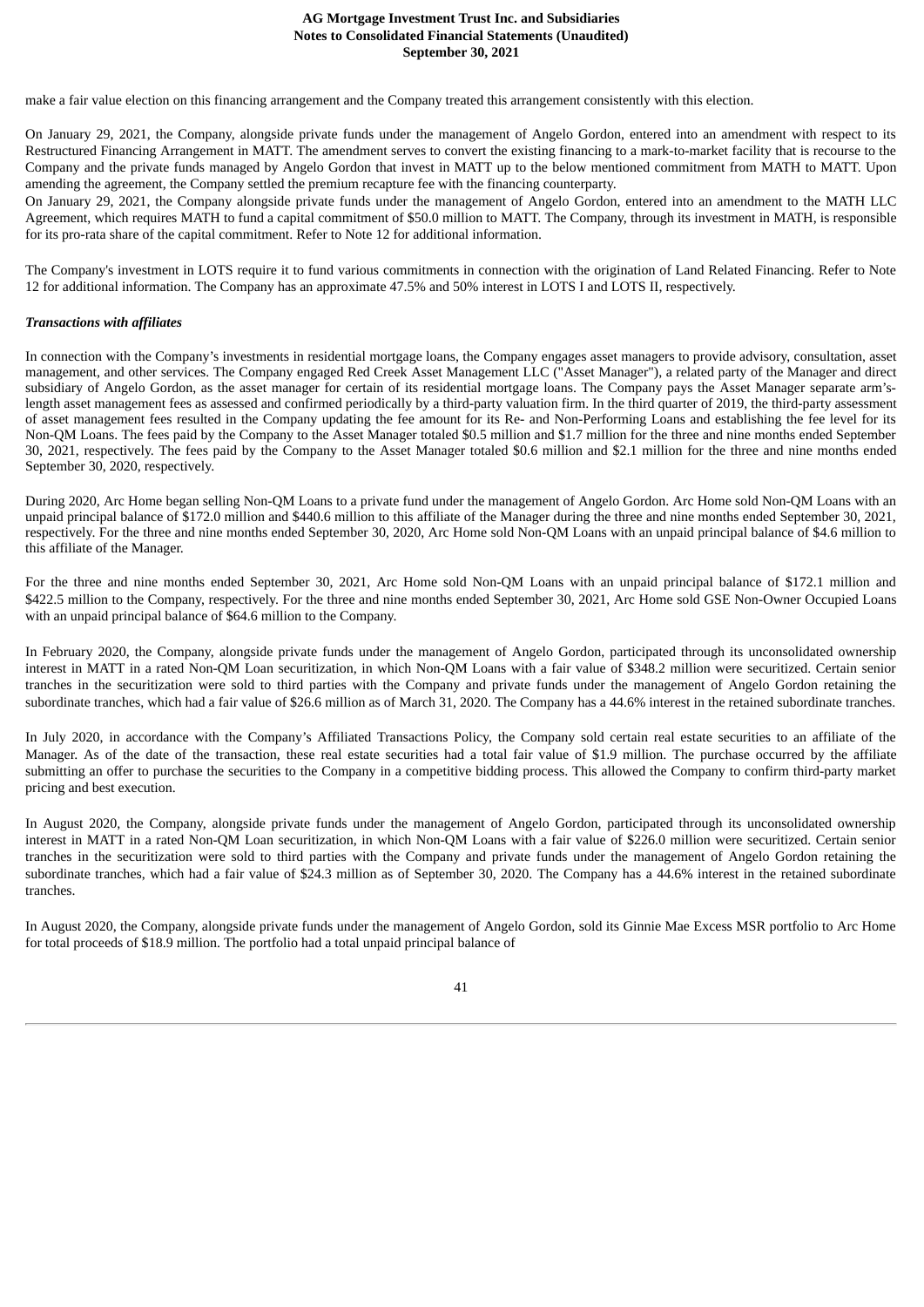\$3.5 billion. The Company's share of the total proceeds approximated \$8.5 million, representing its approximate 45% ownership interest. Arc Home subsequently sold its Ginnie Mae MSR portfolio to a third party.

In October 2020, in accordance with the Company's Affiliated Transactions Policy, the Company acquired certain real estate securities and Excess MSRs from an affiliate of the Manager. As of the date of the transaction, these real estate securities and Excess MSRs had a total fair value of \$0.5 million and \$20.0 thousand, respectively. As procuring market bids for the real estate securities was determined to be impracticable in the Manager's reasonable judgment, appropriate pricing was based on a valuation prepared by third-party pricing vendors. The third-party pricing vendors allowed the Company to confirm third-party market pricing and best execution.

In March 2021, in accordance with the Company's Affiliated Transactions Policy, the Company sold certain real estate securities to an affiliate of the Manager. As of the date of the transaction, these real estate securities had a total fair value of \$6.9 million. The purchase occurred by the affiliate submitting an offer to purchase the securities to the Company in a competitive bidding process. This allowed the Company to confirm third-party market pricing and best execution.

In April 2021, in accordance with the Company's Affiliated Transactions Policy, the Company sold certain CMBS to affiliates of the Manager. As of the date of the transaction, the CMBS sold to the buyer had a total fair value of \$16.8 million. Pricing was based on valuations prepared by third-party pricing vendors in accordance with the Company's policy. The third-party pricing vendors allowed the Company to confirm third-party market pricing and best execution.

In May 2021, the Company, alongside private funds under the management of Angelo Gordon, participated through its unconsolidated ownership interest in MATT in a rated Non-QM Loan securitization, in which Non-QM Loans with a fair value of \$171.4 million were securitized. Certain senior tranches in the securitization were sold to third parties with the Company and private funds under the management of Angelo Gordon retaining the subordinate tranches, which had a fair value of \$25.7 million as of June 30, 2021. Subsequent to this transaction, MATT had securitized a majority of Non-QM Loans previously acquired and its remaining portfolio consisted primarily of the subordinate tranches retained from this securitization and past securitizations. During the current year, the Company has begun acquiring Non-QM Loans directly which are recorded in the "Residential mortgage loans, at fair value" line item on the consolidated balance sheets.

In July 2021, in accordance with the Company's Affiliated Transactions Policy, the Company sold certain real estate securities to affiliates of the Manager. As of the date of the transaction, these real estate securities had a total fair value of \$17.6 million. The purchase occurred by the affiliate submitting an offer to purchase the securities to the Company in a competitive bidding process. This allowed the Company to confirm third-party market pricing and best execution.

In July 2021, the Company, alongside private funds under the management of Angelo Gordon, sold its remaining Agency Excess MSRs to Arc Home for total proceeds of \$9.9 million. The portfolio had a total unpaid principal balance of \$2.0 billion. The Company's share of the total proceeds was \$2.7 million, representing its approximate 45% ownership interest. Arc Home subsequently sold its MSR portfolio to a third party for a minimal gain, offset by prepayment protection reserve and transaction related costs.

# **11. Equity**

# *Reverse stock split*

On July 12, 2021, the Company announced that its board of directors approved a one-for-three reverse stock split of its outstanding shares of common stock. The reverse stock split was effected following the close of business on July 22, 2021. At the Effective Time, every three issued and outstanding shares of the Company's common stock were converted into one share of the Company's common stock. No fractional shares were issued in connection with the reverse stock split. Instead, each stockholder holding fractional shares was entitled to receive, in lieu of such fractional shares, cash in an amount determined based on the closing price of the Company's common stock on the date of the Effective Time. As a result, the number of common shares outstanding was reduced from 48,510,978 immediately prior to the Effective Time to 16,170,312. The reverse stock split applied to all of the Company's outstanding shares of common stock and did not affect any stockholder's ownership percentage of shares of the Company's common stock, except for immaterial changes resulting from the payment of cash for fractional shares. There was no change in the Company's authorized capital stock or par value of each share of common stock as a result of the reverse stock split. All per share amounts and common shares outstanding for all periods presented in the unaudited consolidated financial statements have been adjusted on a retroactive basis to reflect the Company's one-for-three reverse stock split.

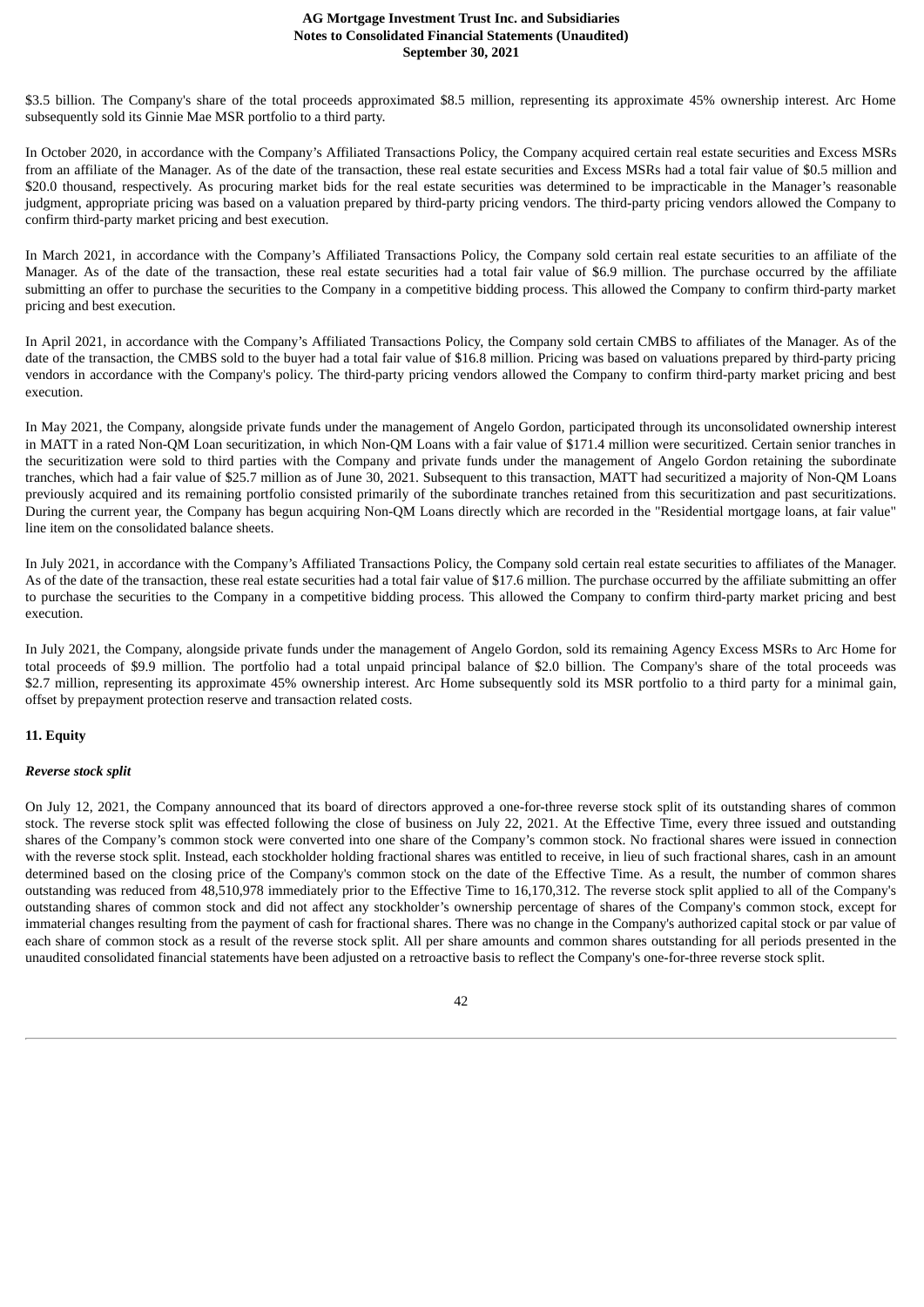#### *Stock repurchase programs*

On November 3, 2015, the Company's Board of Directors authorized a stock repurchase program ("Repurchase Program") to repurchase up to \$25.0 million of the Company's outstanding common stock. Such authorization does not have an expiration date. As part of the Repurchase Program, shares may be purchased in open market transactions, including through block purchases, through privately negotiated transactions, or pursuant to any trading plan that may be adopted in accordance with Rule 10b5-1 of the Exchange Act. Open market repurchases will be made in accordance with Exchange Act Rule 10b-18, which sets certain restrictions on the method, timing, price and volume of open market stock repurchases. Subject to applicable securities laws, the timing, manner, price and amount of any repurchases of common stock under the Repurchase Program may be determined by the Company in its discretion, using available cash resources. Shares of common stock repurchased by the Company under the Repurchase Program, if any, will be cancelled and, until reissued by the Company, will be deemed to be authorized but unissued shares of its common stock as required by Maryland law. The Repurchase Program may be suspended or discontinued by the Company at any time and without prior notice and the authorization does not obligate the Company to acquire any particular amount of common stock. The cost of the acquisition by the Company of shares of its own stock in excess of the aggregate par value of the shares first reduces additional paid-in capital, to the extent available, with any residual cost applied against retained earnings. 0.3 million of shares were repurchased under the Repurchase Program during the three and nine months ended September 30, 2021. No shares were repurchased under the Repurchase Program during the three and nine months ended September 30, 2020. Approximately \$11.8 million of common stock remained authorized for future share repurchases under the Repurchase Program as of September 30, 2021.

On February 22, 2021, the Company's Board of Directors authorized a stock repurchase program (the "Preferred Repurchase Program") pursuant to which the Company's Board of Directors granted a repurchase authorization to acquire shares of its Series A Preferred Stock, its Series B Preferred Stock, and its Series C Preferred Stock having an aggregate value of up to \$20.0 million. No shares were repurchased under the Preferred Repurchase Program during the three and nine months ended September 30, 2021.

#### *Equity distribution agreements*

On May 5, 2017, the Company entered into an equity distribution agreement with each of Credit Suisse Securities (USA) LLC and JMP Securities LLC (collectively, the "Sales Agents"), which the Company refers to as the "Equity Distribution Agreements," pursuant to which the Company may sell up to \$100.0 million aggregate offering price of shares of its common stock from time to time through the Sales Agents under the Securities Act of 1933. For the three months ended September 30, 2021, the Company did not issue any shares of common stock under the Equity Distribution Agreements. For the nine months ended September 30, 2021, the Company sold 1.0 million shares of common stock under the Equity Distribution Agreements for net proceeds of approximately \$13.1 million. For the three and nine months ended September 30, 2020, the Company sold 0.1 million and 0.5 million shares of common stock under the Equity Distribution Agreements for net proceeds of approximately \$1.2 million and \$4.7 million, respectively. Since inception of the program, the Company has issued approximately 2.2 million shares of common stock under the Equity Distribution Agreements for gross proceeds of \$48.3 million.

#### *Shelf registration statement*

On May 7, 2021, the Company filed a new shelf registration statement, registering up to \$1.0 billion of its securities, including capital stock (the "2021 Registration Statement"). The 2021 Registration Statement became effective on May 26, 2021 and will expire on May 28, 2024. Upon effectiveness of the 2021 Registration Statement, the Company's previous registration statement filed in 2018 was terminated.

#### *Preferred stock*

The Company is authorized to designate and issue up to \$50.0 million shares of preferred stock, par value \$0.01 per share, in one or more classes or series. As of September 30, 2021, there were 1.7 million, 3.7 million, and 3.7 million of Series A Preferred Stock, Series B Preferred Stock, and Series C Preferred Stock, respectively, issued and outstanding. As of December 31, 2020, there were 1.8 million, 4.2 million, and 3.9 million of Series A Preferred Stock, Series B Preferred Stock, and Series C Preferred Stock, respectively, issued and outstanding.

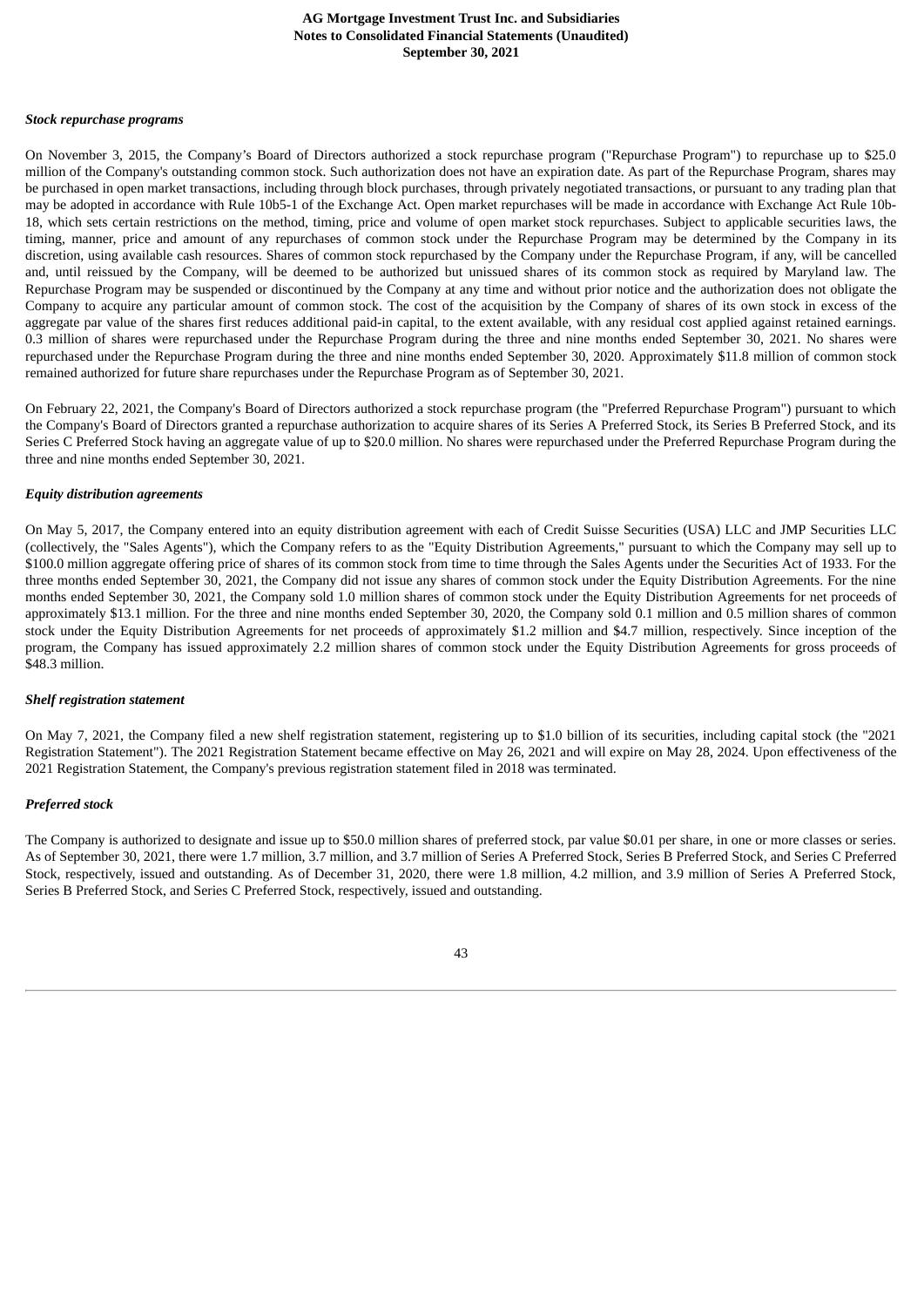The following table includes a summary of preferred stock issued and outstanding as of September 30, 2021 (\$ and shares in thousands):

| <b>Preferred Stock Series</b>   | <b>Issuance Date</b>  | <b>Shares</b><br>Outstanding | Carrving Value |         | Aggregate<br>Liauidation<br>Preference (1) |         | <b>Optional Redemption</b><br>Date $(2)$ | Rate $(3)(4)$ |
|---------------------------------|-----------------------|------------------------------|----------------|---------|--------------------------------------------|---------|------------------------------------------|---------------|
| <b>Series A Preferred Stock</b> | <b>August 3, 2012</b> | 1,663                        |                | 40,110  |                                            | 41,580  | <b>August 3, 2017</b>                    | 8.25%         |
| Series B Preferred Stock        | September 27, 2012    | 3,728                        |                | 90,187  |                                            | 93.191  | September 17, 2017                       | 8.00%         |
| Series C Preferred Stock        | September 17, 2019    | 3.729                        |                | 90,175  |                                            | 93,220  | September 17, 2024                       | 8.000 %       |
| Total                           |                       | 9,120                        |                | 220,472 |                                            | 227,991 |                                          |               |

(1) The Company's Preferred Stock has a liquidation preference of \$25.00 per share.

- (2) Shares have no stated maturity and are not subject to any sinking fund or mandatory redemption. Shares of the Company's Preferred Stock are redeemable at \$25.00 per share plus accumulated and unpaid dividends (whether or not declared) exclusively at the Company's option. Shares of the Company's Series C Preferred Stock may be redeemable earlier than the optional redemption date under certain circumstances intended to preserve its qualification as a REIT for Federal income tax purposes.
- (3) The initial dividend rate for the Series C Preferred Stock, from and including the date of original issue to, but not including, September 17, 2024, is 8.000% per annum of the \$25.00 per share liquidation preference. On and after September 17, 2024, dividends on the Series C Preferred Stock will accumulate at a percentage of the \$25.00 liquidation preference equal to an annual floating rate of the then three-month LIBOR plus a spread of 6.476% per annum.
- (4) Dividends are payable quarterly in arrears on the 17th day of each March, June, September and December and holders are entitled to receive cumulative cash dividends at the respective state rate per annum before holders of common stock are entitled to receive any cash dividends.

The Company's Series A Preferred Stock, Series B Preferred Stock, and Series C Preferred Stock generally do not have any voting rights, subject to an exception in the event the Company fails to pay dividends on such stock for six or more quarterly periods (whether or not consecutive). Under such circumstances, holders of the Company's Series A Preferred Stock, Series B Preferred Stock, and Series C Preferred Stock voting together as a single class with the holders of all other classes or series of its preferred stock upon which like voting rights have been conferred and are exercisable and which are entitled to vote as a class with the Company's Series A Preferred Stock, Series B Preferred Stock, and Series C Preferred Stock will be entitled to vote to elect two additional directors to the Company's Board of Directors until all unpaid dividends have been paid or declared and set apart for payment. In addition, certain material and adverse changes to the terms of any series of the Company's Series A Preferred Stock, Series B Preferred Stock, and Series C Preferred Stock cannot be made without the affirmative vote of holders of at least two-thirds of the outstanding shares of the series of the Company's Series A Preferred Stock, Series B Preferred Stock, and Series C Preferred Stock whose terms are being changed.

# *Exchange offers*

On August 14, 2020, the Company announced the commencement of an offer to exchange newly issued shares of common stock for up to 250,470 shares of its Series A Preferred Stock, up to 556,600 shares of its Series B Preferred Stock, and up to 556,600 shares of its Series C Preferred Stock. This offer had an expiration date of September 11, 2020. Based on the final count provided by the Exchange Agent, American Stock Transfer & Trust Company, LLC, a total of 42,820 shares of Series A Preferred Stock, 31,085 Series B Preferred Stock, and 29,355 Series C Preferred Stock were validly tendered and not properly withdrawn prior to the expiration of the offer. The Company accepted all such 103,260 validly tendered shares of preferred stock, and issued in exchange a total of 172,100 shares of common stock in reliance upon the exemption from registration provided under Section 3(a)(9) of the Securities Act of 1933, as amended.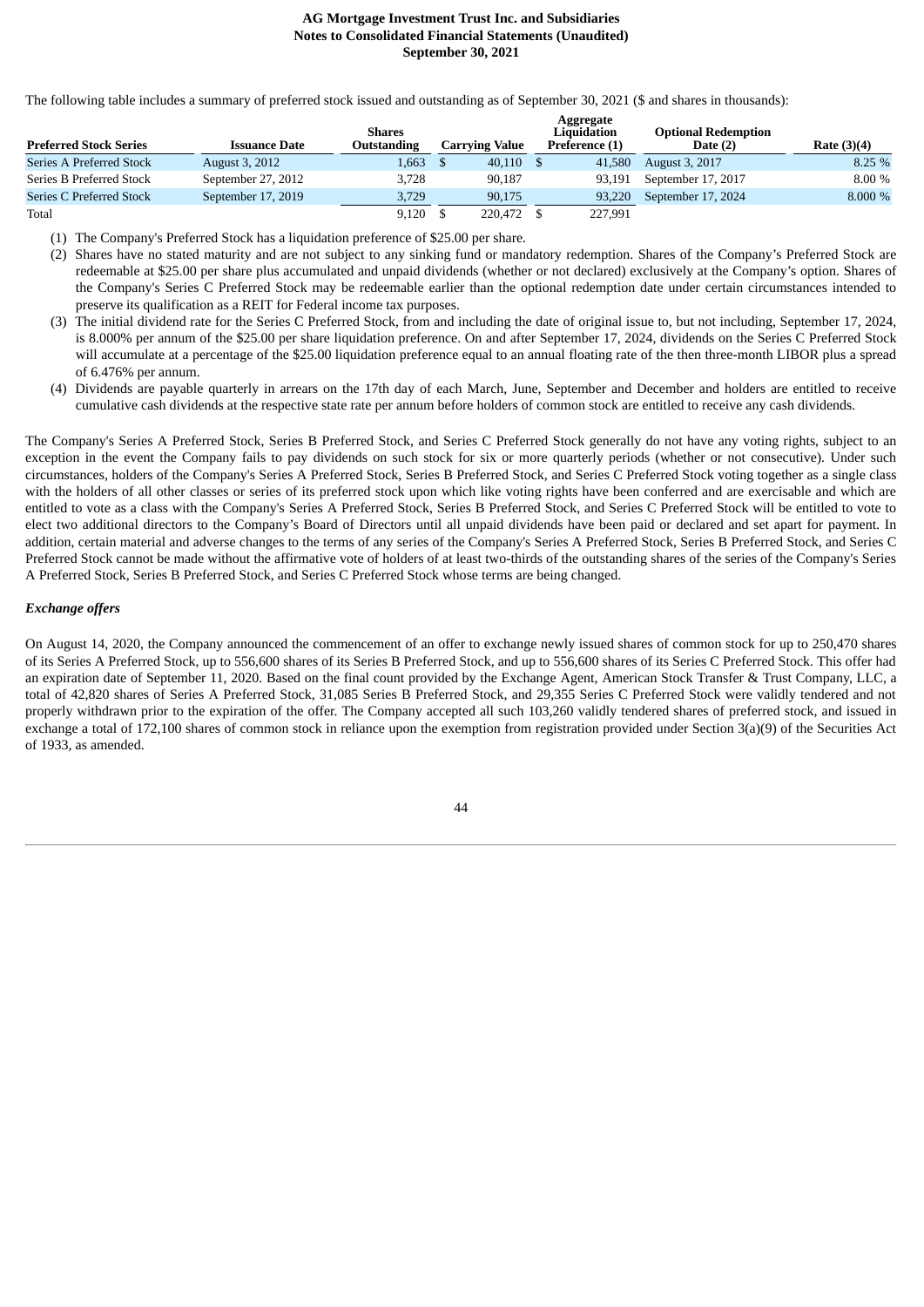The below details privately negotiated exchange agreements with existing holders of the Company's preferred shares exchanged for common shares and, in certain cases, cash consideration during the 2020 and 2021. Subsequent to each transaction closed, the Preferred Stock exchanged pursuant to the exchange agreement was reclassified as authorized but unissued shares of preferred stock without designation as to class or series (\$ in thousands).

|                    |                                                     | <b>Preferred Shares Exchanged</b>                   |                                                     |                                                  |                            |                       |
|--------------------|-----------------------------------------------------|-----------------------------------------------------|-----------------------------------------------------|--------------------------------------------------|----------------------------|-----------------------|
| <b>Date</b>        | <b>Shares of Series A</b><br><b>Preferred Stock</b> | <b>Shares of Series B</b><br><b>Preferred Stock</b> | <b>Shares of Series C</b><br><b>Preferred Stock</b> | <b>Total Preferred</b><br><b>Stock Par Value</b> | Common Shares<br>Exchanged | Cash<br>Consideration |
| September 30, 2020 | 210,662                                             | 404,187                                             | 427,467                                             | 26,058                                           | 1,226,544                  | 6,337                 |
| October 2, 2020    |                                                     |                                                     | 260,000                                             | 6.500                                            | 300,000                    | 1,670                 |
| March 17, 2021     | 153,325                                             | 350,609                                             | _                                                   | 12.598                                           | 937,462                    |                       |
| June 14, 2021      | $\overline{\phantom{a}}$                            | 86,478                                              | 154.383                                             | 6,022                                            | 429,802                    |                       |

As of September 30, 2021, the Company had outstanding 1,663,193 shares of Series A Preferred Stock, 3,727,641 shares of Series B Preferred Stock, and 3,728,795 shares of Series C Preferred Stock.

# *Common stock issuance to the Manager*

On September 24, 2020, the Company issued (i) 405,123 shares of common stock to the Manager in full satisfaction of the deferred base management fee of \$3.8 million payable by the Company in respect to the first and second quarters of 2020 and (ii) 51,500 shares of common stock in satisfaction of \$0.5 million of the base management fee payable by the Company in respect to the third quarter of 2020. The shares of Common Stock issued to the Manager were valued at \$9.45 per share based on the midpoint of the estimated range of the Company's book value per share as of August 31, 2020. The remaining third quarter management fee was paid in the normal course of business. Refer to Note 10 for more information on this transaction.

### **12. Commitments and Contingencies**

From time to time, the Company may become involved in various claims and legal actions arising in the ordinary course of business. As of September 30, 2021, other than as set forth below, the Company was not involved in any material legal proceedings.

On March 25, 2020, certain of the Company's subsidiaries filed a suit in federal district court in New York seeking to enjoin Royal Bank of Canada and one of its affiliates ("RBC") from selling certain assets that the Company had on repo with RBC and seeking damages (*AG MIT CMO et al. v. RBC (Barbados)* Trading Corp. et al., 20-cv-2547, U.S. District Court, Southern District of New York). On March 31, 2020, the Company withdrew, as moot, its request for injunctive relief in the complaint based on the court's ruling on March 25, 2020 relating to the sale at issue. As previously disclosed in a Form 8-K filed with the SEC on June 2, 2020, the Company entered into a settlement agreement with RBC on May 28, 2020, pursuant to which the Company and RBC mutually released each other from further claims related to the repurchase agreements at issue. As part of the settlement, and to resolve all claims by either party under the repurchase agreements, the Company paid RBC \$5.0 million in cash and issued to RBC a secured promissory note in the principal amount of \$2.0 million. On June 11, 2020, the Company repaid the secured promissory note due to RBC in full. The Company recognized this settlement in the "Net realized gain/(loss)" line item on the consolidated statement of operations in the second quarter of 2020. As a result, the Company has satisfied all of its payment obligations to RBC under the settlement agreement and promissory note, and, as previously reported, the federal lawsuit has been voluntarily dismissed with prejudice.

For the year ended December 31, 2020, the Company recorded a loss of \$11.6 million related to deficiencies asserted by other counterparties. The Company recognized these losses in the "Net realized gain/(loss)" line item on the consolidated statement of operations. As of August 2020, MITT resolved and settled all deficiency claims with lenders.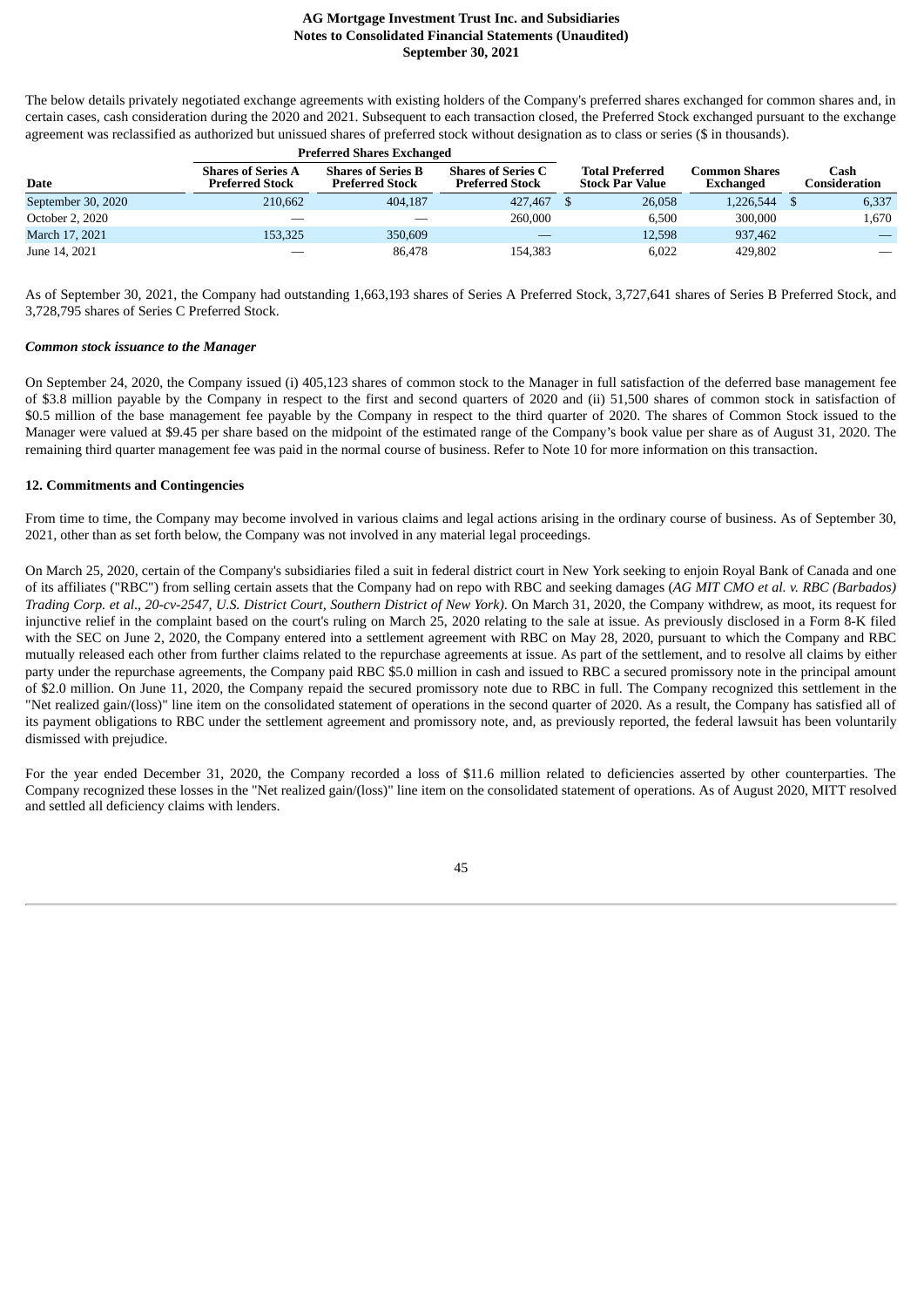The below table details the Company's outstanding commitments as of September 30, 2021 (in thousands):

| <b>Commitment type</b>           | Date of Commitment | <b>Total Commitment</b> |         | <b>Funded Commitment</b> |        | <b>Remaining Commitment</b> |         |
|----------------------------------|--------------------|-------------------------|---------|--------------------------|--------|-----------------------------|---------|
| GSE Non-Owner Occupied Loans (a) | Various            |                         | 150,088 |                          | 26,147 |                             | 123,941 |
| LOTS(b)                          | Various            |                         | 23.644  |                          | 16,623 |                             | 7,021   |
| MATH(b)                          | January 29, 2021   |                         | 22.295  |                          |        |                             | 22,295  |
| Total                            |                    |                         | 196,027 |                          | 42,770 |                             | 153,257 |

(a) The Company entered into commitments to purchase certain pools of GSE Non-Owner Occupied Loans which have not yet settled as of September 30, 2021.

(b) Refer to Note 10 "Investments in debt and equity of affiliates" for more information regarding LOTS and MATH.

# **13. Subsequent Events**

The Company purchased \$281.3 million of Non-QM Loans, inclusive of \$80.8 million which were purchased from Arc Home. Additionally, the Company purchased \$105.1 million of GSE Non-Owner Occupied Loans, inclusive of \$50.1 million which were purchased from Arc Home.

The Company repurchased 61,104 shares of common stock for \$0.7 million.

On November 5, 2021, the Company announced that its Board of Directors has declared fourth quarter 2021 preferred stock dividends on its Series A Preferred Stock, Series B Preferred Stock, and Series C Preferred Stock in the amount of \$0.51563, \$0.50 and \$0.50 per share, respectively. The dividends will be paid on December 17, 2021 to holders of record on November 30, 2021.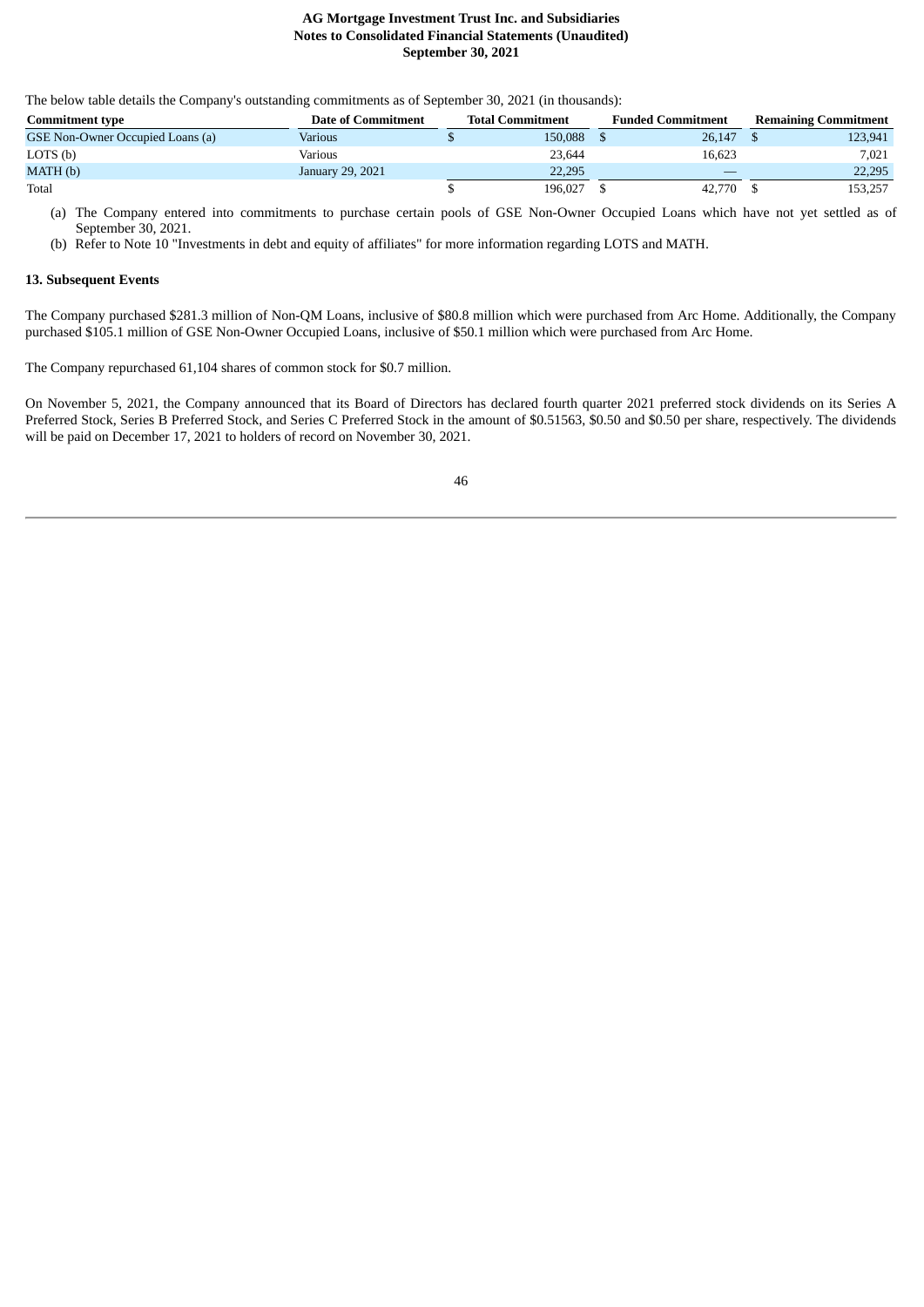## **ITEM 2. MANAGEMENT'S DISCUSSION AND ANALYSIS OF FINANCIAL CONDITION AND RESULTS OF OPERATIONS**

In this quarterly report on Form 10-Q, or this "report," we refer to AG Mortgage Investment Trust, Inc. as "we," "us," the "Company," or "our," unless we specifically state otherwise or the context indicates otherwise. We refer to our external manager, AG REIT Management, LLC, as our "Manager," and we *refer to the direct parent company of our Manager, Angelo, Gordon & Co., L.P., as "Angelo Gordon."*

The following discussion should be read in conjunction with our consolidated financial statements and the accompanying notes to our consolidated financial statements, which are included in Item 1 of this report, as well as the information contained in our Annual Report on Form 10-K for the year ended December 31, 2020, and any subsequent filings.

### **Forward-Looking Statements**

We make forward-looking statements within the meaning of Section 27A of the Securities Act of 1933, as amended (the "Securities Act"), and Section 21E of the Securities Exchange Act of 1934, as amended (the "Exchange Act"), in this report that are subject to substantial known and unknown risks and uncertainties. These forward-looking statements include information about possible or assumed future results of our business, financial condition, liquidity, returns, results of operations, plans, yields, objectives, the composition of our portfolio, actions by governmental entities, including the Federal Reserve, and the potential effects of actual and proposed legislation on us, and our views on certain macroeconomic trends, and the impact of the novel coronavirus ("COVID-19"). When we use the words "believe," "expect," "anticipate," "estimate," "plan," "continue," "intend," "should," "may" or similar expressions, we intend to identify forward-looking statements.

These forward-looking statements are based upon information presently available to our management and are inherently subjective, uncertain and subject to change. There can be no assurance that actual results will not differ materially from our expectations. Some, but not all, of the factors that might cause such a difference include, without limitation:

- the uncertainty and economic impact of the COVID-19 pandemic (including the impact of any significant variants) and of responsive measures implemented by various governmental authorities, businesses and other third parties, and the potential impact of COVID-19 on our personnel;
- changes in our business and investment strategy;
- our ability to predict and control costs;
- changes in interest rates and the fair value of our assets, including negative changes resulting in margin calls relating to the financing of our assets;
- changes in the yield curve;
- changes in prepayment rates on the loans we own or that underlie our investment securities;
- regulatory and structural changes in the residential loan market and its impact on non-agency mortgage markets;
- increased rates of default or delinquencies and/or decreased recovery rates on our assets;
- our ability to obtain and maintain financing arrangements on terms favorable to us or at all;
- changes in general economic conditions, in our industry and in the finance and real estate markets, including the impact on the value of our assets;
- conditions in the market for Residential Investments and Agency RMBS;
- legislative and regulatory actions by the U.S. Congress, U.S. Department of the Treasury, the Federal Reserve and other agencies and instrumentalities in response to the economic effects of the COVID-19 pandemic;
- the forbearance program included in the Coronavirus Aid, Relief, and Economic Security Act;
- our ability to make distributions to our stockholders in the future;
- our ability to maintain our qualification as a REIT for federal tax purposes; and
- our ability to qualify for an exemption from registration under the Investment Company Act of 1940, as amended.

We caution investors not to rely unduly on any forward-looking statements, which speak only as of the date made, and urge you to carefully consider the risks noted above and identified under the captions "Risk Factors," and "Management's Discussion and Analysis of Financial Condition and Results of Operations" in our Annual Report on Form 10-K for the year ended December 31, 2020 and any subsequent filings. New risks and uncertainties arise from time to time, and it is impossible for us to predict those events or how they may affect us. Except as required by law, we are not obligated to, and do not intend to, update or revise any forward-looking statements, whether as a result of new information, future events or otherwise. All forward-looking statements that we make, or that are attributable to us, are expressly qualified by this cautionary notice.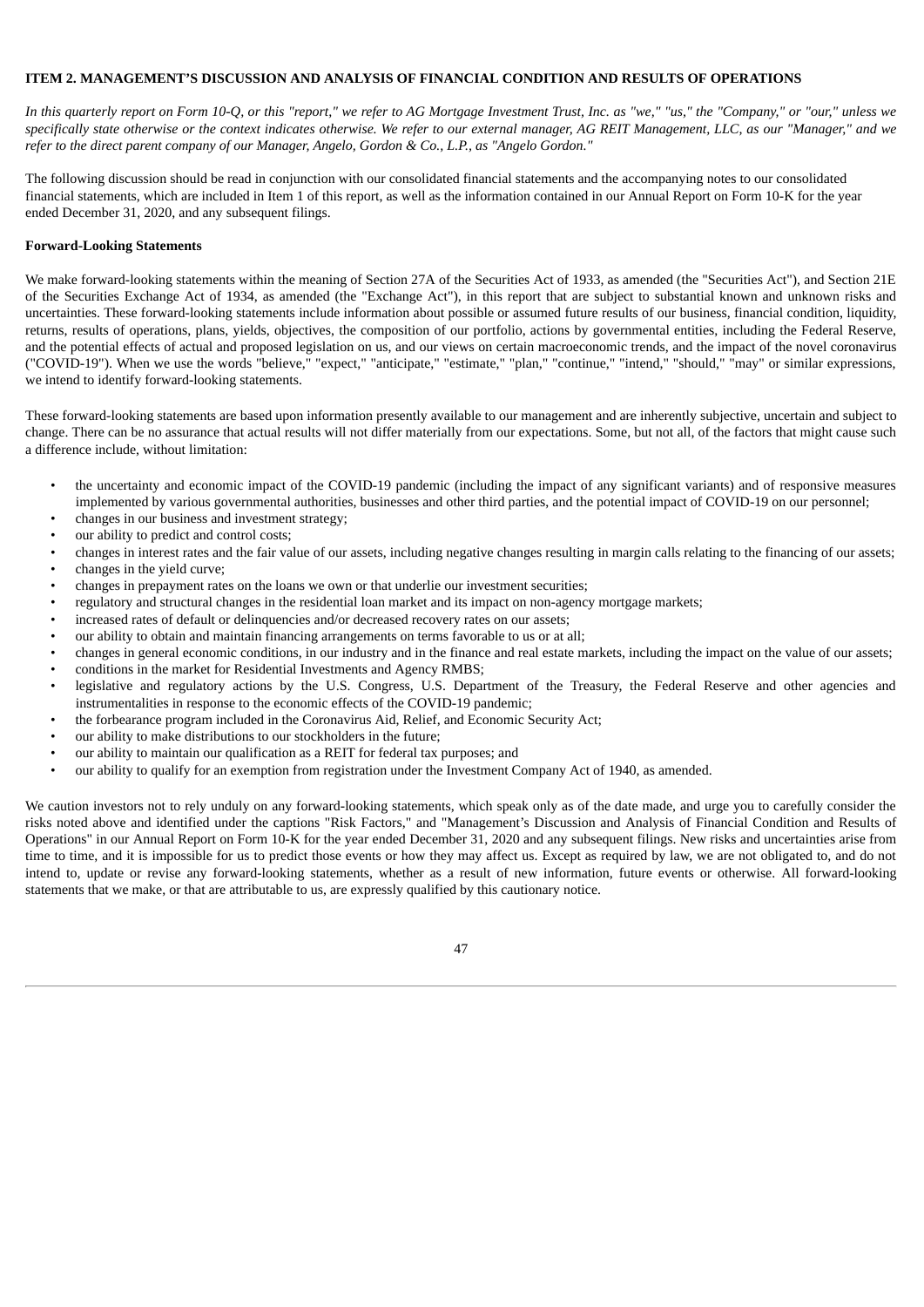# **Special Note Regarding COVID-19 Pandemic**

In March 2020, the global pandemic associated with COVID-19 and the related economic conditions caused financial and mortgage-related asset markets to come under extreme duress, resulting in credit spread widening, a sharp decrease in interest rates and unprecedented illiquidity in repurchase agreement financing and MBS markets. The illiquidity was exacerbated by inadequate demand for MBS among primary dealers due to balance sheet constraints. Refer to the "Financing activities–Forbearance and Reinstatement Agreements" section below for further details related to the impact these economic conditions had on us.

Although market conditions have improved during 2021, the COVID-19 pandemic is ongoing with new variants emerging despite growing vaccination rates. As a result, the full impact of COVID-19 (including the impact of any significant variants) on the mortgage REIT industry, credit markets, and, consequently, on our financial condition and results of operations for future periods remains uncertain. Future developments with respect to the COVID-19 pandemic, including among others, the emergence of new variants, the effectiveness and durability of current vaccines and government stimulus measures, could materially and adversely affect our business, operations, operating results, financial condition, liquidity, or capital levels.

## **Executive Summary**

During the third quarter of 2021, we continued to focus our efforts on growing our portfolio of Residential Credit Investments, including investing in residential mortgage loans with the intent to securitize these assets as market conditions permit. We completed one Non-QM securitization and continued to purchase Non-QM Loans. In addition, we also began purchasing GSE Non-Owner Occupied Loans. Our loan purchases have continued to be from both third-party originators as well as Arc Home. During the quarter, we sold our remaining CMBS portfolio and also received full repayment on our remaining two Commercial Loans, completely exiting our Commercial Investments. We also opportunistically repurchased shares of our common stock under our existing Repurchase Program. The information presented below provides a summary of investment and capital activity during the third quarter.

# *Investment and Capital Activity*

- **•** Purchased \$396.9 million of Non-QM Loans, \$176.6 million of which were purchased from Arc Home, a licensed mortgage originator we invest in alongside other Angelo Gordon funds;
	- Amended certain financing arrangements to increase the maximum uncommitted borrowing capacity to \$1.1 billion to finance the acquisition of Non-QM Loans, of which \$641.3 million of the maximum uncommitted borrowing capacity remains available as of September 30, 2021;
	- Subsequent to quarter end, purchased an additional \$281.3 million of Non-OM Loans, inclusive of \$80.8 million purchased from Arc Home;
- **•** Purchased \$213.4 million of GSE Non-Owner Occupied Loans, \$66.1 million of which were purchased from Arc Home;
	- Entered into a financing arrangement with a maximum uncommitted borrowing capacity of \$500 million to finance the acquisition of GSE Non-Owner Occupied Loans, of which \$302.6 million of the maximum uncommitted borrowing capacity remains available as of September 30, 2021;
	- Subsequent to quarter end, purchased an additional \$105.1 million of GSE Non-Owner Occupied Loans, inclusive of \$50.1 million purchased from Arc Home;
- Participated in a rated securitization in which Non-QM Loans with a fair value of \$282.5 million were securitized, converting financing from recourse financing with mark-to-market margin calls to non-recourse financing without mark-to-market margin calls;
- Exited remaining commercial investments
	- Received total proceeds of \$74.1 million from the full repayment of our Commercial Loans, inclusive of all accrued or deferred interest outstanding;
	- Sold our remaining CMBS portfolio for gross proceeds of \$33.7 million;
- Sold remaining directly held Agency Excess MSR portfolio to Arc Home for proceeds of \$2.7 million; and
- Accretive repurchase of 258,755 shares of common stock for \$2.8 million, representing a weighted average cost of \$11.00 per share.
	- Subsequent to quarter end, repurchased 61,104 shares of common stock for \$0.7 million, representing a weighted average cost of \$11.59 per share. Approximately \$11.0 million of common stock remained authorized for future share repurchases under the Repurchase Program after these repurchases.

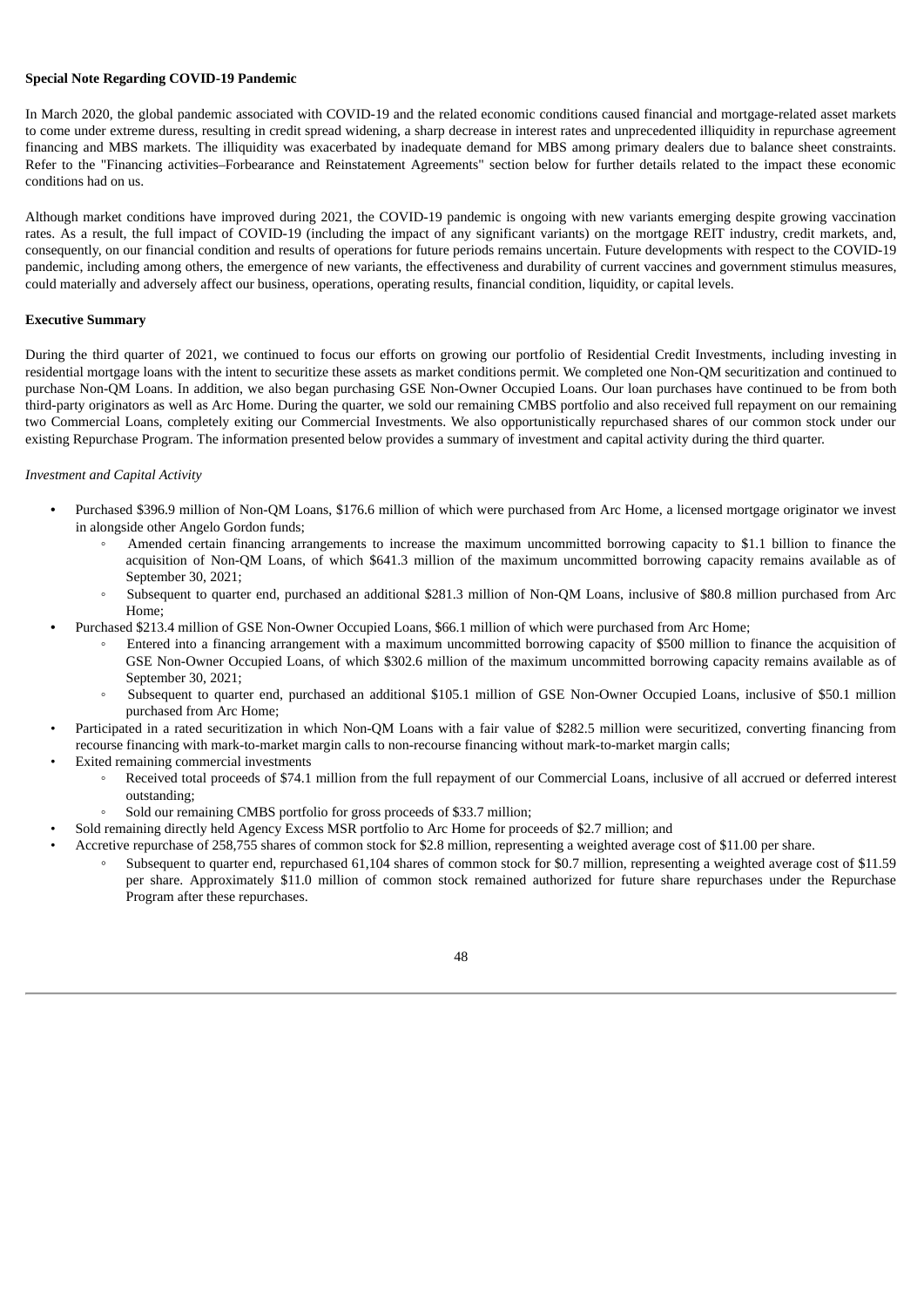# **Our company**

We are a mortgage REIT that opportunistically invests in a diversified risk adjusted portfolio of Residential Investments and Agency RMBS. The Company has an approximate 44.6% interest in Arc Home, an affiliate that originates residential mortgage loans and retains the mortgage servicing rights associated with the loans that it originates. We are a Maryland corporation and are externally managed by our Manager, a wholly-owned subsidiary of Angelo Gordon, pursuant to a management agreement. Our Manager, pursuant to a delegation agreement dated as of June 29, 2011, has delegated to Angelo Gordon the overall responsibility of its day-to-day duties and obligations arising under the management agreement. We conduct our operations to qualify and be taxed as a real estate investment trust ("REIT"), for U.S. federal income tax purposes. Accordingly, we generally will not be subject to U.S. federal income taxes on our taxable income that we distribute currently to our stockholders as long as we maintain our intended qualification as a REIT, with the exception of our domestic taxable REIT subsidiaries ("TRS"). We also operate our business in a manner that permits us to maintain our exemption from registration under the Investment Company Act of 1940, as amended, or the Investment Company Act.

#### **Our investment portfolio**

## *Credit - Residential Investments*

Our Residential Investments include:

- Non-QM Loans, which include:
	- Residential mortgage loans that do not qualify for the Consumer Finance Protection Bureau's (the "CFPB") safe harbor provision for "qualifying mortgages," or "QM." When held directly, these investments are included in the "Residential mortgage loans, at fair value" line item on our consolidated balance sheets.
	- Non-QM Loans held alongside other private funds under the management of Angelo Gordon are held in one of our unconsolidated subsidiaries, Mortgage Acquisition Trust I LLC ("MATT") (see the "Contractual obligations" section below for more detail). These investments are included in the "Investments in debt and equity of affiliates" line item on our consolidated balance sheets.
	- Non-OM Loans in securitized form that are issued by MATT. The securitizations typically take the form of various classes of notes. These investments are included in the "Investments in debt and equity of affiliates" line item on our consolidated balance sheets.
- GSE Non-Owner Occupied Loans include loans that are underwritten in accordance with U.S. government-sponsored entity ("GSE") guidelines and are secured by investment properties. These investments are included in the "Residential mortgage loans, at fair value" line item on our consolidated balance sheets.
- Re/Non-Performing Loans, which include:
	- RPLs or NPLs in securitized form issued by an entity in which we own an equity interest and that we hold alongside other private funds under the management of Angelo Gordon. The securitizations typically take the form of equity and various classes of notes. These investments are included in the "RMBS" and "Investments in debt and equity of affiliates" line items on our consolidated balance sheets.
	- RPLs or NPLs we hold through interests in certain consolidated trusts. These investments are secured by residential real property, including prime, Alt-A, and subprime mortgage loans, and are included in the "Residential mortgage loans, at fair value" line item on our consolidated balance sheets.
- Land Related Financing includes first mortgage loans we originate to third-party land developers and home builders for purposes of the acquisition and horizontal development of land. These loans may be held through our unconsolidated subsidiaries. These loans are included in the "Investments in debt and equity of affiliates" line item on our consolidated balance sheets.

The Residential Investments that we own also include residential mortgage-backed securities ("RMBS") that are not issued or guaranteed by Ginnie Mae or a GSE. We collectively refer to these investments as our Non-Agency RMBS. The mortgage loan collateral for residential Non-Agency RMBS consists of residential mortgage loans that do not generally conform to underwriting guidelines issued by U.S. government agencies or U.S. government-sponsored entities. Our Non-Agency RMBS include investment grade and non-investment grade fixed and floating-rate securities.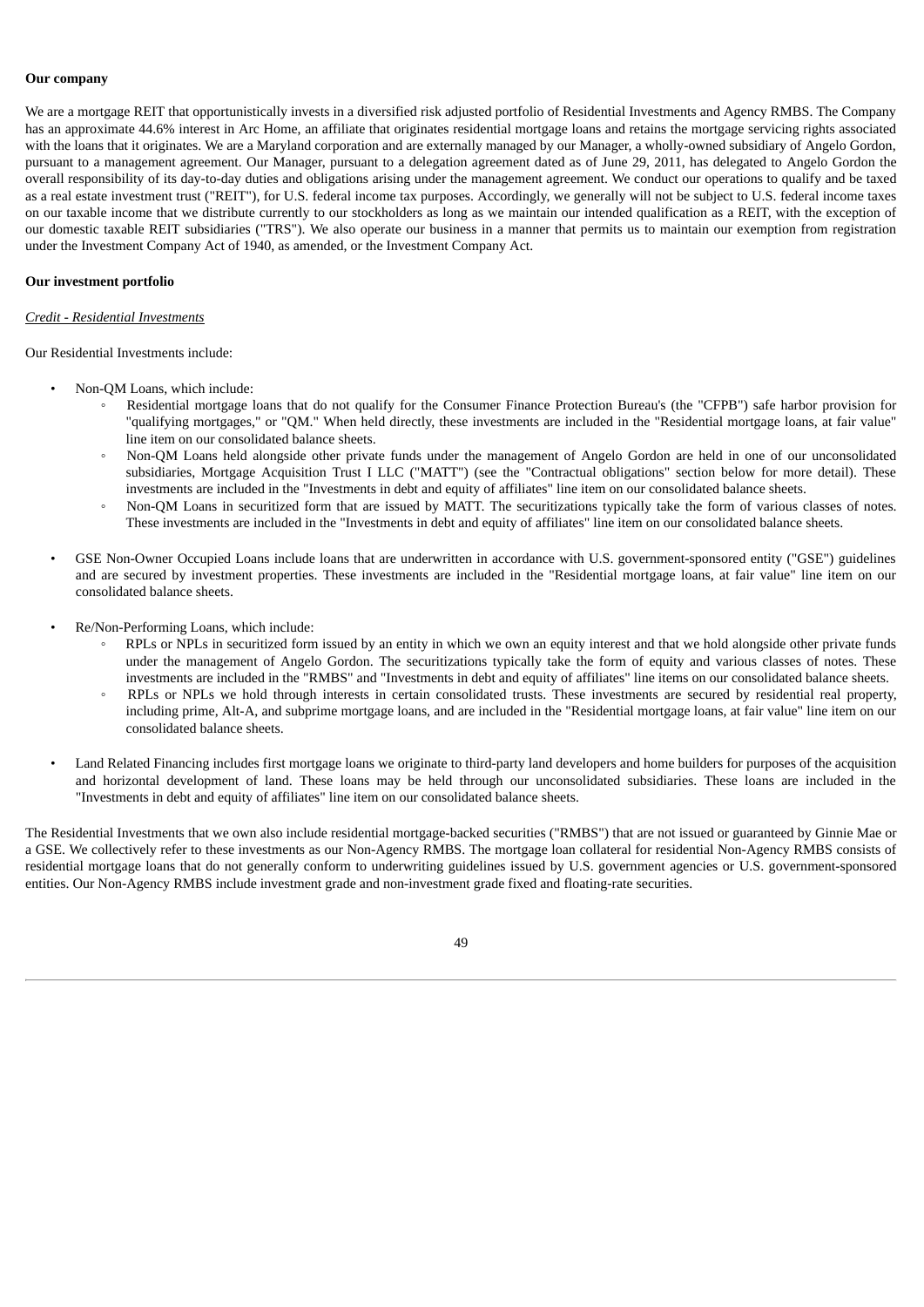# *Agency RMBS*

Our investment portfolio includes RMBS. Certain of the assets in our RMBS portfolio have a guarantee of principal and interest by a U.S. government agency such as the Government National Mortgage Association, or Ginnie Mae, or by a GSE such as the Federal National Mortgage Association, or Fannie Mae, or the Federal Home Loan Mortgage Corporation, or Freddie Mac. We refer to these securities as Agency RMBS ("Agency RMBS"). Our Agency RMBS includes fixed rate securities held as mortgage pass-through securities.

### *Investment classification*

Throughout this report, (1) we use the terms "credit portfolio" and "credit investments" to refer to our Residential Investments and Commercial Investments, inclusive of investments held within affiliated entities but exclusive of AG Arc (discussed below); (2) we refer to our Re/Non-Performing Loans (exclusive of our RPLs or NPLs in securitized form), Non-QM Loans (exclusive of those in securitized form), Land Related Financing, and commercial real estate loans, collectively, as our "loans"; (3) we use the term "credit securities" to refer to our credit portfolio, excluding loans; and (4) we use the term "real estate securities" or "securities" to refer to our Agency RMBS portfolio, exclusive of Excess MSRs, and our credit securities. Our "investment portfolio" refers to our combined Agency RMBS portfolio and credit portfolio and encompasses all of the investments described above.

We also use the term "GAAP investment portfolio" which consists of (i) our Agency RMBS, exclusive of (x) to-be-announced securities ("TBAs"), if any, and (y) any investment classified as "Other assets" on our consolidated balance sheets (our "GAAP Agency RMBS portfolio"), and (ii) our credit portfolio, exclusive of (x) all investments held within affiliated entities and (y) any investments classified as "Other assets" on our consolidated balance sheets (our "GAAP credit portfolio"). See Note 2 to the "Notes to Consolidated Financial Statements" for a discussion of our investments held within affiliated entities. For a reconciliation of our investment portfolio to our GAAP investment portfolio, see the GAAP Investment Portfolio Reconciliation Table below.

This presentation of our investment portfolio is consistent with how our management evaluates our business, and we believe this presentation, when considered with the GAAP presentation, provides supplemental information useful for investors in evaluating our investment portfolio and financial condition.

### *Arc Home LLC*

We, alongside private funds under the management of Angelo Gordon, through AG Arc LLC, one of our indirect subsidiaries ("AG Arc"), formed Arc Home LLC ("Arc Home"). Arc Home originates residential mortgage loans and retains the mortgage servicing rights associated with the loans that it originates. From time to time, Arc Home may sell originated loans to us or other private funds under the management of Angelo Gordon. See Note 10 to the "Notes to Consolidated Financial Statements (unaudited)" for additional financial information regarding transactions with affiliates.

### **Market conditions**

The mortgage and housing markets remained well-supported during the third quarter of 2021 due to strong fundamentals, demand for risk assets and active new-issue markets. Delinquency and forbearance rates continued to decline and home prices reached a record high, nearing a 20% rise year-over-year. We expect that the mortgage and housing sectors will continue to benefit from these factors as well as in part to excess savings accrued from various federal stimulus disbursements. As various relief programs sunset, the term-driven expiration of mortgage payment forbearance may lead to some near-term headwinds in mortgage and other consumer debt investments. However we believe this risk should be offset by strong demand for labor, rising collateral prices and persistently tight new mortgage underwriting.

*Non-Agency Loans and Securitizations:* Issuance continued to remain strong with almost \$6 billion of Non-QM transactions pricing in the third quarter of 2021, on pace for well over \$20 billion for 2021. Agency-eligible mortgage loans backed by investment properties and second homes were also issued into the Private Label Securities ("PLS") market with over \$7 billion of transactions pricing, as originators looked for liquidity away from the GSE's as a result of amendments made to the Preferred Stock Purchase Agreement earlier in the year. It is highly unlikely for that pace of issuance to continue, as the relevant amendments were subsequently suspended on September 14th allowing originators to sell their production directly to the GSE's without limitation. However, given the strength of the PLS execution demonstrated over the course of the quarter, some originators may still look to private capital to diversify their funding sources, leading to issuance volume well above the 2019 and 2020 levels of approximately \$2 billion per year. Appetite for securitized debt continued to remain strong, leading to loan pricing remaining relatively high throughout the quarter.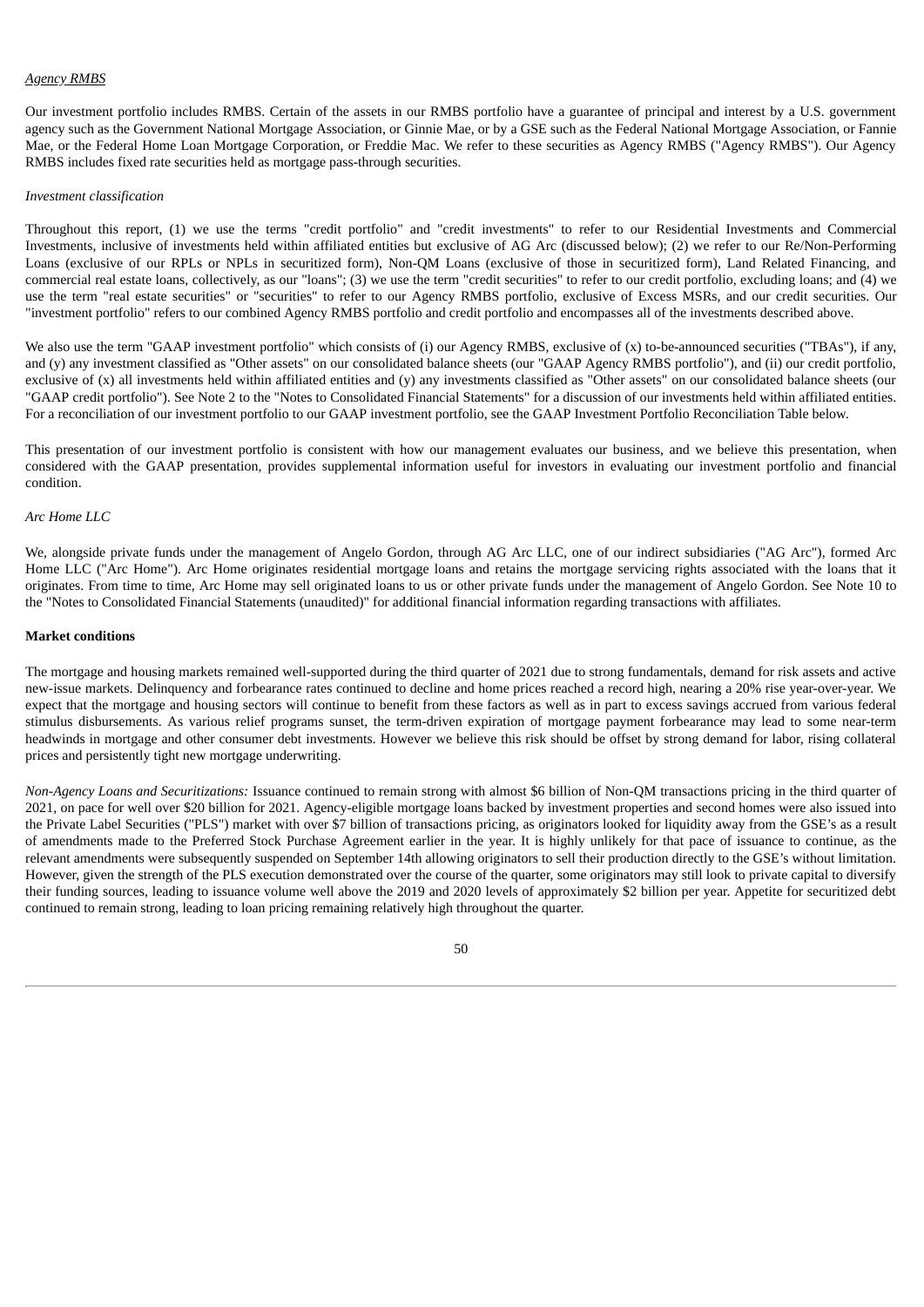*Agency RMBS:* Nominal spreads on Agency RMBS widened in July as compared to benchmark rates, but stabilized throughout the remainder of the quarter. While the Federal Reserve has strongly suggested that it will officially initiate the tapering of asset purchases at their November meeting, continued strong bank buying has supported valuations. Payups on specified pools held up well as banks and money managers purchased specified pools over TBAs with dollar roll beginning to weaken as a result of the anticipated tapering from the Federal Reserve.

*Non-Agency RMBS:* Spreads for securitized residential debt sectors were mixed during the third quarter, as most Credit Risk Transfer tranches tightened 10-20 basis points while other assets such as AAA Non-QM tranches and legacy mortgages were mostly unchanged. Despite relatively minimal spread movement, many of the same themes that have supported the sector persisted during the quarter, including favorable collateral fundamentals, record high home prices, demand for yield, and continued employment gains. Issuance of new RMBS fell approximately 15% to \$46 billion in the third quarter and, for the first nine months of 2021, RMBS issuance totaled \$140 billion, rising 66% from year-ago levels and 43% from the first nine months of 2019. Comparisons to 2020 are considerably skewed by the issuance lull immediately following the outbreak of the COVID-19 pandemic.

In light of various market uncertainties, in particular the pervasive uncertainties of the COVID-19 pandemic for the U.S. and global economy, there can be no assurance that the trends and conditions described above will not change in a manner materially adverse to the mortgage REIT industry and/or our Company.

### **Results of Operations**

Our operating results can be affected by a number of factors and primarily depend on the size and composition of our investment portfolio, the level of our net interest income, the fair value of our assets and the supply of, and demand for, our investments in residential mortgages in the marketplace, among other things, which can be impacted by unanticipated credit events, such as defaults, liquidations or delinquencies, experienced by borrowers whose mortgage loans are included in our investment portfolio and other unanticipated events in our markets. Our primary source of net income or loss available to common stockholders is our net interest income, less our cost of hedging, which represents the difference between the interest earned on our investment portfolio and the costs of financing and economic hedges in place on our investment portfolio, as well as any income or losses from our equity investments in affiliates.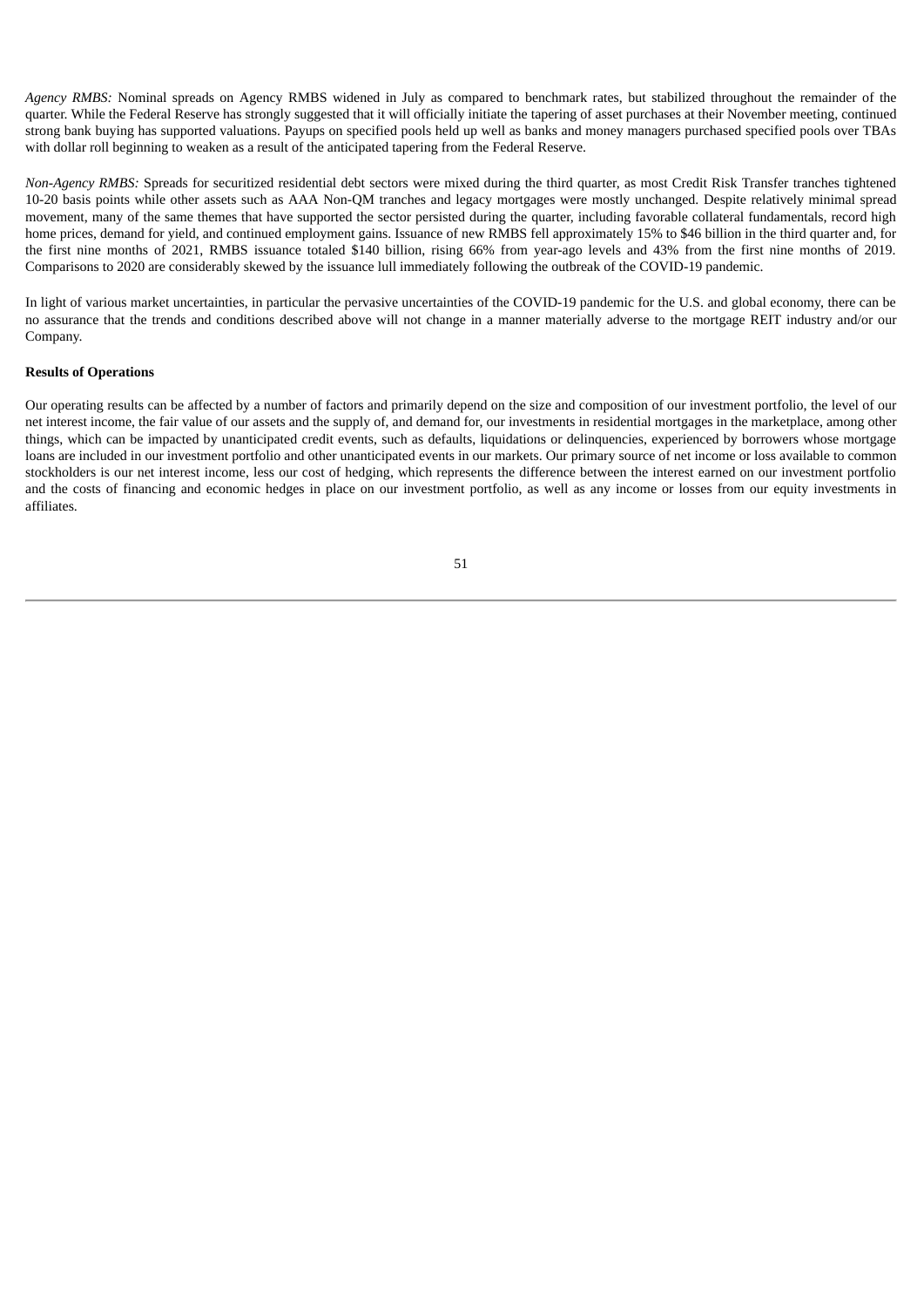# *Three Months Ended September 30, 2021 compared to the Three Months Ended September 30, 2020*

The table below presents certain information from our consolidated statements of operations for the three months ended September 30, 2021 and 2020 (in thousands):

|                                                                |    | September 30, 2021 | September 30, 2020 | Increase/(Decrease) |           |
|----------------------------------------------------------------|----|--------------------|--------------------|---------------------|-----------|
| <b>Statement of Operations Data:</b>                           |    |                    |                    |                     |           |
| <b>Net Interest Income</b>                                     |    |                    |                    |                     |           |
| Interest income                                                | \$ | 19,629             | \$<br>9,717        | \$                  | 9,912     |
| Interest expense                                               |    | 7,197              | 4,357              |                     | 2,840     |
| <b>Total Net Interest Income</b>                               |    | 12,432             | 5,360              |                     | 7,072     |
| Other Income/(Loss)                                            |    |                    |                    |                     |           |
| Net realized gain/(loss)                                       |    | (5,460)            | (14, 431)          |                     | 8,971     |
| Net interest component of interest rate swaps                  |    | (1, 184)           | (13)               |                     | (1,171)   |
| Unrealized gain/(loss), net                                    |    | 29,461             | 21,465             |                     | 7,996     |
| Other income/(loss), net                                       |    |                    | (10)               |                     | 10        |
| <b>Total Other Income/(Loss)</b>                               |    | 22,817             | 7,011              |                     | 15,806    |
| <b>Expenses</b>                                                |    |                    |                    |                     |           |
| Management fee to affiliate                                    |    | 1,693              | 1,698              |                     | (5)       |
| Other operating expenses                                       |    | 5,010              | 5,929              |                     | (919)     |
| Restructuring related expenses                                 |    |                    | 1,345              |                     | (1, 345)  |
| Servicing fees                                                 |    | 849                | 540                |                     | 309       |
| <b>Total Expenses</b>                                          |    | 7,552              | 9,512              |                     | (1,960)   |
| Income/(loss) before equity in earnings/(loss) from affiliates |    | 27,697             | 2,859              |                     | 24,838    |
|                                                                |    |                    |                    |                     |           |
| Equity in earnings/(loss) from affiliates                      |    | 6,882              | 17,187             |                     | (10, 305) |
| Net Income/(Loss)                                              |    | 34,579             | 20,046             |                     | 14,533    |
| Gain on Exchange Offers, net                                   |    |                    | 539                |                     | (539)     |
| Dividends on preferred stock                                   |    | (4,586)            | (5,563)            |                     | 977       |
| Net Income/(Loss) Available to Common Stockholders             | \$ | 29,993             | \$<br>15,022       | \$                  | 14,971    |

#### *Interest income*

Interest income is calculated using the effective interest method for our GAAP investment portfolio and calculated based on the actual coupon rate.

Interest income increased from September 30, 2020 to September 30, 2021 primarily due to an increase in the size of our portfolio. The weighted average amortized cost of our GAAP investment portfolio increased by \$1.3 billion from \$0.7 billion for the three months ended September 30, 2020 to \$2.0 billion for the three months ended September 30, 2021. The increase was primarily driven by purchases of Non-QM Loans, GSE Non-Owner Occupied Loans, and Agency RMBS during the period. This increase was offset by a decrease of 1.24% in the weighted average yield of our GAAP investment portfolio from 5.22% for the three months ended September 30, 2020 to 3.98% for the three months ended September 30, 2021.

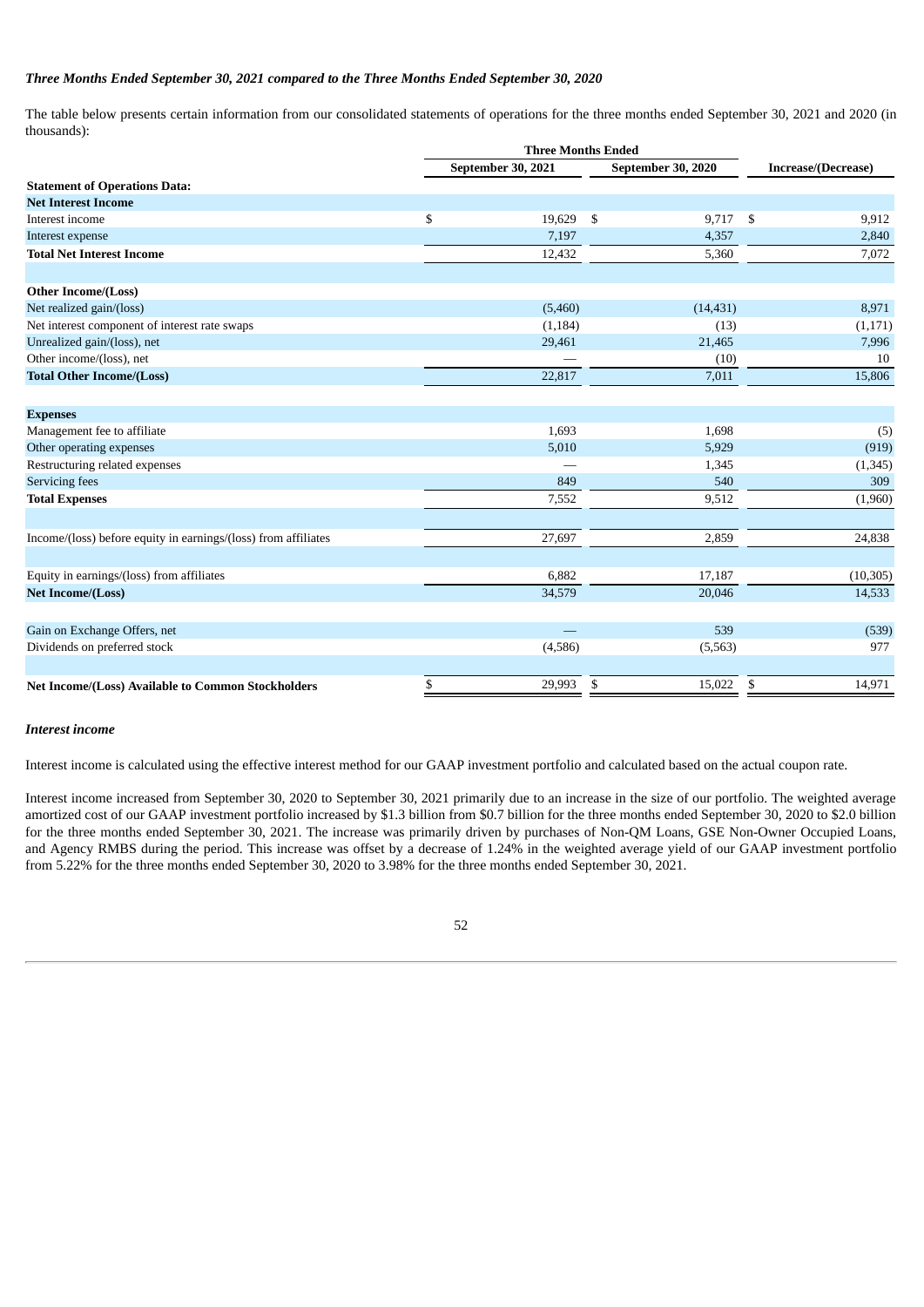## *Interest expense*

Interest expense is calculated based on the actual financing rate and the outstanding financing balance of our GAAP investment portfolio.

Interest expense increased from September 30, 2020 to September 30, 2021 primarily due to an increase in the amount of financing on our GAAP investment portfolio during the period. The weighted average financing balance on our GAAP investment portfolio increased by \$0.9 billion from \$0.3 billion for the three months ended September 30, 2020 to \$1.2 billion for the three months ended September 30, 2021. This was offset by a decrease of 4.49% in the weighted average financing rate on our GAAP investment portfolio from 6.83% for the three months ended September 30, 2020 to 2.34% for the three months ended September 30, 2021.

## *Net realized gain/(loss)*

The following table presents a summary of Net realized gain/(loss) for the three months ended September 30, 2021 and 2020 (in thousands):

|                                                                   | <b>Three Months Ended</b> |                    |  |                    |  |  |
|-------------------------------------------------------------------|---------------------------|--------------------|--|--------------------|--|--|
|                                                                   |                           | September 30, 2021 |  | September 30, 2020 |  |  |
| Sales of real estate securities                                   |                           | $(4,795)$ \$       |  | (8, 477)           |  |  |
| Sales of loans and loans transferred to or sold from Other assets |                           | 640                |  | (4,795)            |  |  |
| Settlement of derivatives and other instruments                   |                           | (1,305)            |  | (1, 159)           |  |  |
| Total Net realized gain/(loss)                                    |                           | (5,460)            |  | (14, 431)          |  |  |

### *Net interest component of interest rate swaps*

Net interest component of interest rate swaps represents the net interest income received or expense paid on our interest rate swaps.

Net interest component of interest rate swaps decreased from September 30, 2020 to September 30, 2021 primarily due to an increase in the size of our interest rate swap portfolio. As of the September 30, 2021, we held an interest rate swap portfolio with a notional value of \$720.0 million, a weighted average receive-variable rate of 0.13%, and a weighted average pay-fix rate of 0.73%. As of the September 30, 2020, we held an interest rate swap portfolio with a notional value of \$180.0 million, a weighted average receive-variable rate of 0.13%, and a weighted average pay-fix rate of 0.42%.

### *Unrealized gain/(loss), net*

The following table presents a summary of Unrealized gain/(loss), net for the three months ended September 30, 2021 and 2020 (in thousands):

|                                   | <b>Three Months Ended</b> |                    |  |  |  |
|-----------------------------------|---------------------------|--------------------|--|--|--|
|                                   | September 30, 2021        | September 30, 2020 |  |  |  |
| Real estate securities            | $5,388$ \$                | 9,281              |  |  |  |
| Loans                             | 20,662                    | 10,214             |  |  |  |
| Excess mortgage servicing rights  | 1,507                     | 4,127              |  |  |  |
| <b>Derivatives</b>                | 2,095                     | 1,164              |  |  |  |
| Securitized debt                  | (191)                     | (3,321)            |  |  |  |
| Total Unrealized gain/(loss), net | 29,461 \$                 | 21,465             |  |  |  |

# *Management fee to affiliate*

Our management fee is based upon a percentage of our Stockholders' Equity. See the "Contractual obligations" section of this Item 2 for further detail on the calculation of our management fee and for the definition of Stockholders' Equity. Management fees remained relatively flat from September 30, 2020 to September 30, 2021.

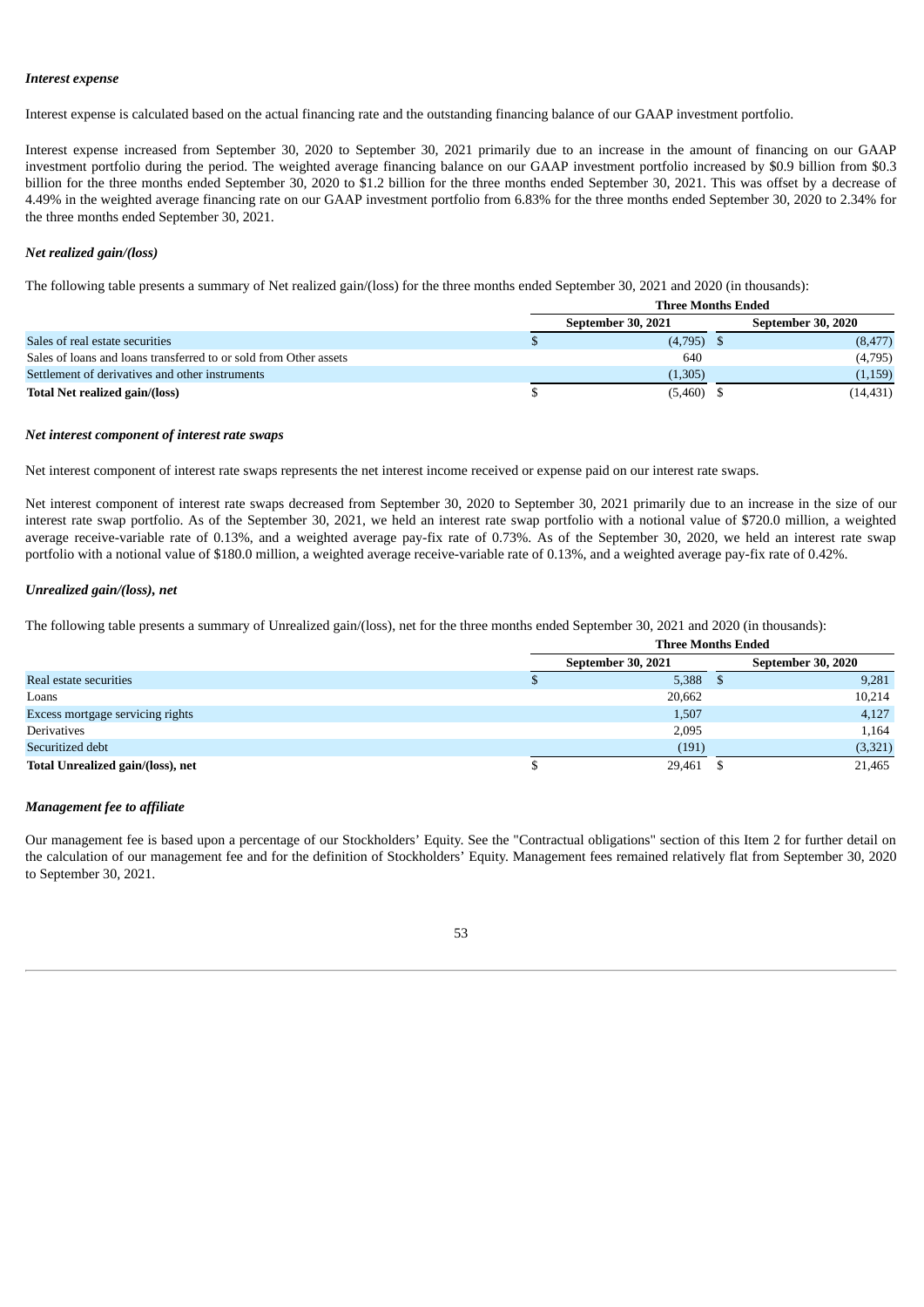# *Other operating expenses*

This amount is primarily comprised of professional fees, directors' and officers' ("D&O") insurance and directors' fees, as well as certain expenses reimbursable to the Manager. We are required to reimburse our Manager or its affiliates for operating expenses incurred by our Manager or its affiliates on our behalf, including certain salary expenses and other expenses relating to legal, accounting, due diligence, and other services. Refer to the "Contractual obligations" section below for more detail on certain expenses reimbursable to the Manager. The following table presents a summary of expenses within Other operating expenses broken out between non-investment related expenses and investment related expenses for the three months ended September 30, 2021 and 2020 (in thousands):

|                                                               | <b>Three Months Ended</b> |      |                    |  |
|---------------------------------------------------------------|---------------------------|------|--------------------|--|
|                                                               | September 30, 2021        |      | September 30, 2020 |  |
| <b>Non Investment Related Expenses</b>                        |                           |      |                    |  |
| Affiliate expense reimbursement - Operating expenses (1)      | 1,125                     | - \$ | 1,697              |  |
| Professional fees                                             | 343                       |      | 729                |  |
| D&O insurance                                                 | 349                       |      | 321                |  |
| Directors' compensation                                       | 169                       |      | 138                |  |
| Other                                                         | 275                       |      | 118                |  |
| <b>Total Non Investment Related Expenses</b>                  | 2,261                     |      | 3,003              |  |
|                                                               |                           |      |                    |  |
| <b>Investment Related Expenses</b>                            |                           |      |                    |  |
| Affiliate expense reimbursement - Deal related expenses       | 189                       |      | 643                |  |
| Affiliate expanse reimburgement. Transaction related expenses | 250                       |      |                    |  |

| Affiliate expense reimbursement - Transaction related expenses | 250   |       |
|----------------------------------------------------------------|-------|-------|
| Residential mortgage loan related expenses                     | 479   | 597   |
| Transaction related expenses and deal related performance fees | 1,763 | 1,590 |
| Other                                                          | 68    | 96    |
| <b>Total Investment Expenses</b>                               | 2.749 | 2,926 |
| <b>Total Other operating expenses</b>                          | 5,010 | 5.929 |

(1) For the year ended December 31, 2021, the Manager agreed to waive its right to receive expense reimbursements of \$0.8 million. For the three months ended September 30, 2021, \$0.2 million of the reduction in reimbursable expenses is included within the "Affiliated expense reimbursement - Operating expenses" line item above.

### *Restructuring related expenses*

During the three months ended September 30, 2020, restructuring related expenses relate to legal and consulting fees primarily incurred in connection with restructuring our debt and capital structure.

# *Servicing fees*

We incur servicing fee expenses in connection with the servicing of our residential mortgage loans. As of September 30, 2021 and September 30, 2020, we owned residential mortgage loans with a fair value of \$1.6 billion and \$0.4 billion, respectively. The increase in the fair value of residential mortgage loans was a result of net purchases of Non-QM Loans and GSE Non-Owner Occupied Loans in 2021. As a result, servicing fees increased from the three months ended September 30, 2020 to the three months ended September 30, 2021.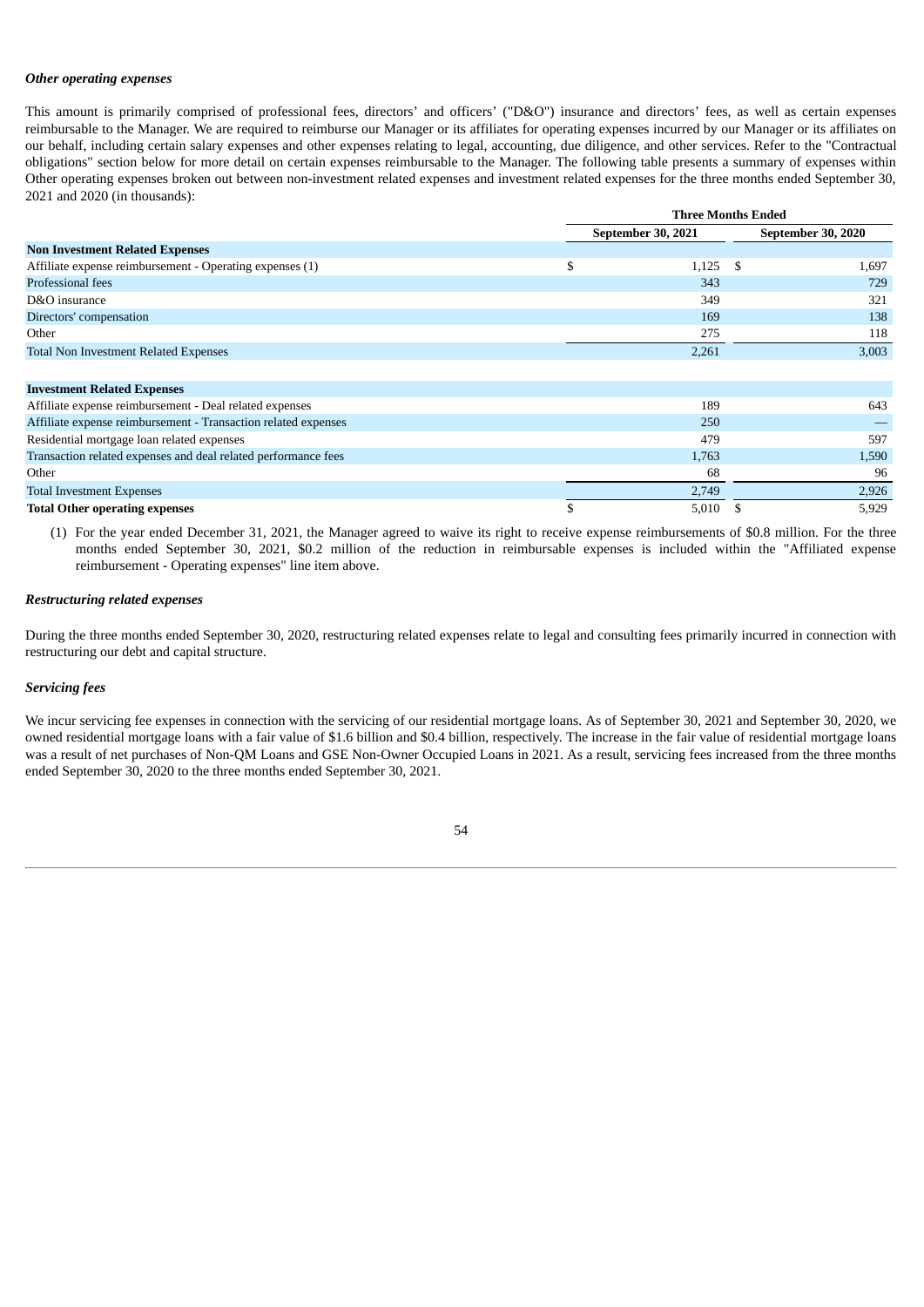# *Equity in earnings/(loss) from affiliates*

Equity in earnings/(loss) from affiliates represents our share of earnings and profits of investments held within affiliated entities. Substantially all of these investments are comprised of real estate securities, loans, and our investment in AG Arc. The below table reconciles the net income/(loss) to the "Equity in earnings/(loss) from affiliates" line item on our consolidated statements of operations (in thousands).

|                                           |   | <b>Three Months Ended</b> |                    |  |  |  |  |
|-------------------------------------------|---|---------------------------|--------------------|--|--|--|--|
|                                           |   | September 30, 2021        | September 30, 2020 |  |  |  |  |
| Non-QM Loans                              | w | $(644)$ \$                | 1,828              |  |  |  |  |
| $AG$ Arc $(1)$                            |   | 399                       | 13,407             |  |  |  |  |
| <b>Land Related Financing</b>             |   | 598                       | 728                |  |  |  |  |
| Other $(2)$                               |   | 6,529                     | 1,224              |  |  |  |  |
| Equity in earnings/(loss) from affiliates |   | 6,882                     | 17,187             |  |  |  |  |

- (1) The earnings/(loss) at AG Arc during the three months ended September 30, 2021 were primarily the result of \$1.0 million of net income related to Arc Home's lending and servicing operations, offset by \$(0.7) million related to changes in the fair value of the MSR portfolio held by Arc Home. The earnings recognized by AG Arc do not include our portion of gains recorded by Arc Home in connection with the sale of residential mortgage loans to us. For the three months ended September 30, 2021, we eliminated \$1.6 million of intra-entity profits recognized by Arc Home and also decreased the cost basis of the underlying loans we purchased by the same amount. Refer to Note 2 to the "Notes to Consolidated Financial Statements (unaudited)" for more information on this accounting policy.
- (2) The earnings for the three months ended September 30, 2021 were primarily the result of accelerated accretion as a result of paydowns on certain Re/Non-Performing Loans held at discounts.

#### *Gain on Exchange Offers, net*

We completed an exchange offer during the third quarter of 2020. As a result of the exchange offer, we exchanged a total of 42,820 shares of our 8.25% Series A Cumulative Redeemable Preferred Stock ("Series A Preferred Stock"), 31,085 shares of our 8.00% Series B Cumulative Redeemable Preferred Stock ("Series B Preferred Stock"), and 29,355 shares of our 8.000% Series C Fixed-to-Floating Rate Cumulative Redeemable Preferred Stock ("Series C Preferred Stock") for a total of 172,100 shares of common stock. We recognized a gain of \$0.5 million in connection with the exchange offer, which is net of related expenses.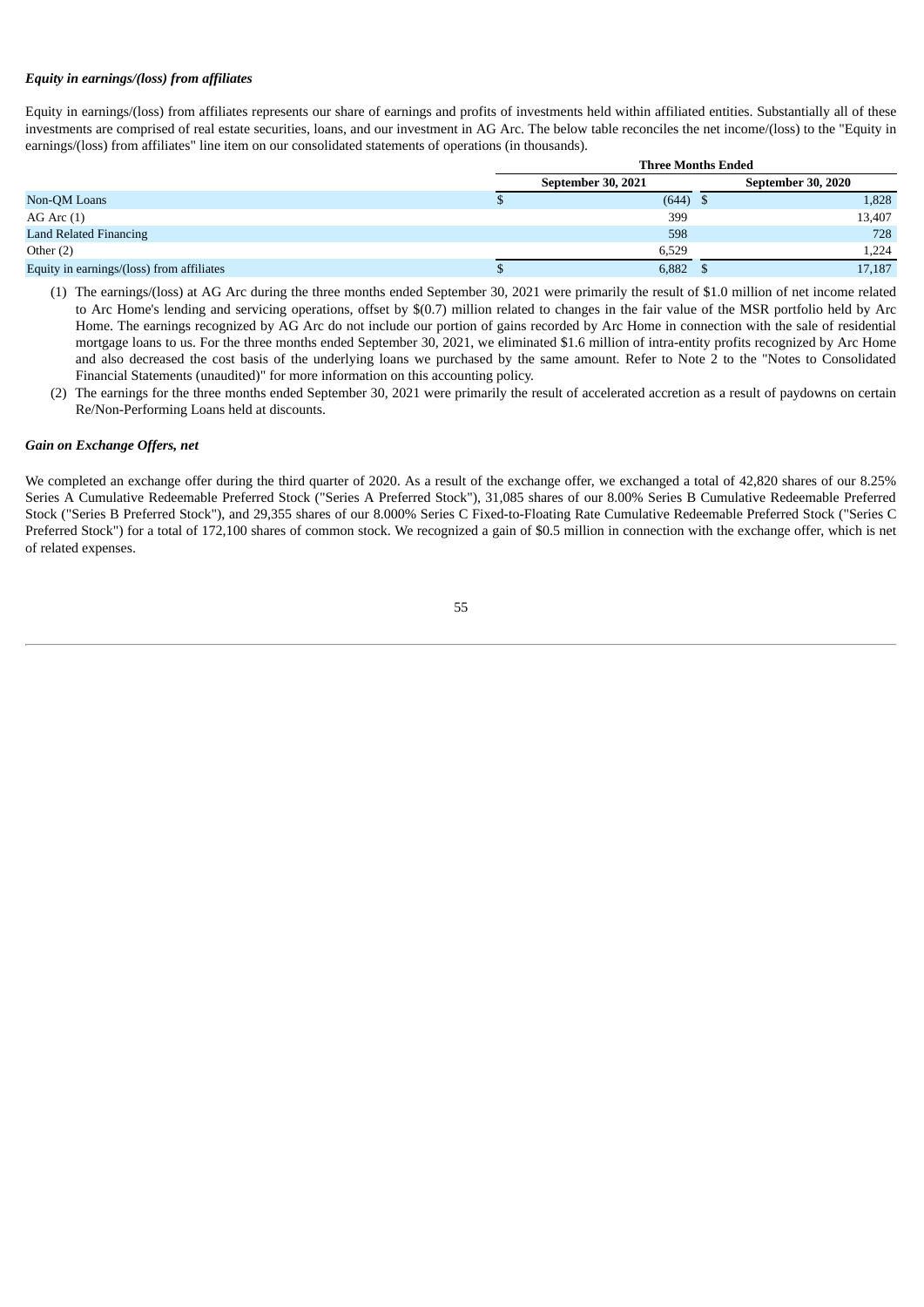# *Nine Months Ended September 30, 2021 compared to the Nine Months Ended September 30, 2020*

The table below presents certain information from our consolidated statements of operations for the nine months ended September 30, 2021 and 2020 (in thousands):

|                                                                |    | September 30, 2021 |              | September 30, 2020 | Increase/(Decrease) |           |
|----------------------------------------------------------------|----|--------------------|--------------|--------------------|---------------------|-----------|
| <b>Statement of Operations Data:</b>                           |    |                    |              |                    |                     |           |
| <b>Net Interest Income</b>                                     |    |                    |              |                    |                     |           |
| Interest income                                                | \$ | 45,976 \$          |              | 63,354             | -\$                 | (17, 378) |
| Interest expense                                               |    | 16,552             |              | 32,941             |                     | (16, 389) |
| <b>Total Net Interest Income</b>                               |    | 29,424             |              | 30,413             |                     | (989)     |
| <b>Other Income/(Loss)</b>                                     |    |                    |              |                    |                     |           |
| Net realized gain/(loss)                                       |    | (5, 124)           |              | (257, 183)         |                     | 252,059   |
| Net interest component of interest rate swaps                  |    | (3, 498)           |              | 910                |                     | (4, 408)  |
| Unrealized gain/(loss), net                                    |    | 58,995             |              | (186, 567)         |                     | 245,562   |
| Other income/(loss), net                                       |    | 37                 |              | 1,487              |                     | (1,450)   |
| <b>Total Other Income/(Loss)</b>                               |    | 50,410             |              | (441, 353)         |                     | 491,763   |
| <b>Expenses</b>                                                |    |                    |              |                    |                     |           |
| Management fee to affiliate                                    |    | 5,014              |              | 5,525              |                     | (511)     |
| Other operating expenses                                       |    | 13,859             |              | 11,416             |                     | 2,443     |
| Restructuring related expenses                                 |    |                    |              | 9,949              |                     | (9,949)   |
| Excise tax                                                     |    |                    |              | (815)              |                     | 815       |
| Servicing fees                                                 |    | 2,136              |              | 1,685              |                     | 451       |
| <b>Total Expenses</b>                                          |    | 21,009             |              | 27,760             |                     | (6,751)   |
| Income/(loss) before equity in earnings/(loss) from affiliates |    | 58,825             |              | (438,700)          |                     | 497,525   |
| Equity in earnings/(loss) from affiliates                      |    | 34,496             |              | (23, 571)          |                     | 58,067    |
| Net Income/(Loss) from Continuing Operations                   |    | 93,321             |              | (462, 271)         |                     | 555,592   |
| Net Income/(Loss) from Discontinued Operations                 |    |                    |              | 361                |                     | (361)     |
| Net Income/(Loss)                                              |    | 93,321             |              | (461, 910)         |                     | 555,231   |
| Gain on Exchange Offers, net                                   |    | 472                |              | 539                |                     | (67)      |
| Dividends on preferred stock                                   |    | (14, 199)          |              | (16, 897)          |                     | 2,698     |
| Net Income/(Loss) Available to Common Stockholders             | \$ | 79,594             | $\mathbf{s}$ | $(478, 268)$ \$    |                     | 557,862   |

#### *Interest income*

Interest income decreased from September 30, 2020 to September 30, 2021 primarily due to a decrease in the weighted average yield of our portfolio. The weighted average yield of our GAAP investment portfolio decreased by 1.16% from 4.72% for the nine months ended September 30, 2020 to 3.56% for the nine months ended September 30, 2021. This decrease was coupled with a decrease of \$0.1 billion in the weighted average amortized cost of our GAAP investment portfolio from \$1.8 billion for the nine months ended September 30, 2020 to \$1.7 billion for the nine months ended September 30, 2021.

#### *Interest expense*

Interest expense decreased from September 30, 2020 to September 30, 2021 primarily due to a decrease in the amount of financing on our GAAP investment portfolio during the period. The weighted average financing balance on our GAAP investment portfolio during the period decreased by \$0.2 billion from \$1.3 billion for the nine months ended September 30,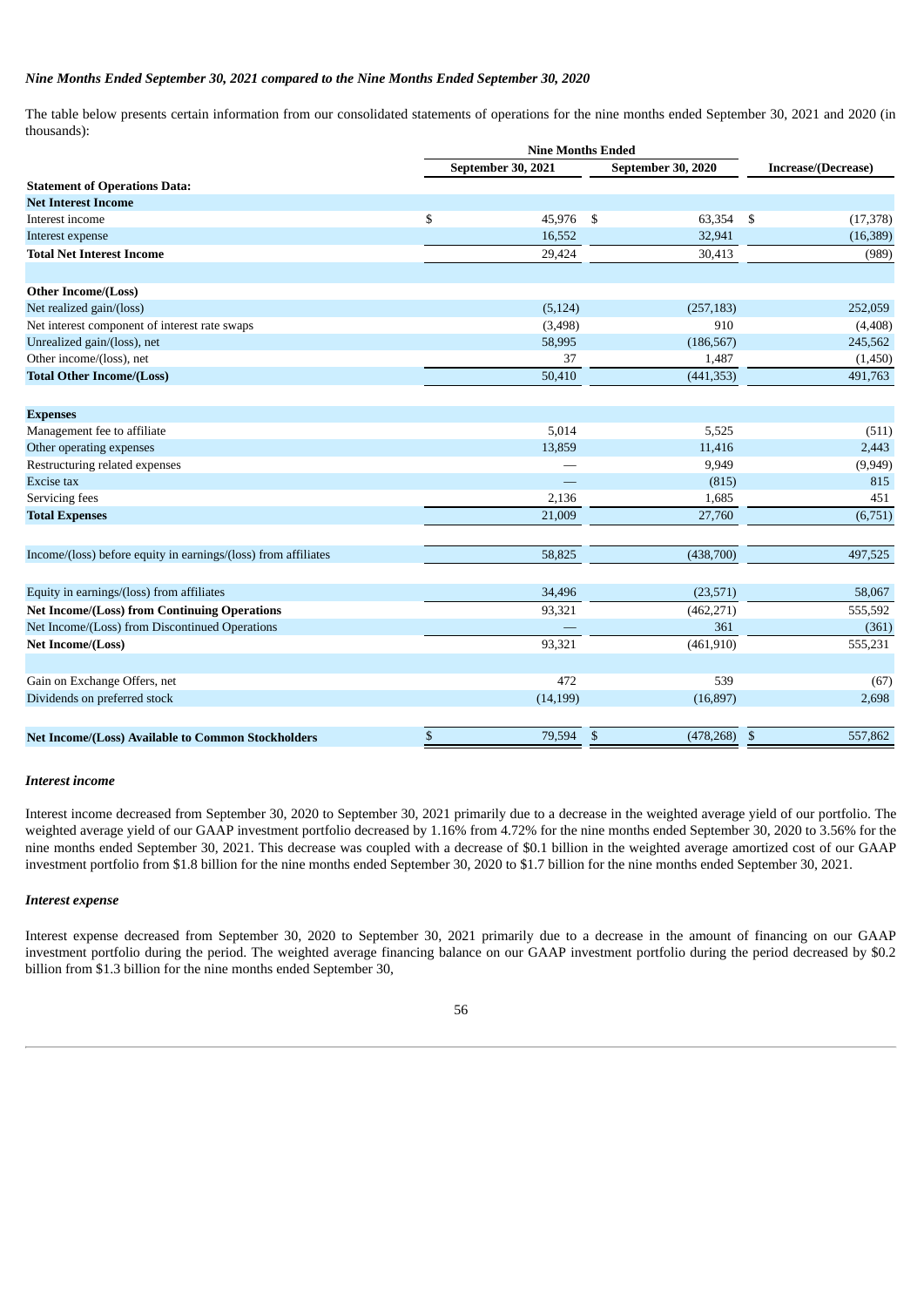2020 to \$1.1 billion for the nine months ended September 30, 2021. Additionally, the weighted average financing rate on our GAAP investment portfolio decreased by 1.41% from 3.45% for the nine months ended September 30, 2020 to 2.04% for the nine months ended September 30, 2021.

# *Net realized gain/(loss)*

The following table presents a summary of Net realized gain/(loss) for the nine months ended September 30, 2021 and 2020 (in thousands):

|                                                                   | <b>Nine Months Ended</b> |  |                    |  |  |  |  |  |  |
|-------------------------------------------------------------------|--------------------------|--|--------------------|--|--|--|--|--|--|
|                                                                   | September 30, 2021       |  | September 30, 2020 |  |  |  |  |  |  |
| Sales/Seizures of real estate securities (1)                      | $(9,677)$ \$             |  | (131,070)          |  |  |  |  |  |  |
| Sales of loans and loans transferred to or sold from Other assets | 5,126                    |  | (63,560)           |  |  |  |  |  |  |
| Settlement of derivatives and other instruments                   | (573)                    |  | (62, 553)          |  |  |  |  |  |  |
| Total Net realized gain/(loss)                                    | (5, 124)                 |  | (257, 183)         |  |  |  |  |  |  |

(1) Certain realized losses on real estate securities during the nine months ended September 30, 2020 were a result of financing counterparty seizures.

# *Net interest component of interest rate swaps*

We recognized losses on net interest component of interest rate swaps for the nine months ended September 30, 2021 compared with gains for the nine months September 30, 2020 primarily due to the difference in terms on the outstanding interest rate swaps during the periods coupled with exiting our interest rate swap portfolio in the first quarter of 2020. As of the September 30, 2021, we held an interest rate swap portfolio with a notional value of \$720.0 million, a weighted average receive-variable rate of 0.13%, and a weighted average pay-fix rate of 0.73%.

# *Unrealized gain/(loss), net*

The following table presents a summary of Unrealized gain/(loss), net for the nine months ended September 30, 2021 and 2020 (in thousands):

|                                   | <b>Nine Months Ended</b> |                    |  |                    |  |  |  |  |  |
|-----------------------------------|--------------------------|--------------------|--|--------------------|--|--|--|--|--|
|                                   |                          | September 30, 2021 |  | September 30, 2020 |  |  |  |  |  |
| Real estate securities            |                          | 1,122              |  | (145, 146)         |  |  |  |  |  |
| Loans                             |                          | 44,786             |  | (39, 624)          |  |  |  |  |  |
| Excess mortgage servicing rights  |                          | 1,399              |  | 603                |  |  |  |  |  |
| <b>Derivatives</b>                |                          | 14,781             |  | (10, 915)          |  |  |  |  |  |
| Securitized debt                  |                          | (3,093)            |  | 8,515              |  |  |  |  |  |
| Total Unrealized gain/(loss), net |                          | 58,995             |  | (186, 567)         |  |  |  |  |  |

# *Other income/(loss), net*

Other income/(loss), net includes gains or losses on foreign currency pertaining to the effects of remeasuring the monetary assets and liabilities of our foreign investments into U.S. dollars using foreign currency exchange rates at the end of the reporting period. During the nine months ended September 30, 2020, the value of GBP relative to USD decreased, resulting in a gain on the liabilities held in foreign currencies. As of September 30, 2021, we did not hold any positions denominated in foreign currencies.

# *Management fee to affiliate*

Management fees decreased from September 30, 2020 to September 30, 2021 primarily due to a decrease in our Stockholders' Equity as calculated pursuant to our Management Agreement.

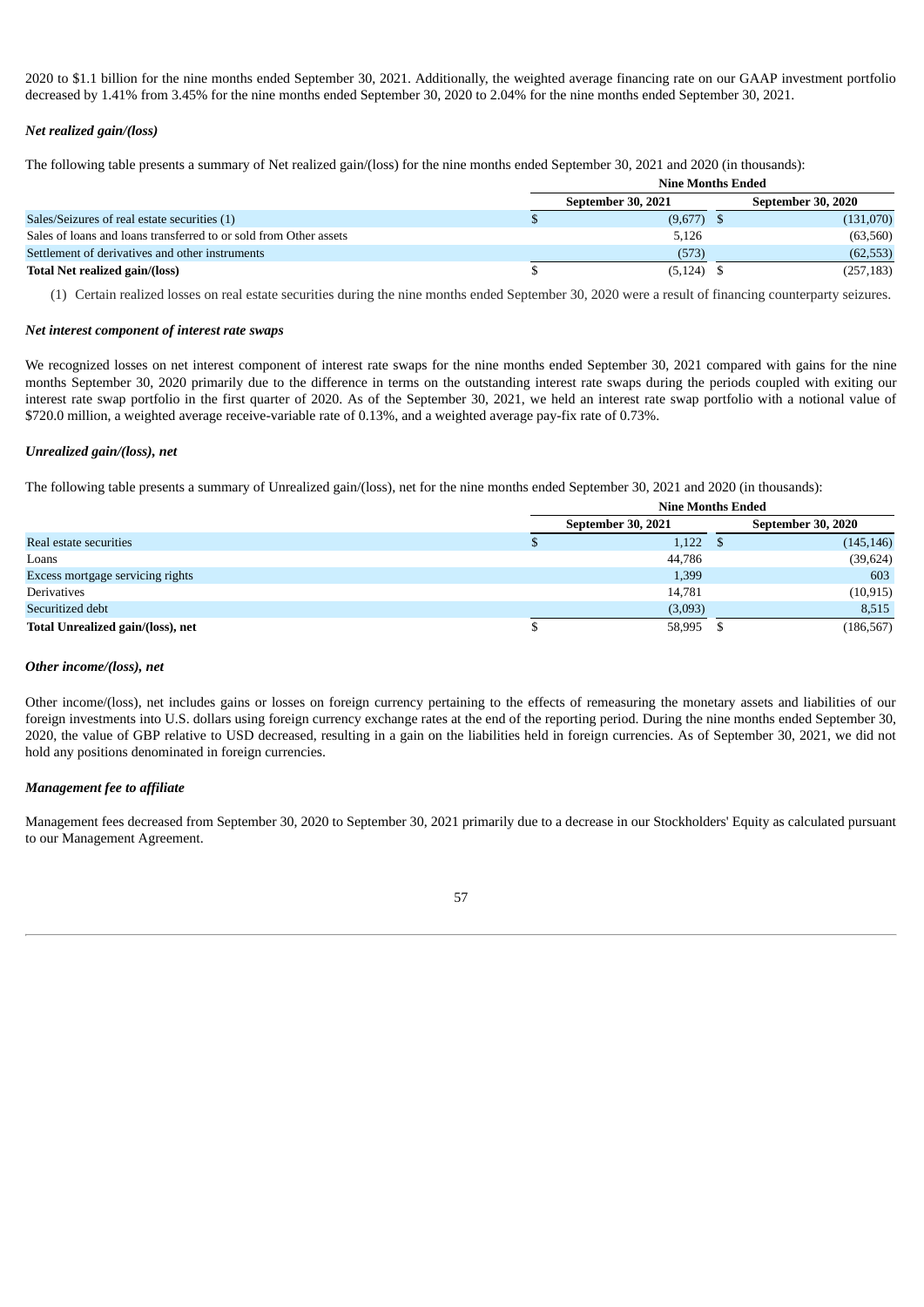# *Other operating expenses*

The following table presents a summary of expenses within Other operating expenses broken out between non-investment related expenses and investment related expenses for the nine months ended September 30, 2021 and 2020 (in thousands):

|                                                                    | <b>Nine Months Ended</b> |                    |    |                    |  |  |  |
|--------------------------------------------------------------------|--------------------------|--------------------|----|--------------------|--|--|--|
|                                                                    |                          | September 30, 2021 |    | September 30, 2020 |  |  |  |
| <b>Non Investment Related Expenses</b>                             |                          |                    |    |                    |  |  |  |
| Affiliate expense reimbursement - Operating expenses (1)           | \$                       | 3,375              | \$ | 5,273              |  |  |  |
| Professional fees                                                  |                          | 2,048              |    | 1,922              |  |  |  |
| D&O insurance                                                      |                          | 1,137              |    | 669                |  |  |  |
| Directors' compensation                                            |                          | 504                |    | 529                |  |  |  |
| Equity based compensation to affiliate                             |                          |                    |    | 163                |  |  |  |
| Other                                                              |                          | 689                |    | 545                |  |  |  |
| <b>Total Non Investment Related Expenses</b>                       |                          | 7,753              |    | 9,101              |  |  |  |
|                                                                    |                          |                    |    |                    |  |  |  |
| <b>Investment Related Expenses</b>                                 |                          |                    |    |                    |  |  |  |
| Affiliate expense reimbursement - Deal related expenses            |                          | 518                |    | 967                |  |  |  |
| Affiliate expense reimbursement - Transaction related expenses     |                          | 330                |    |                    |  |  |  |
| Residential mortgage loan related expenses                         |                          | 1,729              |    | 2,176              |  |  |  |
| Transaction related expenses and deal related performance fees (2) |                          | 3,401              |    | (1,256)            |  |  |  |
| Other                                                              |                          | 128                |    | 428                |  |  |  |
| <b>Total Investment Expenses</b>                                   |                          | 6,106              |    | 2,315              |  |  |  |
| <b>Total Other operating expenses</b>                              | \$                       | 13,859             | Ъ  | 11,416             |  |  |  |

(1) For the year ended December 31, 2021, the Manager agreed to waive its right to receive expense reimbursements of \$0.8 million. For the nine months ended September 30, 2021, \$0.6 million of the reduction in reimbursable expenses is included within the "Affiliated expense reimbursement - Operating expenses" line item above.

(2) The increase in Transaction related expenses and deal related performance fees from the nine months ended September 30, 2020 to the nine months ended September 30, 2021 is the result of expenses incurred in 2021 in relation to securitizations of Non-QM Loans and the reversal of previously accrued deal related performance fees in the period ended March 31, 2020 due to a decline in the price of the related assets, as well as the seizure of such assets by financing counterparties.

### *Restructuring related expenses*

Restructuring related expenses relate to legal and consulting fees primarily incurred in connection with executing the Forbearance Agreement and subsequent Reinstatement Agreement in 2020. Refer to the "Financing activities" section below for more information regarding the Forbearance Agreement and the Reinstatement Agreement.

# *Excise tax*

During the nine months ended September 30, 2020, we reversed previously accrued excise taxes primarily as a result of losses associated with COVID-19. We did not record any excise taxes for the nine months ended September 30, 2021.

# *Servicing fees*

Servicing fees increased from the nine months ended September 30, 2020 to the nine months ended September 30, 2021 as a result of net purchases of Non-QM Loans and GSE Non-Owner Occupied Loans during 2021.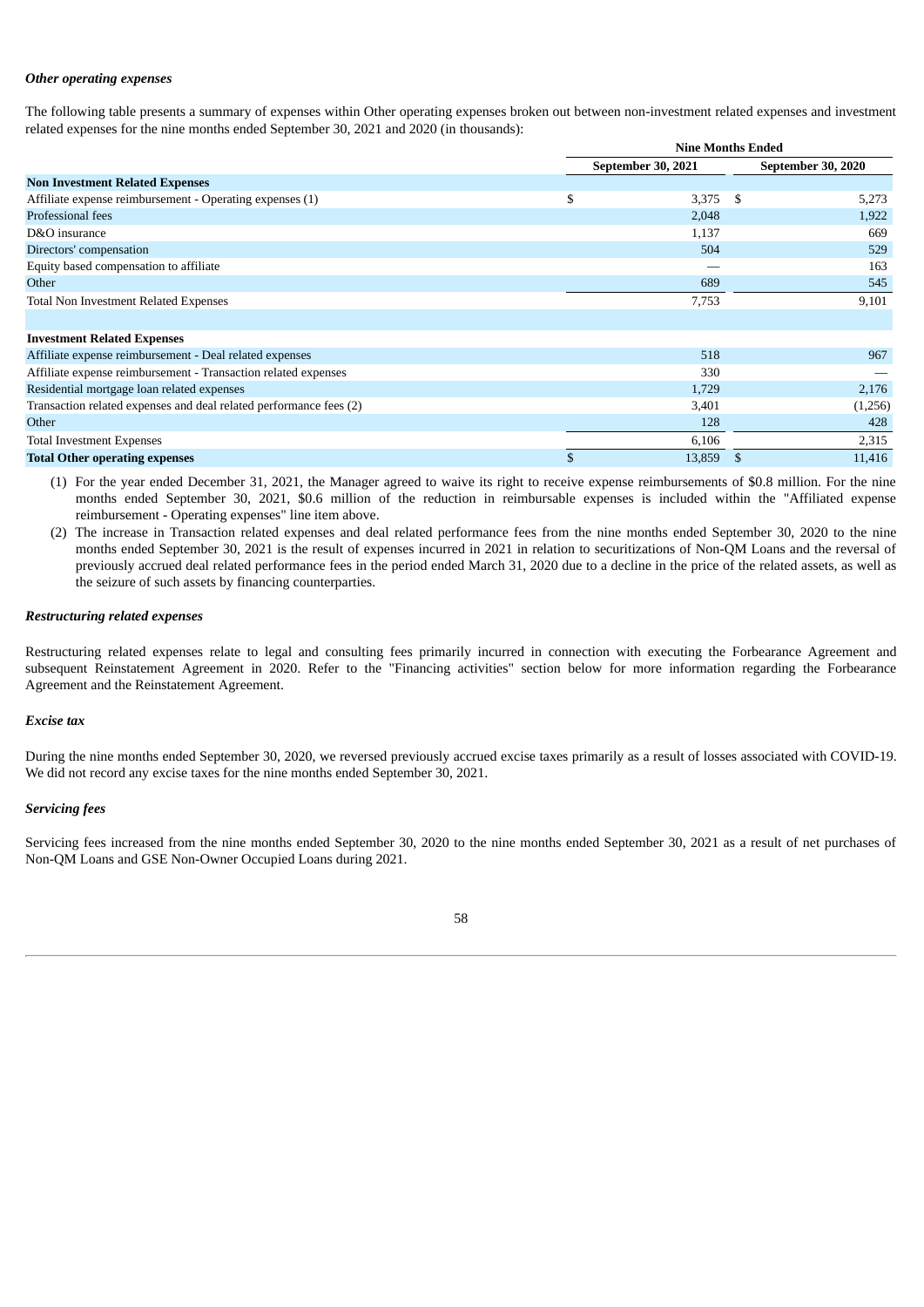# *Equity in earnings/(loss) from affiliates*

The below table reconciles the net income/(loss) to the "Equity in earnings/(loss) from affiliates" line item on our consolidated statements of operations (in thousands).

|                                           | <b>Nine Months Ended</b>  |  |                    |  |  |  |  |  |  |
|-------------------------------------------|---------------------------|--|--------------------|--|--|--|--|--|--|
|                                           | <b>September 30, 2021</b> |  | September 30, 2020 |  |  |  |  |  |  |
| Non-QM Loans (1)                          | 15,277                    |  | (33,016)           |  |  |  |  |  |  |
| AG Arc $(2)$                              | 4,033                     |  | 12,891             |  |  |  |  |  |  |
| <b>Land Related Financing</b>             | 1,848                     |  | 1,865              |  |  |  |  |  |  |
| Other (3)                                 | 13,338                    |  | (5,311)            |  |  |  |  |  |  |
| Equity in earnings/(loss) from affiliates | 34,496                    |  | (23,571)           |  |  |  |  |  |  |

- (1) The earnings within MATT for the nine months ended September 30, 2021 were primarily the result of mark-to-market gains on its Non-QM Loan portfolio and net interest income, offset by expenses. The losses generated within MATT for the nine months ended September 30, 2020 were primarily the result of mark-to-market losses on its Non-QM Loan portfolio and related financing, offset by net interest income.
- (2) The earnings/(loss) at AG Arc during the nine months ended September 30, 2021 were primarily the result of \$5.4 million of net income related to Arc Home's lending and servicing operations, offset by \$(1.9) million related to changes in the fair value of the MSR portfolio held by Arc Home. The earnings recognized by AG Arc also do not include our portion of gains recorded by Arc Home in connection with the sale of residential mortgage loans to us. For the nine months ended September 30, 2021, we eliminated \$3.5 million of intra-entity profits recognized by Arc Home and also decreased the cost basis of the underlying loans we purchased by the same amount. Refer to Note 2 to the "Notes to Consolidated Financial Statements (unaudited)" for more information on this accounting policy.
- (3) The earnings for the nine months ended September 30, 2021 were primarily the result of accelerated accretion as a result of paydowns on certain Re/Non-Performing Loans held at discounts.

#### *Gain on Exchange Offers, net*

We completed two privately negotiated exchange offers during the nine months ended September 30, 2021. As a result of the exchange offers, we exchanged 153,325 shares of our Series A Preferred Stock, 437,087 shares of our Series B Preferred Stock, and 154,383 shares of our Series C Preferred Stock for a total of 1,367,264 shares of common stock. We recognized a gain of \$0.5 million in connection with the offers.

During the nine months ended September 30, 2020, we completed an exchange offer whereby a total of 42,820 shares of Series A Preferred Stock, 31,085 shares of Series B Preferred Stock, and 29,355 shares of Series C Preferred Stock were exchanged for a total of 172,100 shares of common stock. We recognized a gain of \$0.5 million in connection with the exchange offer.

### **Book value and Adjusted book value per share**

On July 12, 2021, we announced a one-for-three reverse stock split of our outstanding shares of common stock. The reverse stock split was effected following the close of business on July 22, 2021. All per share amounts and common shares outstanding for all periods presented have been adjusted on a retroactive basis to reflect the one-for-three reverse stock split.

Per share amounts for book value are calculated using all outstanding common shares in accordance with GAAP, including all vested shares issued to our Manager, and our independent directors under our equity incentive plans as of quarter-end. As of September 30, 2021, the net proceeds for the Series A Preferred Stock, Series B Preferred Stock, and our Series C Preferred Stock were \$40.1 million, \$90.2 million, and \$90.2 million, respectively. As of September 30, 2021, the liquidation preference for the issued and outstanding Series A Preferred Stock, Series B Preferred Stock, and Series C Preferred Stock was \$41.6 million, \$93.2 million, and \$93.2 million, respectively.

As of September 30, 2021 and December 31, 2020, our book value per common share calculated using stockholders' equity less net proceeds on our preferred stock as the numerator was \$16.92 and \$12.40, respectively. As of September 30, 2021 and December 31, 2020, our adjusted book value per common share calculated using stockholders' equity less the liquidation preference of our preferred stock as the numerator was \$16.45 and \$11.81, respectively

#### **Presentation of investment, financing and hedging activities**

In the "Investment activities," "Financing activities," "Hedging activities," and "Liquidity and capital resources" sections of this Item 2, where we disclose our investment portfolio and the related financing arrangements, we have presented this information

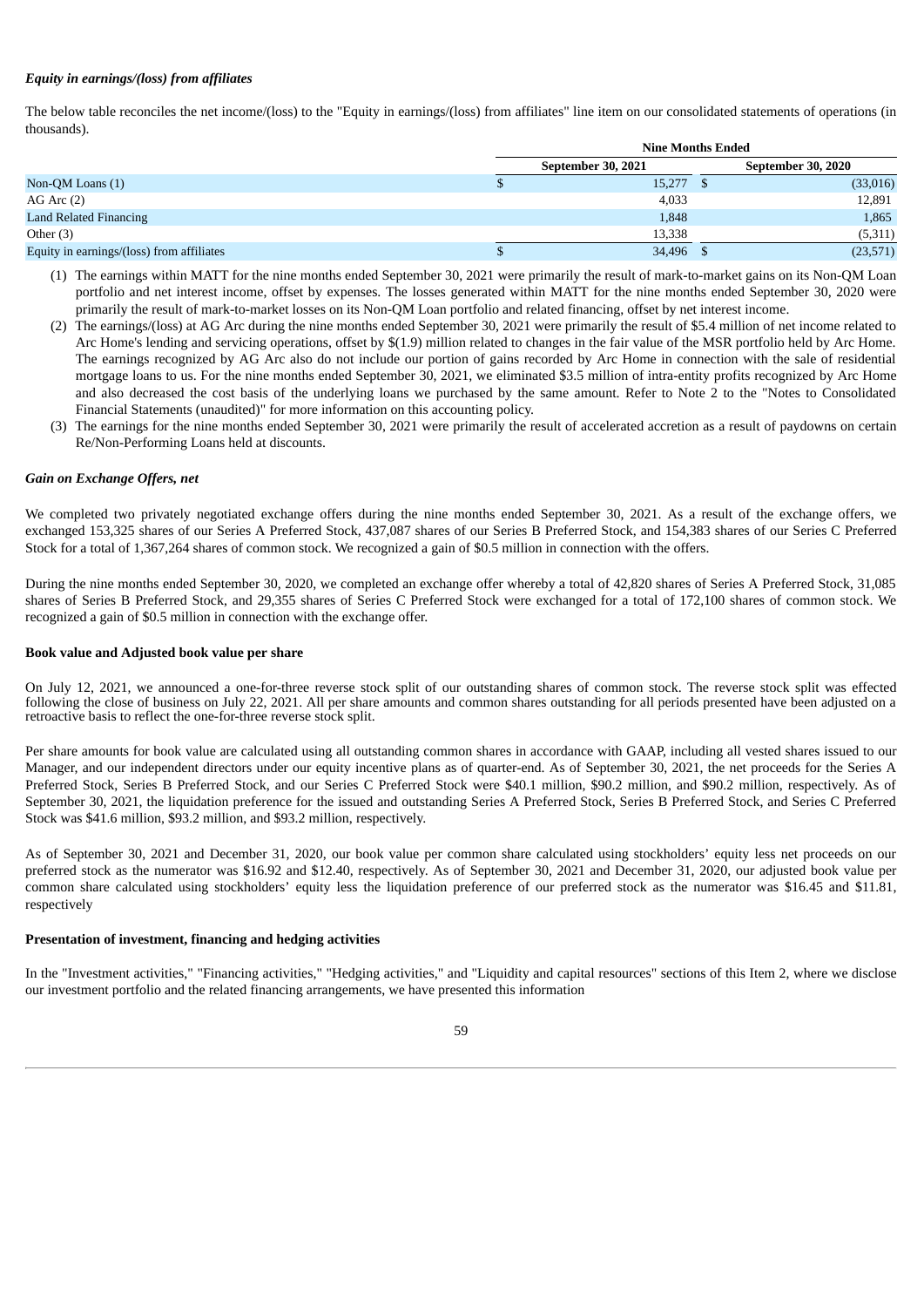inclusive of (i) unconsolidated ownership interests in affiliates that are accounted for under GAAP using the equity method and (ii) TBAs, which are accounted for as derivatives under GAAP. Our investment portfolio and the related financing arrangements are presented along with a reconciliation to GAAP. This presentation of our investment portfolio is consistent with how our management team evaluates the business, and we believe this presentation, when considered with the GAAP presentation, provides supplemental information useful for investors in evaluating our investment portfolio and financial condition. See Note 2 to the "Notes to Consolidated Financial Statements (unaudited)" for a discussion of investments in debt and equity of affiliates.

### **Net interest margin and leverage ratio**

Net interest margin and leverage ratio are metrics that management believes should be considered when evaluating the performance of our investment portfolio.

GAAP net interest margin and non-GAAP net interest margin, a non-GAAP financial measure, are calculated by subtracting the weighted average cost of funds from the weighted average yield for our GAAP investment portfolio and our investment portfolio, respectively, both of which exclude cash held by us and any net TBA position. The weighted average yield on our credit portfolio and our Agency RMBS portfolio represents an effective interest rate, which utilizes all estimates of future cash flows and adjusts for actual prepayment and cash flow activity as of quarter-end. The calculation of weighted average yield is weighted on fair value at quarter-end. The weighted average cost of funds is the sum of the weighted average funding costs on total financing arrangements outstanding at quarter-end, including all non-recourse financing arrangements, and our weighted average hedging cost, which is the weighted average of the net pay rate on our interest rate swaps. GAAP and non-GAAP cost of funds are weighted by the outstanding financing arrangements on our GAAP investment portfolio and our investment portfolio, respectively, and the fair value of securitized debt at quarter-end.

Our leverage ratio is determined by our portfolio mix as well as many additional factors, including the liquidity of our portfolio, the availability and price of our financing, the available capacity to finance our assets, and anticipated regulatory developments. See the "Financing activities" section below for more detail on our leverage ratio.

The table below sets forth the net interest margin and leverage ratio on our investment portfolio as of September 30, 2021 and September 30, 2020 and a reconciliation to the net interest margin and leverage ratio on our GAAP investment portfolio: **September 30, 2021**

|                         | <b>Investments in Debt</b>       |                          |                                 |  |  |  |  |  |  |  |  |
|-------------------------|----------------------------------|--------------------------|---------------------------------|--|--|--|--|--|--|--|--|
| <b>Weighted Average</b> | <b>GAAP Investment Portfolio</b> | and Equity of Affiliates | <b>Investment Portfolio (a)</b> |  |  |  |  |  |  |  |  |
| Yield                   | 3.60%                            | 18.69 %                  | 4.30 %                          |  |  |  |  |  |  |  |  |
| Cost of Funds (b)       | 1.92 %                           | 3.16%                    | 1.96 %                          |  |  |  |  |  |  |  |  |
| Net Interest Margin     | 1.68 %                           | 15.53 %                  | 2.34%                           |  |  |  |  |  |  |  |  |
| Leverage Ratio (c)      | 3.8x                             | (d)                      | 1.8x                            |  |  |  |  |  |  |  |  |

#### **September 30, 2020**

| <b>Weighted Average</b> | <b>GAAP Investment Portfolio</b> | <b>Investments in Debt</b><br>and Equity of Affiliates | <b>Investment Portfolio (a)</b> |
|-------------------------|----------------------------------|--------------------------------------------------------|---------------------------------|
| Yield                   | 4.40 %                           | 9.13%                                                  | 5.32 %                          |
| Cost of Funds (b)       | 2.76 %                           | 4.90 %                                                 | $3.02\%$                        |
| Net Interest Margin     | 1.64 %                           | 4.23 $%$                                               | 2.30 %                          |
| Leverage Ratio (c)      | 1.8x                             | (d)                                                    | 0.9x                            |

(a) Excludes net TBA position, if any.

- (b) Includes cost of non-recourse financing arrangements.
- (c) The leverage ratio on our GAAP investment portfolio represents GAAP leverage. The leverage ratio on our investment portfolio represents Economic Leverage as defined below in the "Financing Activities" section.
- (d) Refer to the "Financing activities" section below for an aggregate breakout of leverage.

# **Core Earnings**

One of our objectives is to generate net income from net interest margin on the portfolio, and management uses Core Earnings, as one of several metrics, to help measure our performance against this objective. Management believes that this non-GAAP measure, when considered with our GAAP financial statements, provides supplemental information useful for investors to help evaluate our financial performance. However, management also believes that our definition of Core Earnings has important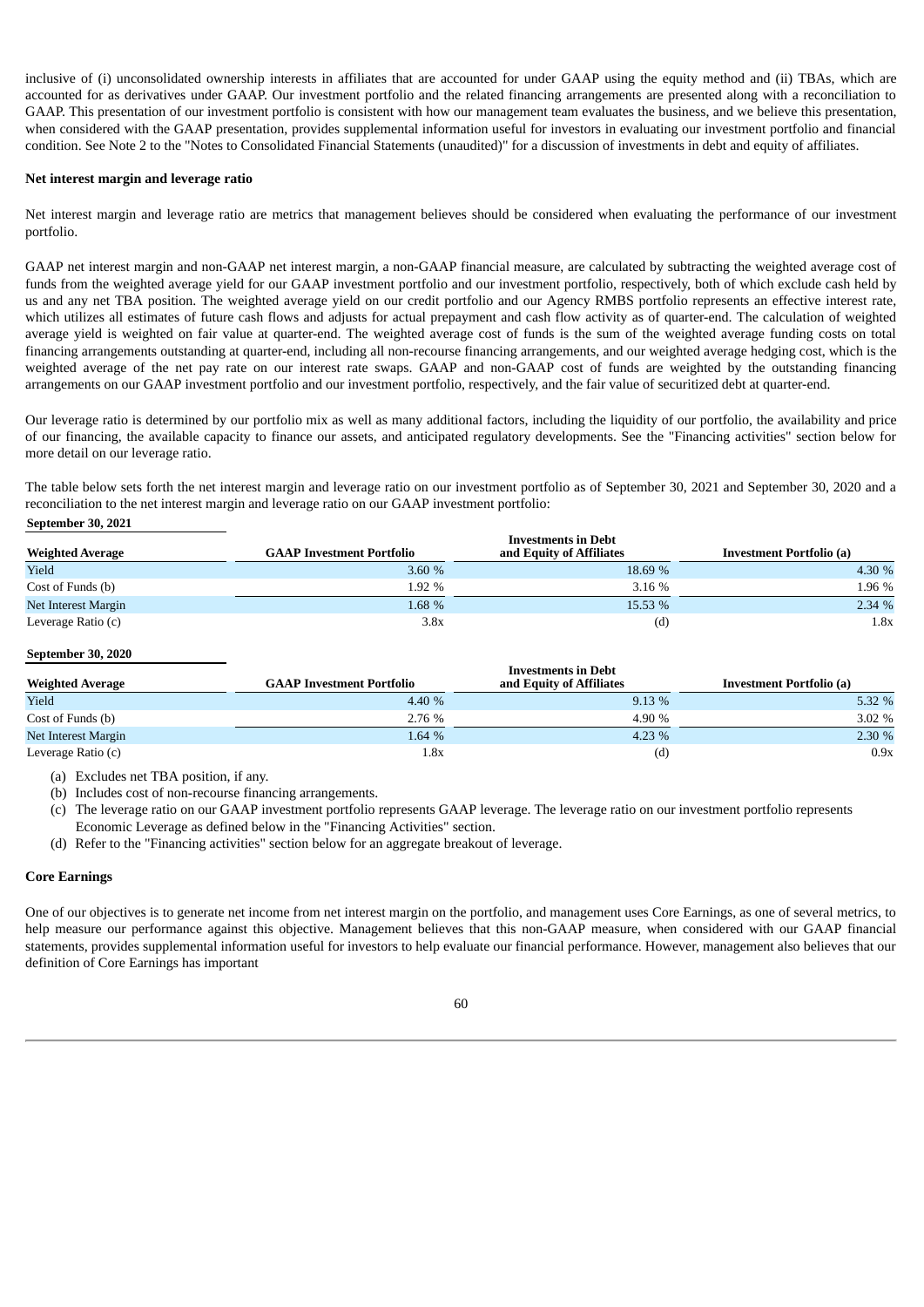limitations as it does not include certain earnings or losses our management team considers in evaluating our financial performance. Our presentation of Core Earnings may not be comparable to similarly-titled measures of other companies, who may use different calculations. This non-GAAP measure should not be considered a substitute for, or superior to, Net Income/(loss) available to common stockholders or Net income/(loss) per diluted common share calculated in accordance with GAAP. Our GAAP financial results and the reconciliations from these results should be carefully evaluated.

We define Core Earnings, a non-GAAP financial measure, as Net Income/(loss) available to common stockholders excluding (i) (a) unrealized gains/(losses) on real estate securities, loans, derivatives and other investments, inclusive of our investment in AG Arc, and (b) net realized gains/(losses) on the sale or termination of such instruments, (ii) any transaction related expenses incurred in connection with the acquisition or disposition of our investments, (iii) accrued deal-related performance fees payable to Arc Home and third party operators to the extent the primary component of the accrual relates to items that are excluded from Core Earnings, such as unrealized and realized gains/(losses), (iv) realized and unrealized changes in the fair value of Arc Home's net mortgage servicing rights and the derivatives intended to offset changes in the fair value of those net mortgage servicing rights, (v) deferred taxes recognized at our taxable REIT subsidiaries, if any, (vi) any foreign currency gain/(loss) relating to monetary assets and liabilities, (vii) income from discontinued operations, and (viii) any gains/(losses) associated with exchange transactions on our common and preferred stock. Items (i) through (viii) above include any amount related to those items held in affiliated entities. Management considers the transaction related expenses referenced in (ii) above to be similar to realized losses incurred at the acquisition or disposition of an asset and does not view them as being part of its core operations. Management views the exclusion described in (iv) above to be consistent with how it calculates Core Earnings on the remainder of its portfolio. Management excludes all deferred taxes because it believes deferred taxes are not representative of current operations. Core Earnings include the net interest income and other income earned on our investments on a yield adjusted basis, including TBA dollar roll income/(loss) or any other investment activity that may earn or pay net interest or its economic equivalent.

The below table includes Core Earnings for the three and nine months ended September 30, 2020. However, during those periods, we determined that Core Earnings did not appropriately capture our business, liquidity, results of operations, financial condition, or our ability to make distributions to our stockholders due to the impact of COVID-19 on our business. Refer to the "Results of Operations" section above for a detailed discussion of our GAAP financial results.

A reconciliation of "Net Income/(loss) available to common stockholders" to Core Earnings for the three and nine months ended September 30, 2021 and 2020 is set forth below (in thousands, except per share data):

|                                                                             | <b>Three Months Ended</b> |          |                    | <b>Nine Months Ended</b> |                    |      |                    |  |  |
|-----------------------------------------------------------------------------|---------------------------|----------|--------------------|--------------------------|--------------------|------|--------------------|--|--|
|                                                                             | September 30, 2021        |          | September 30, 2020 |                          | September 30, 2021 |      | September 30, 2020 |  |  |
| Net Income/(loss) available to common stockholders                          | 29,993 \$                 |          | 15,022             | \$                       | 79,594             |      | (478, 268)         |  |  |
| Add (Deduct):                                                               |                           |          |                    |                          |                    |      |                    |  |  |
| Net realized (gain)/loss                                                    | 5,460                     |          | 14,431             |                          | 5,124              |      | 257,183            |  |  |
| Unrealized (gain)/loss, net                                                 | (29, 461)                 |          | (21, 465)          |                          | (58, 995)          |      | 186,567            |  |  |
| Transaction related expenses and deal related performance<br>fees $(1)$     | 2,484                     |          | 2,167              |                          | 4,496              |      | (673)              |  |  |
| Equity in (earnings)/loss from affiliates                                   | (6,882)                   |          | (17, 187)          |                          | (34, 496)          |      | 23,571             |  |  |
| Net interest income and expenses from equity method<br>investments $(2)(3)$ | 15,000                    |          | 14,148             |                          | 24,861             |      | 26,614             |  |  |
| Net (income)/loss from discontinued operations                              |                           |          |                    |                          |                    |      | (361)              |  |  |
| Other (income)/loss, net                                                    |                           |          | 10                 |                          | (14)               |      | (1,483)            |  |  |
| (Gains) from Exchange Offers, net                                           |                           |          | (539)              |                          | (472)              |      | (539)              |  |  |
| Dollar roll income/(loss)                                                   | (1, 113)                  |          |                    |                          | (1, 113)           |      | 322                |  |  |
| Core Earnings                                                               | \$<br>15,481              | <b>S</b> | 6,587              | \$                       | 18,985             | - \$ | 12,933             |  |  |
|                                                                             |                           |          |                    |                          |                    |      |                    |  |  |
| Core Earnings, per Diluted Share (4)                                        | \$<br>0.96 <sup>5</sup>   |          | 0.57               | \$                       | 1.24               | - \$ | 1.16               |  |  |

(1) For the three months ended September 30, 2021 and 2020, total transaction related expenses and deal related performance fees included \$2.0 million and \$1.6 million, respectively, recorded within the "Other operating expenses" line item and \$0.5 million and \$0.6 million, respectively, recorded within the "Interest expense" line item, which relates to the amortization of deferred financing costs. For the nine months ended September 30, 2021 and 2020, total transaction related expenses and deal related performance fees included \$3.7 million and \$(1.3) million, respectively, recorded within the "Other operating expenses" line item and \$0.8 million and \$0.6 million, respectively, recorded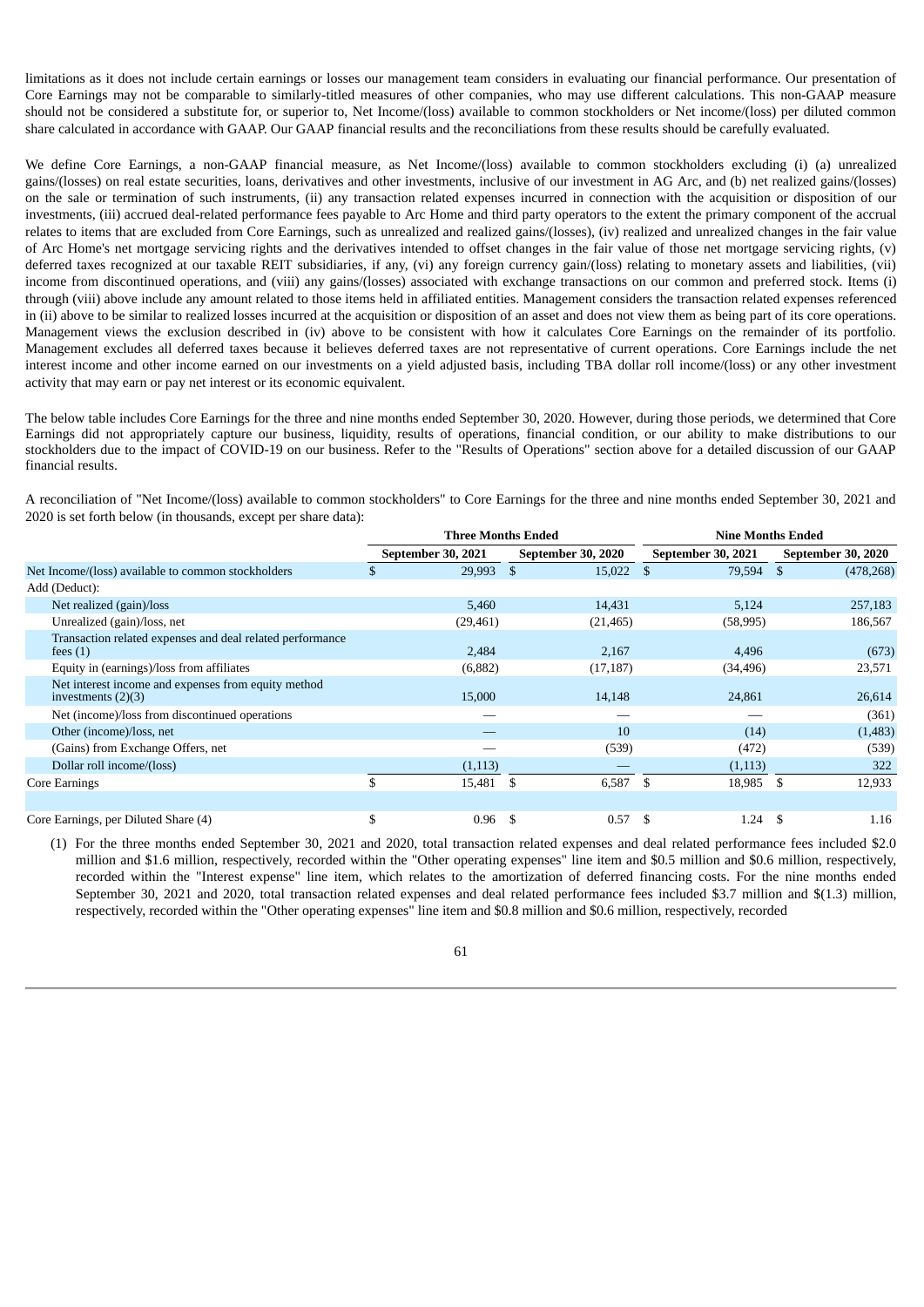within the "Interest expense" line item, which relates to the amortization of deferred financing costs.

- (2) For the three months ended September 30, 2021 and 2020, \$0.2 million or \$0.01 per share and \$1.8 million or \$0.16 per share, respectively; and for the nine months ended September 30, 2021 and 2020, \$1.3 million or \$0.08 per share and \$(3.2) million or \$(0.29) per share, respectively, of realized and unrealized changes in the fair value of Arc Home's net mortgage servicing rights and corresponding derivatives net of taxes were excluded from Core Earnings per diluted share.
- (3) Core income or loss recognized by AG Arc does not include our portion of gains recorded by Arc Home in connection with the sale of residential mortgage loans to us. For the three and nine months ended September 30, 2021, we eliminated \$1.6 million and \$3.5 million of intra-entity profits recognized by Arc Home, respectively, and also decreased the cost basis of the underlying loans we purchased by the same amount. We did not eliminate any intra-entity profits for the three and nine months ended September 30, 2020. Refer to Note 2 to the "Notes to Consolidated Financial Statements (unaudited)" for more information on this accounting policy.
- (4) All per share amounts for all periods presented have been adjusted to reflect the one-for-three reverse stock split.

#### **Investment activities**

We aim to allocate capital to investment opportunities with attractive risk/return profiles in our target asset classes. We recently have focused our efforts on growing our portfolio of Residential Credit Investments, investing in residential mortgage loans with the intent to securitize these assets as market conditions permit. We are also currently investing in 30 Year Fixed Rate Agency RMBS to utilize excess liquidity. Our investment and capital allocation decisions depend on prevailing market conditions and compliance with Investment Company Act and REIT tests, among other factors, and may change over time in response to opportunities available in different economic and capital market environments. As a result, in reacting to market conditions and taking into account a variety of other factors, including liquidity, duration, and interest rate expectations, the mix of our assets changes over time as we opportunistically deploy capital. We actively evaluate our investments based on factors including, among others, the characteristics of the underlying collateral, geography, expected return, expected future prepayment trends, supply of and demand for our investments, costs of financing, costs of hedging, expected future interest rate volatility, and the overall shape of the U.S. Treasury and interest rate swap yield curves.

The following table presents a detailed break-down of our investment portfolio as of September 30, 2021 and December 31, 2020 and a reconciliation to our GAAP Investment Portfolio (\$ in thousands):

|                                                               |                    | <b>Fair Value</b> |                          | <b>Percent of Investment Portfolio</b><br><b>Fair Value</b> |                          | Leverage Ratio (a)        |                          |  |  |  |
|---------------------------------------------------------------|--------------------|-------------------|--------------------------|-------------------------------------------------------------|--------------------------|---------------------------|--------------------------|--|--|--|
|                                                               | September 30, 2021 |                   | <b>December 31, 2020</b> | September 30, 2021                                          | <b>December 31, 2020</b> | <b>September 30, 2021</b> | <b>December 31, 2020</b> |  |  |  |
| Residential Investments \$                                    | 1,713,539          |                   | 691,478                  | 77.2 %                                                      | 49.5 %                   | 1.1x                      | 0.2x                     |  |  |  |
| Commercial Investments                                        |                    |                   | 182,296                  | $-$ %                                                       | 13.1 %                   |                           | 0.9x                     |  |  |  |
| Agency RMBS                                                   | 506,526            |                   | 521,843                  | 22.8 %                                                      | 37.4 %                   | 4.1x                      | 6.1x                     |  |  |  |
| <b>Total: Investment Portfolio</b> \$                         | 2,220,065          |                   | 1,395,617                | 100.0 %                                                     | 100.0 %                  | 1.8x                      | 1.5x                     |  |  |  |
| <b>Investments in Debt and Equity of</b><br>Affiliates (b) \$ | 102.949 \$         |                   | 217,964                  | N/A                                                         | N/A                      | (c)                       | (c)                      |  |  |  |
| Total: GAAP Investment Portfolio \$                           | 2,117,116          |                   | 1,177,653                | N/A                                                         | N/A                      | 3.8x                      | 2.4x                     |  |  |  |

(a) The leverage ratio on our investment portfolio represents Economic Leverage as defined below in the "Financing Activities" section and is calculated by dividing each investment type's total recourse financing arrangements by its allocated equity (described in the chart below). Cash posted as collateral has been allocated pro-rata by each respective asset class's Economic Leverage amount. The Economic Leverage Ratio excludes any fully non-recourse financing arrangements and includes any net receivables or payables on TBA. The leverage ratio on our GAAP Investment Portfolio represents GAAP leverage.

- (b) Certain Re/Non-Performing Loans held in securitized form are presented net of non-recourse securitized debt.
- (c) Refer to the "Financing activities" section below for an aggregate breakout of leverage.

We allocate our equity by investment type using the fair value of our investment portfolio, less any associated leverage, inclusive of any long TBA position (at cost). We allocate all non-investment portfolio related assets and liabilities to our investment portfolio based on the characteristics of such assets and liabilities in order to sum to stockholders' equity per the consolidated balance sheets. Our equity allocation method is a non-GAAP methodology and may not be comparable to the similarly titled measure or concepts of other companies, who may use different calculations and allocation methodologies.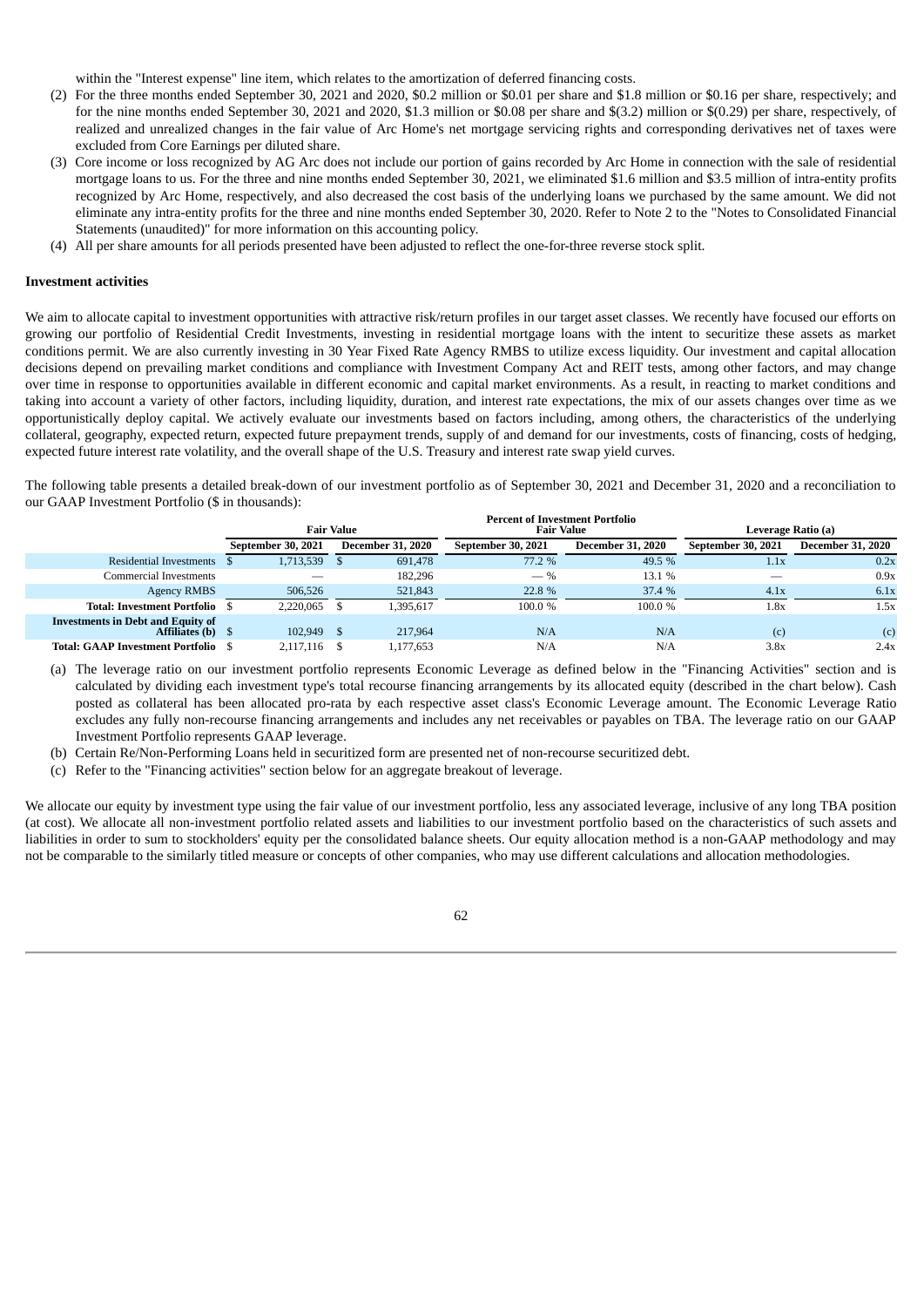The following table presents a summary of the allocated equity of our investment portfolio as of September 30, 2021 and December 31, 2020 (\$ in thousands):

|                            | <b>Allocated Equity</b> |                          | <b>Percent of Equity</b> |                          |  |  |  |
|----------------------------|-------------------------|--------------------------|--------------------------|--------------------------|--|--|--|
|                            | September 30, 2021      | <b>December 31, 2020</b> | September 30, 2021       | <b>December 31, 2020</b> |  |  |  |
| Residential Investments \$ | 380,817                 | 229,183                  | 77.8 %                   | 56.0 %                   |  |  |  |
| Commercial Investments     |                         | 99.668                   | $-$ %                    | 24.3 %                   |  |  |  |
| Agency RMBS                | 108.932                 | 80,854                   | $22.2\%$                 | 19.7 %                   |  |  |  |
| Total \$                   | 489,749                 | 409,705                  | 100.0 %                  | 100.0 %                  |  |  |  |

The following table presents a reconciliation of our Investment Portfolio to our GAAP Investment Portfolio as of September 30, 2021 and December 31, 2020 (\$ in thousands):

**December 31,**

|                                                               | September 30, 2021 |                     |               |                          |                |                                         |                |                   |                                  |                                  |                                            |                |           |  |
|---------------------------------------------------------------|--------------------|---------------------|---------------|--------------------------|----------------|-----------------------------------------|----------------|-------------------|----------------------------------|----------------------------------|--------------------------------------------|----------------|-----------|--|
| <b>Instrument</b>                                             |                    | <b>Current Face</b> |               | <b>Amortized</b><br>Cost |                | <b>Unrealized</b><br>Mark-<br>to-Market |                | Fair Value (1)    | Weighted<br>Average<br>Coupon(2) | Weighted<br><b>Average Yield</b> | Weighted<br>Average<br>Life (Years)<br>(3) | Fair Value (1) |           |  |
| <b>Credit Investments:</b>                                    |                    |                     |               |                          |                |                                         |                |                   |                                  |                                  |                                            |                |           |  |
| <b>Residential Investments</b>                                |                    |                     |               |                          |                |                                         |                |                   |                                  |                                  |                                            |                |           |  |
| Non-QM Loans (4)                                              | \$                 | 975,501             | $\mathbb{S}$  | 1,014,231                | $\mathfrak{s}$ | 15,768                                  | $\mathfrak{s}$ | 1,029,999         | 5.02 %                           | 3.64 %                           | $4.10\quad$                                |                |           |  |
| <b>GSE Non-Owner Occupied Loans</b>                           |                    | 207,801             |               | 212,445                  |                | 2,188                                   |                | 214,633           | 3.63 %                           | 3.11 %                           | 6.15                                       |                |           |  |
| MATT Non-QM Loans (5)                                         |                    | 921,459             |               | 72,606                   |                | 576                                     |                | 73,182            | 0.80%                            | 11.13 %                          | 0.67                                       |                | 153,200   |  |
| Re/Non-Performing Loans                                       |                    | 431,656             |               | 360,578                  |                | 14,724                                  |                | 375,302           | 3.57 %                           | 8.34 %                           | 6.61                                       |                | 478,565   |  |
| <b>Land Related Financing</b>                                 |                    | 17,660              |               | 17,660                   |                |                                         |                | 17,660            | 14.50 %                          | 14.50 %                          | 0.81                                       |                | 22,824    |  |
| Prime                                                         |                    | 6,966               |               | 2,272                    |                | 421                                     |                | 2,693             | 3.50 %                           | 15.06 %                          | 10.04                                      |                | 8,665     |  |
| Alt-A/Subprime                                                |                    |                     |               |                          |                | $\hspace{0.1mm}-\hspace{0.1mm}$         |                |                   | $-$ %                            | $-$ %                            | $\hspace{0.05cm}$                          |                | 11,496    |  |
| Credit Risk Transfer                                          |                    |                     |               |                          |                |                                         |                |                   | $-$ %                            | $-$ %                            |                                            |                | 13,308    |  |
| Non-U.S. RMBS                                                 |                    |                     |               | $\overline{\phantom{0}}$ |                | $\qquad \qquad -$                       |                | $\qquad \qquad -$ | $-$ %                            | $-$ %                            | $\overline{\phantom{0}}$                   |                | 3,100     |  |
| Interest Only and Excess MSR                                  |                    | 26,698              |               | 187                      |                | (117)                                   |                | 70                | N/A                              | 7.22 %                           | 3.67                                       |                | 320       |  |
| <b>Total Residential Investments</b>                          |                    | 2,587,741           |               | 1,679,979                |                | 33,560                                  |                | 1,713,539         | 3.70 %                           | 5.05 %                           | 3.45                                       |                | 691,478   |  |
| <b>Total Commercial Investments</b>                           |                    |                     |               |                          |                |                                         |                |                   | $-$ %                            | $-$ %                            | $\hspace{0.05cm}$                          |                | 182,296   |  |
| <b>Total Credit Investments</b>                               |                    | 2,587,741           |               | 1,679,979                |                | 33,560                                  |                | 1,713,539         | 3.70 %                           | 5.05 %                           | 3.45                                       |                | 873,774   |  |
|                                                               |                    |                     |               |                          |                |                                         |                |                   |                                  |                                  |                                            |                |           |  |
| <b>Agency RMBS:</b>                                           |                    |                     |               |                          |                |                                         |                |                   |                                  |                                  |                                            |                |           |  |
| 30 Year Fixed Rate                                            |                    | 497,214             |               | 510,011                  |                | (3, 485)                                |                | 506,526           | 2.19 %                           | 1.77 %                           | 7.18                                       |                | 518,352   |  |
| <b>Excess MSR</b>                                             |                    |                     |               |                          |                |                                         |                |                   | $-$ %                            | $-$ %                            | $\qquad \qquad -$                          |                | 3,491     |  |
| <b>Total Agency RMBS</b>                                      |                    | 497,214             |               | 510,011                  |                | (3, 485)                                |                | 506,526           | 2.19 %                           | 1.77 %                           | 7.18                                       |                | 521,843   |  |
|                                                               |                    |                     |               |                          |                |                                         |                |                   |                                  |                                  |                                            |                |           |  |
| <b>Total: Investment Portfolio</b>                            | \$.                | 3,084,955           | \$            | 2,189,990                | <sup>\$</sup>  | 30,075                                  | $\mathbb{S}$   | 2,220,065         | 3.41 %                           | 4.30 %                           | 4.05                                       | $\mathbf{s}$   | 1,395,617 |  |
| <b>Investments in Debt and Equity of</b><br><b>Affiliates</b> | -S                 | 970,338             | <sup>\$</sup> | 101,626                  | $\mathbf{s}$   | 1,323                                   | \$             | 102,949           | 1.40 %                           | 18.69 %                          | $0.69$ \$                                  |                | 217,964   |  |
| <b>Total: GAAP Investment Portfolio</b>                       |                    | 2,114,617           | \$            | 2,088,364                | -S             | 28,752                                  | \$             | 2,117,116         | 3.92 %                           | 3.60 %                           | 5.59                                       | - \$           | 1,177,653 |  |

(1) Refer to Note 2 to the "Notes of the Consolidated Financial Statements (unaudited)" for more detail on what is included in our "Investments in debt and equity of affiliates" line item on our consolidated balance sheets. Our assets held through Investments in debt and equity of affiliates are included in the "MATT Non-QM Loans," "Re/Non-Performing Loans," "Land Related Financing," and "Excess MSR" line items above.

(2) Equity residuals, principal only securities, and Excess MSRs with a zero coupon rate are excluded from this calculation.

(3) Weighted average life is based on projected life. Typically, actual maturities are shorter than stated contractual maturities. Maturities are affected by the contractual lives of the underlying mortgages, periodic payments of principal, and prepayments of principal.

(4) Prior to 2021, we acquired Non-QM Loans through our equity method investment in MATT. This line item represents direct purchases of Non-QM Loans, which began in Q1 2021.

(5) As of September 30, 2021, this line item primarily includes retained tranches from securitizations.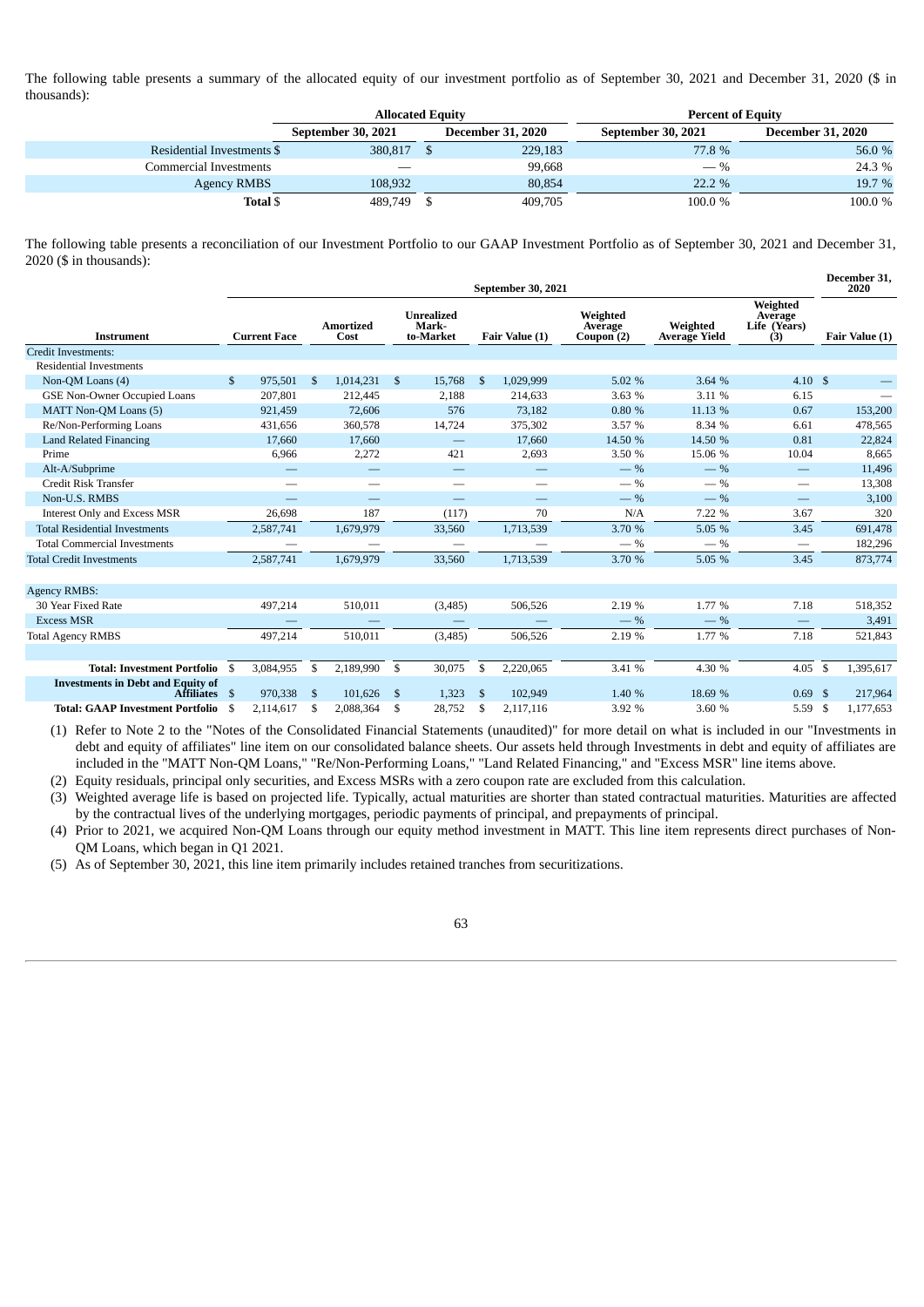## *Credit Investments*

The following table presents the fair value of the securities and loans in our credit portfolio and a reconciliation to our GAAP credit portfolio (in thousands):

|                                                           |    | <b>Fair Value</b>  |              |                          |  |  |  |  |  |
|-----------------------------------------------------------|----|--------------------|--------------|--------------------------|--|--|--|--|--|
|                                                           |    | September 30, 2021 |              | <b>December 31, 2020</b> |  |  |  |  |  |
| Residential loans (1)                                     | J. | 1,637,165 \$       |              | 563,263                  |  |  |  |  |  |
| Commercial real estate loans                              |    |                    |              | 125,508                  |  |  |  |  |  |
| <b>Total loans</b>                                        |    | 1,637,165          |              | 688,771                  |  |  |  |  |  |
|                                                           |    |                    |              |                          |  |  |  |  |  |
| Non-Agency RMBS (2)                                       | \$ | 76,374 \$          |              | 128,215                  |  |  |  |  |  |
| CMBS(3)                                                   |    |                    |              | 56,788                   |  |  |  |  |  |
| <b>Total Credit securities</b>                            |    | 76,374             |              | 185,003                  |  |  |  |  |  |
|                                                           |    |                    |              |                          |  |  |  |  |  |
| <b>Total Credit Investments</b>                           |    | 1,713,539 \$       |              | 873,774                  |  |  |  |  |  |
| <b>Less: Investments in Debt and Equity of Affiliates</b> | \$ | 102.949            | - \$         | 217,547                  |  |  |  |  |  |
| <b>Total GAAP Credit Portfolio</b>                        |    | 1,610,590          | <sup>S</sup> | 656,227                  |  |  |  |  |  |

(1) Includes Re/Non-Performing Loans, Non-QM Loans,GSE Non-Owner Occupied Loans, and Land Related Financing not held in securitized form.

(2) Includes Prime, Alt-A/Subprime, Credit Risk Transfer, Non-U.S RMBS, Interest-Only and Excess MSR, Re/Non-Performing Loans, and Non-QM Loans held in securitized form.

(3) Includes Conduit, Single-Asset/Single-Borrower, Freddie Mac K-Series, and Interest-Only investments.

#### *Residential loans*

The following tables present certain information regarding credit quality for certain categories within our Residential loan portfolio (\$ in thousands):

|                                                              |   |                             |                   |           |                             | <b>September 30, 2021</b> |    |           |                   |                                          |    |                   |            |        |      | December 31.      |  |
|--------------------------------------------------------------|---|-----------------------------|-------------------|-----------|-----------------------------|---------------------------|----|-----------|-------------------|------------------------------------------|----|-------------------|------------|--------|------|-------------------|--|
|                                                              |   | <b>Unpaid</b>               |                   |           | Weighted Average (1)(2)     |                           |    |           |                   | Aging by Unpaid Principal Balance (1)(2) |    |                   |            |        | 2020 |                   |  |
|                                                              |   | Principal<br><b>Balance</b> | <b>Fair Value</b> |           | <b>Current LTV</b><br>Ratio | Current<br>FICO(3)        |    | Current   | <b>30-59 Days</b> |                                          |    | <b>60-89 Days</b> | $90+$ Davs |        |      | <b>Fair Value</b> |  |
| Non-OM Loans                                                 | D | 975,501                     |                   | 1,029,999 | 68.49 %                     | 738                       | \$ | 966,612   |                   | 6,995                                    |    | 1,192             |            | 702    |      |                   |  |
| <b>GSE Non-Owner Occupied</b><br>Loans                       |   | 207,801                     |                   | 214,633   | 64.25 %                     | 757                       |    | 207.411   |                   | 390                                      |    |                   |            |        |      |                   |  |
| <b>MATT Non-QM Loans</b>                                     |   | 11.626                      |                   | 12.245    | 58.45 %                     | 680                       |    | 5.715     |                   | 809                                      |    |                   |            | 5,102  |      | 100,264           |  |
| Re/Non-Performing Loans                                      |   | 400,014                     |                   | 362,628   | 79.21 %                     | 638                       |    | 258,884   |                   | 36,036                                   |    | 14,737            |            | 83,182 |      | 440,175           |  |
| <b>Land Related Financing</b>                                |   | 17.660                      |                   | 17,660    | N/A                         | N/A                       |    | N/A       |                   | N/A                                      |    | N/A               |            | N/A    |      | 22,824            |  |
| <b>Total Residential loans</b>                               |   | 1,612,602                   | \$                | .637,165  | 71.46 %                     | 709                       | S  | 1,438,622 |                   | 44,230                                   |    | 15,929            | - \$       | 88,986 | S.   | 563,263           |  |
| <b>Less: Investments in Debt</b><br>and Equity of Affiliates |   | 29,572                      |                   | 30,099    | 59.41 %                     | 679                       |    | 5,771     |                   | 809                                      |    |                   |            | 5,332  |      | 127,822           |  |
| <b>Total GAAP Residential</b><br>Loans                       |   | 1.583.030                   | \$                | 1.607.066 | 71.56 %                     | 709                       | S  | 1.432.851 | \$                | 43.421                                   | £. | 15,929            | £.         | 83,654 |      | 435,441           |  |

(1) Weighted average and aging data excludes residual positions where we consolidate a securitization and the positions are recorded on our balance sheet as Re/Non-Performing Loans. There may be limited data available regarding the underlying collateral of the residual positions.

(2) Weighted average and aging data excludes Land Related Financing.

(3) Weighted average current FICO excludes borrowers where FICO scores were not available.

See Note 3 to the "Notes to Consolidated Financial Statements (unaudited)" for a breakout of geographic concentration of credit risk within loans we include in the "Residential mortgage loans, at fair value" line item on our consolidated balance sheets.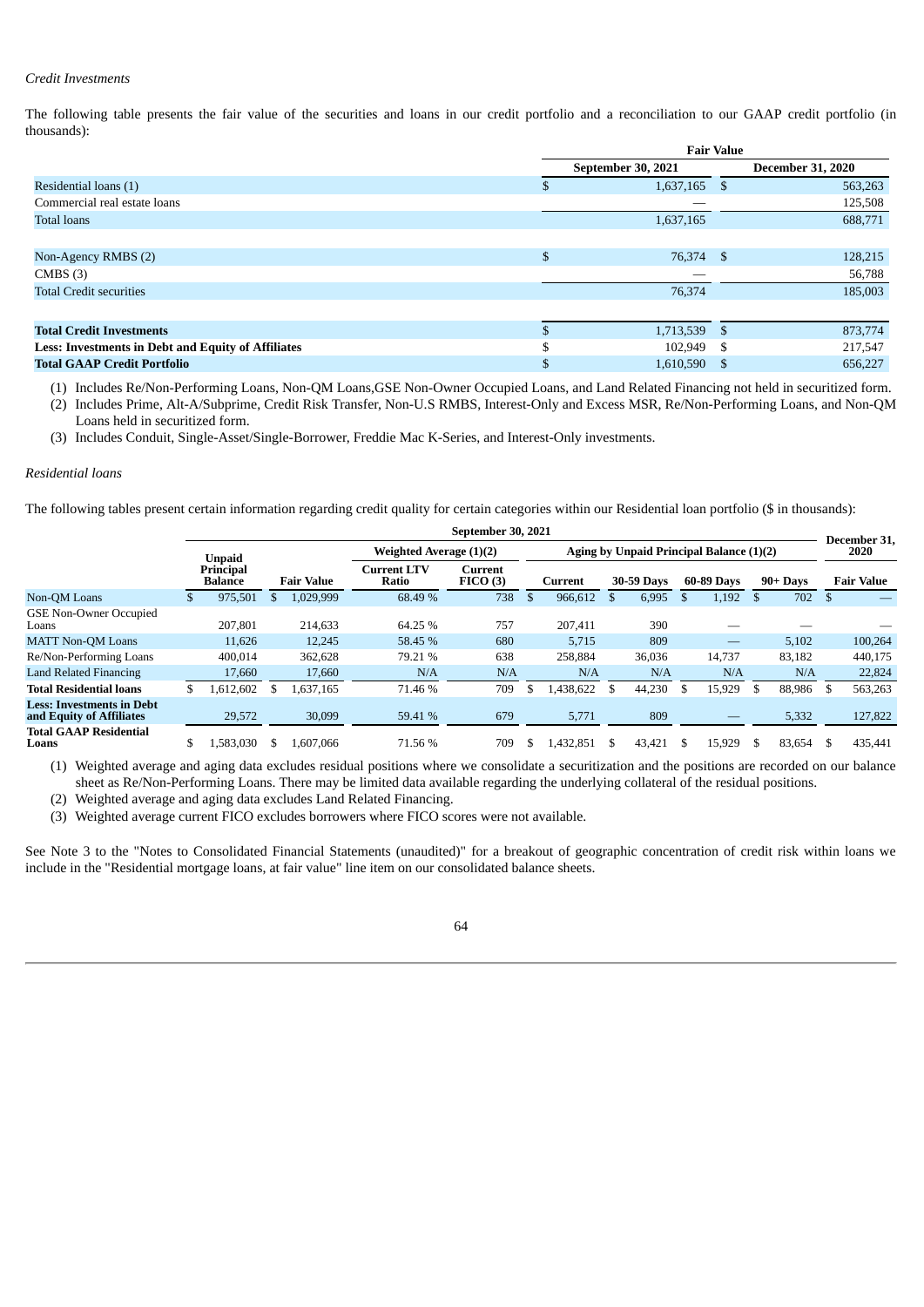# *Credit securities*

The following table presents the fair value of our credit securities portfolio by credit rating as of September 30, 2021 and December 31, 2020 (in thousands):

| <b>Credit Rating - Credit Securities (1)</b> | September 30, 2021 (2)(3)                             |                          | December 31, 2020 (2)(3) |         |
|----------------------------------------------|-------------------------------------------------------|--------------------------|--------------------------|---------|
| <b>AAA</b>                                   |                                                       | $\overline{\phantom{0}}$ | മ                        | 630     |
| BB                                           |                                                       | 5,706                    |                          | 9,037   |
| B                                            |                                                       | 18,394                   |                          | 25,318  |
| <b>Below B</b>                               |                                                       |                          |                          | 17,046  |
| <b>Not Rated</b>                             |                                                       | 52,274                   |                          | 132,972 |
|                                              | <b>Total: Credit Securities \$</b>                    | 76,374 \$                |                          | 185,003 |
|                                              | Less: Investments in Debt and Equity of Affiliates \$ | 72,850 \$                |                          | 89,725  |
|                                              | Total: GAAP Basis \$                                  | 3,524                    | -S                       | 95.278  |

(1) Represents the minimum rating for rated assets of S&P, Moody and Fitch credit ratings, stated in terms of the S&P equivalent.

(2) Certain Re/Non-Performing Loans held in securitized form are presented net of non-recourse securitized debt.

(3) As of September 30, 2021 and December 31, 2020, includes \$0.1 million of credit Excess MSRs.

The following tables present the geographic concentration of the underlying collateral for our Non-Agency RMBS portfolio (\$ in thousands).

| September 30, 2021 |       |                |                | <b>December 31, 2020</b> |              |                |                |
|--------------------|-------|----------------|----------------|--------------------------|--------------|----------------|----------------|
| <b>State</b>       |       | Fair Value (1) | Percentage (1) | <b>State</b>             |              | Fair Value (2) | Percentage (2) |
| California         |       | 33,279         |                | 43.6 % California        |              | 40,593         | 32.5 %         |
| New York           |       | 17,377         |                | 22.8 % New York          |              | 17.742         | 14.2 %         |
| Florida            |       | 4,350          |                | 5.7 % Florida            |              | 10,982         | 8.8 %          |
| New Jersey         |       | 2,188          |                | $2.9\%$ Texas            |              | 4,216          | 3.4%           |
| Pennsylvania       |       | 1,672          |                | 2.2 % New Jersey         |              | 4.028          | 3.2%           |
| Other              |       | 17,508         | 22.8 % Other   |                          |              | 50.654         | 37.9 %         |
|                    | Total | 76,374         | 100.0%         |                          | <b>Total</b> | 128,215        | 100.0%         |

(1) As of September 30, 2021, Non-Agency RMBS fair value includes \$0.1 million of credit Excess MSRs.

(2) As of December 31, 2020, Non-Agency RMBS fair value includes \$3.2 million of investments where there was no data regarding the underlying collateral, including \$0.1 million of credit Excess MSRs. These positions were excluded from the percent calculation.

## *Agency RMBS*

The following table presents the fair value (\$ in thousands) and the Constant Prepayment Rate ("CPR") experienced on our GAAP Agency RMBS portfolio for the periods presented.

|                    | Fair Value         | $^{\circ}$ PR $^{\circ}$          |                         |                               |  |  |  |  |
|--------------------|--------------------|-----------------------------------|-------------------------|-------------------------------|--|--|--|--|
| / RMBS<br>Agency   | September 30, 2021 | 2020<br>$\sim$<br>December<br>51, | : 30. 2021<br>September | 1. 2020<br>$\sim$<br>Jecember |  |  |  |  |
| 30 Year Fixed Rate | 506,526            | 518,352                           | 5.1 %                   | 770/<br>70<br>2.7             |  |  |  |  |

(1) Represents the weighted average monthly CPRs published during the period for our in-place portfolio.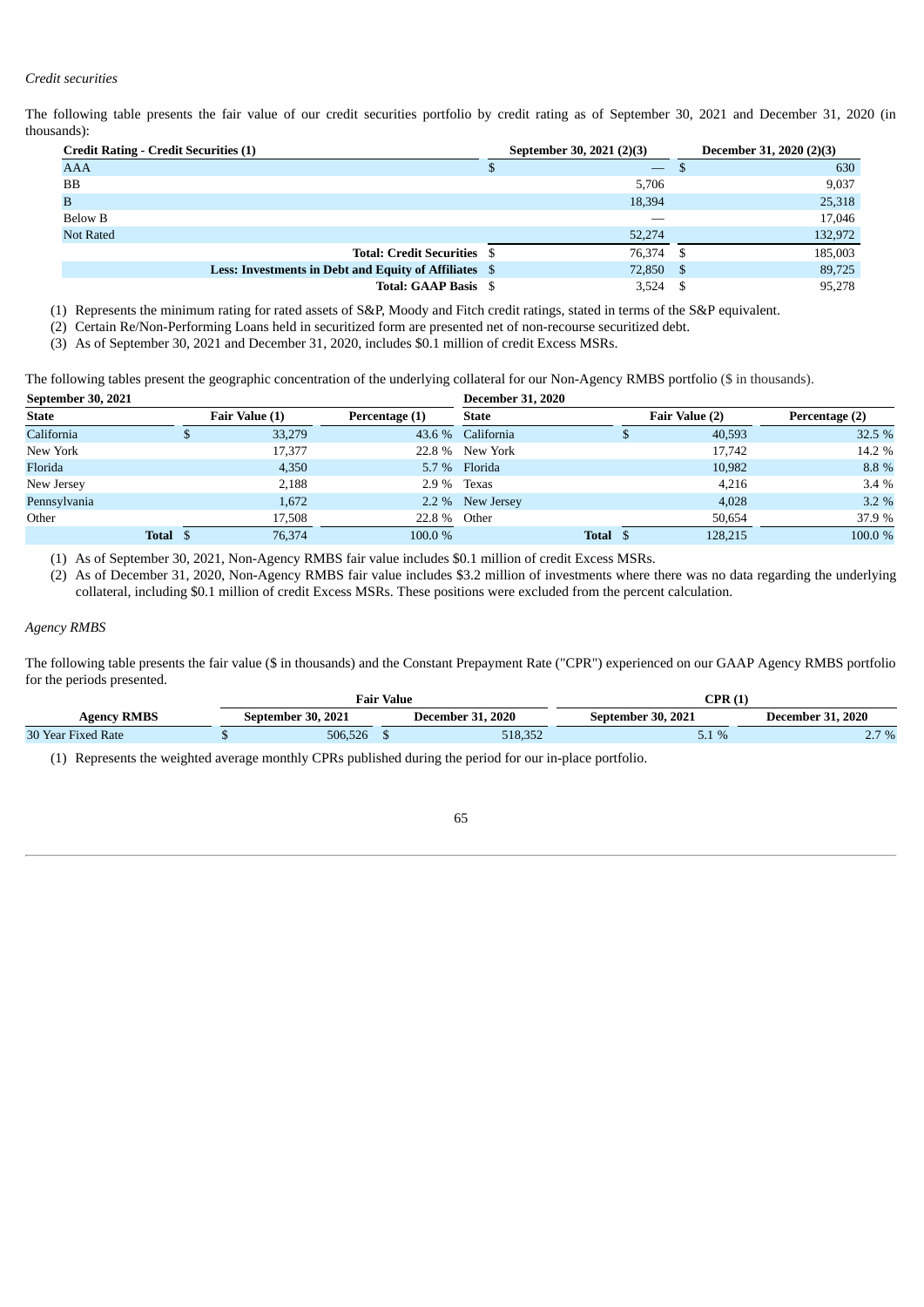# *Investments in debt and equity of affiliates*

The below table details our investments in debt and equity of affiliates as of September 30, 2021 and December 31, 2020 (in thousands):

|                                              |    |         | September 30, 2021 |                    | <b>December 31, 2020</b> |               |               |               |                    |  |               |
|----------------------------------------------|----|---------|--------------------|--------------------|--------------------------|---------------|---------------|---------------|--------------------|--|---------------|
|                                              |    | Assets  |                    | <b>Liabilities</b> |                          | <b>Equity</b> | Assets        |               | <b>Liabilities</b> |  | <b>Equity</b> |
| <b>MATT Non-OM Loans (1)</b>                 | S. | 73,182  | \$                 | $(45,686)$ \$      |                          | 27,496        | \$<br>153,200 | <sup>\$</sup> | $(111, 135)$ \$    |  | 42,065        |
| Re/Non-Performing Loans (2)                  |    | 12,107  |                    | (5, 185)           |                          | 6,922         | 41,523        |               | (5,588)            |  | 35,935        |
| <b>Land Related Financing</b>                |    | 17,660  |                    |                    |                          | 17,660        | 22,824        |               |                    |  | 22,824        |
| <b>Total Residential Investments</b>         |    | 102,949 |                    | (50, 871)          |                          | 52,078        | 217,547       |               | (116, 723)         |  | 100,824       |
|                                              |    |         |                    |                    |                          |               |               |               |                    |  |               |
| <b>Excess MSR</b>                            |    |         |                    |                    |                          |               | 417           |               |                    |  | 417           |
| Total Investments excluding AG Arc           |    | 102,949 |                    | (50, 871)          |                          | 52,078        | 217,964       |               | (116, 723)         |  | 101,241       |
|                                              |    |         |                    |                    |                          |               |               |               |                    |  |               |
| AG Arc, at fair value                        |    | 51,949  |                    |                    |                          | 51,949        | 45,341        |               |                    |  | 45,341        |
|                                              |    |         |                    |                    |                          |               |               |               |                    |  |               |
| Cash and Other assets/(liabilities) (3)      |    | 5,899   |                    | (803)              |                          | 5,096         | 5,279         |               | (1, 194)           |  | 4,085         |
|                                              |    |         |                    |                    |                          |               |               |               |                    |  |               |
| Investments in debt and equity of affiliates |    | 160,797 | SS.                | (51, 674)          | <sup>\$</sup>            | 109,123       | \$<br>268,584 |               | $(117,917)$ \$     |  | 150,667       |

(1) As of September 30, 2021 and December 31, 2020, Non-QM Loans excluded loans with an unpaid principal balance of \$8.2 million and \$17.3 million, respectively, whereby an affiliate of MATT has the right, but not the obligation, to repurchase loans from a trust that are 90 days or more delinquent at its discretion. These loans, which are eligible to be repurchased, would be recorded on the balance sheet of MATT, an unconsolidated equity method investee of the Company, with a corresponding and offsetting liability.

(2) Certain Re/Non-Performing Loans held in securitized form are presented net of non-recourse securitized debt.

(3) Includes financing arrangements of \$(9.4) thousand on real estate owned as of December 31, 2020.

#### **Financing activities**

We use leverage to finance the purchase of our investment portfolio. Our leverage has primarily been in the form of repurchase agreements, revolving facilities, and securitized debt. Repurchase agreements involve the sale and a simultaneous agreement to repurchase the transferred assets or similar assets at a future date and typically have a term 30 to 90 days. The amount borrowed generally is equal to the fair value of the assets pledged less an agreed-upon discount, referred to as a "haircut." The size of the haircut reflects the perceived risk associated with the pledged asset. Haircuts may change as our financing arrangements mature or roll and are sensitive to governmental regulations. Interest rates on borrowings are fixed based on prevailing rates corresponding to the terms of the borrowings, and interest is paid at the termination of the borrowing at which time we may enter into a new borrowing arrangement at prevailing market rates with the same counterparty or repay that counterparty and negotiate financing with a different counterparty. We have also used revolving facilities, which are typically longer term in nature than repurchase agreements, to finance loans. Interest rates on these facilities are based on prevailing rates corresponding to the terms of the borrowings, and interest is paid on a monthly basis. Repurchase agreements and revolving facilities, which we refer to as our financing arrangements, are generally mark-to-market with respect to margin calls and recourse to us. We had outstanding financing arrangements with five counterparties as of September 30, 2021 and December 31, 2020.

Our financing arrangements generally include customary representations, warranties, and covenants, but may also contain more restrictive supplemental terms and conditions. Although specific to each financing arrangement, typical supplemental terms include requirements of minimum equity and liquidity, leverage ratios, and performance triggers. In addition, some of the financing arrangements contain cross default features, whereby default under an agreement with one lender simultaneously causes default under agreements with other lenders. To the extent that we fail to comply with the covenants contained in these financing arrangements or is otherwise found to be in default under the terms of such agreements, the counterparty has the right to accelerate amounts due under the associated agreement. As of September 30, 2021, we are in compliance with all of our financial covenants.

We also use securitized debt to finance our loan portfolio. Securitized debt is generally non-mark-to-market with respect to margins calls and non-recourse to us.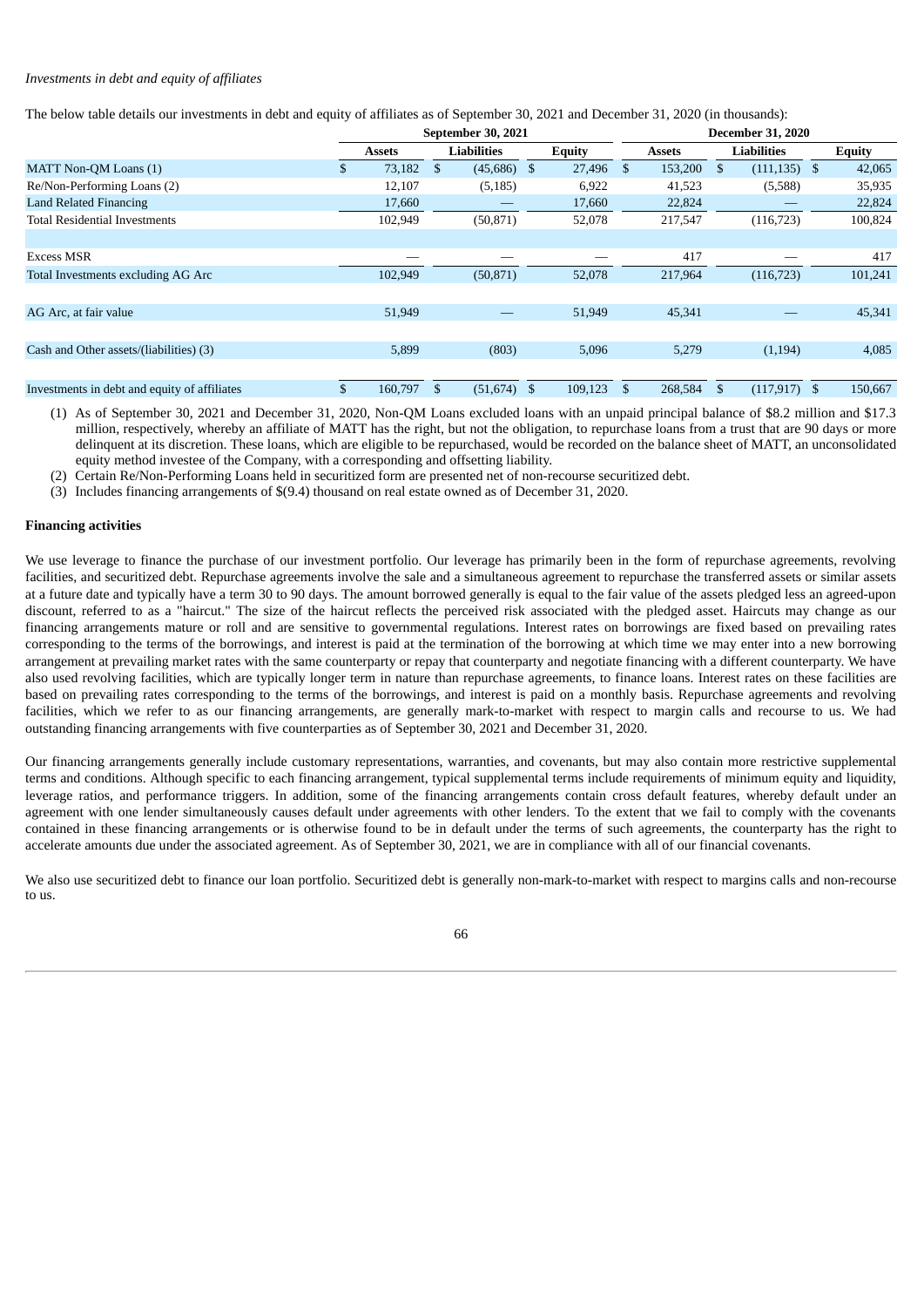#### *Forbearance and Reinstatement Agreements*

In connection with the market disruption created by the COVID-19 pandemic, in March 2020, we received notifications of alleged events of default and deficiency notices from several of our financing counterparties. We engaged in discussions with our financing counterparties and, as a result, entered into a series of forbearance agreements (collectively, the "Forbearance Agreement") with certain of our financing counterparties (the "Participating Counterparties") pursuant to which each Participating Counterparty agreed to forbear from exercising its rights and remedies with respect to events of default and any and all other defaults under the applicable financing arrangement (each, a "Bilateral Agreement") for the period ending June 15, 2020.

On June 10, 2020, we and the Participating Counterparties entered into a reinstatement agreement (the "Reinstatement Agreement"), pursuant to which the Forbearance Agreement was terminated and each Participating Counterparty permanently waived all existing and prior events of default under the applicable Bilateral Agreements. Pursuant to the Reinstatement Agreement, the Bilateral Agreements were reinstated with certain amendments to reflect current market terms (i.e., increased haircuts and higher coupons), updated financial covenants, and various reporting requirements from us to the Participating Counterparties, releases, certain netting obligations and cross-default provisions. As a result of the Reinstatement Agreement, default interest on our outstanding borrowings under the Bilateral Agreements ceased to accrue as of June 10, 2020, all cash margin was applied to outstanding balances owed by us, and principal and interest payments on the underlying collateral were permitted to flow to and be used by us, just as it was prior to the Forbearance Agreements. In addition, pursuant to the terms of the Reinstatement Agreement, the security interests granted to Participating Counterparties as additional collateral under the Forbearance Agreement have been terminated and released. We also agreed to pay the reasonable fees and out-of-pocket expenses of counsel and other professional advisors for the Participating Counterparties and the collateral agent.

Concurrently, on June 10, 2020, we entered a separate reinstatement agreement with one of our financing counterparties on substantially the same terms as those set forth in the Reinstatement Agreement.

Refer to Note 12 in the "Notes to Consolidated Financial Statements (unaudited)" for more information on deficiencies that are now settled.

#### *Recourse and non-recourse financing*

We utilize both recourse and non-recourse debt to finance our portfolio. Non-recourse financing includes securitized debt and other non-recourse financing. Recourse financing includes the secured debt from our Manager, as further described in the "Contractual obligations–Secured debt" section below, and other recourse financing. The below table provides detail on the breakout between recourse and non-recourse financing as of September 30, 2021 and December 31, 2020 (in thousands):

|                                                                                                                 | September 30, 2021 | <b>December 31, 2020</b> |
|-----------------------------------------------------------------------------------------------------------------|--------------------|--------------------------|
| Recourse financing - Financing arrangements                                                                     | 1,187,539 \$       | 569,644                  |
| Recourse financing - Secured debt                                                                               |                    | 10,393                   |
| Non-recourse financing - Securitized debt, at fair value                                                        | 708,421            | 355,159                  |
| Non-recourse financing - Financing arrangements included in Investments in Debt and<br>Equity of Affiliates (1) | 23,851             | 111,135                  |
| Total                                                                                                           | 1,919,811          | 1,046,331                |
|                                                                                                                 |                    |                          |
| Less:                                                                                                           |                    |                          |
| Recourse financing - Financing arrangements included in Investments in Debt and Equity<br>of Affiliates         | 27,020             | 5,597                    |
| Non-recourse financing - Financing arrangements included in Investments in Debt and<br>Equity of Affiliates (1) | 23,851             | 111,135                  |
| Total Investments in Debt and Equity of Affiliates                                                              | 50,871             | 116,732                  |
|                                                                                                                 |                    |                          |
| Total: GAAP Basis                                                                                               | 1.868.940          | 929,599                  |

(1) On January 29, 2021, we and private funds under the management of Angelo Gordon entered into an amendment with respect to our Restructured Financing Arrangement in MATT. The amendment serves to convert the existing financing to a mark-to-market facility with respect to margin calls that is recourse to us and the private funds managed by Angelo Gordon that invest in MATT up to our and each funds' allocation of the \$50.0 million commitment to MATH,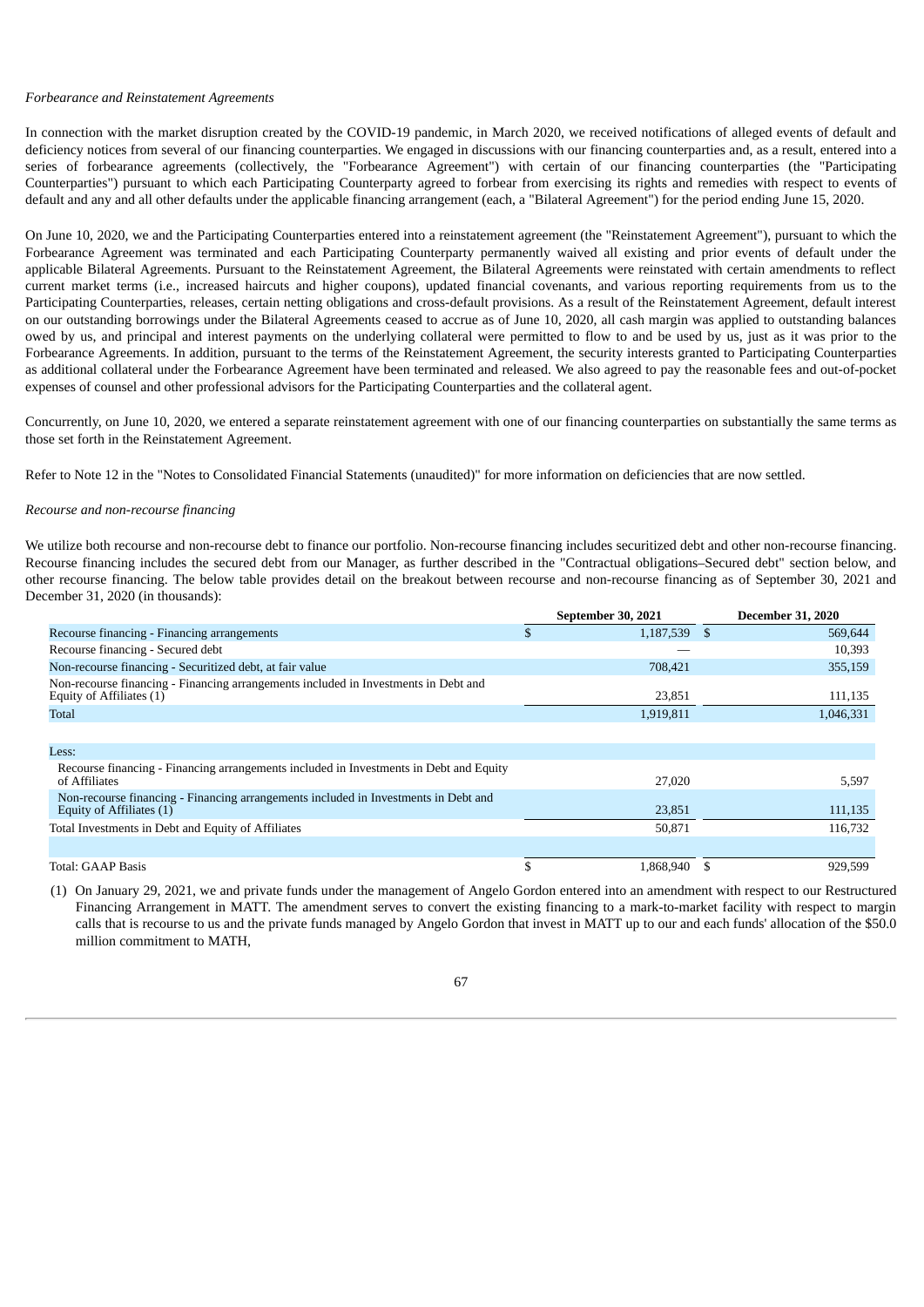which is further described in the "Contractual Obligations–MATT Financing Arrangement Restructuring" section below and Note 12 to the "Notes of the Consolidated Financial Statements (unaudited)."

See Note 6 to the "Notes to Consolidated Financial Statements (unaudited)" for a breakout of the "Financing arrangements" line item on our consolidated balance sheets. See Note 2 and Note 3 to the "Notes to Consolidated Financial Statements (unaudited)" for more detail on securitized debt and our consolidated variable interest entities.

## *Leverage*

We define GAAP leverage as the sum of (1) our GAAP financing arrangements, net of any restricted cash posted on such financing arrangements, (2) the amount payable on purchases that have not yet settled less the financing remaining on sales that have not yet settled, and (3) securitized debt, at fair value. We define Economic Leverage, a non-GAAP metric, as the sum of: (i) our GAAP leverage, exclusive of any fully non-recourse financing arrangements, (ii) financing arrangements held through affiliated entities, net of any restricted cash posted on such financing arrangements, exclusive of any financing utilized through AG Arc, any adjustment related to unsettled trades as described in (2) in the previous sentence, and any non-recourse financing arrangements and (iii) our net TBA position (at cost), if any.

The calculations in the tables below divide GAAP leverage and Economic Leverage by our GAAP stockholders' equity to derive our leverage ratios. The following tables present a reconciliation of our Economic Leverage ratio back to GAAP (\$ in thousands).

| <b>September 30, 2021</b>                          | Leverage     | <b>Stockholders' Equity</b> | Leverage Ratio |
|----------------------------------------------------|--------------|-----------------------------|----------------|
| <b>GAAP Leverage</b>                               | 1,864,352 \$ | 489,749                     | 3.8x           |
| Financing arrangements through affiliated entities | 50,871       |                             |                |
| Non-recourse financing arrangements (1)            | (732, 272)   |                             |                |
| Net TBA (receivable)/payable adjustment            | (318.295)    |                             |                |
| Economic Leverage                                  | 864,656 \$   | 489,749                     | 1.8x           |

(1) Non-recourse financing arrangements include securitized debt and other non-recourse financing held within MATT.

| <b>December 31, 2020</b>                           | Leverage   | Stockholders' Equity | Leverage Ratio |
|----------------------------------------------------|------------|----------------------|----------------|
| <b>GAAP Leverage</b>                               | 979.303    | 409,705              | 2.4x           |
| Financing arrangements through affiliated entities | 116.688    |                      |                |
| Non-recourse financing arrangements (1)            | (466, 294) |                      |                |
| Economic Leverage                                  | 629.697    | 409,705              | 1.5x           |

(1) Non-recourse financing arrangements include securitized debt and other non-recourse financing held within MATT.

### **Hedging activities**

Subject to maintaining our qualification as a REIT and our Investment Company Act exemption, to the extent leverage is deployed, we may utilize derivative instruments in an effort to hedge the interest rate risk associated with the financing of our portfolio. Specifically, we may seek to hedge our exposure to potential interest rate mismatches between the interest we earn on our investments and our borrowing costs caused by fluctuations in short-term interest rates. We may utilize interest rate swaps, swaption agreements, TBAs, and other financial instruments such as short positions in U.S. Treasury securities. In addition, we may utilize Eurodollar Futures, U.S. Treasury Futures, British Pound Futures, and Euro Futures (collectively, "Futures"). In utilizing leverage and interest rate derivatives, our objectives are to improve risk-adjusted returns and, where possible, to lock in, on a long-term basis, a spread between the yield on our assets and the costs of our financing and hedging. Derivatives have not been designated as hedging instruments for GAAP. See Note 7 in the "Notes to Consolidated Financial Statements (unaudited)" for more information.

### **Dividends**

Federal income tax law generally requires that a REIT distribute annually at least 90% of its REIT ordinary taxable income, without regard to the deduction for dividends paid and excluding net capital gains and that it pay tax at regular corporate rates to the extent that it annually distributes less than 100% of its net taxable income. Before we pay any dividend, whether for U.S. federal income tax purposes or otherwise, we must first meet both our operating requirements and debt service on our financing arrangements and other debt payable. If our cash available for distribution is less than our net taxable income, we could be required to sell assets or borrow funds to make required cash distributions or we may make a portion of the required distribution

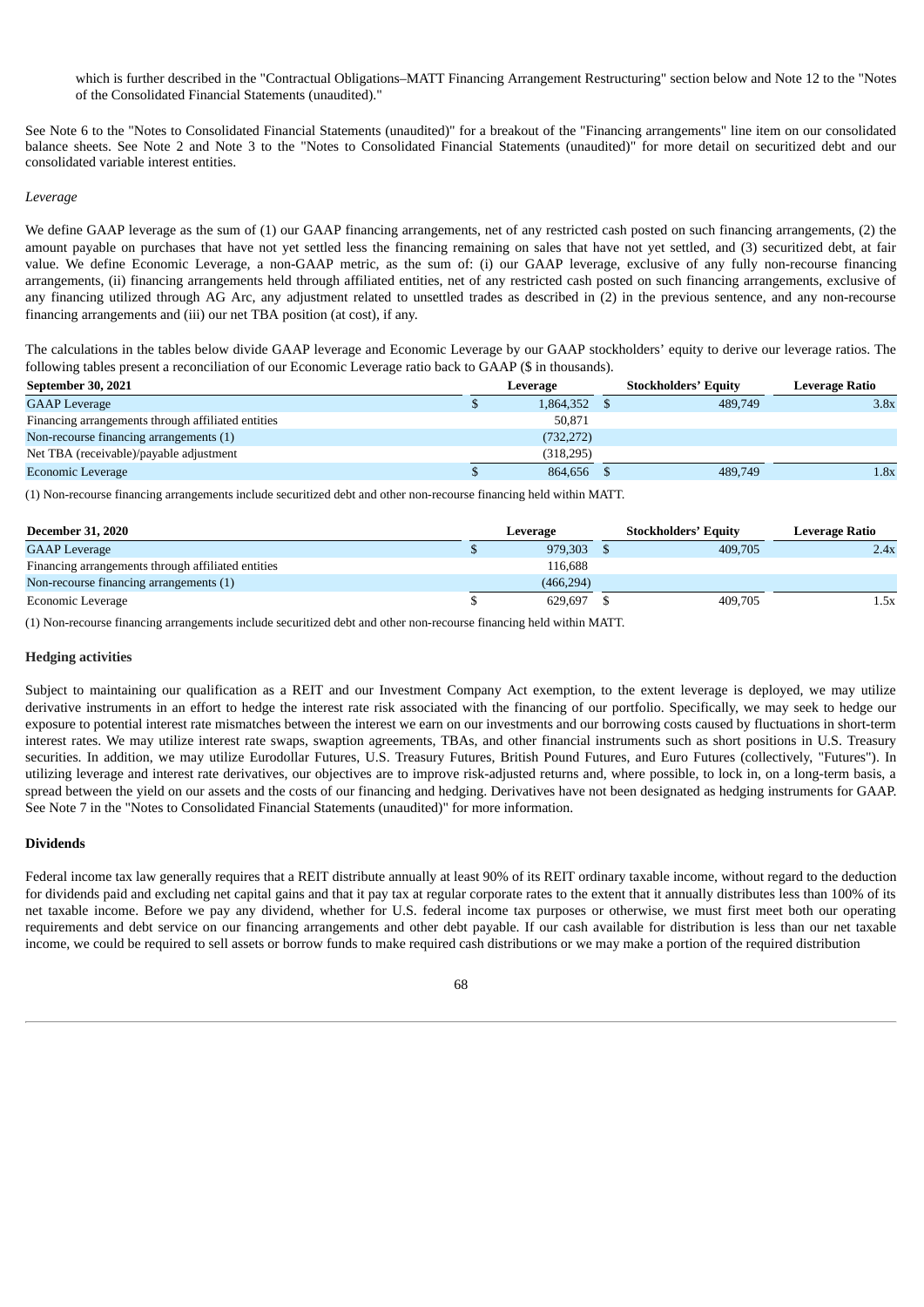in the form of a taxable stock distribution or distribution of debt securities.

As described above, our distribution requirements are based on taxable income rather than GAAP net income. Differences between taxable income and GAAP net income include (i) unrealized gains and losses associated with investment and derivative portfolios which are marked-to-market in current income for GAAP purposes, but excluded from taxable income until realized or settled, (ii) temporary differences related to amortization of premiums and discounts paid on investments, (iii) the timing and amount of deductions related to stock-based compensation, (iv) temporary differences related to the recognition of realized gains and losses on sold investments and certain terminated derivatives, (v) taxes, (vi) methods of depreciation and (vii) differences between GAAP income or losses in our TRS's and taxable income resulting from dividend distributions to the REIT from our TRS's. Undistributed taxable income is based on current estimates and is not finalized until we file our annual tax return for that tax year, typically in October of the following year. We did not have any undistributed taxable income as of September 30, 2021. Refer to the "Results of operations" section above for more detail.

On March 27, 2020, we announced that our Board of Directors approved a suspension of our quarterly dividends on our Series A Preferred Stock, Series B Preferred Stock, and Series C Preferred Stock, beginning with the preferred dividend that would have been declared in May 2020, as well as a suspension of the quarterly dividend on the common stock, beginning with the dividend that normally would have been declared in March 2020, in order to conserve capital and improve its liquidity position during the market volatility due to the COVID-19 pandemic. Under the terms of the Articles Supplementary governing our series of preferred stock, we cannot pay cash dividends with respect to our common stock if dividends on our preferred stock are in arrears.

On December 17, 2020, we paid our Series A Preferred Stock, Series B Preferred Stock, and Series C Preferred Stock dividends that were in arrears as well as the full dividends payable on the preferred stock for the fourth quarter of 2020 in the amount of \$1.54689, \$1.50 and \$1.50 per share, respectively. On December 22, 2020, our Board of Directors declared a dividend of \$0.09 per common share for the fourth quarter 2020 which was paid on January 29, 2021 to shareholders of record at the close of business on December 31, 2020. During the first through third quarters of 2021, we declared its preferred and common dividends in the ordinary course of business.

On July 12, 2021, we announced a one-for-three reverse stock split of our outstanding shares of common stock. The reverse stock split was effected following the close of business on July 22, 2021. All per share amounts and common shares outstanding for all periods presented have been adjusted on a retroactive basis to reflect the one-for-three reverse stock split.

| The | following | table                   | details      | our |                    | common stock dividends | declared | during | the                 | nine | months       | ended | September               | 30, | 2021: |
|-----|-----------|-------------------------|--------------|-----|--------------------|------------------------|----------|--------|---------------------|------|--------------|-------|-------------------------|-----|-------|
|     |           | <b>Declaration Date</b> |              |     | <b>Record Date</b> |                        |          |        | <b>Payment Date</b> |      |              |       | Cash Dividend Per Share |     |       |
|     |           |                         | 3/22/2021    |     |                    | 4/1/2021               |          |        |                     |      | 4/30/2021 \$ |       |                         |     | 0.18  |
|     |           |                         | 6/15/2021    |     |                    | 6/30/2021              |          |        |                     |      | 7/30/2021    |       |                         |     | 0.21  |
|     |           |                         | 9/15/2021    |     |                    | 9/30/2021              |          |        |                     |      | 10/29/2021   |       |                         |     | 0.21  |
|     |           |                         | <b>Total</b> |     |                    |                        |          |        |                     |      |              |       |                         |     | 0.60  |

We did not declare any common stock dividends during the nine months ended September 30, 2020.

The following tables detail our preferred stock dividends declared and paid during the nine months ended September 30, 2021 and 2020:

| 2021                    |                    |                     |                |  | <b>Cash Dividend Per Share</b> |   |                 |
|-------------------------|--------------------|---------------------|----------------|--|--------------------------------|---|-----------------|
| <b>Declaration Date</b> | <b>Record Date</b> | <b>Payment Date</b> | 8.25% Series A |  | 8.00% Series B                 |   | 8.000% Series C |
| 2/16/2021               | 2/26/2021          | $3/17/2021$ \$      | 0.51563        |  | 0.50                           | Ъ | 0.50            |
| 5/17/2021               | 5/28/2021          | 6/17/2021           | 0.51563        |  | 0.50                           |   | 0.50            |
| 7/30/2021               | 8/31/2021          | 9/17/2021           | 0.51563        |  | 0.50                           |   | 0.50            |
| <b>Total</b>            |                    |                     | 1.54689        |  | 1.50                           | л | 1.50            |
| 2020                    |                    |                     |                |  | <b>Cash Dividend Per Share</b> |   |                 |
| <b>Declaration Date</b> | <b>Record Date</b> | <b>Payment Date</b> | 8.25% Series A |  | 8.00% Series B                 |   | 8.000% Series C |
| 2/14/2020               | 2/28/2020          | 3/17/2020           | 0.51563        |  | 0.50                           |   | 0.50            |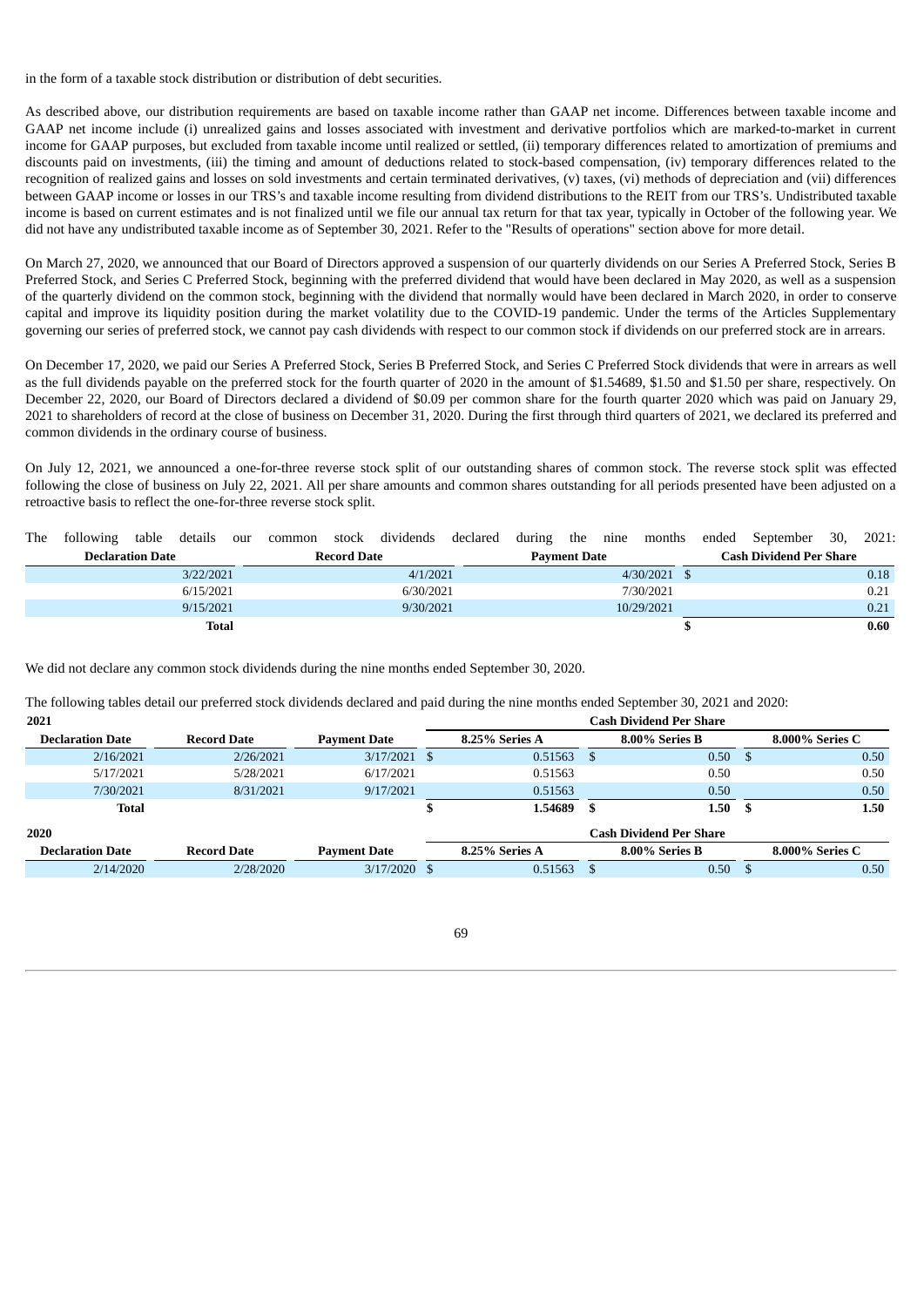### **Liquidity and capital resources**

Our liquidity determines our ability to meet our cash obligations, including distributions to our stockholders, payment of our expenses, financing our investments and satisfying other general business needs.

Our principal sources of cash as of September 30, 2021 consisted of borrowings under financing arrangements, principal and interest payments we receive on our investment portfolio, cash generated from our operating results, and proceeds from capital market transactions. We typically use cash to repay principal and interest on our financing arrangements, to purchase real estate securities, loans and other real estate related assets, to make dividend payments on our capital stock, and to fund our operations. At September 30, 2021, we had \$143.6 million of liquidity, which consisted of \$101.7 million of cash and \$41.9 million of unencumbered assets available to support our liquidity needs. Refer to the "Contractual obligations" section of this Item 2 for additional obligations that could impact our liquidity.

### *Margin requirements*

The fair value of our real estate securities and loans fluctuate according to market conditions. When the fair value of the assets pledged as collateral to secure a financing arrangement decreases to the point where the difference between the collateral fair value and the financing arrangement amount is less than the haircut, our lenders may issue a "margin call," which requires us to post additional collateral to the lender in the form of additional assets or cash. Under our repurchase facilities, our lenders have full discretion to determine the fair value of the securities we pledge to them. Our lenders typically value assets based on recent transactions in the market. Lenders also issue margin calls as the published current principal balance factors change on the pool of mortgages underlying the securities pledged as collateral when scheduled and unscheduled paydowns are announced monthly. We experience margin calls in the ordinary course of our business. In seeking to manage effectively the margin requirements established by our lenders, we maintain a position of cash and, when owned, unpledged Agency RMBS. We refer to this position as our "liquidity." The level of liquidity we have available to meet margin calls is directly affected by our leverage levels, our haircuts and the price changes on our securities. Typically, if interest rates increase or if credit spreads widen, then the prices of our collateral (and our unpledged assets that constitute our liquidity) will decline, we will experience margin calls, and we will need to use our liquidity to meet the margin calls. There can be no assurance that we will maintain sufficient levels of liquidity to meet any margin calls. If our haircuts increase, our liquidity will proportionately decrease. In addition, if we increase our borrowings, our liquidity will decrease by the amount of additional haircut on the increased level of indebtedness. We intend to maintain a level of liquidity in relation to our assets that enables us to meet reasonably anticipated margin calls but that also allows us to be substantially invested in the residential mortgage market. We may misjudge the appropriate amount of our liquidity by maintaining excessive liquidity, which would lower our investment returns, or by maintaining insufficient liquidity, which may force us to liquidate assets into potentially unfavorable market conditions and harm our results of operations and financial condition. Further, an unexpected rise in interest rates and a corresponding fall in the fair value of our securities may also force us to liquidate assets under difficult market conditions, thereby harming our results of operations and financial condition, in an effort to maintain sufficient liquidity to meet increased margin calls.

Similar to the margin calls that we receive on our borrowing agreements, we may also receive margin calls on our derivative instruments when their fair value declines. This typically occurs when prevailing market rates change adversely, with the severity of the change also dependent on the terms of the derivatives involved. We may also receive margin calls on our derivatives based on the implied volatility of interest rates. Our posting of collateral with our counterparties can be done in cash or securities, and is generally bilateral, which means that if the fair value of our interest rate hedges increases, our counterparty will be required to post collateral with us. Refer to the "Liquidity risk – derivatives" section of Item 3 below for a further discussion on margin.

Refer to the "Financing activities–Forbearance and Reinstatement Agreements" section above for information on the impact of COVID-19 on margin calls in 2020.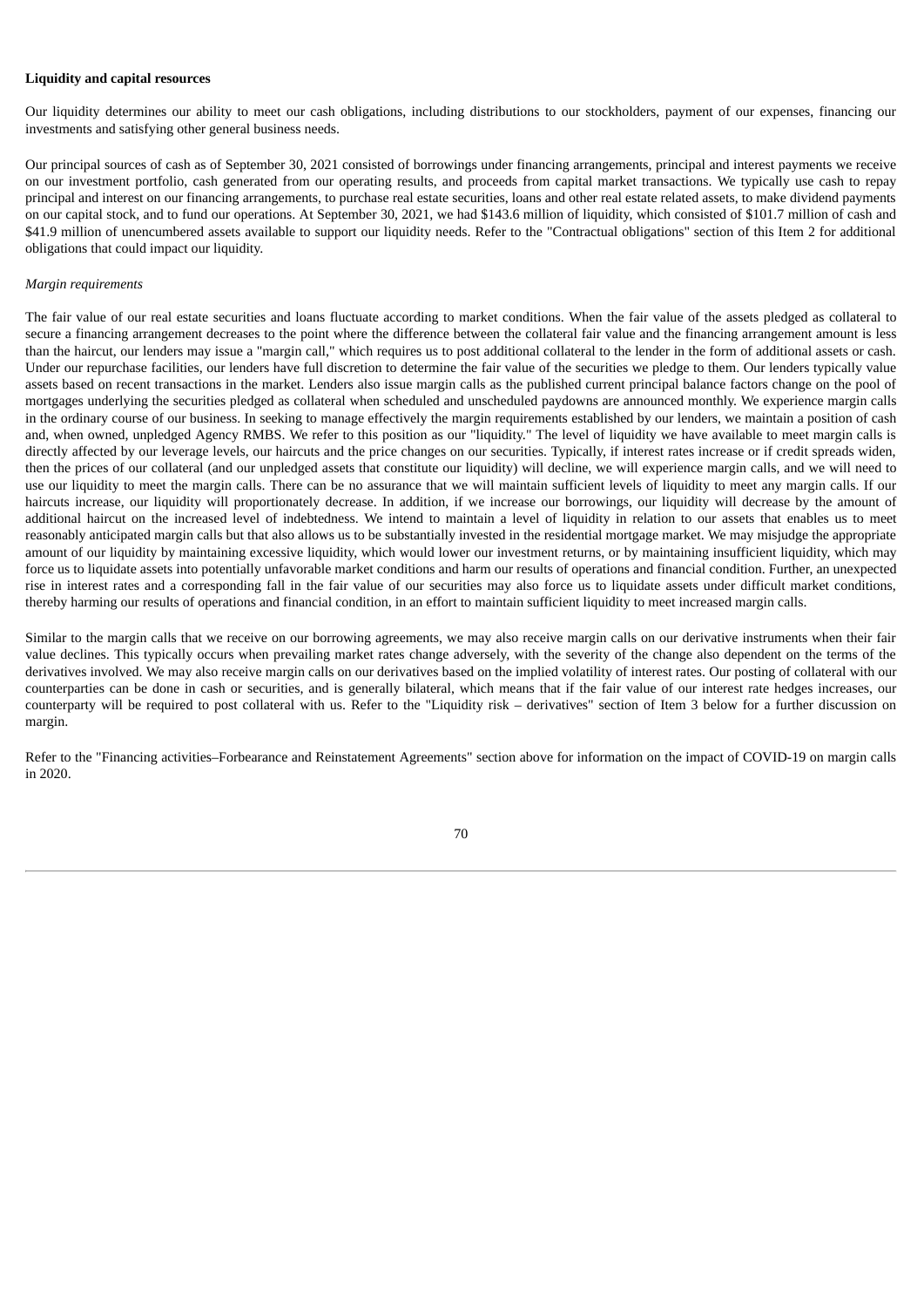## *Cash Flows*

The below details changes to our cash, cash equivalents, and restricted cash for the nine months ended September 30, 2021 and 2020 (in thousands).

|            |                    | September 30, 2020 |                          | Change      |
|------------|--------------------|--------------------|--------------------------|-------------|
|            |                    |                    |                          | (63,051)    |
|            |                    |                    |                          |             |
| 19.765     |                    | (2, 284)           |                          | 22,049      |
| (878, 706) |                    | 2,491,879          |                          | (3,370,585) |
| 925,449    |                    | (2,565,086)        |                          | 3,490,535   |
|            |                    |                    |                          |             |
| 66,508     |                    | (75, 491)          |                          | 141,999     |
| 10         |                    | (178)              |                          | 188         |
| 128,836    |                    | 49,700             |                          | 79,136      |
|            | September 30, 2021 | 62,318 \$          | <b>Nine Months Ended</b> | 125,369 \$  |

(1) Cash provided by or used in operating activities is primarily attributable to net interest income less operating expenses for the nine months ended September 30, 2021 and 2020, respectively.

(2) Cash used in investing activities for the nine months ended September 30, 2021 was primarily attributable to purchases of investments less sales of investments and principal repayments of investments. Cash provided by investing activities for the nine months ended September 30, 2020 was primarily attributable to sales of investments and principal repayments of investments, offset by purchases of investments. The difference period over period is primarily due to significant sales in 2020 as a result of the global COVID-19 pandemic.

(3) Cash provided by financing activities for the nine months ended September 30, 2021 was primarily attributable to borrowings under financing arrangements offset by repayments of financing arrangements and dividend payments. Cash used in financing activities for the nine months ended September 30, 2020 was primarily attributable to repayments of financing arrangements offset by borrowings under financing arrangements. The difference period over period is primarily due to a reduction in financing arrangements as a result of significant sales in 2020 due to the global COVID-19 pandemic.

#### *Stock repurchase programs*

On November 3, 2015, our Board of Directors authorized a stock repurchase program ("Repurchase Program") to repurchase up to \$25.0 million of our outstanding common stock. Such authorization does not have an expiration date. As part of the Repurchase Program, shares may be purchased in open market transactions, including through block purchases, through privately negotiated transactions, or pursuant to any trading plan that may be adopted in accordance with Rule 10b5-1 of the Exchange Act. Open market repurchases will be made in accordance with Exchange Act Rule 10b-18, which sets certain restrictions on the method, timing, price and volume of open market stock repurchases. Subject to applicable securities laws, the timing, manner, price and amount of any repurchases of common stock under the Repurchase Program may be determined by our discretion, using available cash resources. Shares of common stock repurchased by us under the Repurchase Program, if any, will be cancelled and, until reissued, will be deemed to be authorized but unissued shares of common stock as required by Maryland law. The Repurchase Program may be suspended or discontinued by us at any time and without prior notice and the authorization does not obligate us to acquire any particular amount of common stock. The cost of the acquisition of shares of our own stock in excess of the aggregate par value of the shares first reduces additional paid-in capital, to the extent available, with any residual cost applied against retained earnings. We repurchased 0.3 million shares under the Repurchase Program during the three and nine months ended September 30, 2021. We did not repurchase shares under the Repurchase Program during the three and nine months ended September 30, 2020. Approximately \$11.8 million of common stock remained authorized for future share repurchases under the Repurchase Program as of September 30, 2021.

#### *Equity distribution agreements*

On May 5, 2017, we entered into an equity distribution agreement with each of Credit Suisse Securities (USA) LLC and JMP Securities LLC (collectively, the "Sales Agents"), which we refer to as the "Equity Distribution Agreements," pursuant to which we may sell up to \$100.0 million aggregate offering price of shares of our common stock from time to time through the Sales Agents, under the Securities Act of 1933. For the three months ended September 30, 2021, we did not issue any shares of common stock under the Equity Distribution Agreements. For the nine months ended September 30, 2021, we issued 1.0 million shares of common stock under the Equity Distribution Agreements for net proceeds of approximately \$13.1 million.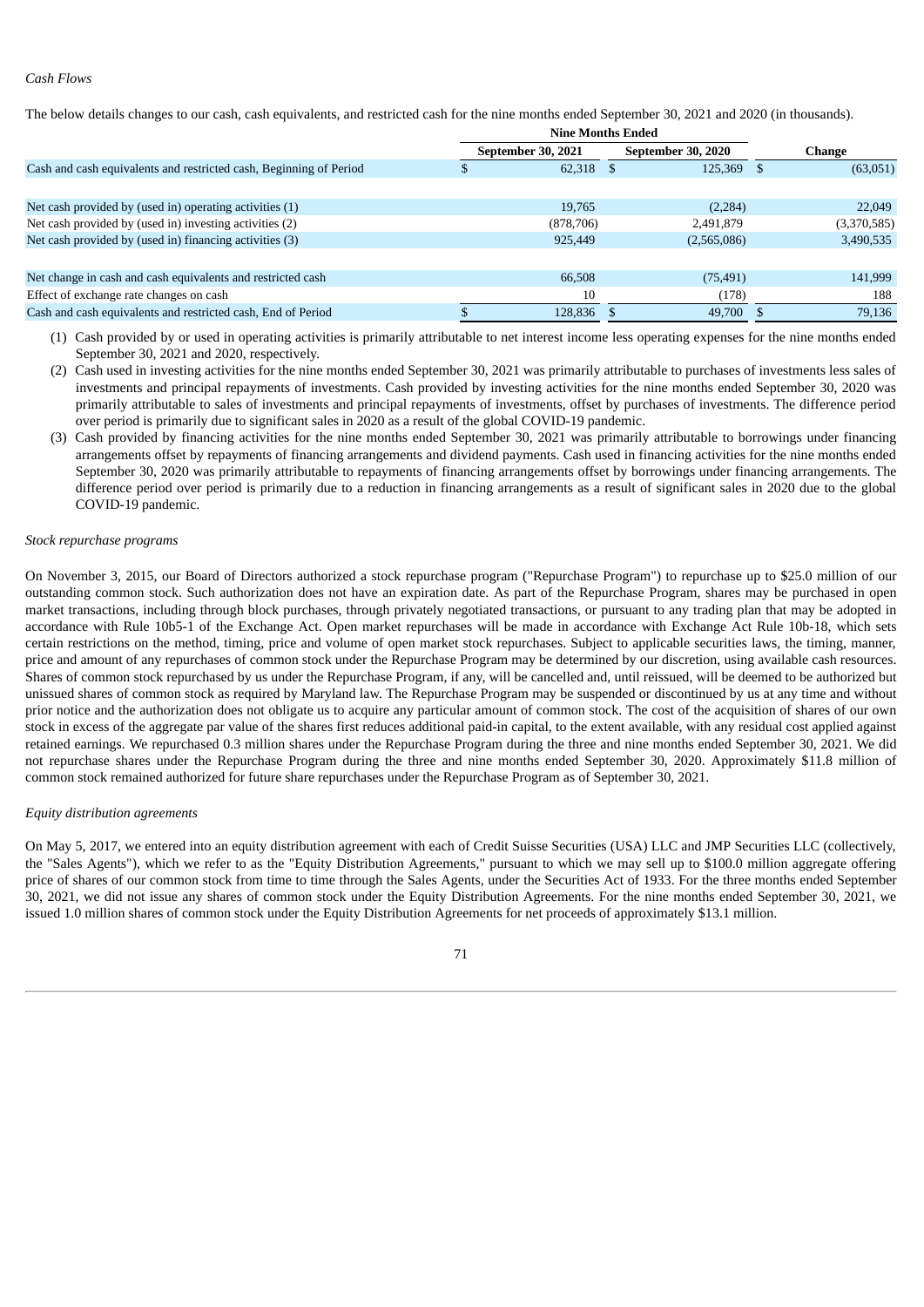For the three and nine months ended September 30, 2020, we sold 0.1 million and 0.5 million shares of common stock under the Equity Distribution Agreements for net proceeds of approximately \$1.2 million and \$4.7 million, respectively. Since inception of the program, we have issued approximately 2.2 million shares of common stock under the Equity Distribution Agreements for gross proceeds of \$48.3 million.

# *Exchange Offers*

The below details the privately negotiated exchange agreements with existing holders of our preferred shares exchanged for common shares during the nine months ended September 30, 2021. Subsequent to each transaction closed, the Preferred Stock exchanged pursuant to the exchange agreement was reclassified as authorized but unissued shares of preferred stock without designation as to class or series (\$ in thousands).

|                |                                                     | <b>Preferred Shares Exchanged</b>                   |                                                     |                                                  |                            |
|----------------|-----------------------------------------------------|-----------------------------------------------------|-----------------------------------------------------|--------------------------------------------------|----------------------------|
| Date           | <b>Shares of Series A</b><br><b>Preferred Stock</b> | <b>Shares of Series B</b><br><b>Preferred Stock</b> | <b>Shares of Series C</b><br><b>Preferred Stock</b> | <b>Total Preferred Stock</b><br><b>Par Value</b> | Common Shares<br>Exchanged |
| March 17, 2021 | 153,325                                             | 350,609                                             |                                                     | 12.598                                           | 937,462                    |
| June 14, 2021  | --                                                  | 86.478                                              | 154,383                                             | 6,022                                            | 429,802                    |

As of September 30, 2021, we had outstanding 1,663,193 shares of Series A Preferred Stock, 3,727,641 shares of Series B Preferred Stock, and 3,728,795 shares of Series C Preferred Stock.

#### *Common stock issuance to the Manager*

Refer to "Contractual obligations–Management agreement" below for more detail related to the Second Management Agreement Amendment.

### *Forward-looking statements regarding liquidity*

Based upon our current portfolio, leverage and available borrowing arrangements, we believe the net proceeds of our common equity offerings, preferred equity offerings, and private placements, combined with cash flow from operations and our available borrowing capacity will be sufficient to enable us to meet our anticipated liquidity requirements, including funding our investment activities, paying fees under our management agreement, funding our distributions to stockholders and paying general corporate expenses.

### **Contractual obligations**

#### *Management agreement*

On June 29, 2011, we entered into a management agreement with our Manager, pursuant to which our Manager is entitled to receive a management fee and the reimbursement of certain expenses. The management fee is calculated and payable quarterly in arrears in an amount equal to 1.50% of our Stockholders' Equity, per annum.

For purposes of calculating the management fee, "Stockholders' Equity" means the sum of the net proceeds from any issuances of equity securities (including preferred securities) since inception (allocated on a pro rata daily basis for such issuances during the fiscal quarter of any such issuance, and excluding any future equity issuance to the Manager), plus our retained earnings at the end of such quarter (without taking into account any non-cash equity compensation expense or other non-cash items described below incurred in current or prior periods), less any amount that we pay for repurchases of our common stock, excluding any unrealized gains, losses or other non-cash items that have impacted stockholders' equity as reported in our financial statements prepared in accordance with GAAP, regardless of whether such items are included in other comprehensive income or loss, or in net income, and excluding one-time events pursuant to changes in GAAP, and certain other non-cash charges after discussions between the Manager and our independent directors and after approval by a majority of our independent directors. Stockholders' Equity, for purposes of calculating the management fee, could be greater or less than the amount of stockholders' equity shown on our financial statements. For the three and nine months ended September 30, 2021, we incurred management fees of approximately \$1.7 million and \$5.0 million, respectively. For the three and nine months ended September 30, 2020, we incurred management fees of approximately \$1.7 million and \$5.5 million, respectively. As of September 30, 2021 and December 31, 2020, we have recorded management fees payable of \$1.7 million and \$1.7 million, respectively.

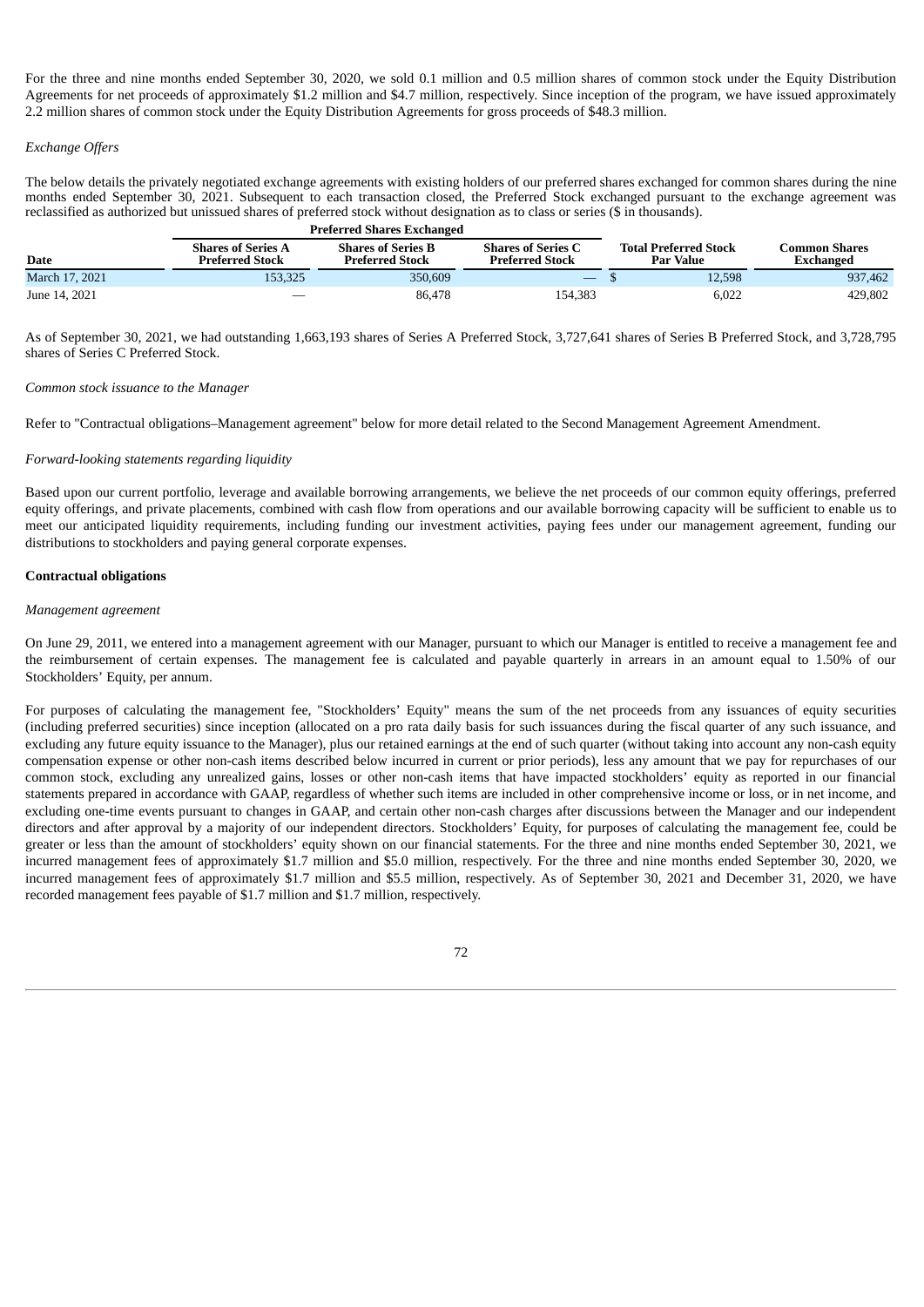Our Manager uses the proceeds from its management fee in part to pay compensation to its officers and personnel, who, notwithstanding that certain of them also are our officers, receive no compensation directly from us. We are required to reimburse our Manager or its affiliates for operating expenses incurred by our Manager or its affiliates on our behalf, including certain salary expenses and other expenses relating to legal, accounting, due diligence and other services. Our reimbursement obligation is not subject to any dollar limitation; however, the reimbursement is subject to an annual budget process which combines guidelines from the Management Agreement with oversight by our Board of Directors and discussions with our Manager. Of the \$5.0 million and \$13.9 million of Other operating expenses for the three and nine months ended September 30, 2021, respectively, we have incurred \$1.6 million and \$4.2 million, respectively, representing a reimbursement of expenses. Of the \$5.9 million and \$11.4 million of Other operating expenses for the three and nine months ended September 30, 2020, respectively, we incurred \$2.3 million and \$6.2 million, respectively, representing a reimbursement of expenses.

As of September 30, 2021 and December 31, 2020, we recorded a reimbursement payable to the Manager of \$1.6 million and \$1.8 million, respectively. For the year ended December 31, 2021, the Manager agreed to waive its right to receive expense reimbursements of \$0.8 million.

On April 6, 2020, we executed an amendment to the management agreement, pursuant to which the Manager agreed to defer our payment of the management fee and reimbursement of expenses, effective the first quarter of 2020 through September 30, 2020. All deferred expense reimbursements were paid as of September 30, 2020.

On September 24, 2020, we executed an amendment (the "Second Management Agreement Amendment") to the management agreement, pursuant to which the Manager agreed to receive a portion of the deferred base management fee in shares of common stock. Pursuant to the Second Management Agreement Amendment, the Manager agreed to purchase (i) 405,123 shares of common stock in full satisfaction of the deferred base management fee of \$3.8 million payable by us in respect to the first and second quarters of 2020 and (ii) 51,500 shares of common stock in satisfaction of \$0.5 million of the base management fee payable by us in respect to the third quarter of 2020. The shares of common stock issued to the Manager were valued at \$9.45 per share based on the midpoint of the estimated range of our book value per share as of August 31, 2020. The remaining third quarter 2020 management fee was paid in the normal course of business.

#### *Secured debt*

On April 10, 2020, in connection with the first Forbearance Agreement, we issued a secured promissory note (the "Note") to the Manager evidencing a \$10 million loan made by the Manager to us. Additionally, on April 27, 2020, in connection with the second Forbearance Agreement, we entered into an amendment to the Note to reflect an additional \$10 million loan by the Manager to us. The \$10 million loan made by the Manager on April 10, 2020 was repaid in full with interest when it matured on March 31, 2021, and the \$10 million loan made on April 27, 2020 was repaid in full with interest when it matured on July 27, 2020. The unpaid balance of the Note accrued interest at a rate of 6.0% per annum. Interest on the Note was payable monthly in kind through the addition of such accrued monthly interest to the outstanding principal balance of the Note. The Note and accrued interest on the Note, when outstanding, were included within the due to affiliates amount, which is included within the "Other Liabilities" line item in the consolidated balance sheets.

#### *Share-based compensation*

Effective on April 15, 2020 upon the approval of our stockholders at our 2020 annual meeting of stockholders, the 2020 Equity Incentive Plan provides for 666,666 shares of common stock to be issued. The maximum number of shares of common stock granted during a single fiscal year to any non-employee director, taken together with any cash fees paid to such non-employee director during any fiscal year, shall not exceed \$300,000 in total value (calculating the value of any such awards based on the grant date fair value). As of September 30, 2021, 606,372 shares of common stock were available to be awarded under the Equity Incentive Plan.

Since our IPO, we have granted an aggregate of 35,264 and 60,294 shares of restricted common stock to our independent directors under our equity incentive plans, dated July 6, 2011 (the "2011 Equity Incentive Plans") and our 2020 Equity Incentive Plan, respectively. As of September 30, 2021, all shares of restricted common stock granted to our independent directors have vested.

Following approval of our stockholders at our 2021 annual meeting of stockholders, the AG Mortgage Investment Trust, Inc. 2021 Manager Equity Incentive Plan (the "2021 Manager Plan") became effective on April 7, 2021 and provides for a maximum of 573,425 shares of common stock to be issued to our Manager. As of September 30, 2021, there were no shares or awards issued under the 2021 Manager Plan.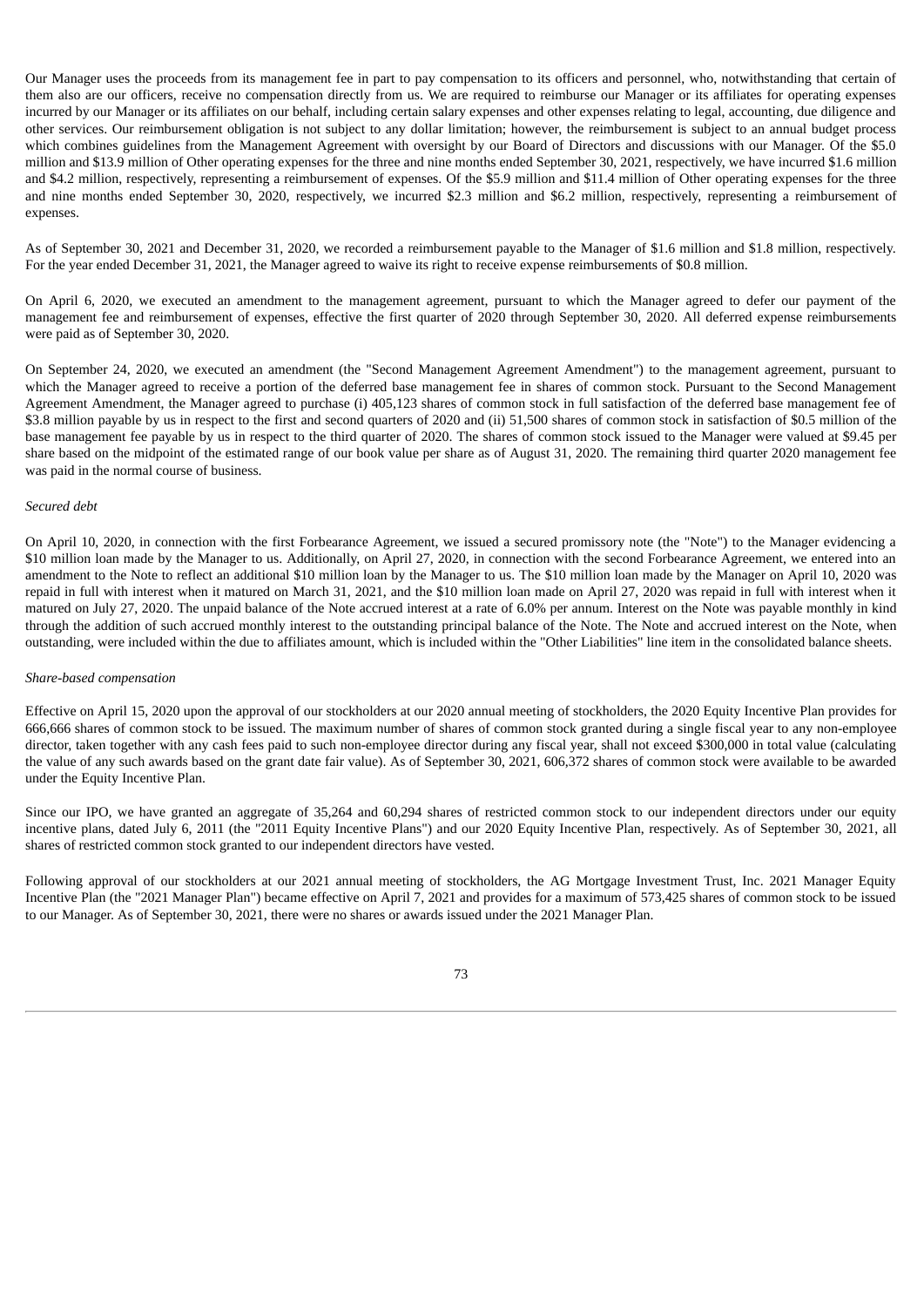Further, since our IPO, we have issued 13,416 shares of restricted common stock and 40,000 restricted stock units to our Manager under our 2011 Equity Incentive Plans. As of July 1, 2020, all shares of restricted common stock and restricted stock units granted to our Manager have fully vested.

#### *Unfunded commitments*

See Note 12 of the "Notes to Consolidated Financial Statements (unaudited)" for detail on our commitments as of September 30, 2021.

## *MATT Financing Arrangement Restructuring*

See Note 10 and Note 12 of the "Notes to Consolidated Financial Statements (unaudited)" for detail on the MATT Restructured Financing Arrangement and our commitments as of September 30, 2021.

### **Off-balance sheet arrangements**

Our investments in debt and equity of affiliates primarily consist of real estate securities, loans, and our interest in AG Arc. Investments in debt and equity of affiliates are accounted for using the equity method of accounting. Certain of our investments in debt and equity of affiliates securitize residential mortgage loans and retain interests in the subordinated tranches of the transferred assets. These retained interests are included in the MATT Non-QM Loans and Re/Non-Performing Loans line items of our investment portfolio. See Note 2 to the "Notes to Consolidated Financial Statements (unaudited)" for a discussion of investments in debt and equity of affiliates.

We have entered into TBA positions in connection with purchases of GSE Non-Owner Occupied Loans. We record TBA purchases and sales on the trade date and present the purchase or receipt net of the corresponding payable or receivable until the settlement date of the transaction. As of September 30, 2021, we had a net short TBA position with a net receivable amount of \$318.3 million and fair market value of \$316.9 million. We recorded \$1.4 million in the "Other assets" line item on our consolidated balance sheets.

In addition to our investments in debt and equity of affiliates and TBA positions described above, we also have commitments outstanding on certain loans. For additional information on our commitments as of September 30, 2021, refer to Note 12 of the "Notes to Consolidated Financial Statements (unaudited)." Exclusive of our investments in debt and equity of affiliates described above, we do not expect these commitments, taken as a whole, to be significant to, or to have a material impact on, our overall liquidity or capital resources or our operations.

## **Critical accounting policies**

We prepare our consolidated financial statements in conformity with GAAP, which requires the use of estimates and assumptions that affect reported amounts of assets and liabilities and disclosure of contingent assets and liabilities at the date of the financial statements and the reported amounts of revenues and expenses during the reporting period. These estimates are based, in part, on our judgment and assumptions regarding various economic conditions that we believe are reasonable based on facts and circumstances existing at the time of reporting. We believe that the estimates, judgments and assumptions utilized in the preparation of our consolidated financial statements are prudent and reasonable. Although our estimates contemplate conditions as of September 30, 2021 and how we expect them to change in the future, it is reasonably possible that actual conditions could be different than anticipated in arriving at those estimates, which could materially affect reported amounts of assets, liabilities and accumulated other comprehensive income at the date of the consolidated financial statements and the reported amounts of income, expenses and other comprehensive income during the periods presented.

Our consolidated financial statements are prepared in accordance with GAAP, which requires the use of estimates that involve the exercise of judgment and the use of assumptions as to future uncertainties. A discussion of the critical accounting policies and the possible effects of changes in estimates on our consolidated financial statements is included in Item 8 of our Annual Report on Form 10-K for the year ended December 31, 2020 and in Note 2 to the "Notes to Consolidated Financial Statements (unaudited)." Our most critical accounting policies are believed to include (i) Valuation of financial instruments, (ii) Accounting for real estate securities, (iii) Accounting for loans, (iv) Interest income recognition, and (v) Financing arrangements.

See Note 2 to the "Notes to Consolidated Financial Statements (unaudited)" for more detail on these critical accounting policies. These policies involve decisions and assessments that could affect our reported assets and liabilities, as well as our reported revenues and expenses. We believe that all of the decisions and assessments upon which our consolidated financial statements

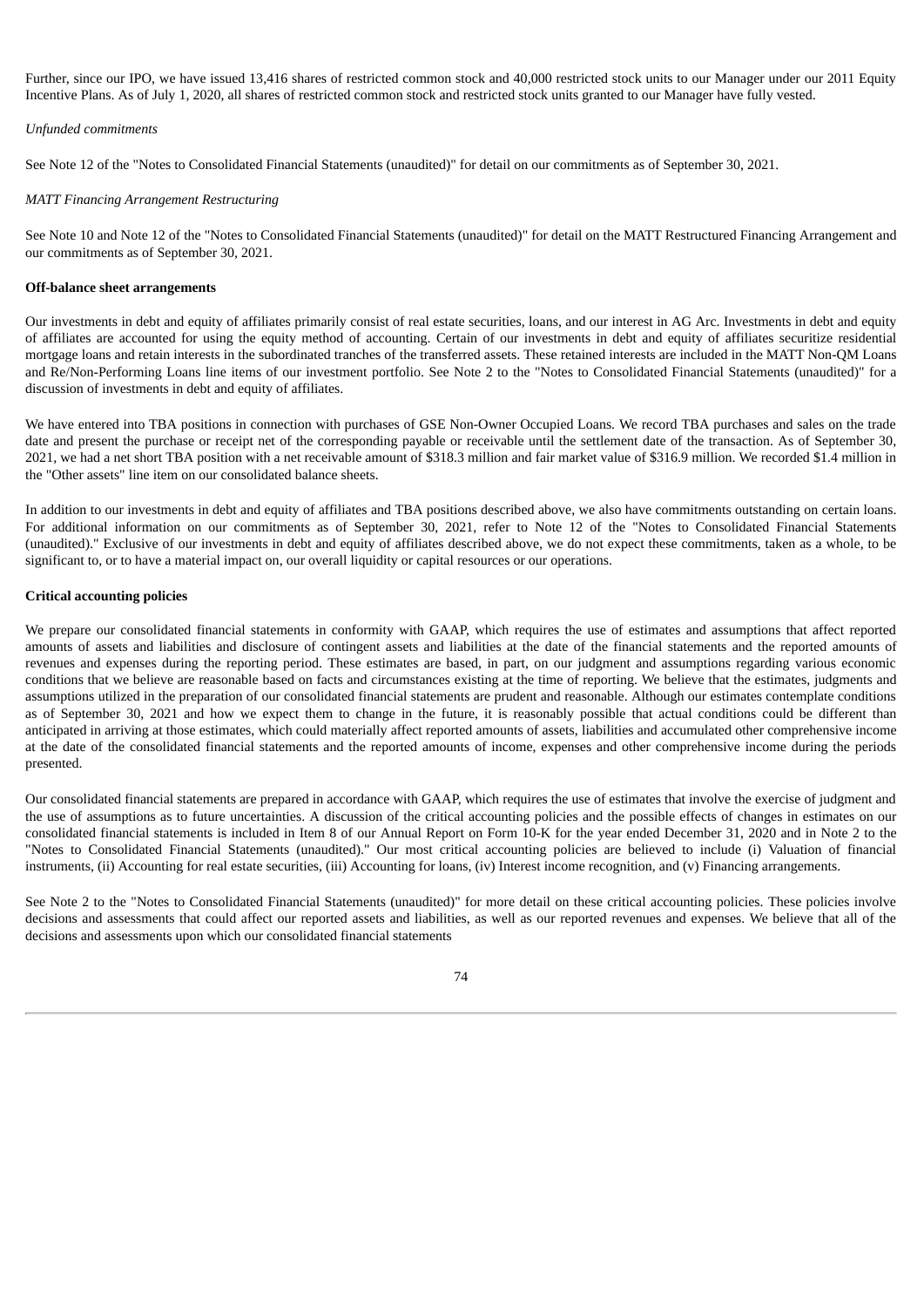are based are reasonable at the time made and based upon information available to us at that time. We rely upon third-party pricing of our assets at eachquarter end to arrive at what we believe to be reasonable estimates of fair value, whenever available. For more information on our fair value measurements, see Note 5 to the "Notes to Consolidated Financial Statements (unaudited)." For a review of our significant accounting policies and the recent accounting pronouncements that may impact our results of operations, see Note 2 to the "Notes to Consolidated Financial Statements (unaudited)."

# **Inflation**

Virtually all of our assets and liabilities are interest rate sensitive in nature. As a result, interest rates and other factors influence our performance far more than inflation. Changes in interest rates do not necessarily correlate with inflation rates or changes in inflation rates.

# **Compliance with Investment Company Act and REIT tests**

We intend to conduct our business so as to maintain our exempt status under, and not to become regulated as an investment company for purposes, of the Investment Company Act. Under Section 3(a)(1)(A) of the Investment Company Act, a company is an investment company if it is, or holds itself out as being, engaged primarily, or proposes to engage primarily, in the business of investing, reinvesting or trading in securities. Under Section 3(a)(1)(C) of the Investment Company Act, a company is deemed to be an investment company if it is engaged, or proposes to engage, in the business of investing, reinvesting, owning, holding or trading in securities and owns or proposes to acquire "investment securities" having a value exceeding 40% of the value of its total assets (exclusive of U.S. government securities and cash items) on an unconsolidated basis (the "40% Test"). "Investment securities" do not include, among other things, U.S. government securities, and securities issued by majority-owned subsidiaries that (i) are not investment companies and (ii) are not relying on the exceptions from the definition of investment company provided by Section  $3(c)(1)$  or  $3(c)(7)$  of the Investment Company Act (the so called "private investment company" exemptions). As of December 31, 2020 and for the three months ended September 30, 2021, we determined that we maintained compliance with the 40% test requirements.

If we failed to comply with the 40% Test or another exemption under the Investment Company Act and became regulated as an investment company, our ability to, among other things, use leverage would be substantially reduced and, as a result, we would be unable to conduct our business as described in this Report. Accordingly, in order to maintain our exempt status, we monitor our subsidiaries' compliance with Section 3(c)(5)(C) of the Investment Company Act, which exempts from the definition of "investment company" entities primarily engaged in the business of purchasing or otherwise acquiring mortgages and other liens on and interests in real estate. The staff of the Securities and Exchange Commission, or the SEC, generally requires an entity relying on Section 3(c)(5)(C) to invest at least 55% of its portfolio in "qualifying assets" and at least another 25% in additional qualifying assets or in "real estate-related" assets (with no more than 20% comprised of miscellaneous assets). As of December 31, 2020 and for the three months ended September 30, 2021, we determined that our subsidiaries maintained compliance with both the 55% Test and the 80% Test requirements.

We calculate that at least 75% of our assets were real estate assets, cash and cash items and government securities for the year ended December 31, 2020. We also calculate that a sufficient portion of our revenue qualifies for the 75% gross income test and for the 95% gross income test rules for the year ended December 31, 2020. We believe we are currently in compliance with the REIT income and asset tests as well as all other REIT requirements including the ownership of our stock and the distribution of our taxable income. Therefore, for the year ended December 31, 2020, we believe that we qualified as a REIT under the Code.

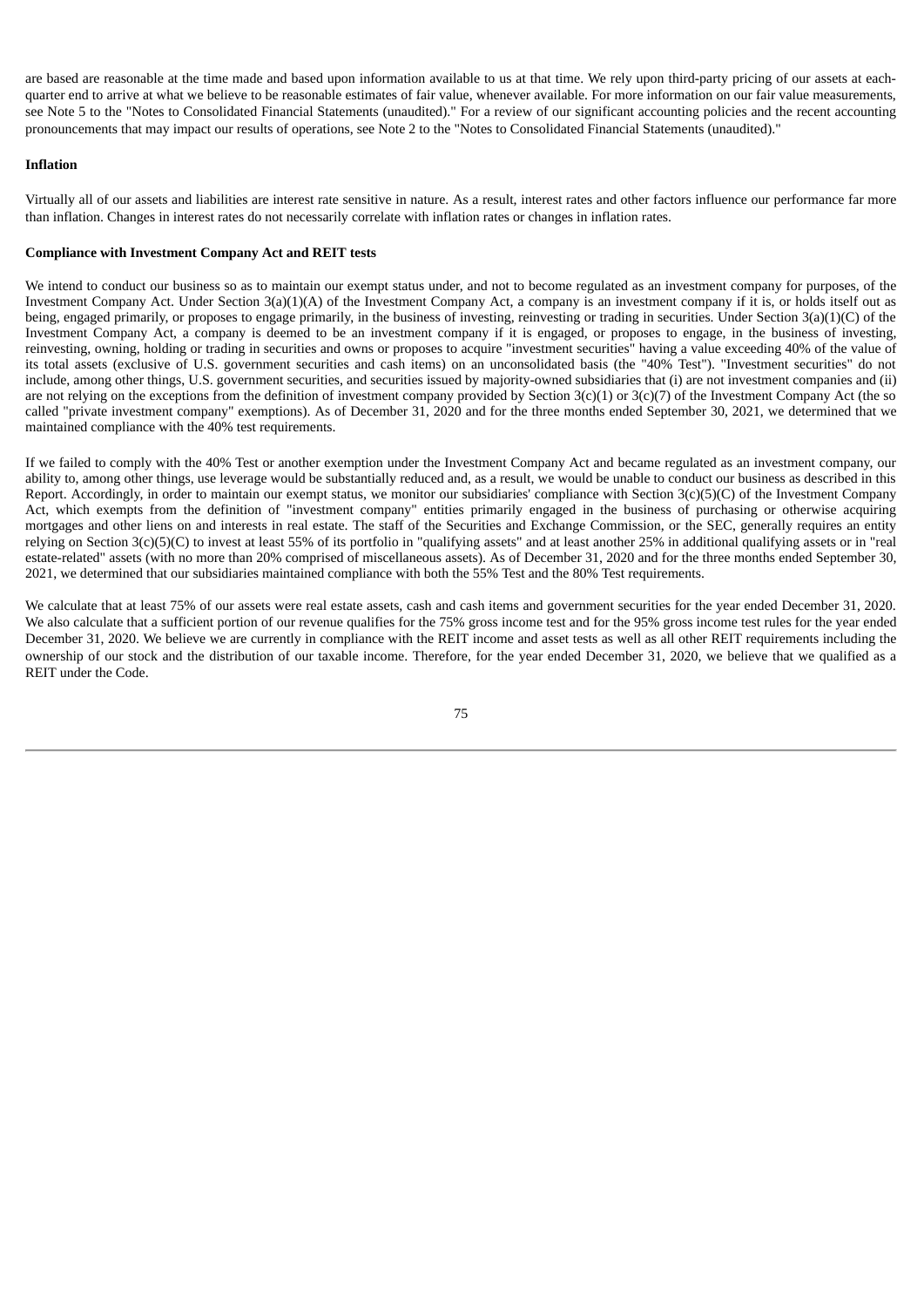## **ITEM 3. QUANTITATIVE AND QUALITATIVE DISCLOSURES ABOUT MARKET RISK**

The primary components of our market risk relate to interest rates, liquidity, prepayment rates, real estate, credit and basis risk. While we do not seek to avoid risk completely, we seek to assume risk that can be reasonably quantified from historical experience and to actively manage that risk, to earn sufficient returns to justify taking those risks and to maintain capital levels consistent with the risks we undertake. Many of these risks have become particularly heightened due to the COVID-19 pandemic and related economic and market conditions.

#### **Interest rate risk**

Interest rate risk is highly sensitive to many factors, including governmental monetary, fiscal and tax policies, domestic and international economic and political considerations and other factors beyond our control. We are subject to interest rate risk in connection with both our investments and the financing under our financing arrangements. We generally seek to manage this risk by monitoring the reset index and the interest rate related to our investment portfolio and our financings; by structuring our financing arrangements to have a range of maturity terms, amortizations and interest rate adjustment periods; and by using derivative instruments to adjust interest rate sensitivity of our investment portfolio and borrowings. Our hedging techniques can be highly complex, and the value of our investment portfolio and derivatives may be adversely affected as a result of changing interest rates.

#### **Interest rate effects on net interest income**

Our operating results depend in large part upon differences between the yields earned on our investments and our cost of borrowing and upon the effectiveness of our interest rate hedging activities. The majority of our financing arrangements are short term in nature with an initial term of between 30 and 90 days. The financing rate on these agreements will generally be determined at the outset of each transaction by reference to prevailing rates plus a spread. As a result, our borrowing costs will tend to increase during periods of rising interest rates as we renew, or "roll", maturing transactions at the higher prevailing rates. When combined with the fact that the income we earn on our fixed interest rate investments will remain substantially unchanged, this will result in a narrowing of the net interest spread between the related assets and borrowings and may even result in losses. We have obtained term financing on certain borrowing arrangements. The financing on term facilities generally are fixed at the outset of each transaction by reference to a predetermined interest rate plus a spread.

In an attempt to offset the increase in funding costs related to rising interest rates, our Manager may cause us to enter into hedging transactions structured to provide us with positive cash flow in the event interest rates rise. Our Manager accomplishes this through the use of interest rate derivatives. Some hedging strategies involving the use of derivatives are highly complex, may produce volatile returns and may expose us to increased risks relating to counterparty defaults.

# **Interest rate effects on fair value**

Another component of interest rate risk is the effect that changes in interest rates will have on the fair value of the assets that we acquire.

Generally, in a rising interest rate environment, the fair value of our real estate securities and loan portfolios would be expected to decrease, all other factors being held constant. In particular, the portion of our real estate securities and loan portfolios with fixed-rate coupons would be expected to decrease in value more severely than that portion with a floating-rate coupon. This is because fixed-rate coupon assets tend to have significantly more duration, or price sensitivity to changes in interest rates, than floating-rate coupon assets. Fixed-rate assets currently represent a majority of our portfolio.

The fair value of our investment portfolio could change at a different rate than the fair value of our liabilities when interest rates change. We measure the sensitivity of our portfolio to changes in interest rates by estimating the duration of our assets and liabilities. Duration is the approximate percentage change in fair value for a 100 basis point parallel shift in the yield curve. In general, our assets have higher duration than our liabilities. In order to reduce this exposure, we use hedging instruments to reduce the gap in duration between our assets and liabilities.

We calculate estimated effective duration (i.e., the price sensitivity to changes in risk-free interest rates) to measure the impact of changes in interest rates on our portfolio value. We estimate duration based on third-party models. Different models and methodologies can produce different effective duration estimates for the same securities. We allocate the net duration by asset type based on the interest rate sensitivity. Duration does not include our investment in AG Arc LLC.

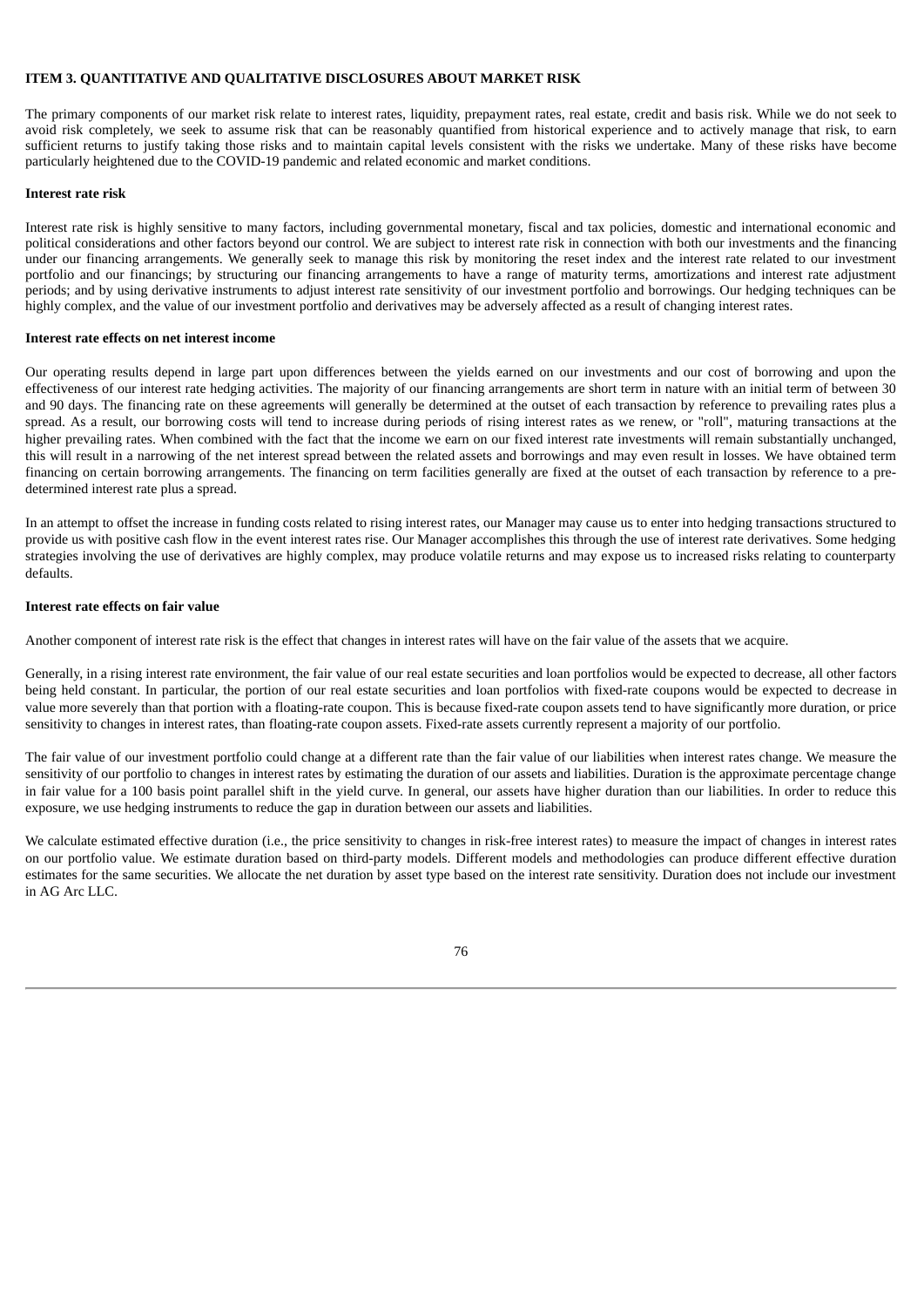The following chart details information about our duration gap as of September 30, 2021:

| Duration (1)                | <b>Years</b> |
|-----------------------------|--------------|
| <b>Agency RMBS</b>          | 1.30         |
| Residential Investments (2) | 3.05         |
| <b>Hedges</b>               | (2.91)       |
| Duration Gap                | 1.44         |

- (1) Duration related to financing arrangements is netted within its respective line items.
- (2) Residential Investments are presented pro-forma for forward purchase commitments to purchase GSE Non-Owner Occupied Loans as of September 30, 2021 as the hedges related to these purchase commitments have already been added to the portfolio. The duration gap exclusive of these commitments would have been 1.00.

The following tables quantify the estimated percent changes in GAAP equity, the fair value of our assets, and projected net interest income should interest rates go up or down instantaneously by 25, 50, and 75 basis points, assuming (i) the yield curves of the rate shocks will be parallel to each other and the current yield curve and (ii) all other market risk factors remain constant. These estimates were compiled using a combination of third-party services and models, market data and internal models. All changes in equity, assets and income are measured as percentage changes from the projected net interest income and GAAP equity from our base interest rate scenario. The base interest rate scenario assumes spot and forward interest rates existing as of September 30, 2021. Actual results could differ materially from these estimates.

Agency RMBS assumptions attempt to predict default and prepayment activity at projected interest rate levels. To the extent that these estimates or other assumptions do not hold true, actual results will likely differ materially from projections and could result in percentage changes larger or smaller than the estimates in the table below. Moreover, if different models were employed in the analysis, materially different projections could result. In addition, while the table below reflects the estimated impact of interest rate increases and decreases on a static portfolio as of September 30, 2021, our Manager may from time to time sell any of our investments as a part of the overall management of our investment portfolio.

| <b>Change in Interest Rates (basis</b><br>points) $(1)(2)$ | <b>Change in Fair</b><br>Value as a Percentage<br>of GAAP Equity | Change in Fair Value as a<br><b>Percentage of Assets</b> | <b>Percentage Change in</b><br><b>Projected Net Interest</b><br>Income (3) |
|------------------------------------------------------------|------------------------------------------------------------------|----------------------------------------------------------|----------------------------------------------------------------------------|
| 75                                                         | $(2.5)\%$                                                        | $(0.5)\%$                                                | (4.9)%                                                                     |
| 50                                                         | (1.6)%                                                           | (0.3)%                                                   | $(3.2)\%$                                                                  |
| 25                                                         | (0.8)%                                                           | (0.2)%                                                   | $(1.6)\%$                                                                  |
| (25)                                                       | $0.8\%$                                                          | $0.2\%$                                                  | (0.8)%                                                                     |
| (50)                                                       | $1.7\%$                                                          | $0.3\%$                                                  | (3.9)%                                                                     |
| (75)                                                       | $2.5\%$                                                          | $0.5\%$                                                  | $(7.1)\%$                                                                  |

(1) Includes investments held through affiliated entities that are reported as "Investments in debt and equity of affiliates" on our consolidated balance sheet, but excludes AG Arc.

(2) Does not include cash investments, which typically have overnight maturities and are not expected to change in value as interest rates change.

(3) Interest income includes trades settled as of September 30, 2021.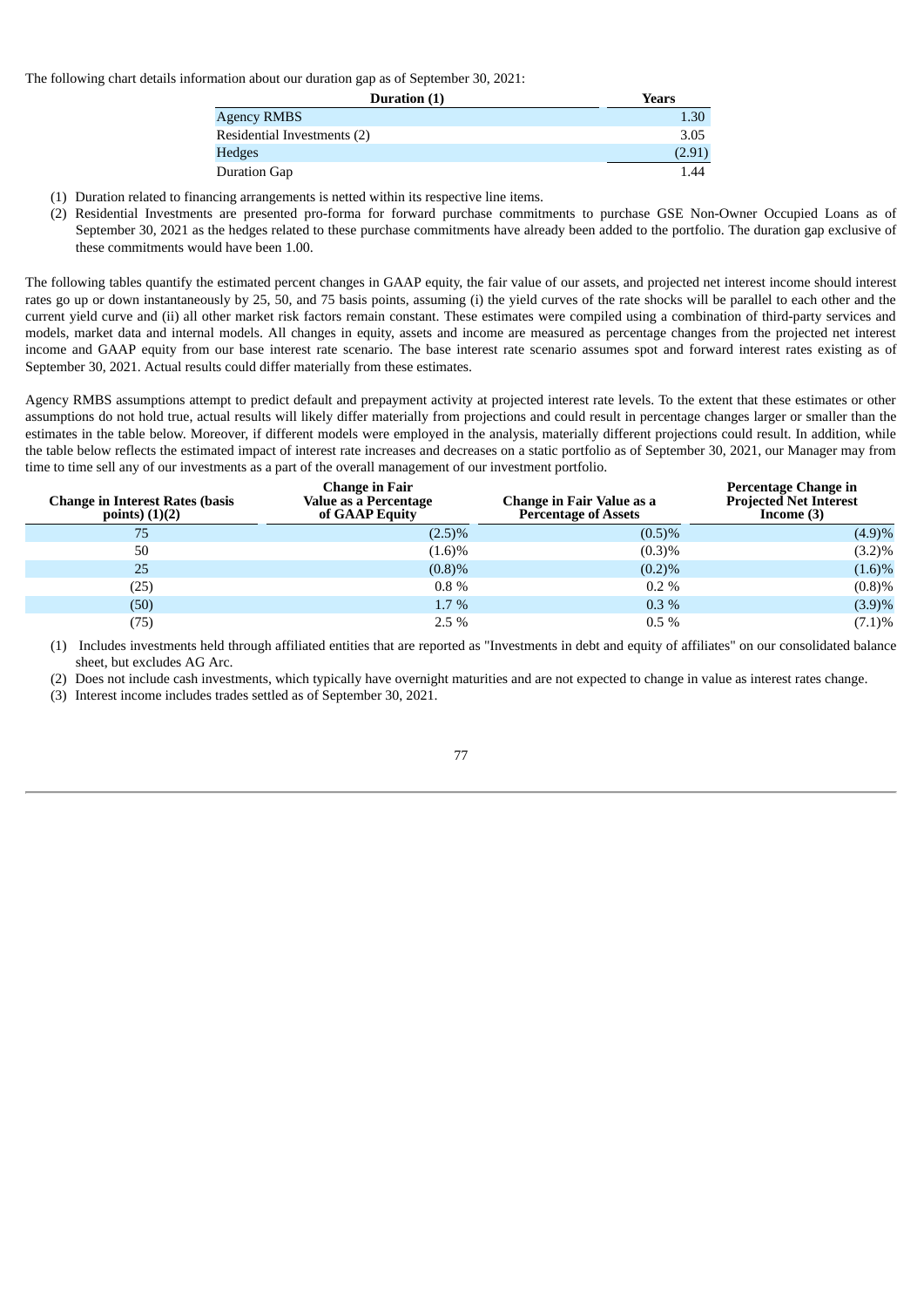The below table quantifies the estimated percent changes in GAAP equity, the fair value of our assets, and projected net interest income should interest rates go up or down instantaneously, including the forward purchase commitments on GSE Non-Owner Occupied Loans as of September 30, 2021 mentioned in the footnote 2 of the duration gap chart above as of September 30, 2021.

| <b>Change in Interest Rates (basis</b><br>points) $(1)(2)$ | <b>Change in Fair</b><br>Value as a Percentage<br>of GAAP Equity (3) | Change in Fair Value as a<br><b>Percentage of Assets (3)</b> | Percentage Change in<br><b>Projected Net Interest</b><br>Income (4) |
|------------------------------------------------------------|----------------------------------------------------------------------|--------------------------------------------------------------|---------------------------------------------------------------------|
| 75                                                         | (3.9)%                                                               | (0.8)%                                                       | (4.9)%                                                              |
| 50                                                         | $(2.6)\%$                                                            | (0.5)%                                                       | $(3.2)\%$                                                           |
| 25                                                         | $(1.3)\%$                                                            | (0.3)%                                                       | $(1.6)\%$                                                           |
| (25)                                                       | $1.3\%$                                                              | $0.3\%$                                                      | (0.8)%                                                              |
| (50)                                                       | $2.7\%$                                                              | $0.6\%$                                                      | (3.9)%                                                              |
| (75)                                                       | 4.0 %                                                                | $0.8\%$                                                      | $(7.1)\%$                                                           |

(1) Includes investments held through affiliated entities that are reported as "Investments in debt and equity of affiliates" on our consolidated balance sheet, but excludes AG Arc.

(2) Does not include cash investments, which typically have overnight maturities and are not expected to change in value as interest rates change.

- (3) Changes in fair value as a percentage of GAAP equity and assets are presented pro-forma for forward purchase commitments to purchase GSE Non-Owner Occupied Loans as of September 30, 2021, as the hedges related to these potential purchases have already been added to the portfolio.
- (4) Interest income includes trades settled as of September 30, 2021.

The information set forth in the interest rate sensitivity tables above and all related disclosures constitute forward-looking statements within the meaning of Section 27A of the Securities Act and Section 21E of the Exchange Act. Actual results could differ significantly from those estimated in the foregoing interest rate sensitivity tables. See below for additional risks which may impact the fair value of our assets, GAAP equity and net income.

# **Liquidity risk**

Our primary liquidity risk arises from financing long-maturity assets with shorter-term financings primarily in the form of financing arrangements. Our Manager seeks to mitigate our liquidity risks by maintaining a prudent level of leverage, monitoring our liquidity position on a daily basis and maintaining a substantial cushion of cash and unpledged real estate securities and loans in our portfolio in order to meet future margin calls. In addition, our Manager seeks to further mitigate our liquidity risk by (i) maintaining relationships with a broad number of financing counterparties and (ii) monitoring the ongoing financial stability of our financing counterparties.

As discussed throughout this report, the COVID-19 pandemic-driven disruptions in the real estate, mortgage and financial markets have negatively affected and may continue to negatively affect our liquidity. During the three months ended March 31, 2020, we observed a mark-down of a portion of our assets by the counterparties to our repurchase agreements, resulting in us having to pay cash or additional securities to counterparties to satisfy margin calls that were well beyond historical norms. To conserve capital, protect assets and to pause the escalating negative impacts caused by the market dislocation and allow the markets for many of our assets to stabilize, on March 20, 2020 we notified our repurchase agreement counterparties that we did not expect to fund the existing and anticipated future margin calls under our repurchase agreements and commenced discussions with our counterparties with regard to entering into forbearance agreements.

In response to these conditions, we sold assets, reduced the amount of our outstanding financing arrangements and the number of our financing counterparties, and entered into forbearance agreements with our largest financing counterparties. As previously described, on June 10, 2020, we entered into a Reinstatement Agreement, pursuant to which the parties thereto agreed to terminate the Forbearance Agreement and to permanently waive all existing and prior events of default under our financing agreements and to reinstate each Bilateral Agreement, as each may be amended by agreement. For additional information related to the Forbearance Agreement and the Reinstatement Agreement, see Item 2. Management's Discussion and Analysis of Financial Condition and Results of Operations - Financing activities.

# *Liquidity risk – financing arrangements*

We pledge real estate securities or mortgage loans and cash as collateral to secure our financing arrangements. Should the fair value of our real estate securities or mortgage loans pledged as collateral decrease (as a result of rising interest rates, changes in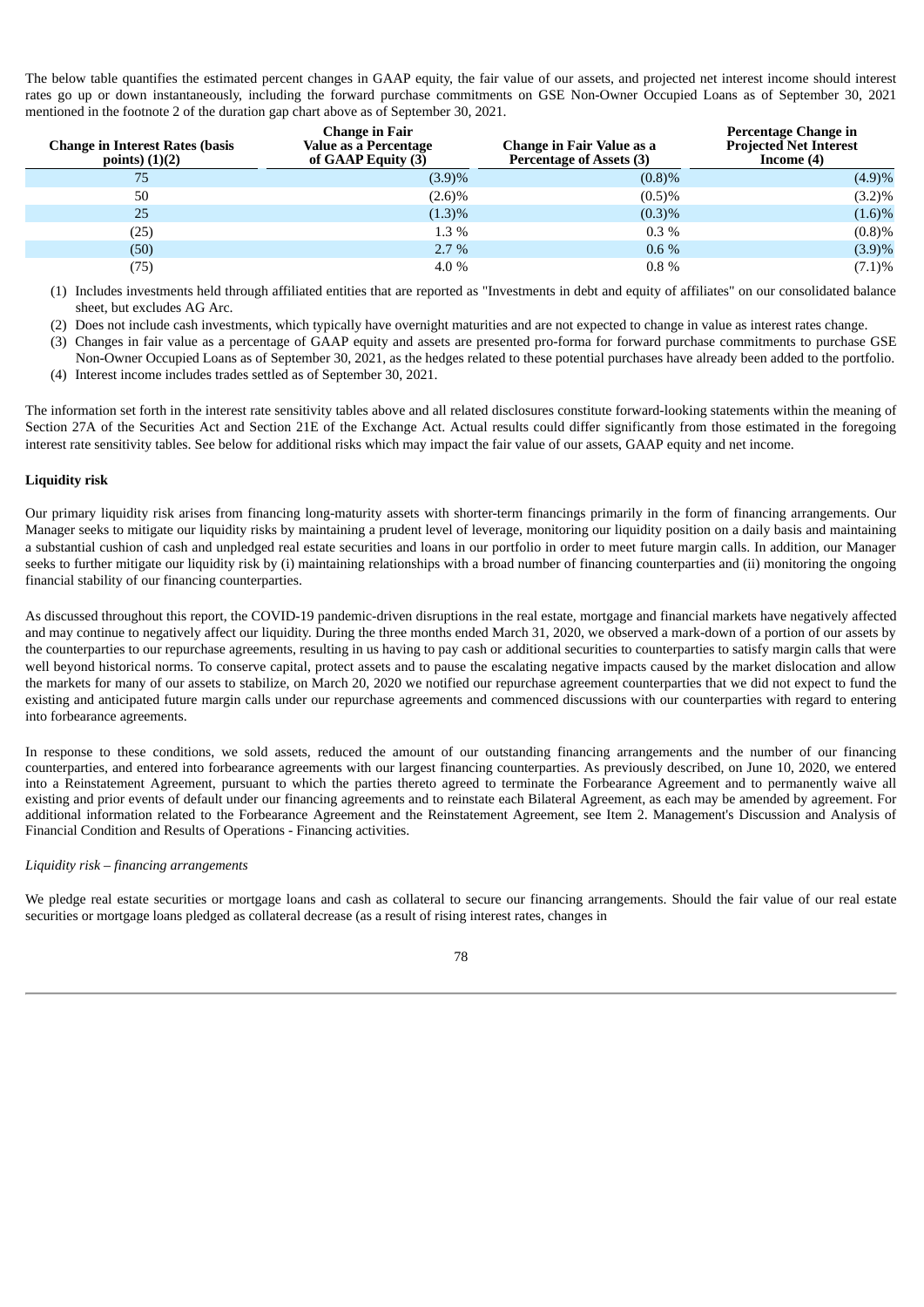prepayment speeds, widening of credit spreads or otherwise), we will likely be subject to margin calls for additional collateral from our financing counterparties. Should the fair value of our real estate securities or mortgage loans decrease materially and suddenly, margin calls will likely increase causing an adverse change to our liquidity position which could result in substantial losses. In addition, we cannot be assured that we will always be able to roll our financing arrangements at their scheduled maturities, which could cause material additional harm to our liquidity position and result in substantial losses. Further, should funding conditions tighten as they did in 2007, 2009 and more recently in March of 2020, our financing arrangement counterparties may increase our margin requirements on new financings, including repurchase transactions that we roll at maturity with the same counterparty. This would require us to post additional collateral and would reduce our ability to use leverage and could potentially cause us to incur substantial losses.

### *Liquidity risk - derivatives*

The terms of our interest rate swaps require us to post collateral in the form of cash or Agency RMBS to our counterparties to satisfy two types of margin requirements: variation margin and initial margin.

We and our swap counterparties are both required to post variation margin to each other depending upon the daily moves in prevailing benchmark interest rates. The amount of this variation margin is derived from the mark to market valuation of our swaps. Hence, as our swaps lose value in a falling interest rate environment, we are required to post additional variation margin to our counterparties on a daily basis; conversely, as our swaps gain value in a rising interest rate environment, we are able to recall variation margin from our counterparties. By recalling variation margin from our swaps counterparties, we are able to partially mitigate the liquidity risk created by margin calls on our repurchase transactions during periods of rising interest rates.

Initial margin works differently. Collateral posted to meet initial margin requirements is intended to create a safety buffer to benefit our counterparties if we were to default on our payment obligations under the terms of the swaps and our counterparties were forced to unwind the swap. For trades executed on a bilateral basis, the initial margin is set at the outset of each trade as a fixed percentage of the notional amount of the trade. This means that once we post initial margin at the outset of a bilateral trade, we will have no further posting obligations as it pertains to initial margin. However, the initial margin on our centrally cleared trades varies from day to day depending upon various factors, including the absolute level of interest rates and the implied volatility of interest rates. There is a distinctly positive correlation between initial margin, on the one hand, and the absolute level of interest rates and implied volatility of interest rates, on the other hand. As a result, in times of rising interest rates or increasing rate volatility, we anticipate that the initial margin required on our centrally-cleared trades will likewise increase, potentially by a substantial amount. These margin increases will have a negative impact on our liquidity position and will likely impair the intended liquidity risk mitigation effect of our swaps and futures discussed above.

## **Real estate value risk**

Residential property values are subject to volatility and may be affected adversely by a number of factors outside of our control, including, but not limited to, national, regional and local economic conditions (which may be adversely affected by industry slowdowns and other factors); local real estate conditions (such as an oversupply of housing or commercial real estate); construction quality, age and design; demographic factors; and retroactive changes to building or similar codes. Decreases in property values could cause us to suffer losses and reduce the value of the collateral underlying our RMBS portfolio as well as the potential sale proceeds available to repay our loans in the event of a default. In addition, substantial decreases in property values can increase the rate of strategic defaults by residential mortgage borrowers which can impact and create significant uncertainty in the recovery of principal and interest on our investments. Given the combination of low interest rates, government stimulus and high unemployment, and other disruptions related to the COVID-19 pandemic, it has become more difficult to predict prepayment levels for the securities in our portfolio.

#### **Credit risk**

We are exposed to the risk of potential credit losses from an unanticipated increase in borrower defaults as well as general credit spread widening on any Non-Agency assets in our portfolio, including residential mortgage loans as well as Non-Agency RMBS and Interest Only investments related to Non-Agency. We seek to manage this risk through our Manager's pre-acquisition due diligence process and, if available, through the use of non-recourse financing, which limits our exposure to credit losses to the specific pool of collateral which is the subject of the non-recourse financing. Our Manager's pre-acquisition due diligence process includes the evaluation of, among other things, relative valuation, supply and demand trends, the shape of various yield curves, prepayment rates, delinquency and default rates, recovery of various sectors and vintage of collateral.

Concern surrounding the ongoing COVID-19 pandemic and certain of the actions taken to reduce its spread have caused and may continue to cause business shutdowns, limitations on commercial activity and financial transactions, labor shortages,

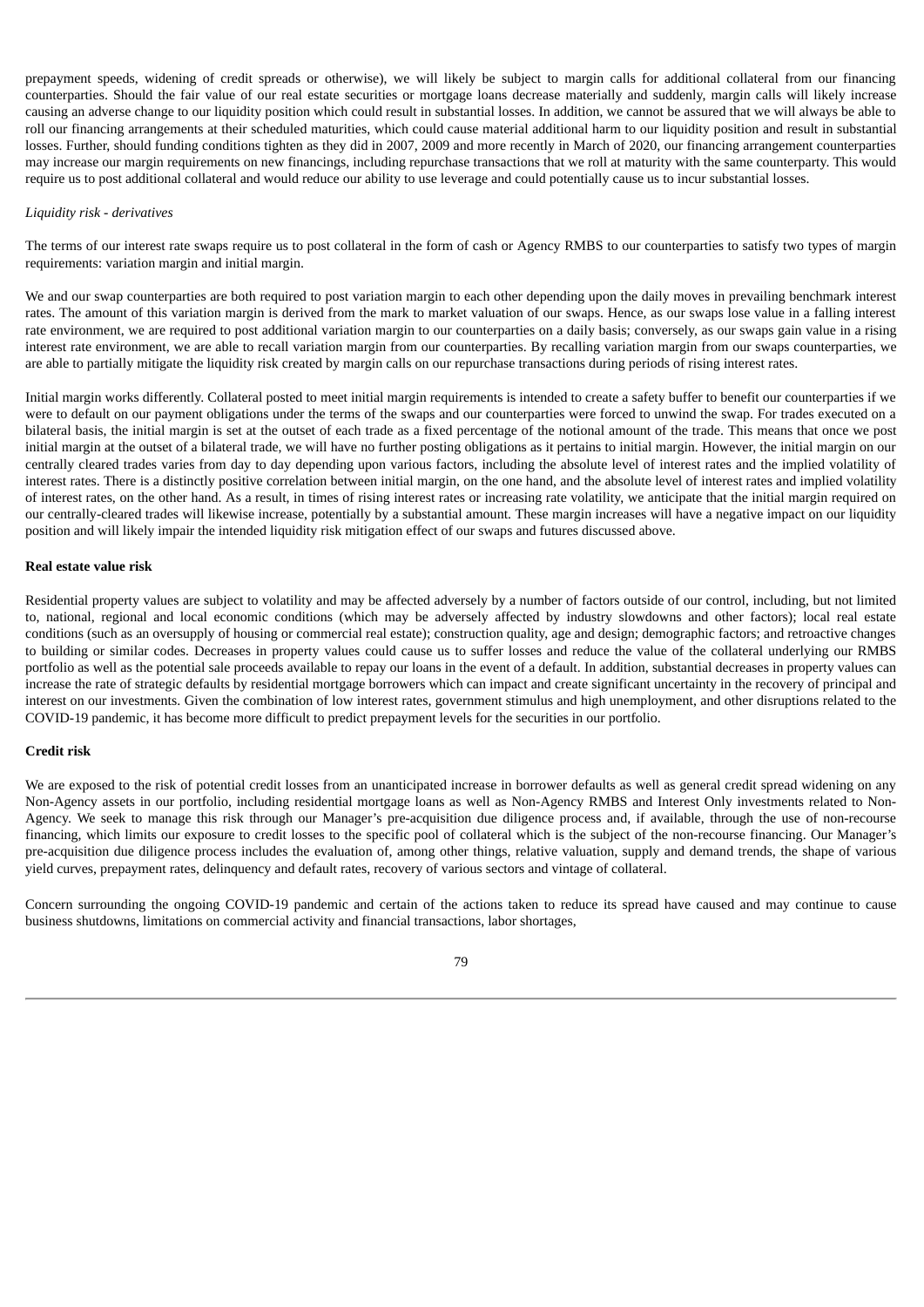supply chain interruptions, increased unemployment and property vacancy and lease default rates, reduced profitability and ability for property owners to make loan, mortgage and other payments, and overall economic and financial market instability, all of which may cause an increase in credit risk of our credit sensitive assets. Any future period of payment deferrals, forbearance, delinquencies, defaults, foreclosures or losses will likely adversely affect our net interest income from residential loans and RMBS investments, the fair value of these assets, our ability to liquidate the collateral that may underlie these investments and obtain additional financing and the future profitability of our investments. Further, in the event of delinquencies, defaults and foreclosure, regulatory changes and policies designed to protect borrowers and renters may slow or prevent us from taking remediation actions.

### **Prepayment risk**

Premiums arise when we acquire real estate assets at a price in excess of the principal balance of the mortgages securing such assets (i.e., par value). Conversely, discounts arise when we acquire assets at a price below the principal balance of the mortgages securing such assets. Premiums paid on our assets are amortized against interest income and accretable purchase discounts on our assets are accreted to interest income. Purchase premiums on our assets, which are primarily carried on our Agency RMBS, are amortized against interest income over the life of each respective asset using the effective yield method, adjusted for actual prepayment activity. An increase in the prepayment rate, as measured by the CPR, will typically accelerate the amortization of purchase premiums, thereby reducing the yield or interest income earned on such assets. Generally, if prepayments on our Non-Agency RMBS or mortgage loans are less than anticipated, we expect that the income recognized on such assets would be reduced due to the slower accretion of purchase discounts.

As further discussed in Note 2 of the "Notes to Consolidated Financial Statements (unaudited)," differences between previously estimated cash flows and current actual and anticipated cash flows caused by changes to prepayment or other assumptions are adjusted retrospectively through a "catch up" adjustment for the impact of the cumulative change in the effective yield through the reporting date for securities accounted for under ASC 320-10 (generally, Agency RMBS) or adjusted prospectively through an adjustment of the yield over the remaining life of the investment for investments accounted for under ASC 325-40 (generally, Non-Agency RMBS and interest-only securities) and mortgage loans accounted for under ASC 310-30.

In addition, our interest rate hedges are structured in part based upon assumed levels of future prepayments within our real estate securities or mortgage loan portfolio. If prepayments are slower or faster than assumed, the life of the real estate securities or mortgage loans will be longer or shorter than assumed, respectively, which could reduce the effectiveness of our Manager's hedging strategies and may cause losses on such transactions.

Our Manager seeks to mitigate our prepayment risk by investing in real estate assets with a variety of prepayment characteristics.

#### **Basis risk**

Basis risk refers to the possible decline in book value triggered by the risk of incurring losses on the fair value of Agency RMBS as a result of widening market spreads between the yields on Agency RMBS and the yields on comparable duration Treasury securities. The basis risk associated with fluctuations in fair value of Agency RMBS may relate to factors impacting the mortgage and fixed income markets other than changes in benchmark interest rates, such as actual or anticipated monetary policy actions by the Federal Reserve, market liquidity, or changes in required rates of return on different assets. Consequently, while we use interest rate swaps and other hedges to protect against moves in interest rates, such instruments will generally not protect our net book value against basis risk.

# **Capital Market Risk**

We are exposed to risks related to the equity capital markets, and our related ability to raise capital through the issuance of our common stock, preferred stock or other equity instruments. We are also exposed to risks related to the debt capital markets, and our related ability to finance our business through revolving facilities or other debt instruments. As a REIT, we are required to distribute a significant portion of our taxable income annually, which constrains our ability to accumulate operating cash flow and therefore may require us to utilize debt or equity capital to finance our business. We seek to mitigate these risks by monitoring the debt and equity capital markets to inform our decisions on the amount, timing, and terms of capital we raise.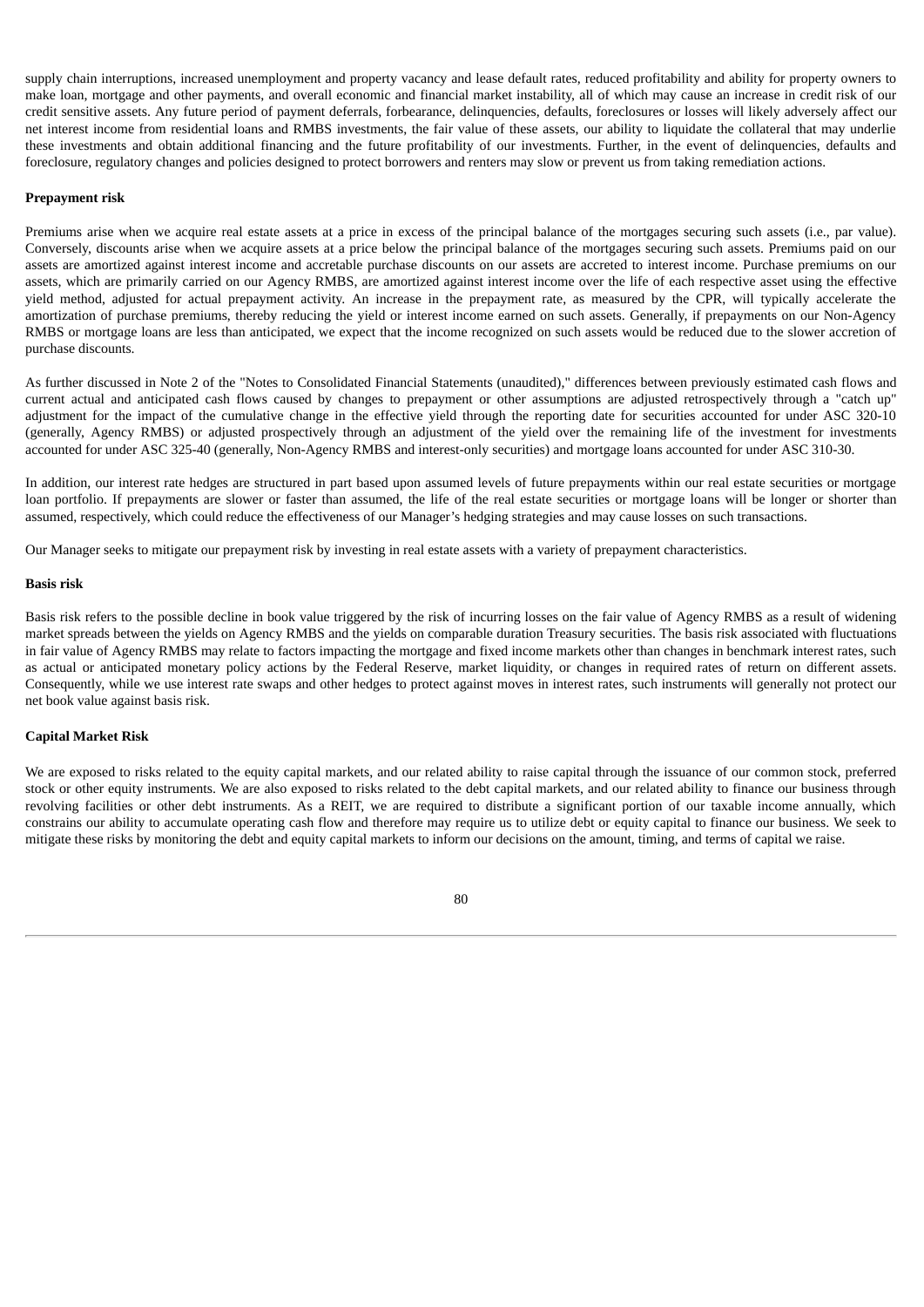# **ITEM 4. CONTROLS AND PROCEDURES**

### *(a) Evaluation of Disclosure Controls and Procedures*

Our management is responsible for establishing and maintaining disclosure controls and procedures that are designed to ensure that information the Company is required to disclose in the reports that it files or submits under the Securities Exchange Act of 1934, as amended (the "Exchange Act") is recorded, processed, summarized and reported, within the time periods specified in the SEC's rules and forms. Disclosure controls and procedures include controls and procedures designed to ensure that the Company's management, including its principal executive officer and principal financial officer, as appropriate, allow for timely decisions regarding required disclosure.

We have evaluated, with the participation of our principal executive officer and principal financial officer, the effectiveness of our disclosure controls and procedures as of September 30, 2021. There are inherent limitations to the effectiveness of any system of disclosure controls and procedures, including the possibility of human error and the circumvention or overriding of the controls and procedures. Accordingly, even effective disclosure controls and procedures can only provide reasonable assurance of achieving their control objectives. Based upon our evaluation, our principal executive officer and principal financial officer concluded that our disclosure controls and procedures were effective to provide reasonable assurance that information required to be disclosed by us in the reports that we file or submit under the Exchange Act is recorded, processed, summarized and reported, within the time periods specified in the applicable rules and forms, and that it is accumulated and communicated to our management, including our principal executive officer and principal financial officer, as appropriate to allow for timely decisions regarding required disclosure.

#### *(b) Changes in Internal Control over Financial Reporting*

No change occurred in our internal control over financial reporting (as defined in Rule 13a-15(f) and 15d-15(f) of the Exchange Act) during the period covered by this quarterly report that has materially affected, or is reasonably likely to materially affect, our internal control over financial reporting.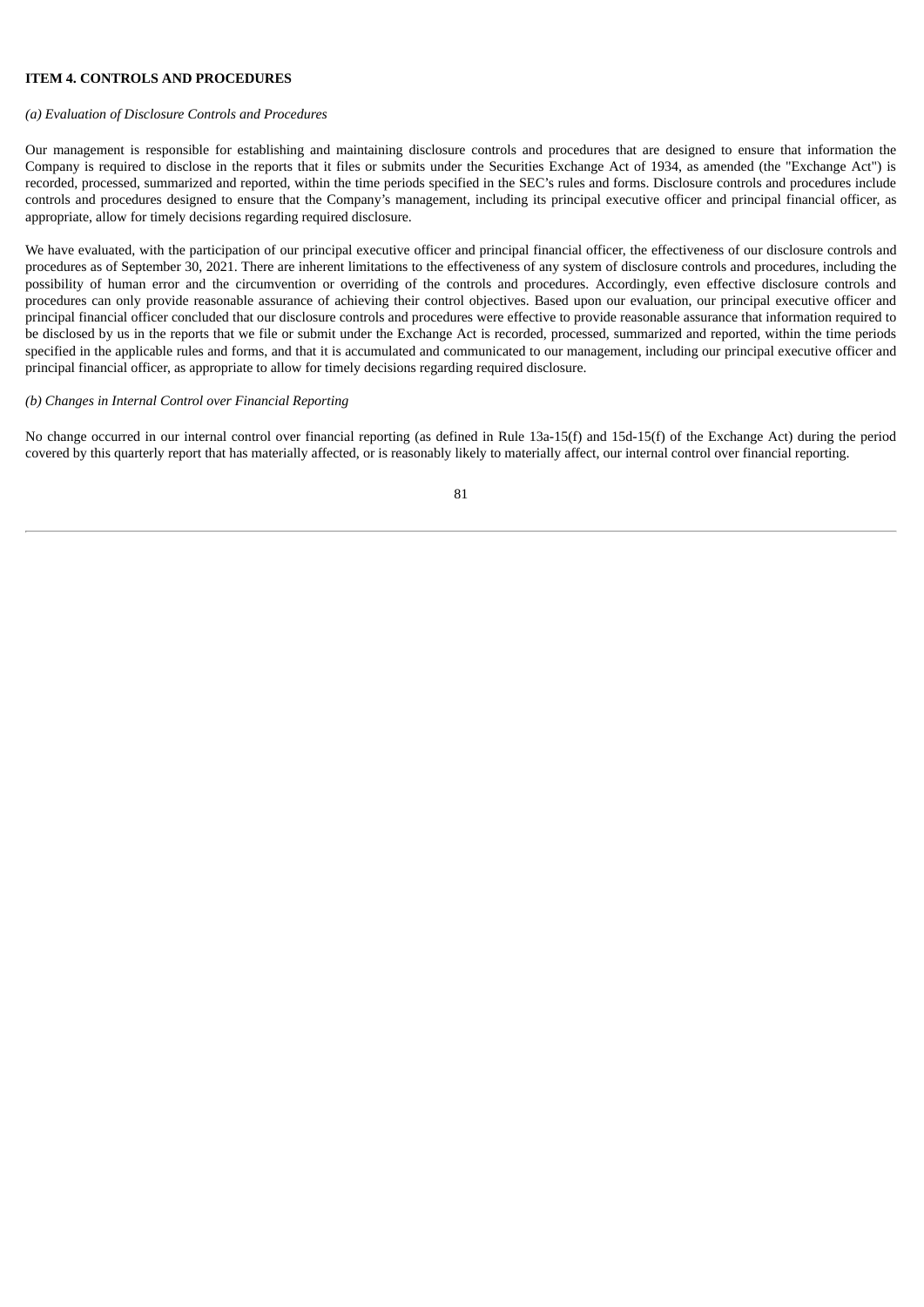# **PART II — OTHER INFORMATION**

#### **ITEM 1. LEGAL PROCEEDINGS.**

We are at times subject to various legal proceedings arising in the ordinary course of business. In addition, in the ordinary course of business, we can be and are involved in governmental and regulatory examinations, information gathering requests, investigations, proceedings and settlements. As of the date of this report, we are not party to any litigation or legal proceedings, or to our knowledge, any threatened litigation or legal proceedings, which we believe, individually or in the aggregate, would have a material adverse effect on our results of operations or financial condition.

#### **ITEM 1A. RISK FACTORS.**

Refer to the risks identified under the caption "Risk Factors", in our Annual Report on Form 10-K for the year ended December 31, 2020 and our subsequent filings, which are available on the Securities and Exchange Commission's website at www.sec.gov, and in the "Forward-Looking Statements" and "Management's Discussion and Analysis of Financial Condition and Results of Operations" sections herein.

#### **ITEM 2. UNREGISTERED SALES OF EQUITY SECURITIES AND USE OF PROCEEDS.**

On July 1, 2021, in connection with our non-employee director compensation policy, the Company granted an aggregate of 6,304 shares of restricted common stock to its independent directors under the Company's 2020 Equity Incentive Plan in a private transaction exempt from registration pursuant to Section  $4(a)(2)$  of the Securities Act of 1933, as amended. The shares of restricted common stock were fully vested upon grant.

On November 3, 2015, the Company's Board of Directors authorized a stock repurchase program ("Repurchase Program") to repurchase up to \$25.0 million of the Company's outstanding common stock. Such authorization does not have an expiration date. As part of the Repurchase Program, shares may be purchased in open market transactions, including through block purchases, through privately negotiated transactions, or pursuant to any trading plan that may be adopted in accordance with Rule 10b5-1 of the Exchange Act. The following table presents information related to our purchases of our common stock during the three months ended September 30, 2021:

| Period (1)                              | <b>Total Number of Shares</b><br>Purchased | <b>Weighted Average Price</b><br>Paid per Share (2) | <b>Total Number of Shares</b><br>Purchased as Part of<br><b>Publicly Announced</b><br>Program (3) | <b>Maximum Approximate</b><br><b>Dollar Value that May Yet</b><br><b>Be Purchased Under the</b><br>Program (4) |
|-----------------------------------------|--------------------------------------------|-----------------------------------------------------|---------------------------------------------------------------------------------------------------|----------------------------------------------------------------------------------------------------------------|
| August 1, 2021 to August 31, 2021       | 150,870 \$                                 | 10.72                                               | 398,006 \$                                                                                        | 12,980,553                                                                                                     |
| September 1, 2021 to September 30, 2021 | 107.885                                    | 11.39                                               | 505.891                                                                                           | 11,751,409                                                                                                     |
| <b>Total</b>                            | 258,755                                    | 11.00                                               | 505,891                                                                                           | 11,751,409                                                                                                     |

(1) Based on trade date. The Program was announced on November 4, 2015. The Program does not have an expiration date.

(2) Includes brokerage commissions and clearing fees.

(3) Amounts have been adjusted to reflect the one-for-three reverse stock split effected July 22, 2021.

(4) The maximum dollar amount authorized was \$25.0 million.

# **ITEM 3. DEFAULTS UPON SENIOR SECURITIES.**

None.

#### **ITEM 4. MINE SAFETY DISCLOSURES**

None.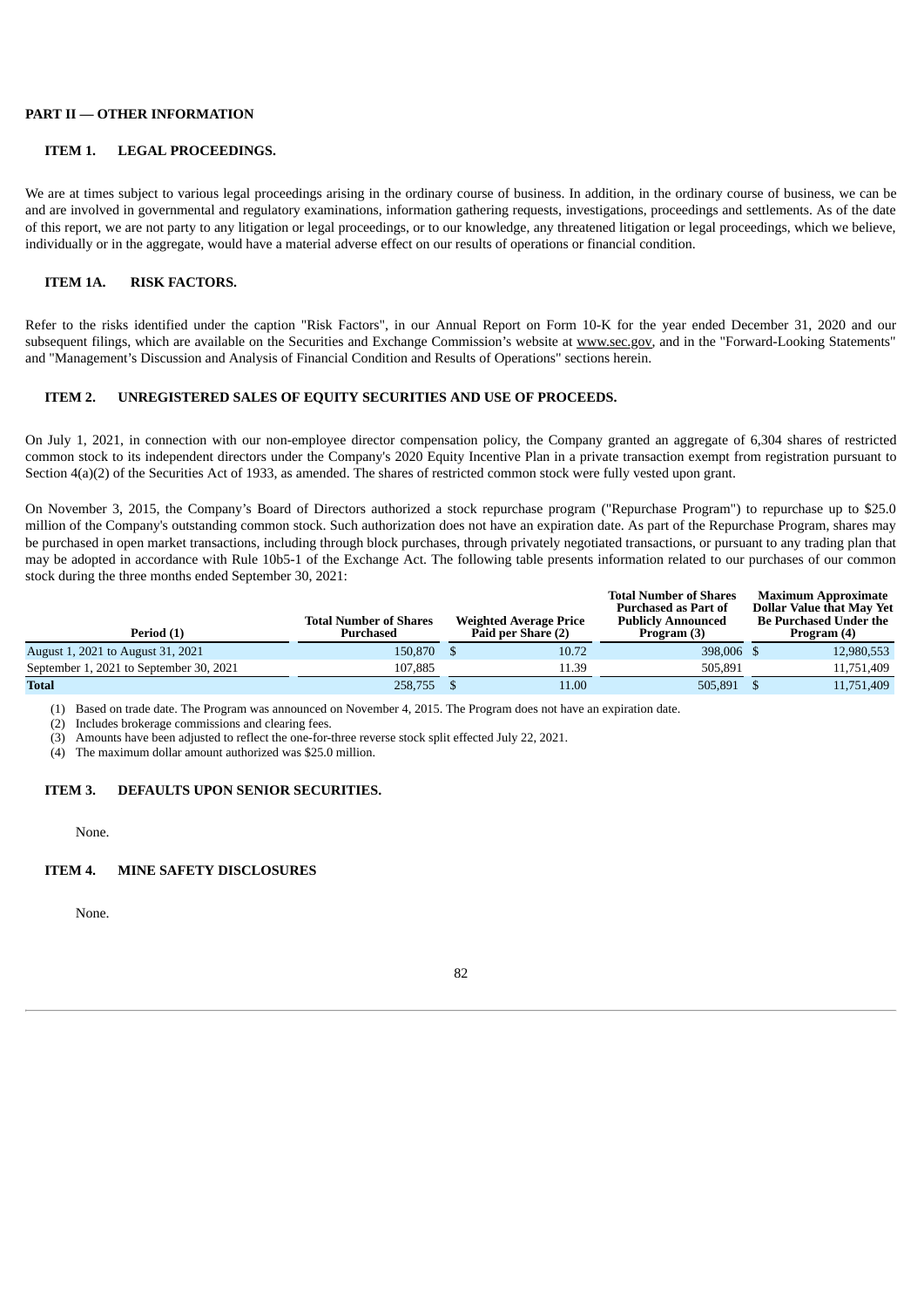# **ITEM 5. OTHER INFORMATION.**

None.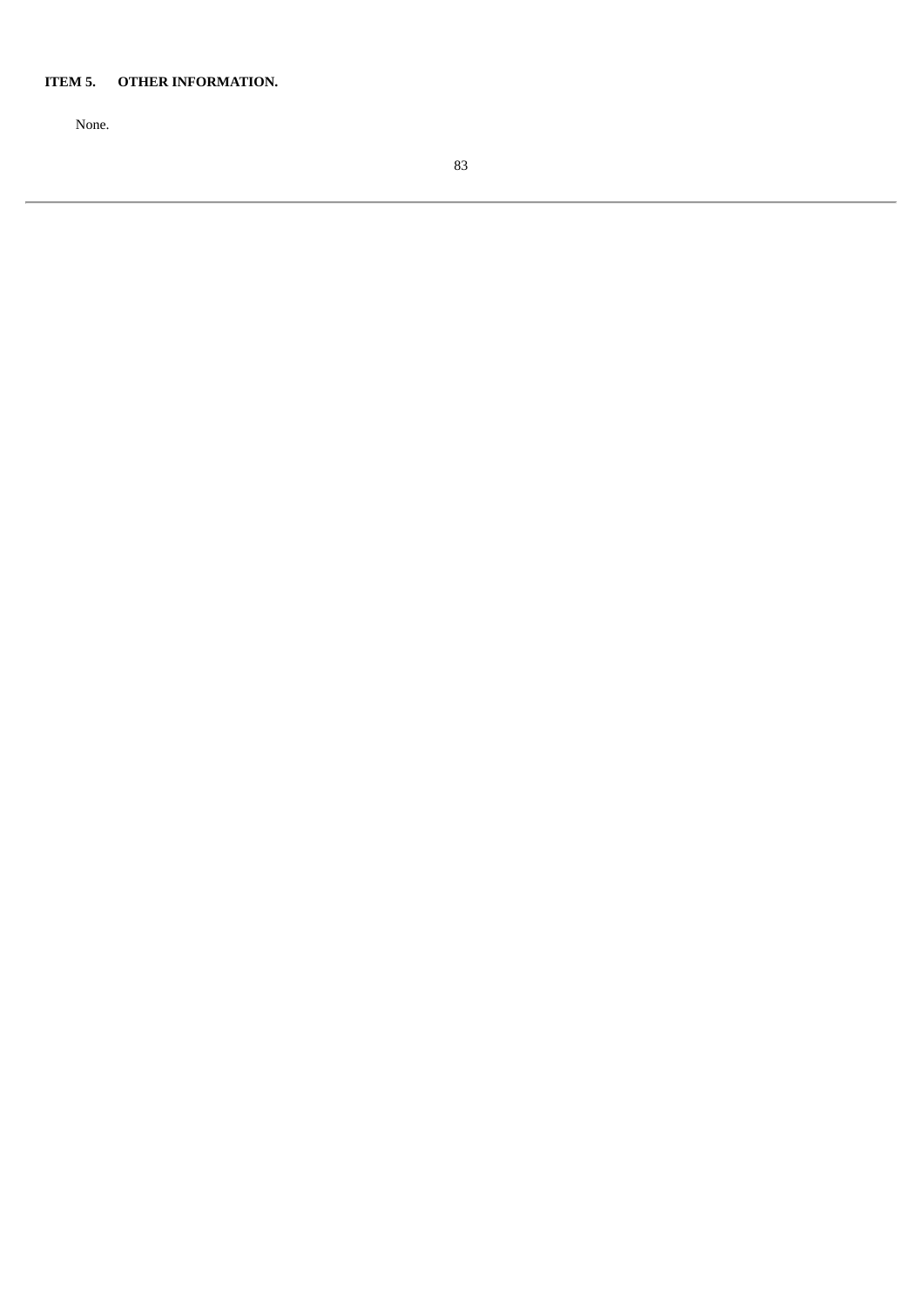| <b>Exhibit</b><br>No. | <b>Description</b>                                                                                                                                                                                                                                                                                          |
|-----------------------|-------------------------------------------------------------------------------------------------------------------------------------------------------------------------------------------------------------------------------------------------------------------------------------------------------------|
| 3.1                   | Articles of Amendment and Restatement of AG Mortgage Investment Trust, Inc., incorporated by reference to<br>Exhibit 3.1 of Amendment No. 2 to the Company's Registration Statement on Form S-11, filed with the Securities and<br>Exchange Commission on April 18, 2011 ("Pre-Effective Amendment No. 2"). |
| 3.2                   | Articles of Amendment to Articles of Amendment and Restatement of AG Mortgage Investment Trust, Inc.,<br>incorporated by reference to Exhibit 3.1 of the Company's Current Report on Form 8-K, filed with the Securities and<br>Exchange Commission on May 8, 2017.                                         |
| 3.3                   | Amended and Restated Bylaws of AG Mortgage Investment Trust, Inc., incorporated by reference to Exhibit 3.2 of<br>Pre-Effective Amendment No. 2.                                                                                                                                                            |
| <u>3.4</u>            | Articles Supplementary of 8.25% Series A Cumulative Redeemable Preferred Stock, incorporated by reference to<br>Exhibit 3.1 of the Company's Current Report on Form 8-K, filed with the Securities and Exchange Commission on August<br>2, 2012.                                                            |
| 3.5                   | Articles Supplementary of 8.00% Series B Cumulative Redeemable Preferred Stock, incorporated by reference to<br>Exhibit 3.1 of the Company's Current Report on Form 8-K, filed with the Securities and Exchange Commission on<br>September 24, 2012.                                                        |
| <u>3.6</u>            | Articles Supplementary of 8.000% Series C Fixed-to-Floating Rate Cumulative Redeemable Preferred Stock,<br>incorporated by reference to Exhibit 3.5 of the Company's Registration Statement on Form 8-A12B, filed with the Securities<br>and Exchange Commission on September 16, 2019.                     |
| 3.7                   | Articles of Amendment of AG Mortgage Investment Trust, Inc., incorporated by reference to Exhibit 3.1 of the Company's Current Report on Form 8-K, filed with the Securities and Exchange Commission on July 27, 2021.                                                                                      |
| 3.8                   | Articles of Amendment of AG Mortgage Investment Trust, Inc., incorporated by reference to Exhibit 3.2 of the<br>Company's Current Report on Form 8-K, filed with the Securities and Exchange Commission on July 27, 2021.                                                                                   |
| <u>4.1</u>            | Specimen Common Stock Certificate of AG Mortgage Investment Trust, Inc., incorporated by reference to Exhibit<br>4.1 on Form 10-Q filed with the Securities and Exchange Commission on May 7, 2021                                                                                                          |
| 4.2                   | Specimen 8.25% Series A Cumulative Redeemable Preferred Stock Certificate, incorporated by reference to<br>Exhibit 4.1 of the Company's Current Report on Form 8-K, filed with the Securities and Exchange Commission on August<br>2, 2012.                                                                 |
| 4.3                   | Specimen 8.00% Series B Cumulative Redeemable Preferred Stock Certificate, incorporated by reference to Exhibit 4.1 of the Company's Current Report on Form 8-K, filed with the Securities and Exchange Commission on<br>September 24, 2012.                                                                |
| <u>4.4 </u>           | Specimen 8.000% Series C Fixed-to-Floating Rate Cumulative Redeemable Preferred Stock Certificate, incorporated by reference to Exhibit 3.9 of the Company's Registration Statement on Form 8-A12B, filed with the Securities<br>and Exchange Commission on September 16, 2019.                             |
|                       | Certification of David N. Roberts pursuant to Rule 13a-14(a), as adopted pursuant to Section 302 of the Sarbanes-Oxley Act of<br><u> 2002.</u>                                                                                                                                                              |
|                       | Certification of Anthony W. Rossiello pursuant to Rule 13a-14(a), as adopted pursuant to Section 302 of the Sarbanes-Oxley Act<br>of 2002.                                                                                                                                                                  |
|                       | Certification of David N. Roberts pursuant to Rule 13a-14(b) and 18 U.S.C. Section 1350, as adopted pursuant to Section 906 of<br>the Sarbanes-Oxley Act of 2002.                                                                                                                                           |
|                       | Certification of Anthony W. Rossiello pursuant to Rule 13a-14(b) and 18 U.S.C. Section 1350, as adopted pursuant to                                                                                                                                                                                         |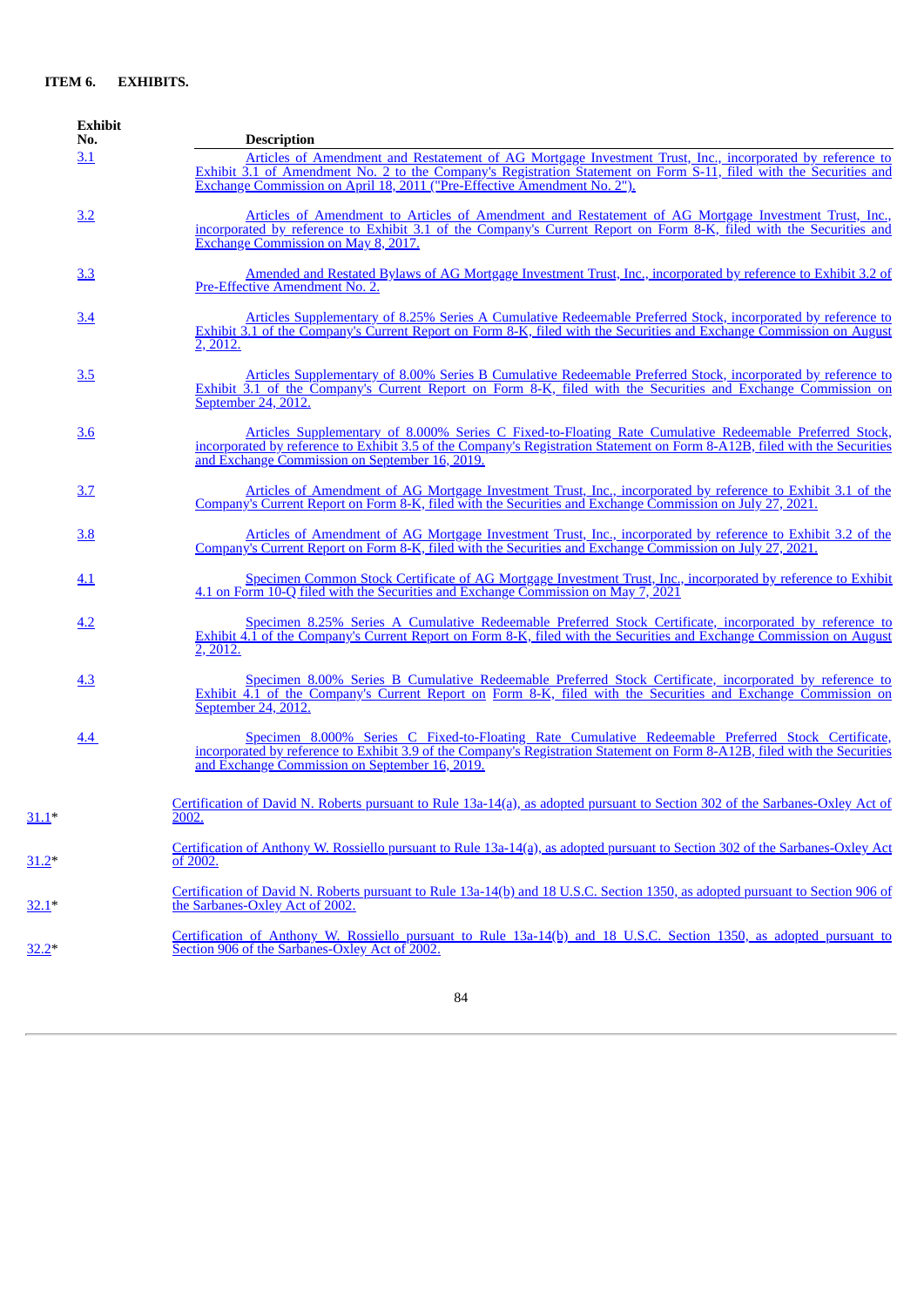| 101.INS                   | <b>XBRL Instance Document</b>                                |
|---------------------------|--------------------------------------------------------------|
| 101.SCH                   | <b>XBRL Taxonomy Extension Schema Document</b>               |
| 101.CAL                   | <b>XBRL Taxonomy Extension Calculation Linkbase Document</b> |
| 101.DEF                   | <b>XBRL Taxonomy Extension Definition Linkbase Document</b>  |
| 101.LAB                   | XBRL Taxonomy Extension Label Linkbase Document              |
| 101.PRE                   | XBRL Taxonomy Extension Presentation Linkbase Document       |
| 104                       | Cover Page Interactive Data File (formatted as Inline XBRL)  |
| Filed herewith.<br>$\ast$ |                                                              |
|                           |                                                              |

† Management contract or compensatory plan or arrangement.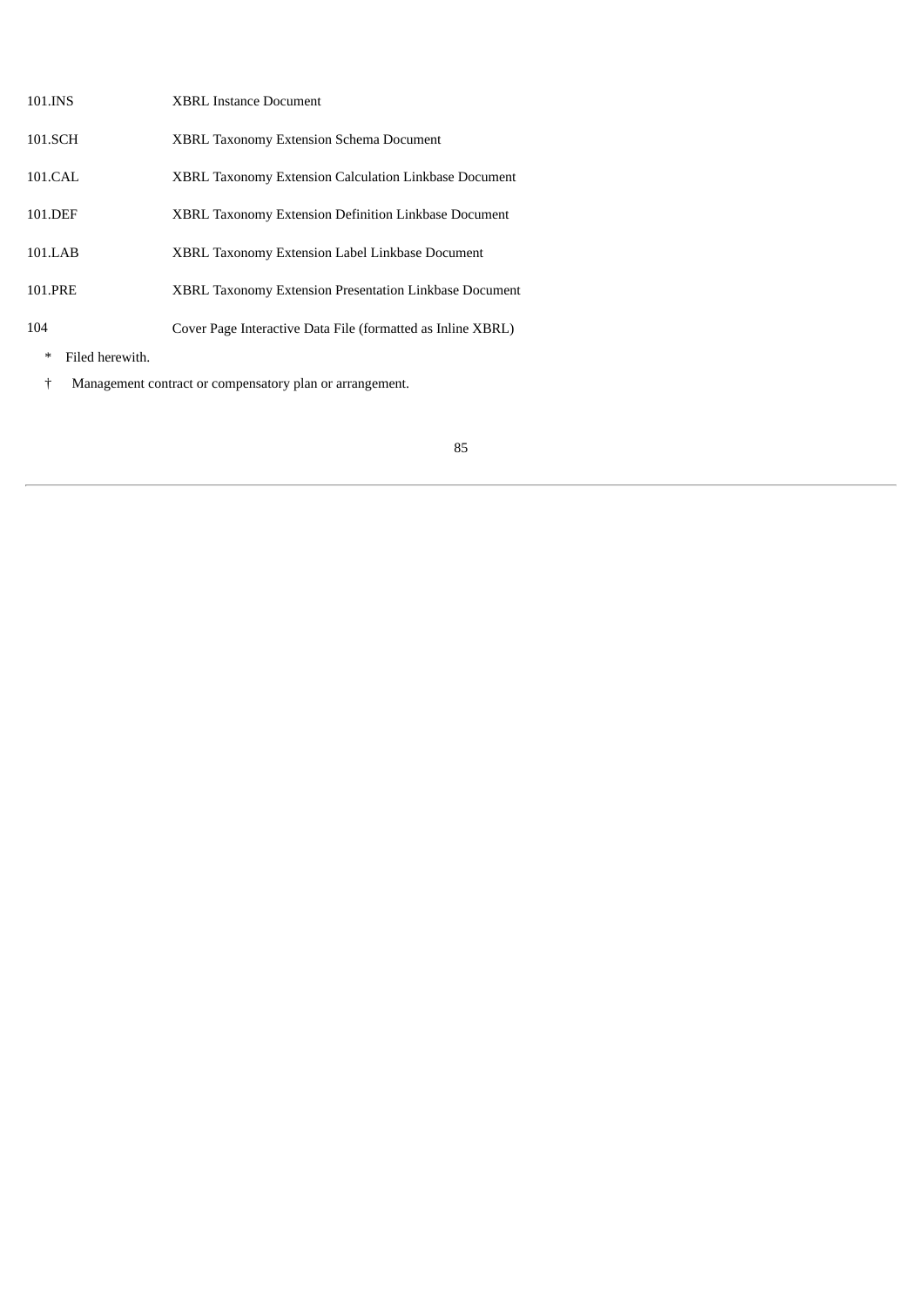# **SIGNATURES**

Pursuant to the requirements of the Securities Exchange Act of 1934, the registrant has duly caused this report to be signed on its behalf by the undersigned thereunto duly authorized.

AG MORTGAGE INVESTMENT TRUST, INC.

| November 5, 2021 | Bv:                                                                       | /s/ DAVID N. ROBERTS     |
|------------------|---------------------------------------------------------------------------|--------------------------|
|                  | David N. Roberts<br>Chief Executive Officer (principal executive officer) |                          |
| November 5, 2021 | By:                                                                       | /s/ ANTHONY W. ROSSIELLO |

Anthony W. Rossiello Chief Financial Officer (principal financial officer and principal accounting officer)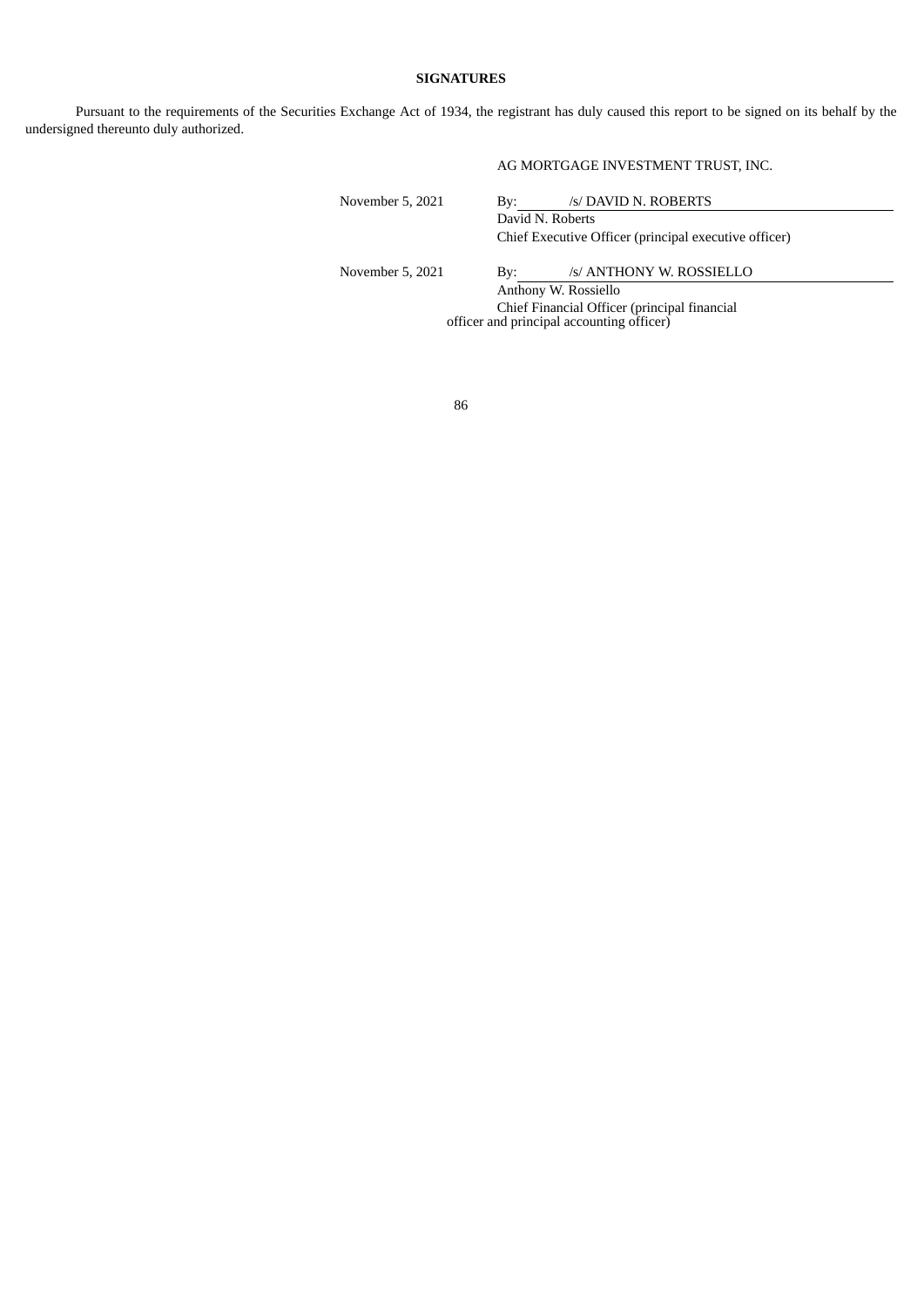# **Exhibit 31.1**

<span id="page-86-0"></span>I, David N. Roberts, certify that:

- 1. I have reviewed this quarterly report on Form 10-Q of AG Mortgage Investment Trust, Inc.;
- 2. Based on my knowledge, this report does not contain any untrue statement of a material fact or omit to state a material fact necessary to make the statements made, in light of the circumstances under which such statements were made, not misleading with respect to the period covered by this report;
- 3. Based on my knowledge, the financial statements, and other financial information included in this report, fairly present in all material respects the financial condition, results of operations and cash flows of the registrant as of, and for, the periods presented in this report;
- 4. The registrant's other certifying officer and I are responsible for establishing and maintaining disclosure controls and procedures (as defined in Exchange Act Rules 13a-15(e) and 15d-15(e)) and internal control over financial reporting (as defined in Exchange Act Rules 13a-15(f) and 15d-15(f)) for the registrant and have:
	- a. Designed such disclosure controls and procedures or caused such disclosure controls and procedures to be designed under our supervision, to ensure that material information relating to the registrant, including its consolidated subsidiaries, is made known to us by others within those entities, particularly during the period in which this report is being prepared;
	- b. Designed such internal control over financial reporting, or caused such internal control over financial reporting to be designed under our supervision, to provide reasonable assurance regarding the reliability of financial reporting and the preparation of financial statements for external purposes in accordance with generally accepted accounting principles;
	- c. Evaluated the effectiveness of the registrant's disclosure controls and procedures and presented in this report our conclusions about the effectiveness of the disclosure controls and procedures, as of the end of the period covered by this report based on such evaluation; and
	- d. Disclosed in this report any change in the registrant's internal control over financial reporting that occurred during the registrant's most recent fiscal quarter (the registrant's fourth fiscal quarter in the case of an annual report) that has materially affected, or is reasonably likely to materially affect, the registrant's internal control over financial reporting; and
- 5. The registrant's other certifying officer and I have disclosed, based on our most recent evaluation of internal control over financial reporting, to the registrant's auditors and the audit committee of the registrant's board of directors (or persons performing the equivalent functions):
	- a. All significant deficiencies and material weaknesses in the design or operation of internal control over financial reporting which are reasonably likely to adversely affect the registrant's ability to record, process, summarize and report financial information; and
	- b. Any fraud, whether or not material, that involves management or other employees who have a significant role in the registrant's internal control over financial reporting.

Date: November 5, 2021

/s/ David N. Roberts David N. Roberts Chief Executive Officer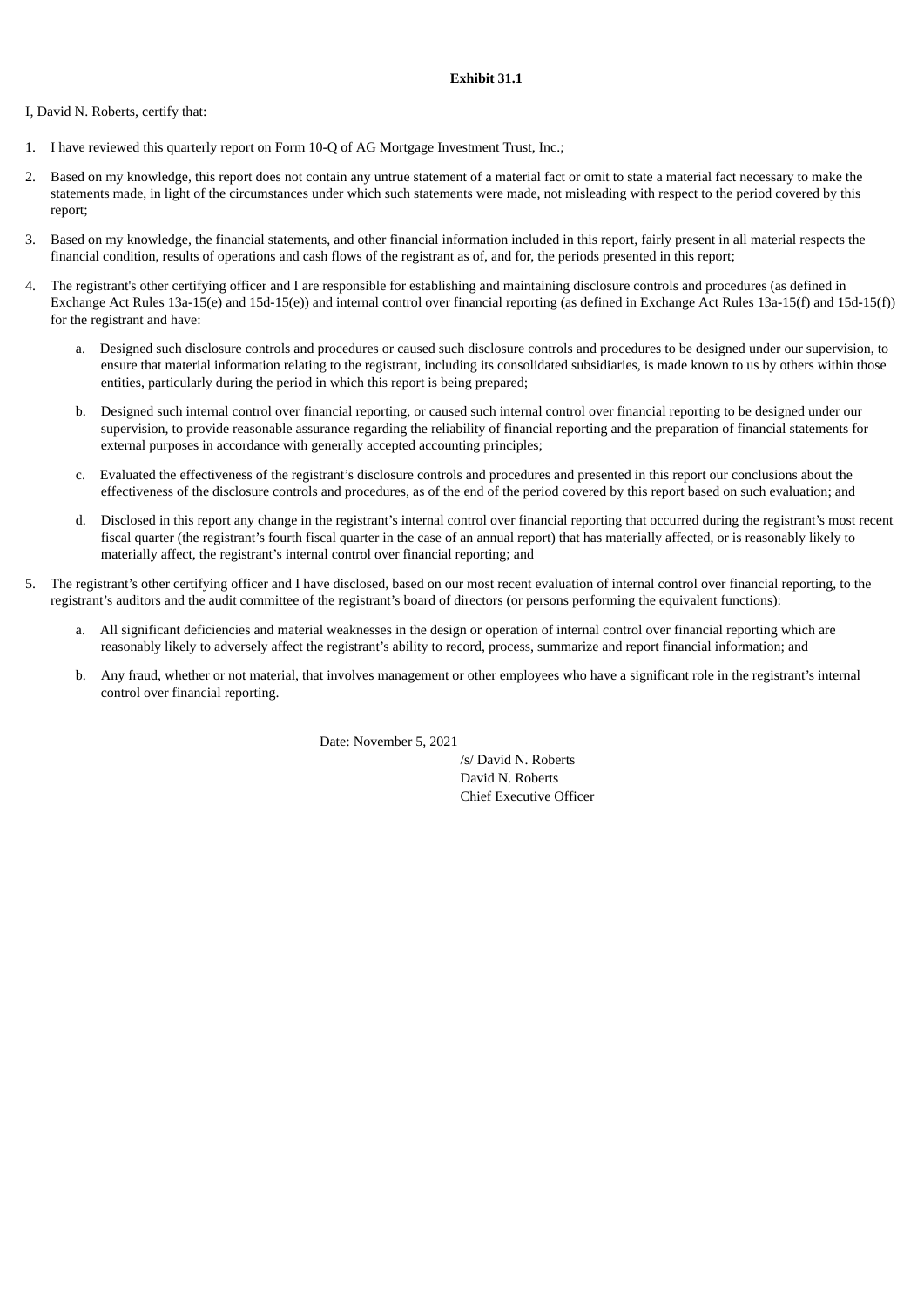# **Exhibit 31.2**

<span id="page-87-0"></span>I, Anthony W. Rossiello, certify that:

- 1. I have reviewed this quarterly report on Form 10-Q of AG Mortgage Investment Trust, Inc.;
- 2. Based on my knowledge, this report does not contain any untrue statement of a material fact or omit to state a material fact necessary to make the statements made, in light of the circumstances under which such statements were made, not misleading with respect to the period covered by this report;
- 3. Based on my knowledge, the financial statements, and other financial information included in this report, fairly present in all material respects the financial condition, results of operations and cash flows of the registrant as of, and for, the periods presented in this report;
- 4. The registrant's other certifying officer and I are responsible for establishing and maintaining disclosure controls and procedures (as defined in Exchange Act Rules 13a-15(e) and 15d-15(e)) and internal control over financial reporting (as defined in Exchange Act Rules 13a-15(f) and 15d-15(f)) for the registrant and have:
	- a. Designed such disclosure controls and procedures or caused such disclosure controls and procedures to be designed under our supervision, to ensure that material information relating to the registrant, including its consolidated subsidiaries, is made known to us by others within those entities, particularly during the period in which this report is being prepared;
	- b. Designed such internal control over financial reporting, or caused such internal control over financial reporting to be designed under our supervision, to provide reasonable assurance regarding the reliability of financial reporting and the preparation of financial statements for external purposes in accordance with generally accepted accounting principles;
	- c. Evaluated the effectiveness of the registrant's disclosure controls and procedures and presented in this report our conclusions about the effectiveness of the disclosure controls and procedures, as of the end of the period covered by this report based on such evaluation; and
	- d. Disclosed in this report any change in the registrant's internal control over financial reporting that occurred during the registrant's most recent fiscal quarter (the registrant's fourth fiscal quarter in the case of an annual report) that has materially affected, or is reasonably likely to materially affect, the registrant's internal control over financial reporting; and
- 5. The registrant's other certifying officer and I have disclosed, based on our most recent evaluation of internal control over financial reporting, to the registrant's auditors and the audit committee of the registrant's board of directors (or persons performing the equivalent functions):
	- a. All significant deficiencies and material weaknesses in the design or operation of internal control over financial reporting which are reasonably likely to adversely affect the registrant's ability to record, process, summarize and report financial information; and
	- b. Any fraud, whether or not material, that involves management or other employees who have a significant role in the registrant's internal control over financial reporting.

Date: November 5, 2021

/s/ Anthony W. Rossiello

Anthony W. Rossiello Chief Financial Officer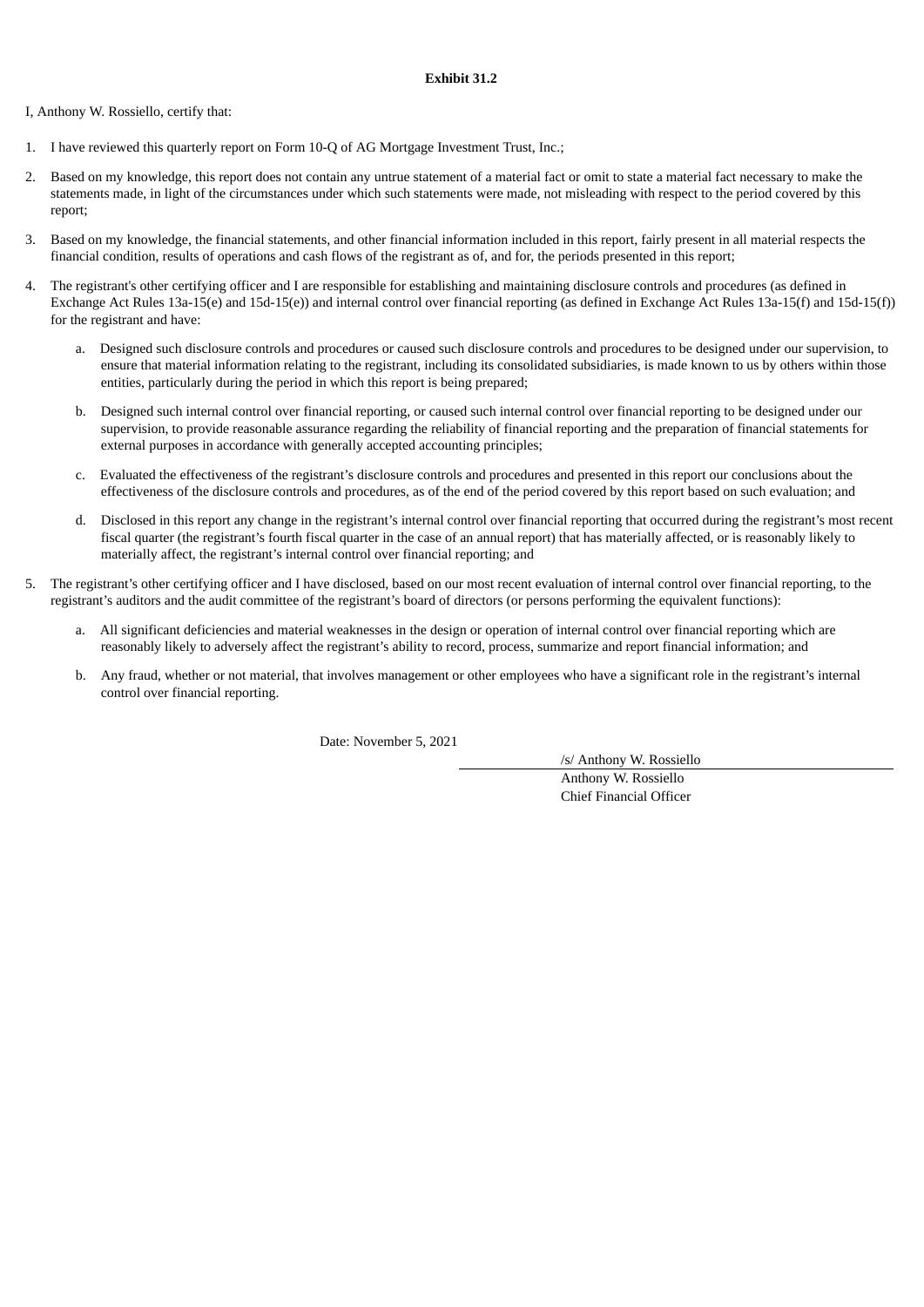# **EXHIBIT 32.1**

# **CERTIFICATION PURSUANT TO 18 U.S.C. SECTION 1350 AS ADOPTED PURSUANT TO SECTION 906 OF THE SARBANES-OXLEY ACT OF 2002**

<span id="page-88-0"></span>In connection with the Quarterly Report on Form 10-Q of AG Mortgage Investment Trust, Inc. (the "Company") for the quarterly period ended September 30, 2021 as filed with the Securities and Exchange Commission on the date hereof (the "Report"), I, David N. Roberts, Chief Executive Officer of the Company, certify, pursuant to 18 U.S.C. Section 1350, as adopted pursuant to Section 906 of the Sarbanes-Oxley Act of 2002, 18 U.S.C. Section 1350, that:

- (1) The Report fully complies with the requirements of Section 13(a) or 15(d) of the Securities Exchange Act of 1934; and
- (2) The information contained in the Report fairly presents, in all material respects, the financial condition and results of operations of the Company at the dates of, and for the periods covered by, the Report.

It is not intended that this statement be deemed to be filed for purposes of the Securities Exchange Act of 1934.

/s/ David N. Roberts

David N. Roberts Chief Executive Officer November 5, 2021